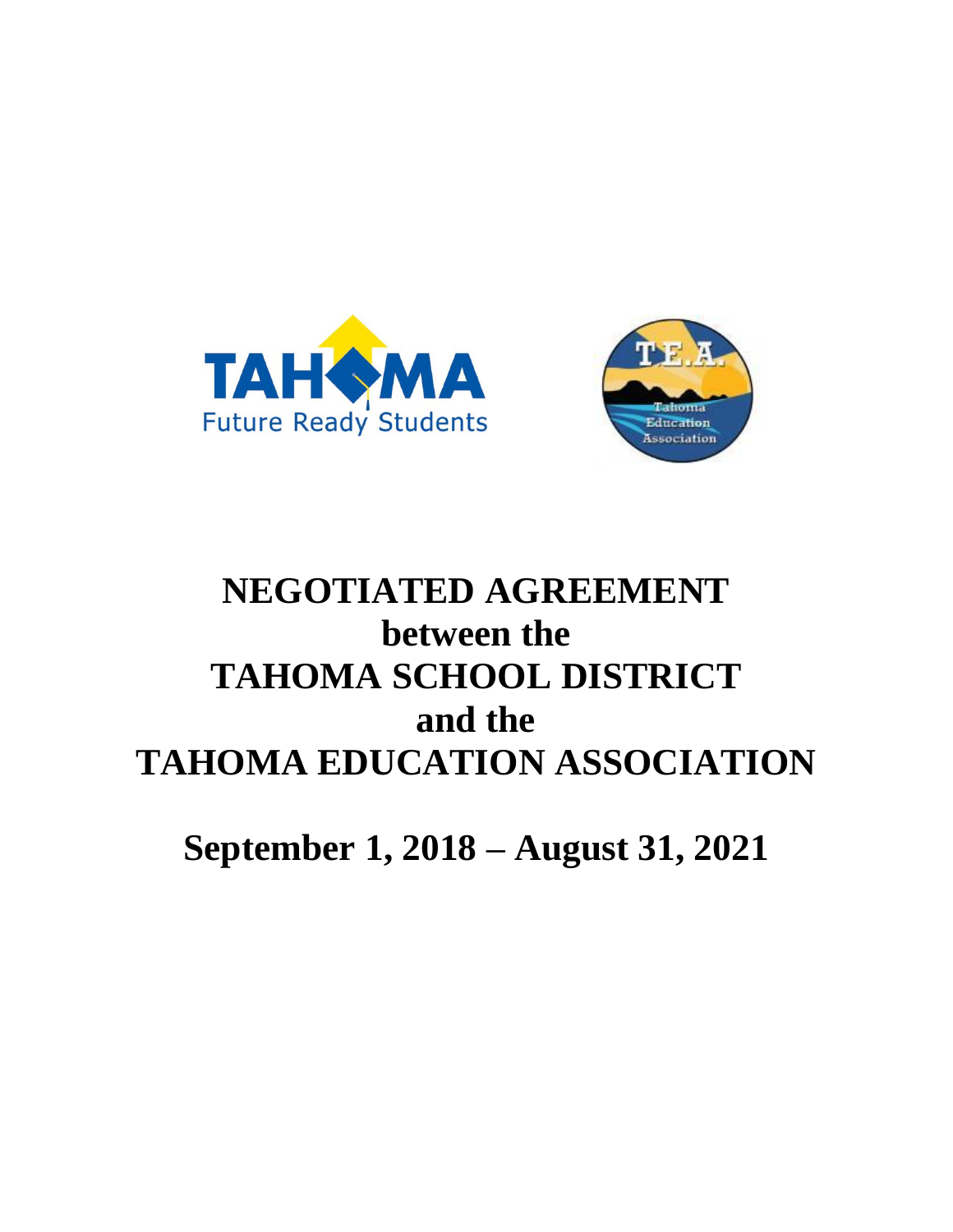| B. Decision Making Beliefs, Components, Assistance and Building Level Decisions 2 |  |
|-----------------------------------------------------------------------------------|--|
|                                                                                   |  |
|                                                                                   |  |
|                                                                                   |  |
|                                                                                   |  |
|                                                                                   |  |
|                                                                                   |  |
|                                                                                   |  |
|                                                                                   |  |
|                                                                                   |  |
|                                                                                   |  |
| F.                                                                                |  |
|                                                                                   |  |
|                                                                                   |  |
| L.                                                                                |  |
|                                                                                   |  |
|                                                                                   |  |
|                                                                                   |  |
|                                                                                   |  |
|                                                                                   |  |
|                                                                                   |  |
|                                                                                   |  |
|                                                                                   |  |
|                                                                                   |  |
|                                                                                   |  |
|                                                                                   |  |
|                                                                                   |  |
|                                                                                   |  |
|                                                                                   |  |
|                                                                                   |  |
| F.                                                                                |  |
|                                                                                   |  |
|                                                                                   |  |
|                                                                                   |  |
|                                                                                   |  |

# **TABLE OF CONTENTS**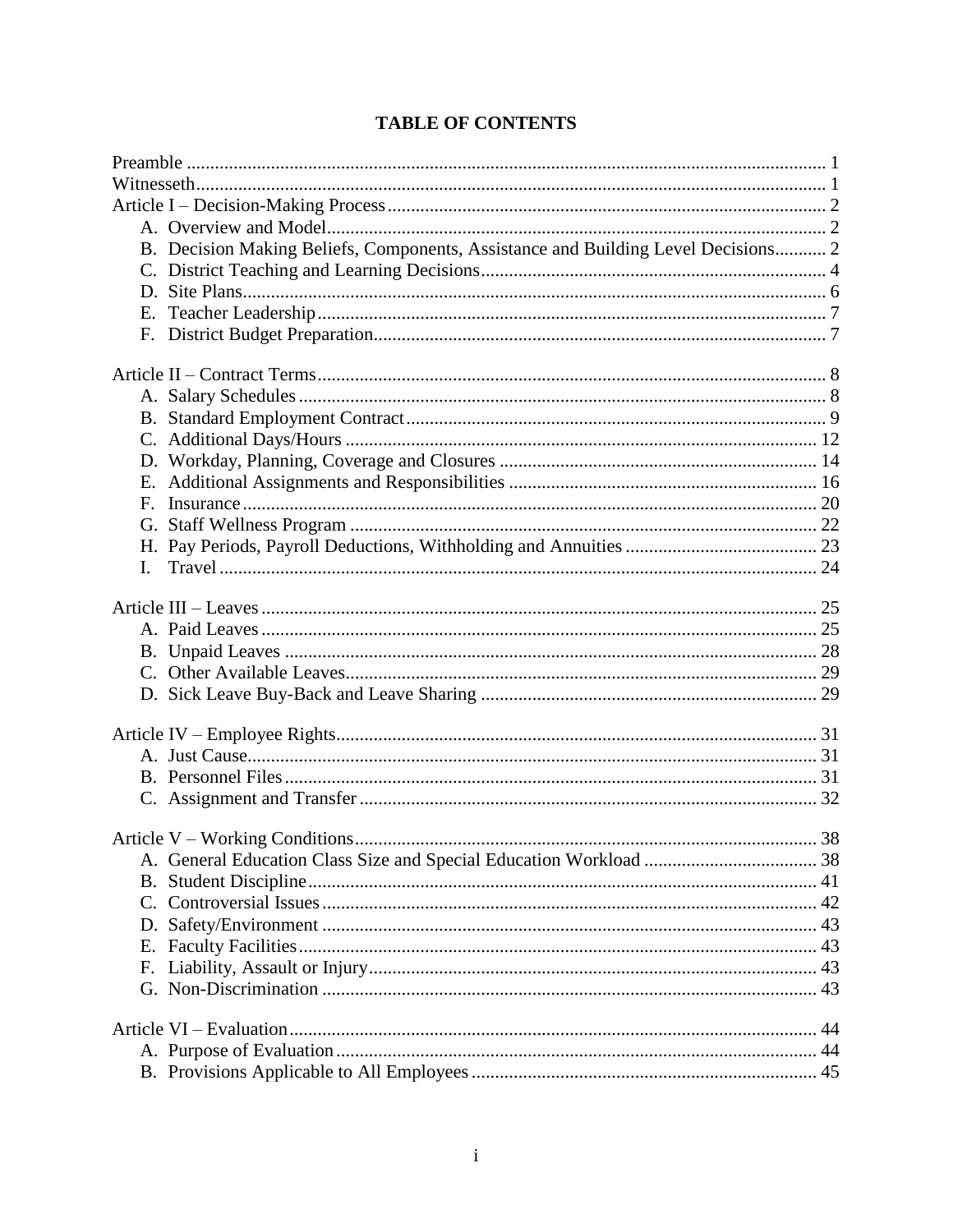|    | C. Provisions Applicable Only to Certificated Classroom Teachers (Both Comprehensive     |  |  |
|----|------------------------------------------------------------------------------------------|--|--|
|    |                                                                                          |  |  |
|    | D. Provisions Applicable to Classroom Teachers on the Comprehensive Evaluation  47       |  |  |
|    | E. Provisions Applicable to Classroom Teachers on the Focused Evaluation Model  52       |  |  |
|    | F. Provisions Applicable Only to Non-Classroom Staff on a Basic Evaluation Plan (BEP) 53 |  |  |
|    | G. Provisions Applicable Only to Non-Classroom Staff on a Professional Development Plan  |  |  |
|    |                                                                                          |  |  |
|    |                                                                                          |  |  |
| L  |                                                                                          |  |  |
|    |                                                                                          |  |  |
|    |                                                                                          |  |  |
|    |                                                                                          |  |  |
|    |                                                                                          |  |  |
|    |                                                                                          |  |  |
|    |                                                                                          |  |  |
|    |                                                                                          |  |  |
|    |                                                                                          |  |  |
|    |                                                                                          |  |  |
|    |                                                                                          |  |  |
|    |                                                                                          |  |  |
|    |                                                                                          |  |  |
|    |                                                                                          |  |  |
|    |                                                                                          |  |  |
|    |                                                                                          |  |  |
|    |                                                                                          |  |  |
|    |                                                                                          |  |  |
|    |                                                                                          |  |  |
|    |                                                                                          |  |  |
|    |                                                                                          |  |  |
|    |                                                                                          |  |  |
| F. |                                                                                          |  |  |
|    |                                                                                          |  |  |
|    |                                                                                          |  |  |
| L  |                                                                                          |  |  |
| J. |                                                                                          |  |  |
|    |                                                                                          |  |  |
| Κ. |                                                                                          |  |  |
|    |                                                                                          |  |  |
|    |                                                                                          |  |  |
|    |                                                                                          |  |  |
|    |                                                                                          |  |  |
|    | Addendum 3: Supplemental Contracts for District Leadership (Non-Indexed)  80             |  |  |
|    | Addendum 4: Supplemental Contracts for District Leadership (Indexed)  81                 |  |  |
|    |                                                                                          |  |  |
|    | Addendum 6: TEA Adopted Code of Ethics of the Education Profession  83                   |  |  |
|    |                                                                                          |  |  |
|    |                                                                                          |  |  |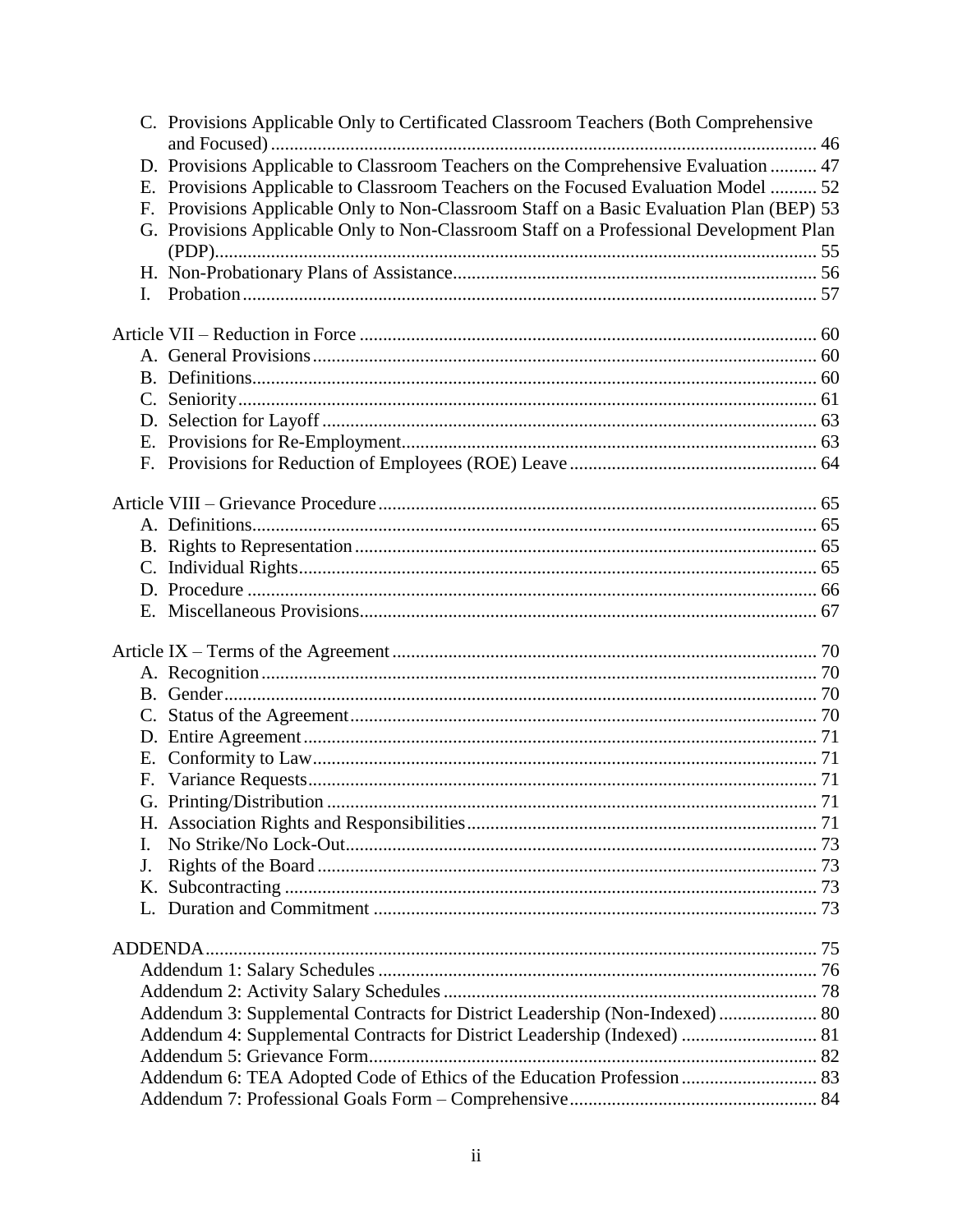| Addendum 17: Teaching & Learning Department Support Staff Extended Days 98 |  |
|----------------------------------------------------------------------------|--|
|                                                                            |  |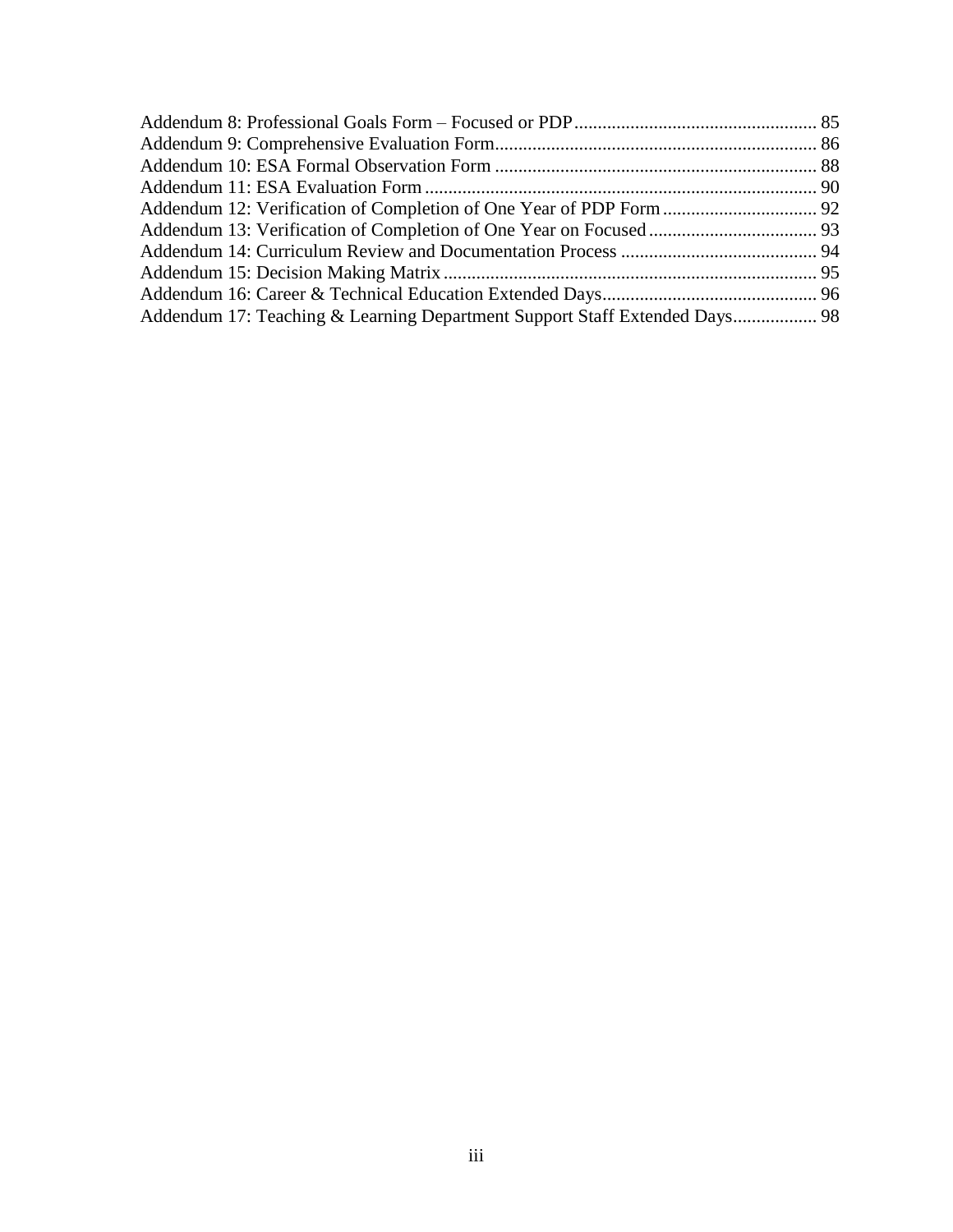#### **PREAMBLE**

<span id="page-4-0"></span>This Agreement is entered into between the Tahoma School District Board of Directors, hereinafter referred to as the "District" or "Board," and the Tahoma Education Association, hereinafter referred to as the "Association."

#### **WITNESSETH**

<span id="page-4-1"></span>The Board and the Association recognize their mutual aim is to continue to maintain effective employer/employee relationships and to bargain pursuant to RCW 41.59. To that effect the parties have set forth the following agreements and understandings.

# **TAHOMA EDUCATION ASSOCIATION TAHOMA SCHOOL DISTRICT**

David Aaby Mark Koch

TEA President Director of Human Resources

Date Date Date

October 22, 2018 **October 22, 2018**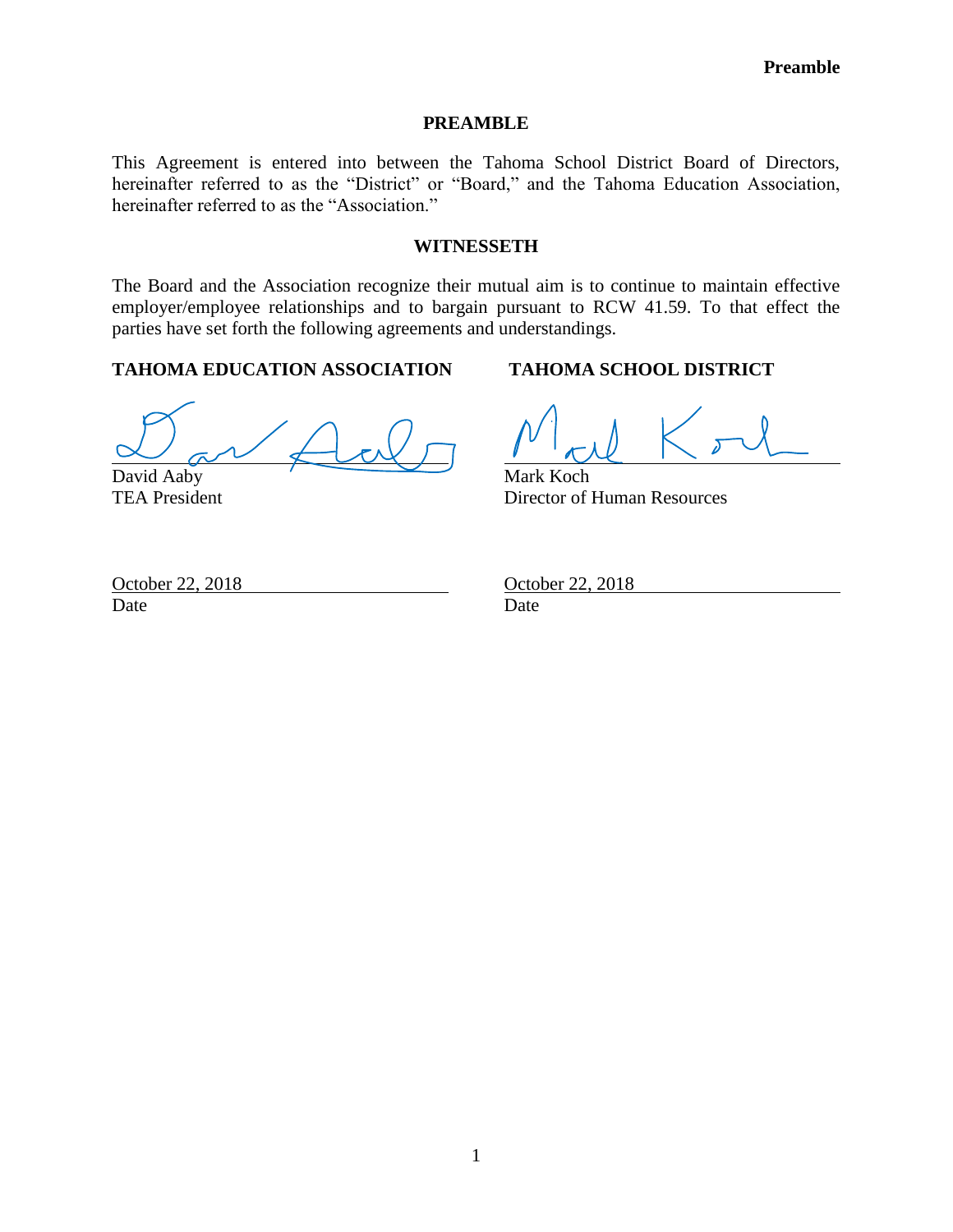#### **ARTICLE I – DECISION-MAKING PROCESS**

#### <span id="page-5-1"></span><span id="page-5-0"></span>**A. Overview and Model**

#### **1. Overview**

The Tahoma Education Association, Tahoma School District administration, and Tahoma School District Board of Directors (hereafter "we") believe in a collaborative approach for creating an environment where all students experience success. Critical to this success is implementation of aligned curriculum, instruction, and assessment practices for grades K through 12. To support consistent standards throughout the system, we are committed to developing a common curriculum based on District and state standards that includes implementation of best practices as identified in the CEL 5D+ instructional model. The building staff, with system support, has the responsibility to implement the curriculum using best instructional practices.

#### **2. Model**

The parties are committed to a collaborative process for decision making based on a consensus model. In consensus, consideration is given to all persons who are impacted by the decision. In this process, everyone in the group supports, agrees to, or can live with a particular decision. Each site is required to develop a decision-making matrix based on consensus including identifying:

- a. how decisions are made;
- b. by whom;
- c. when decisions are made; and
- d. a "most," the percentage used in reaching a final decision when complete agreement cannot be reached.

#### <span id="page-5-2"></span>**B. Decision Making Beliefs, Components, Assistance and Building Level Decisions**

#### **1. Beliefs about Consensus**

Consensus works best when:

- a. The parameters within which a decision will be made are identified;
- b. Those staff members identified as providing input and making decisions are actively engaged;
- c. Diversity is honored, encouraged, practiced and modeled;
- d. All required participants prioritize the time necessary to reach consensus;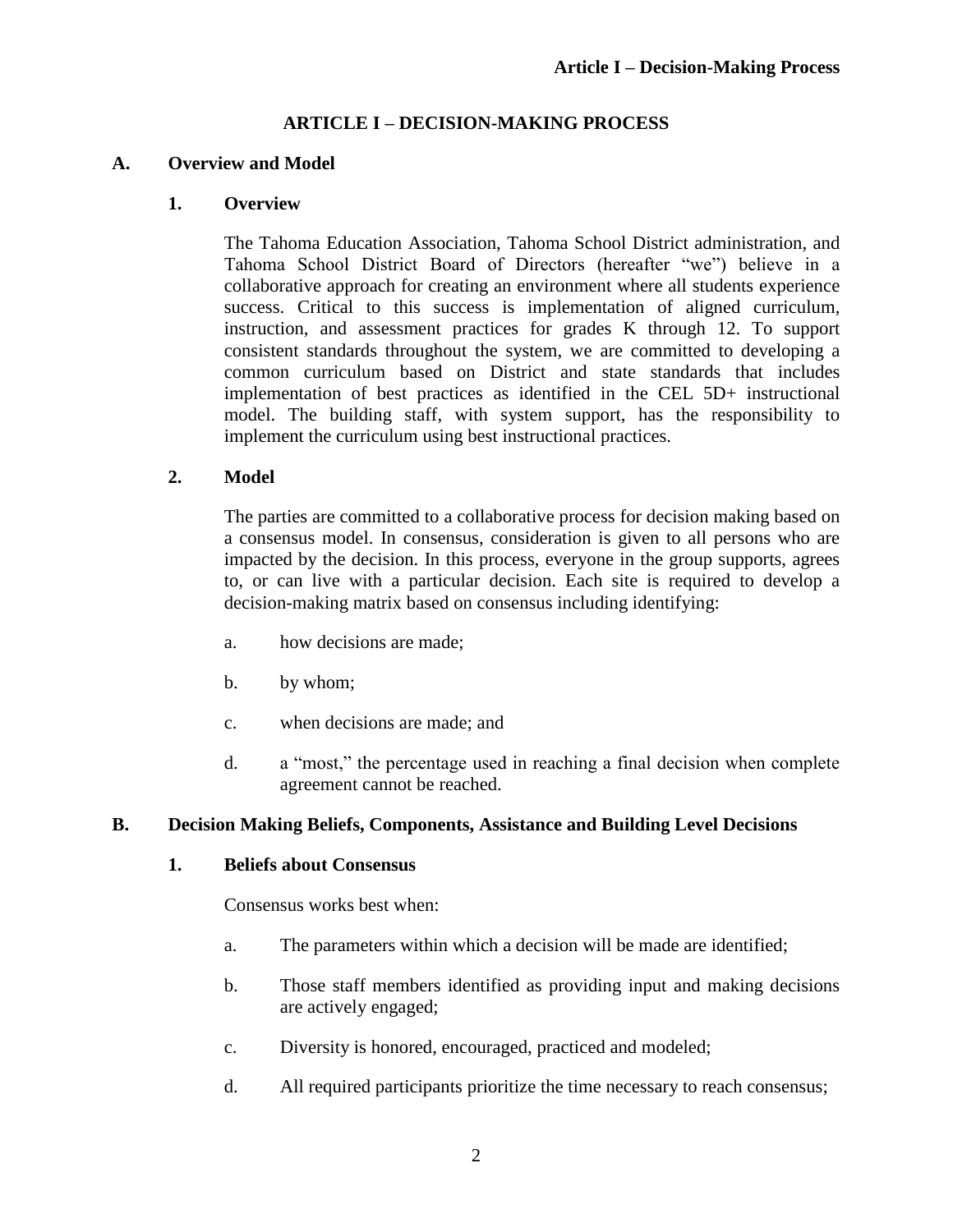- e. All required participants accept responsibility for the process including supporting, agreeing to or living with the group's decision; and
- f. Clearly articulated norms for group processing and structures for communicating decisions are established and implemented.

# **2. Components**

Components of a building and District decision-making model shall include:

- a. A matrix identifying the process for final decisions and role of staff in building level decisions. Buildings shall use the format and required topics identified in Addendum 15 and have the autonomy, within the scope of the building's contractual and legal authority, to add topics through a consensus process;
- b. An annual review of the decision-making process and matrix by the whole staff including identification of potential changes to any decisions that do and do not require consensus by the staff;
- c. An annual submission of the building matrices to the Association and Human Resources no later than October 1;
- d. Identification of most, the percentage used in reaching a final decision when complete agreement cannot be reached;
- e. A written description of the responsibility representatives have for seeking input and communicating concerns and alternatives prior to a consensus decision, and for communicating results of the consensus decision to constituents;
- f. A review of contract language describing Tahoma's beliefs and components of effective decision-making processes as a regular part of the initial and final meeting of any new committee or a committee with changed membership;
- g. A process for involving and informing staff of decisions reached on matrix topics.

# **3. Consensus Training**

Staff, with their principal, shall annually determine the training, coaching or other support necessary to successfully use a consensus based decision-making model. Requests for support will be submitted to the Director of Human Resources who will be responsible for development of a plan to meet the identified needs.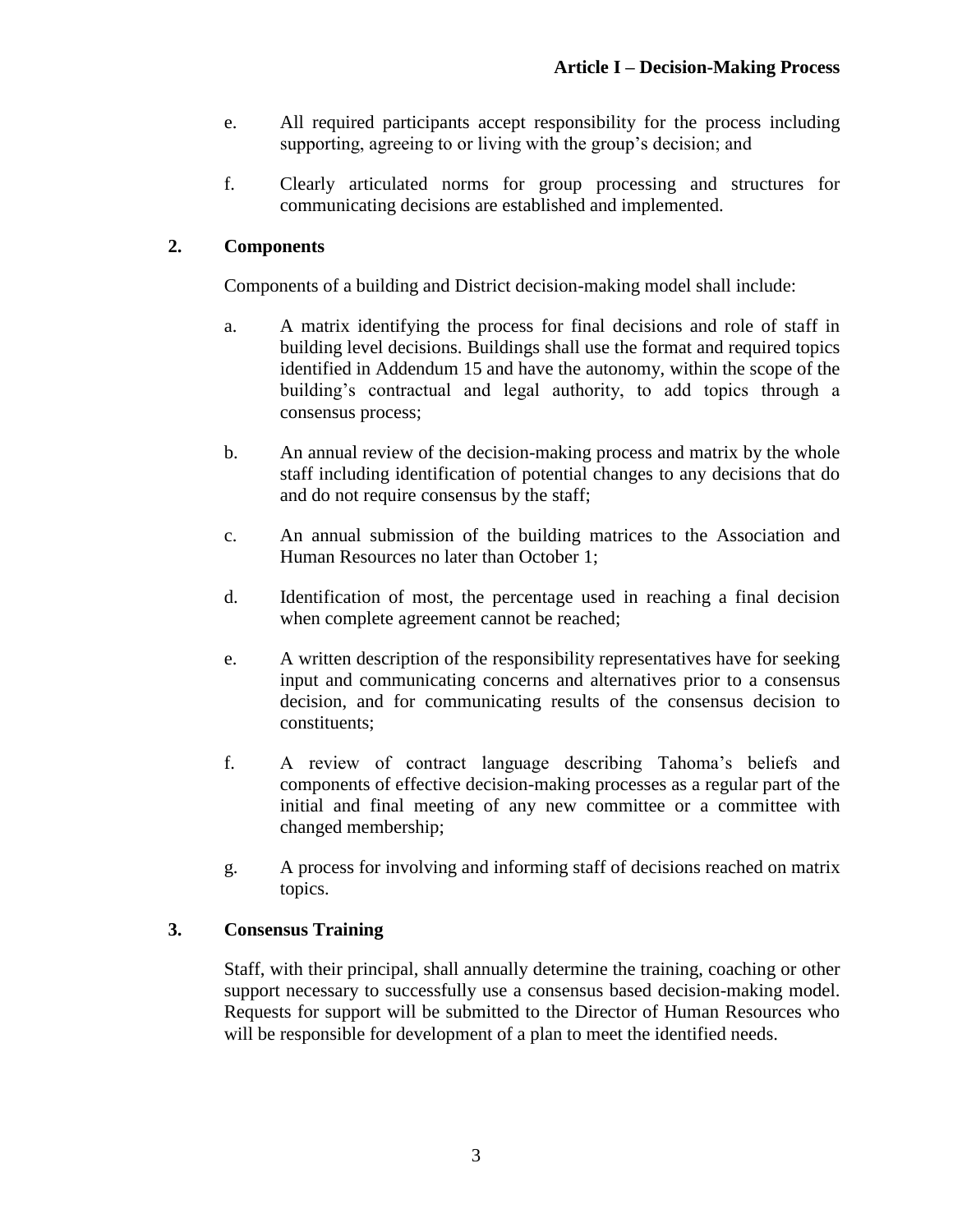# <span id="page-7-0"></span>**C. District Teaching and Learning Decisions**

# **1. Belief**

Teachers are the key to successful student learning in a system committed to all students being Future Ready (the name of the District's current vision for learning). System level data used to monitor student success includes state and district assessments, the Washington State Achievement Index and graduate follow-up. We recognize the demand is high for teachers and because of this, the District is committed to high support to meet the needs of a high demand curriculum. We recognize that certain conditions advance successful learning. They include:

- a. Time and opportunity for students to learn;
- b. Minimizing disruptions to deliver quality classroom instruction;
- c. Small, manageable class sizes;
- d. Time for teacher and staff planning and collaboration;
- e. Sufficient resources; instructional, technology, staff, and leadership;
- f. Community and parent support and involvement;
- g. On-going professional development; and
- h. Teacher voice.

# **2. Vision**

- a. We recognize the need for a collaborative process between the Teaching and Learning Department and individual buildings to balance high support and high demand. This collaboration is focused on:
	- i. capitalizing on (taking advantage of) staff commitment and passion around shared aspirations;
	- ii. ensuring that demands placed on individual teachers and teams of teachers are reasonable; and
	- iii. providing support that results in increased growth and achievement for all students.
- b. The District and Association recognize and value the importance of teacher voice in developing courses and programs, designing curriculum, selecting resources, and planning for training to support student learning aligned to the Future Ready vision. The Teaching and Learning Department will work collaboratively with content areas, grade levels, and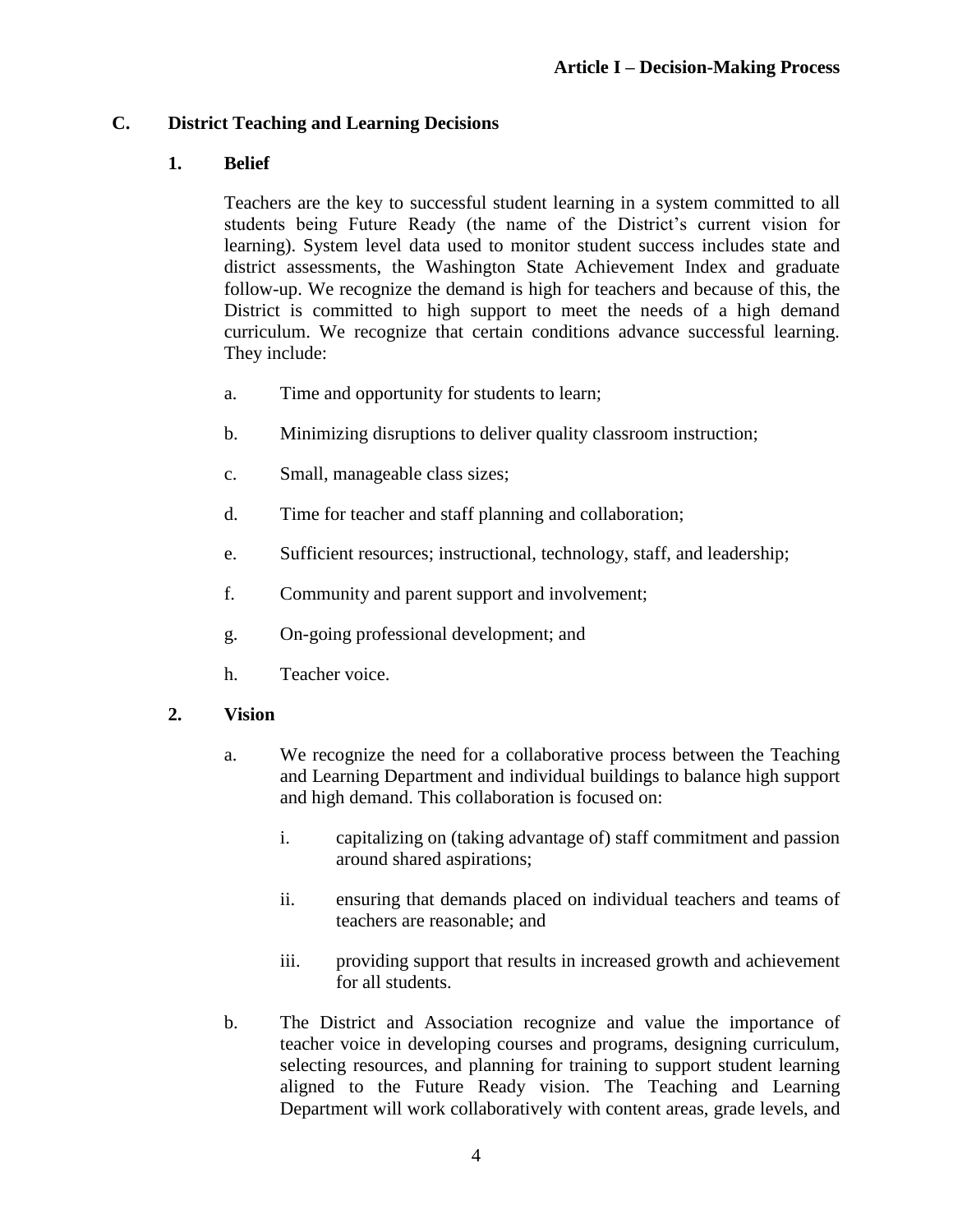cross grade level teams to create curriculum maps, unit overviews, pacing guides, frameworks, lessons, and common assessments that integrate state and district standards.

#### **3. Curriculum Implementation**

- a. The District and Association agree that:
	- i. The district core curriculum must provide clear direction for teachers, consistent opportunities to learn for all students, and support the acquisition of 21<sup>st</sup> Century skills, as defined by our state and district standards;
	- ii. Teachers personalize and adapt lessons and materials to meet the diverse needs of students and ensure growth and achievement of learning targets;
	- iii. Flexibility is embedded in classroom strategies that the teacher selects to ensure acquisition of key concepts and skills; and
	- iv. Teachers use best instructional practices as defined by the Tahoma instructional model (CEL 5D+) as they make instructional strategy choices in a lesson or unit.
- b. To effectively implement the Future Ready vision, the district will create structures and use strategies to ensure teacher voice in curriculum design, implementation, and evaluation. The following structures support this vision:
	- i. A cross-building team or teams of teacher leaders, administrators, and Teaching & Learning coaches will provide input annually on the three-year district planning process;
	- ii. The Association shall be informed of and given the option of adding a representative to all mutually identified committees impacting the instruction system. These committees shall be identified at monthly Labor Management meetings;
	- iii. The Association will designate members to meet with District leaders of Teaching and Learning on a regular basis to review, monitor and provide input into District instructional decisions;
	- iv. Pacing guides and frameworks will reflect time allocations for differentiation, student assessment and building events;
	- v. After initial implementation, curriculum revisions will be guided by feedback from teacher teams and student growth and achievement data;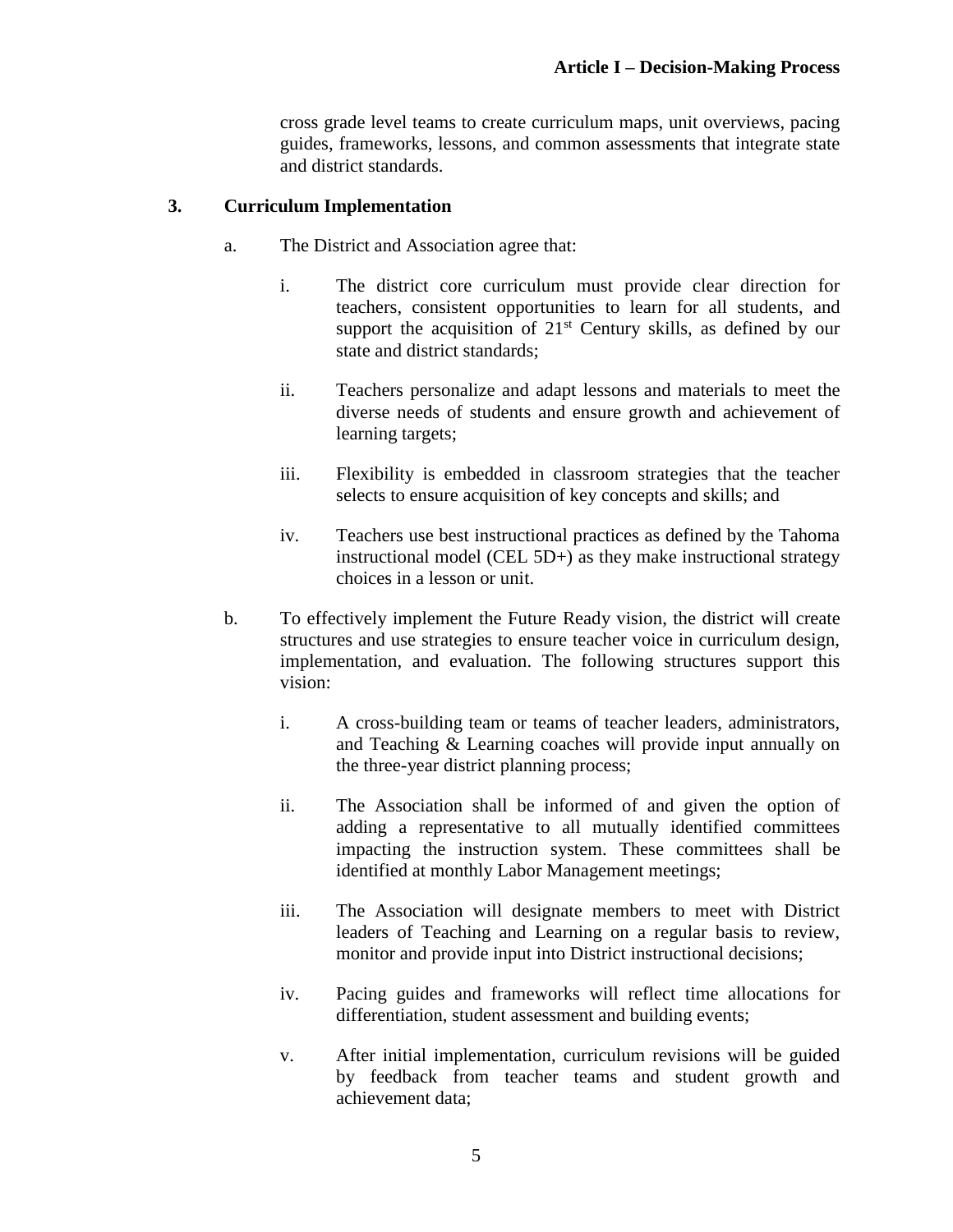- vi. The District will use the curriculum documentation process in Addendum 14; and
- vii. The District and the Association shall review Section C, District Teaching and Learning Decisions, as a standing topic at each Labor Management meeting to monitor and ensure authentic implementation of this Section.

#### **4. Professional Development**

- a. As the District moves toward the full implementation of our instructional model (CEL 5D+), we recognize the importance of providing professional development that is timely, relevant, and supportive of teachers in using new practices in the classroom, including implementation of state and District standards (Future Ready Student Outcomes). The District is committed to teacher involvement in the planning process for in-service opportunities.
- b. To effectively implement the Future Ready vision, the District will create structures and use strategies to ensure teacher voice in prioritizing professional development needs. The following structures support this vision:
	- i. Teaching and Learning shall administer a survey prior to April 15 focused on supporting teachers in implementing best practices as defined by our instructional model as well as the content of our Future Ready curriculum. The results of this survey will be shared with the Association's liaison to Teaching and Learning. In addition, teachers in leadership roles shall seek input from the people they represent to help inform decisions that guide District directed professional development opportunities; and
	- ii. Teaching and Learning will work collaboratively with building leadership teams to identify priorities for staff training and support informing the three-year building site plan projections for professional development. This structure encourages alignment of initiatives and new options to emerge for differentiated training and support based on teacher need and site plan priorities.

#### <span id="page-9-0"></span>**D. Site Plans**

1. The District and Association agree that holding ourselves accountable to student growth and achievement is a core responsibility of school staff. Annual updates to the school site plan by the building leadership team (administration and teacher leaders) provide a structure for data driven evaluation of impact of support structures and monitoring progress toward site plan goals.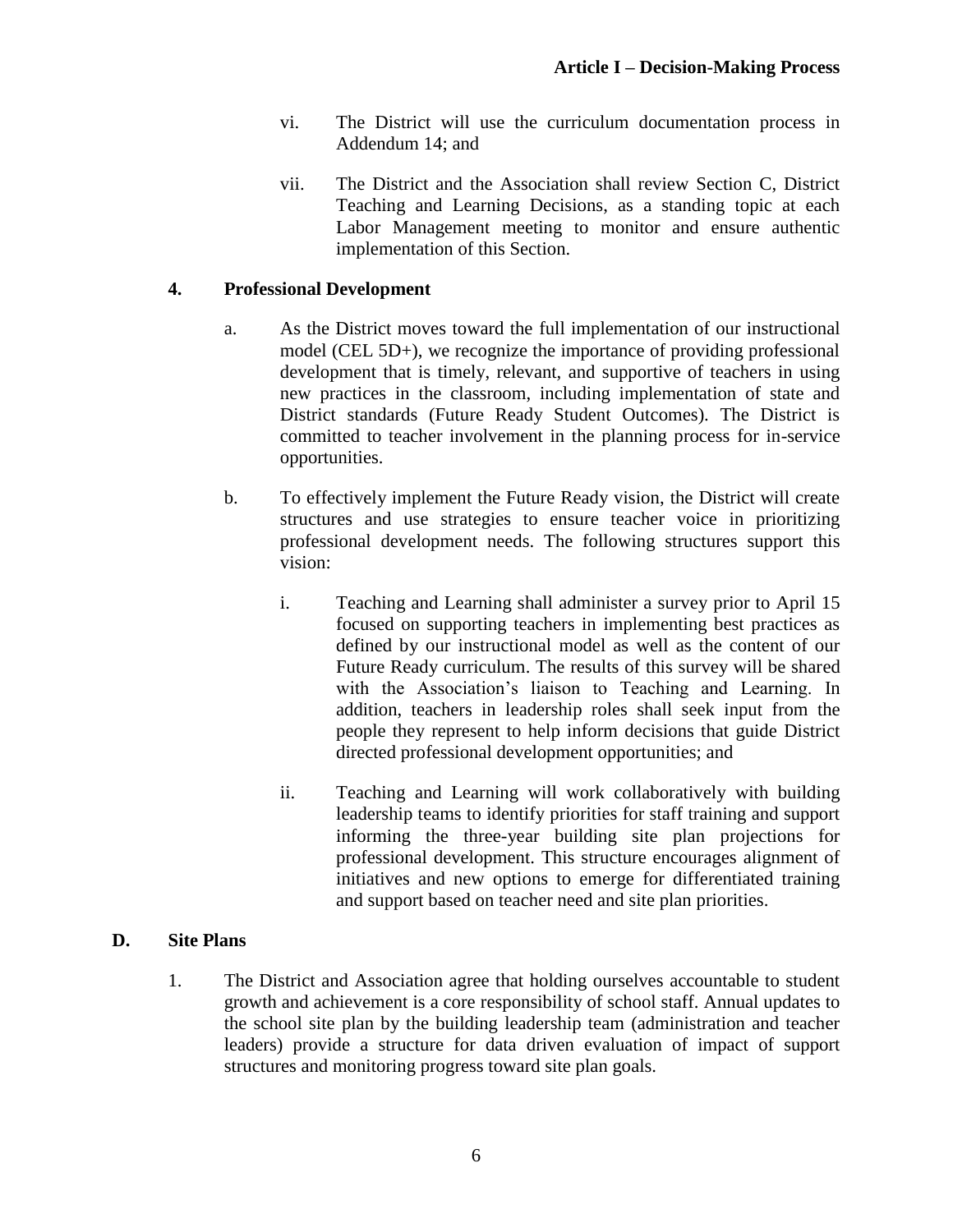- 2. Three-year building site plans provide a structure and framework for the district, building administrators, and building team leaders to set both short (1 year) and longer term (3 year) growth and achievement targets and identify action plans that align to the Board's targets. The site plan provides a roadmap for work projected into the future as we balance competing initiatives and plan for the training and support needs of staff. Annual updates to the school site plan by the building leadership team will be provided to the Board with a structure for evaluating and reporting the impact of support structures and monitoring building progress toward site plan goals.
- 3. The Washington State Achievement Index will be used as one measure in monitoring growth and achievement.

# <span id="page-10-0"></span>**E. Teacher Leadership**

The District and Association are committed to a model of teacher leadership, designed to influence the building culture and support best instructional practices to achieve our Future Ready vision for all students. Leaders are expected to apply the knowledge, skills and tools learned to support teacher growth and increased student achievement. The focus of this work ensures alignment of support structures, professional learning, and resource allocation supported by research as necessary components of building leadership teams.

# <span id="page-10-1"></span>**F. District Budget Preparation**

The Association will be provided an opportunity for input and involvement during the early stages of the District budget preparation in a similar manner to the opportunities given building sites and departments. At the Association's request, training will be provided to a cadre of Association representatives in estimating District revenue, the uniform account coding system, how expenditures are determined in providing a balanced budget, and how expenditures are tracked during the school year.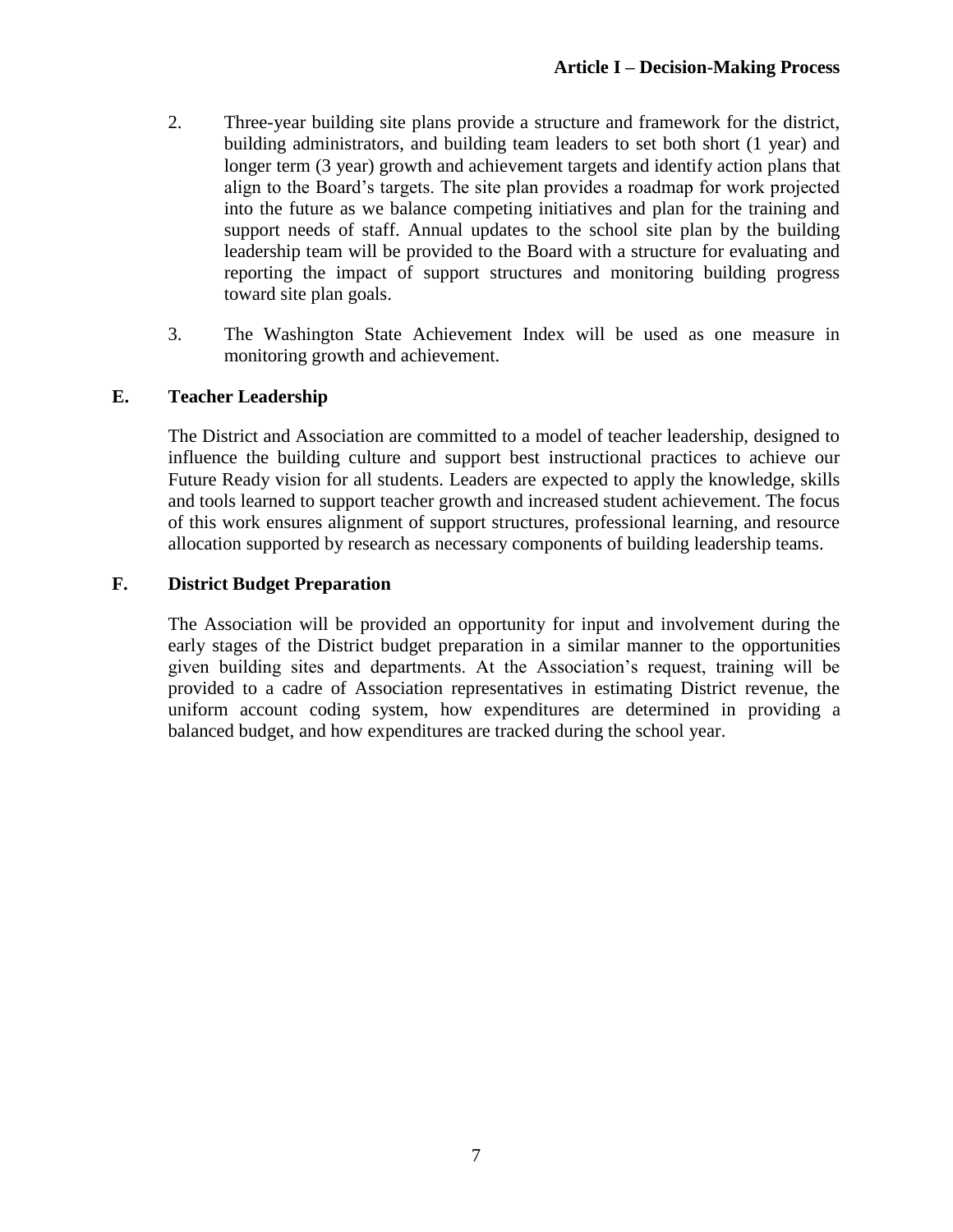# **ARTICLE II – CONTRACT TERMS**

#### <span id="page-11-1"></span><span id="page-11-0"></span>**A. Salary Schedules**

- 1. The Association and the District hereby adopt the Salary Schedules in Addendum 1 for the 2018-19 school year. For the 2019-20 and 2020-21 school years, the base salary schedule shall be adjusted by the inflationary adjustment index used by the state in revenue formulas for certificated instructional staff, currently the implicit price deflator (IPD). The PLE stipend is a percentage of the base salary schedule and adjusted accordingly.
- 2. Salary schedules and stipends may be reopened by the District or Association for negotiations in any of the following events: (1) the present salary limitations laws are voided as applied to the District by a final and binding court order; or (2) the legislature, OSPI, or State Board add, remove or amend the present salary limitations as applicable to the District; or (3) the legislature increases or decreases funding for salaries, or changes the manner and flexibility in which funding may be used, including local revenue and state funding for professional learning days. Insurance benefits may likewise be reopened by the District or Association in the event state benefit laws are voided, removed or eased. During the term of this agreement, should the legislature authorize an increase over the current levy collection limit, or should the District's levy collections significantly increase more than budgeted in 2018-19, the Association may reopen negotiations for compensation.

# **3. CTE Work Experience**

If an employee is granted leave of absence from this District for the purpose of obtaining work experience in order to qualify for a CTE teaching certificate to be used in this District, one (1) year of experience advancement shall be granted on the salary schedule.

#### **4. Credit for Private Sector Experience: Educational Staff Associates**

The calculation of years of service for certificated occupational therapists, physical therapists, speech-language pathologists, nurses, counselors, and psychologists regulated under Title 18 RCW (salary placement calculation) may include experience in schools and other equivalent non-school positions consistent with regulations for placement on the salary schedules. The calculation shall be that one year of service in a non-school position counts as one year of service for salary placement.

5. Education and experience shall be credited under the rules applicable to the state salary allocation model in 2017-18, except as modified herein. Credits and verified experience applicable for placement on the District salary schedule must be earned by October 1 of the current school year and documented by official transcripts. It will be the responsibility of the individual employee to furnish the District with such documentation on or before October 1.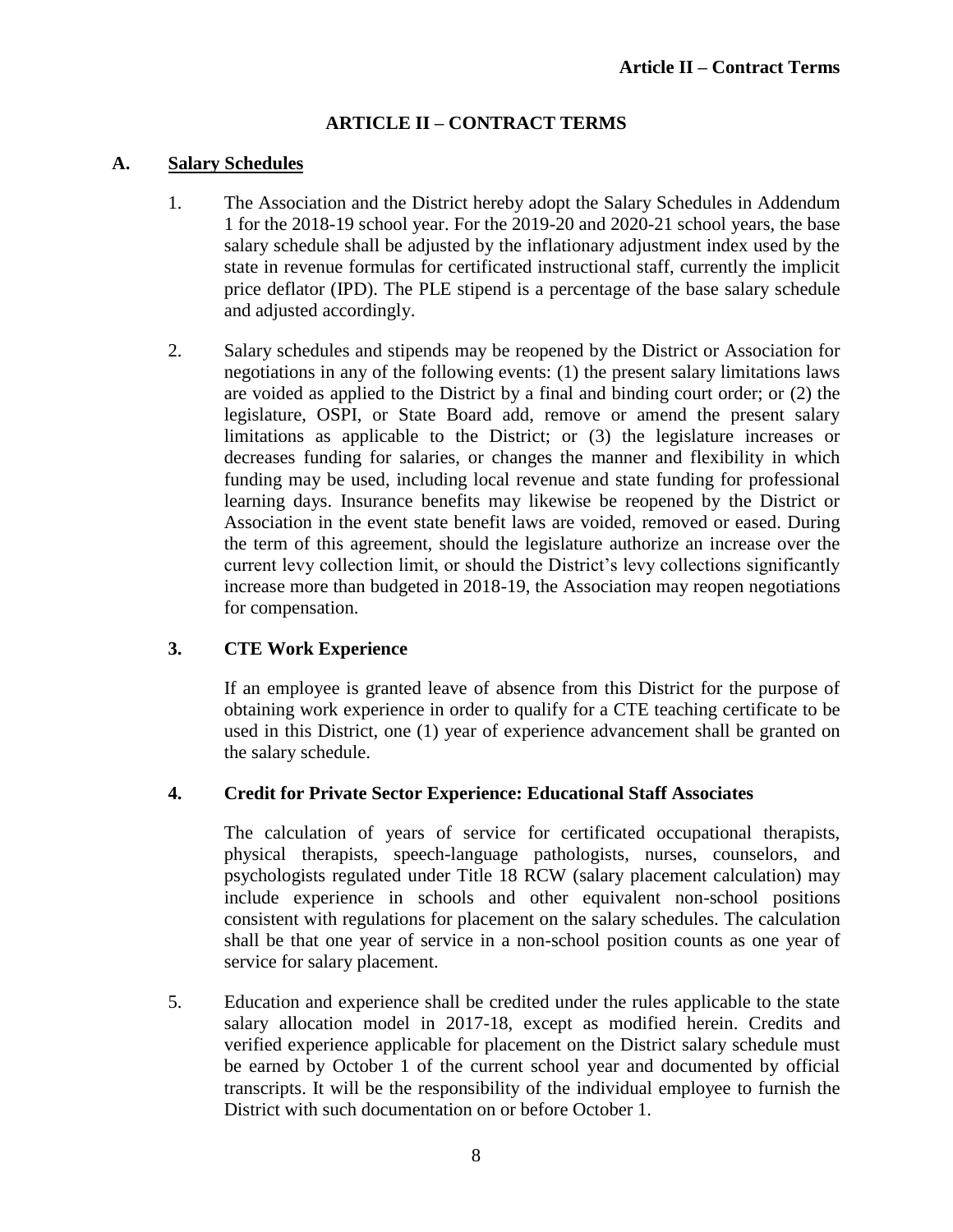6. The substitute pay rate will be reviewed annually and subject to mutual agreement through Labor Management meetings.

#### <span id="page-12-0"></span>**B. Standard Employment Contract**

Staff members receive a basic contract for 183 days of work, which is performed during the scheduled workday and calendar year. If the district/principal requires employees to be present beyond the written contract, those who are required to attend shall be compensated on a true per diem rate. All employees shall fulfill their contracted number of days during the regular school calendar, unless otherwise agreed to between the employee and his/her supervisor. The annual school calendar and any modifications made to the school calendar once approved shall be subject to negotiations.

The job requirements for fulfilling basic professional responsibilities are as follows by performing self-directed and scheduled work outside of the traditional workday.

#### **1. Plan & Prepare**

- a. Plan for and deliver or support quality instruction for students
- b. Plan daily lessons and implement adopted District curriculum
- c. Administer assessments and use assessment information to modify lessons or teaching style to meet individual needs of students.
- d. Adhere to the Washington Administrative Code, state and federal statutes, and District policies.
- e. Prepare workspace prior to the beginning and at the conclusion of the work year

#### **2. Time with Students**

- a. Supervise students
- b. Report concerns, unsafe conditions, suspected child abuse, threats, violations of school rules and district policy
- c. Maintain required records including grade books, summative progress reports, grade reports, attendance, and anecdotal record keeping in a timely fashion
- d. Complete State and District mandatory student assessments including administering and scoring as necessary.

#### **3. Communication**

a. Communicate with parents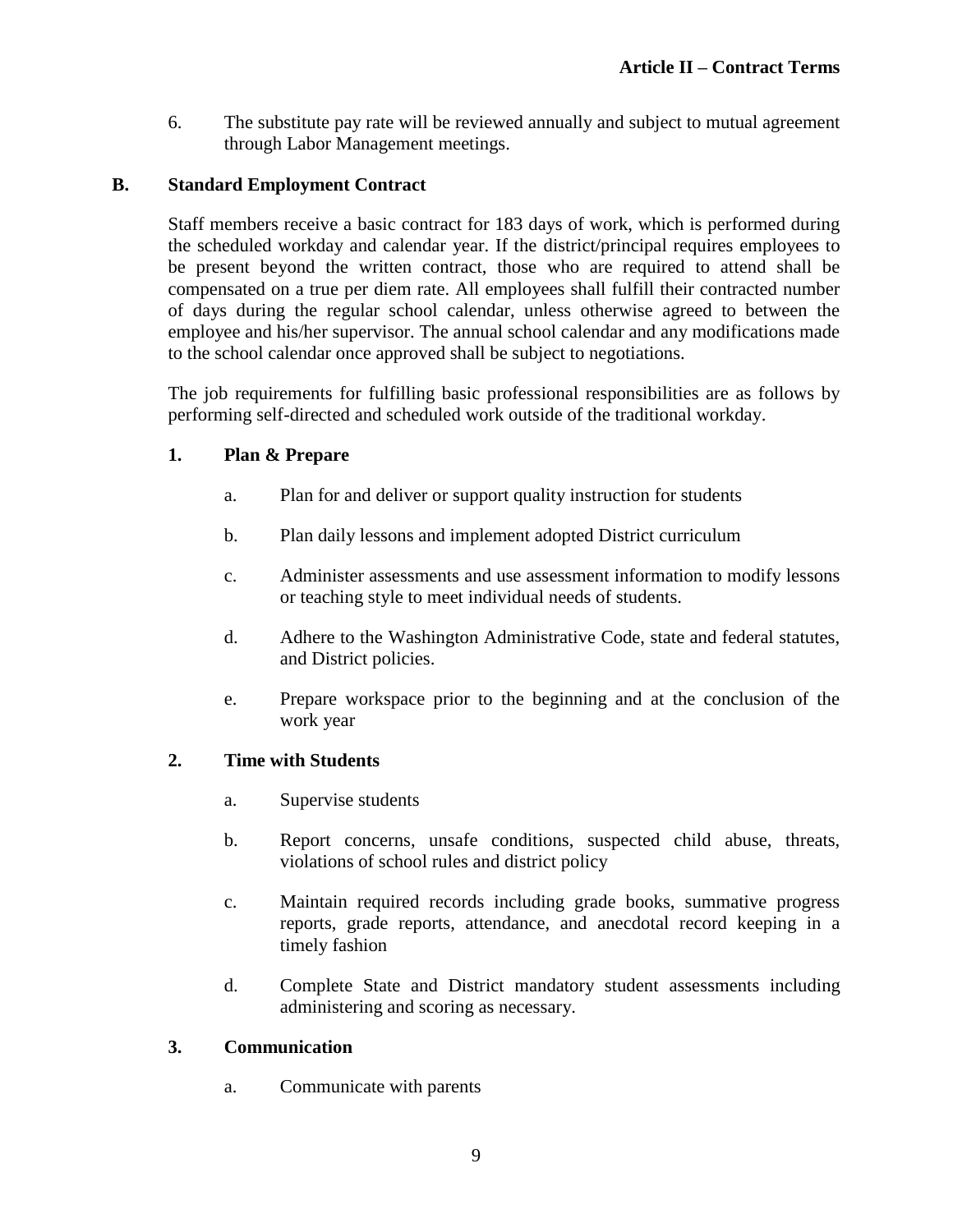- b. Communicate with staff
- c. Attend parent conferences
- d. Attend Orientation, Open House, Curriculum Nights, Awards Events

# **4. Meetings**

- a. Participate in staff meetings
- b. Participate in department meetings
- c. Participate in grade level meetings
- d. Participate in other building level meetings
- e. Participate in meetings with parents before, during and after school
- f. Participate in SST, 504, IEP and other similar meetings
- g. Participate on committees

# **5. Professional Development**

- a. Grow professionally
- b. Stay current on educational issues
- c. Participate in professional growth related to District, state and federal standards and initiatives
- d. Collaborate with colleagues in self-reflection, goal setting, workshops, classes, conferences and other meetings
- e. Participate in individual self-reflection, goal setting, workshops, classes, conferences

# **6. Staff Meetings**

Staff meetings will be held at regular intervals. The building administrator will provide staff an opportunity to share ideas for staff meeting topics. Building leadership teams will determine the preferred method for providing that information. Emergency meetings may be called as appropriate. Except for emergencies, staff meetings will not extend beyond the work day more than twice per month and will not exceed a total of forty-five (45) minutes per month outside the contract day.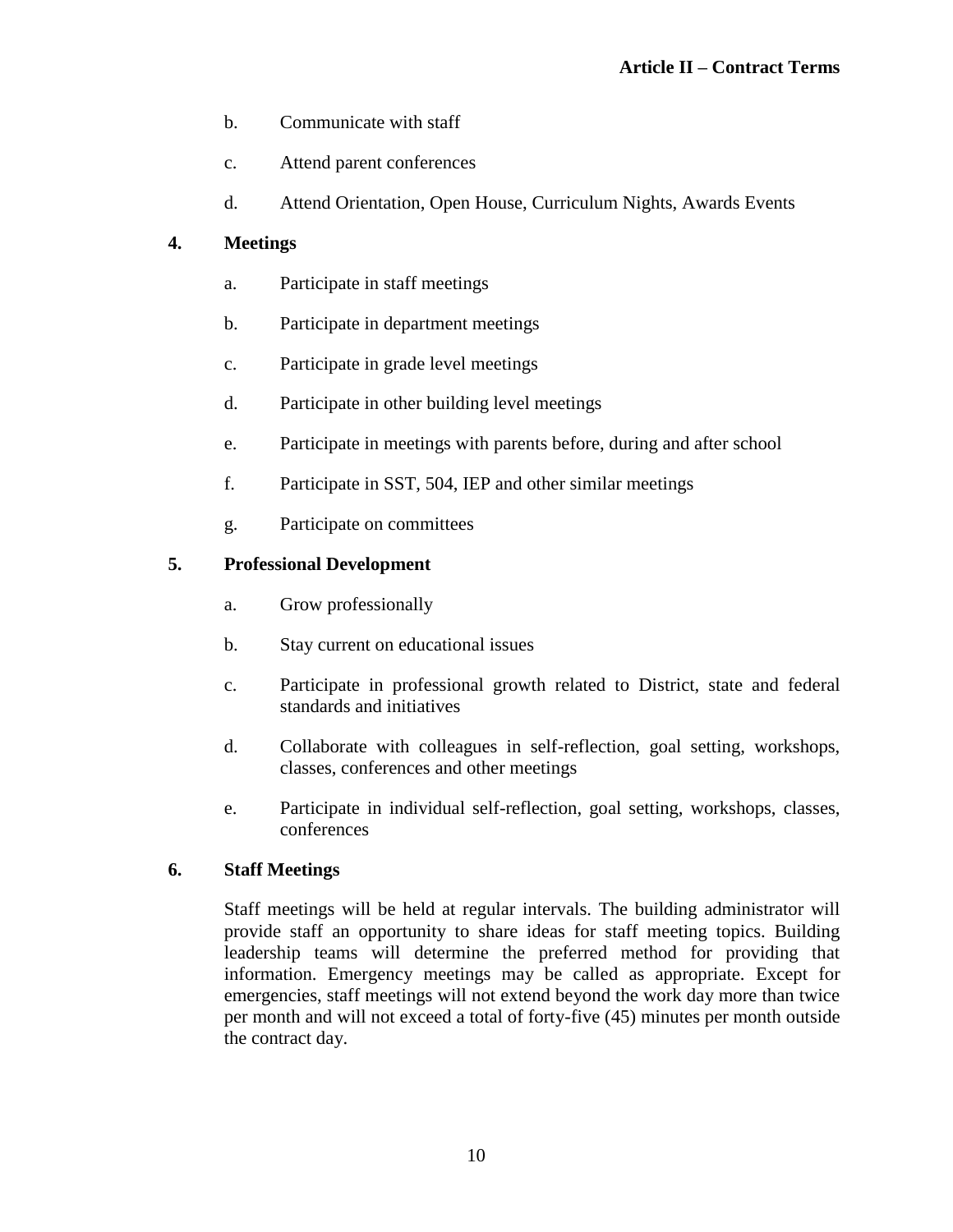# **7. Department and/or Grade Level Meetings**

Department and/or grade level meetings may be held at a site to address issues identified by the staff or administrator. The site will reach consensus on the content and frequency of these meetings using its decision-making matrix.

# **8. Student Support Meetings with Parents and/or Other Staff**

Parent involvement is an essential element of student growth and positive community relationships. Student support meetings will be scheduled as needed to support an individual student. Administrators will support staff in efforts to keep these meetings within the workday and release teachers when their participation is no longer necessary, however, meetings may be held outside of the required workday without additional compensation.

Additionally, staff members are expected to maintain contact with parents by returning phone calls and email correspondence within two (2) work days and be proactive when dealing with student concerns such as discipline, low achievement, etc.

# **9. Supervise Students**

Staff members are an integral part of ensuring the safety and well-being of students while on campus, including assemblies and before/after school. Building crisis, site, and activity plans, as developed by the building staff, will include defining responsibilities for staff supervision. Staff members are expected to communicate concerns about students and report unsafe conditions and child abuse; or events such as fights, harassment, threats, or violations of the discipline policy to the appropriate people in a timely manner.

# **10. Grow Professionally**

Staff members are expected to stay current on educational issues, and participate in professional growth related to District, state and federal standards and initiatives.

# **11. Professional Development Time**

To support the standard employment contract expectation to grow professionally, staff members will participate in individual and collegial activities such as selfreflection, goal setting, workshops, classes, conferences or other collaborative meetings to support student learning. In order to make effective use of the available student release time within the standard contract, including but not limited to early release days, the time will be allocated as follows:

- 50 percent self-directed
- 50 percent District-directed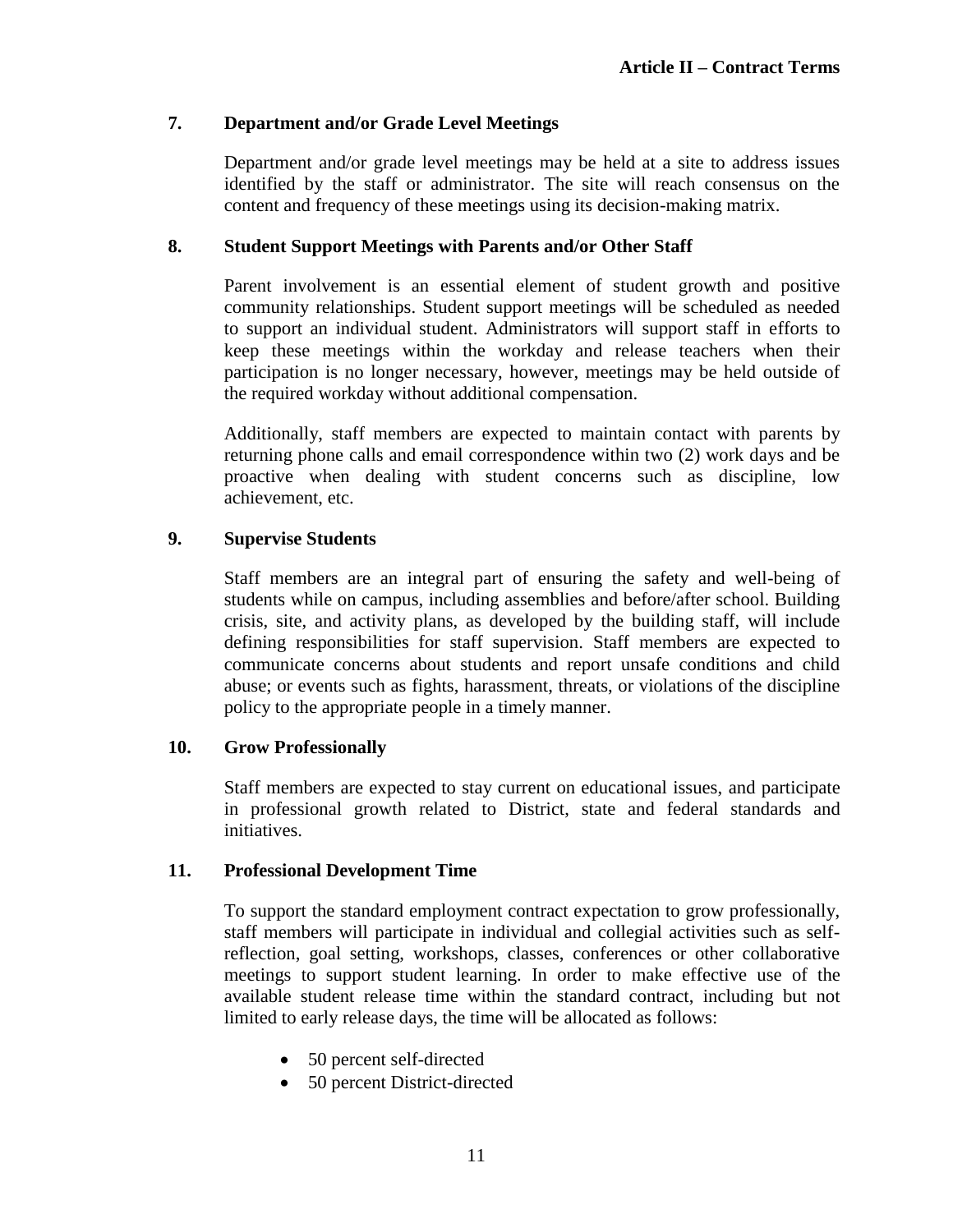The schedule of this time shall be determined through a building-level decision making process.

#### **12. Parent Conferences**

Building staff will schedule and attend the annual District parent conferences. Building plans may include flexible scheduling to accommodate parent conferences beyond the work day.

#### <span id="page-15-0"></span>**C. Additional Days/Hours**

1. Employees shall work seven (7) days beyond the 180 student school days. Three (3) of these days are compensated in the base contract and four (4) are on a supplemental contract. These hours are allocated as follows:

| Principal-directed            |  |
|-------------------------------|--|
| Self-directed                 |  |
| Building consensus determined |  |
|                               |  |
| <b>TOTAL</b>                  |  |

The decision on how and when to use building determined Days/Hours in support of the Site or Department Learning Plan will be made by the site or department through the building/department decision making model. Building staff will also determine to hold calendared, building sponsored events, which require the participation and presence of all or an identified group of staff. Examples could include – Open House, curriculum nights, student orientation or award events. This time may also be used for scheduled activities like training, seminars, or working together as collaborative teams in support of the site learning plan. The parties encourage sites to use the time in significant blocks, to the extent possible.

Staff new to the District will be paid at their per diem rate for District/building orientation and curriculum training.

Part time staff will receive full day pay for any non-instructional days worked. This additional compensation will be paid on a supplemental contract at the employee's per diem hourly rate for the total number of non-instructional hours worked representing the difference between the employee's partial FTE and a 1.0 FTE. For example, a .5 FTE employee will receive a supplemental contract for 24.5 hours at the employee's per diem hourly rate for working all 49 hours identified in the paragraphs above.

Staff unable to attend a non-instructional day activity shall complete a leave slip for time missed. It is the staff member's responsibility to arrange for and acquire the information or training that was provided. Curricula or policy decisions made while absent will be adhered to.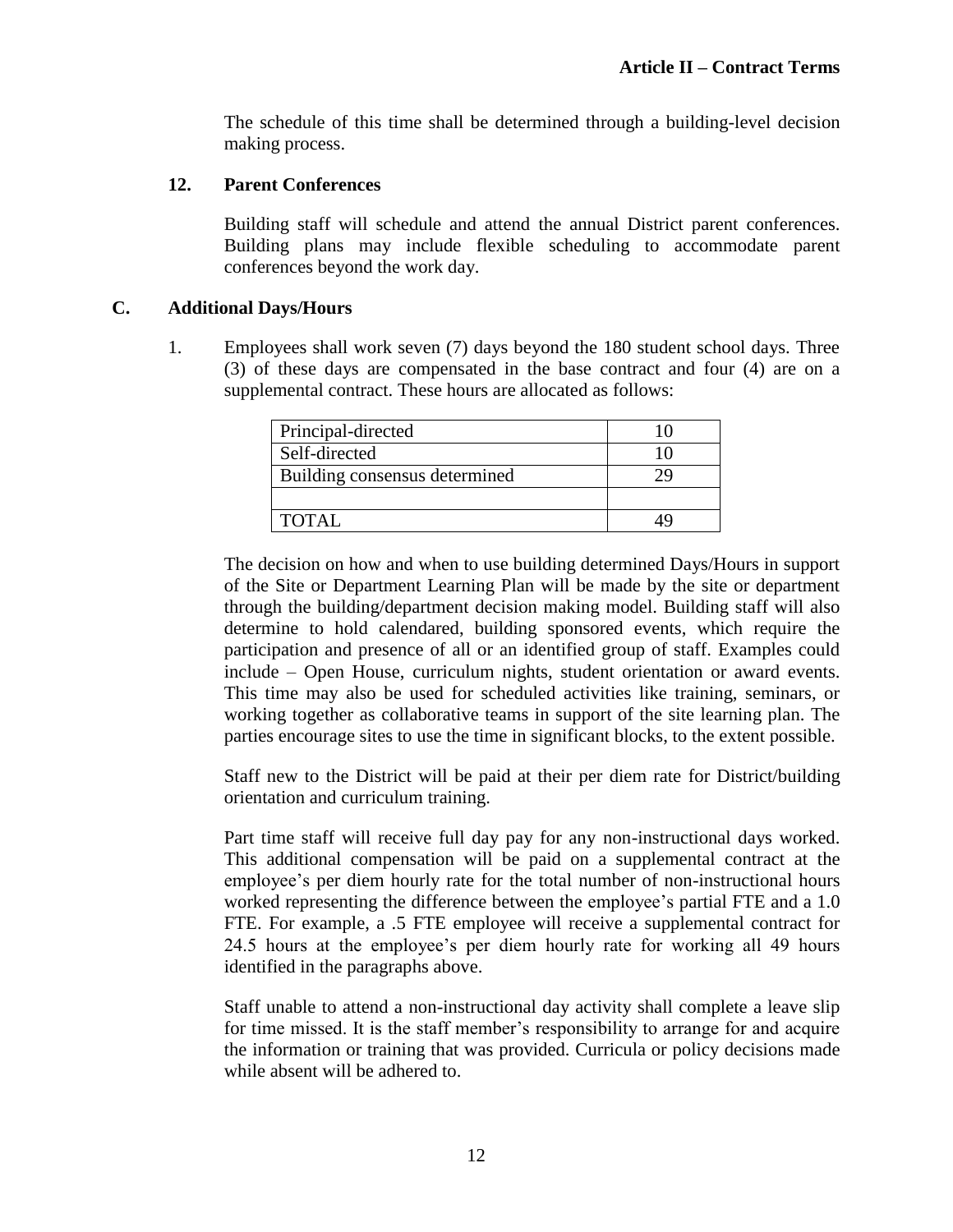These hours may not be used for zero hour programs or to pay for time at meetings during the duty free lunch period, which is a statutory right.

# **2. Professional Learning and Enrichment (PLE) Contract**

We recognize that basic education funding does not compensate staff for the time necessary to complete all the required educational duties determined by the Tahoma School District. Four days (28 hours) are included within the noninstructional days described above. There are responsibilities (professional learning responsibilities in 2018-19) that are performed beyond the normal workday or calendar year for which additional compensation will be provided in the amount equal to 12.675 percent of the continuing staff member's standard salary. Staff with more than 20 and 25 years of experience (measured using state rules for the SAM in 2017-18) shall be paid the following additional amounts:

| 20 years: | \$2,000 |
|-----------|---------|
| 25 years: | \$4,000 |

Part-time employees will receive a Professional Learning and Enrichment contract equal to the portion of their FTE. If the staff member is requested in advance to attend staff meetings or other meetings by their building principal or department supervisor on non-scheduled days they will be compensated via a services rendered form. The combination of PLE contract and services rendered compensation will not exceed the equivalent compensation provided to a full-time staff member under the PLE contract.

All staff members are expected to fulfill their PLE contract by performing selfdirected and scheduled work outside of the traditional workday.

Staff will self-determine their level of involvement for the following obligations:

- a. Participate in self-reflection, goal setting, and related professional growth activities, such as: attending workshops, classes, conferences, seminars or participating in action research projects. Participate in the development of a building site plan, other building activities or committees such as interview teams.
- b. Develop and maintain a classroom or grade level/department website with the availability of District training and technology.
- c. Individual staff members will work with or in support of one (1) or more colleague(s) within their building(s) or department. The work will be related to curriculum, assessment, site plan activities, consensus decisionmaking or goals related to the individual's professional growth.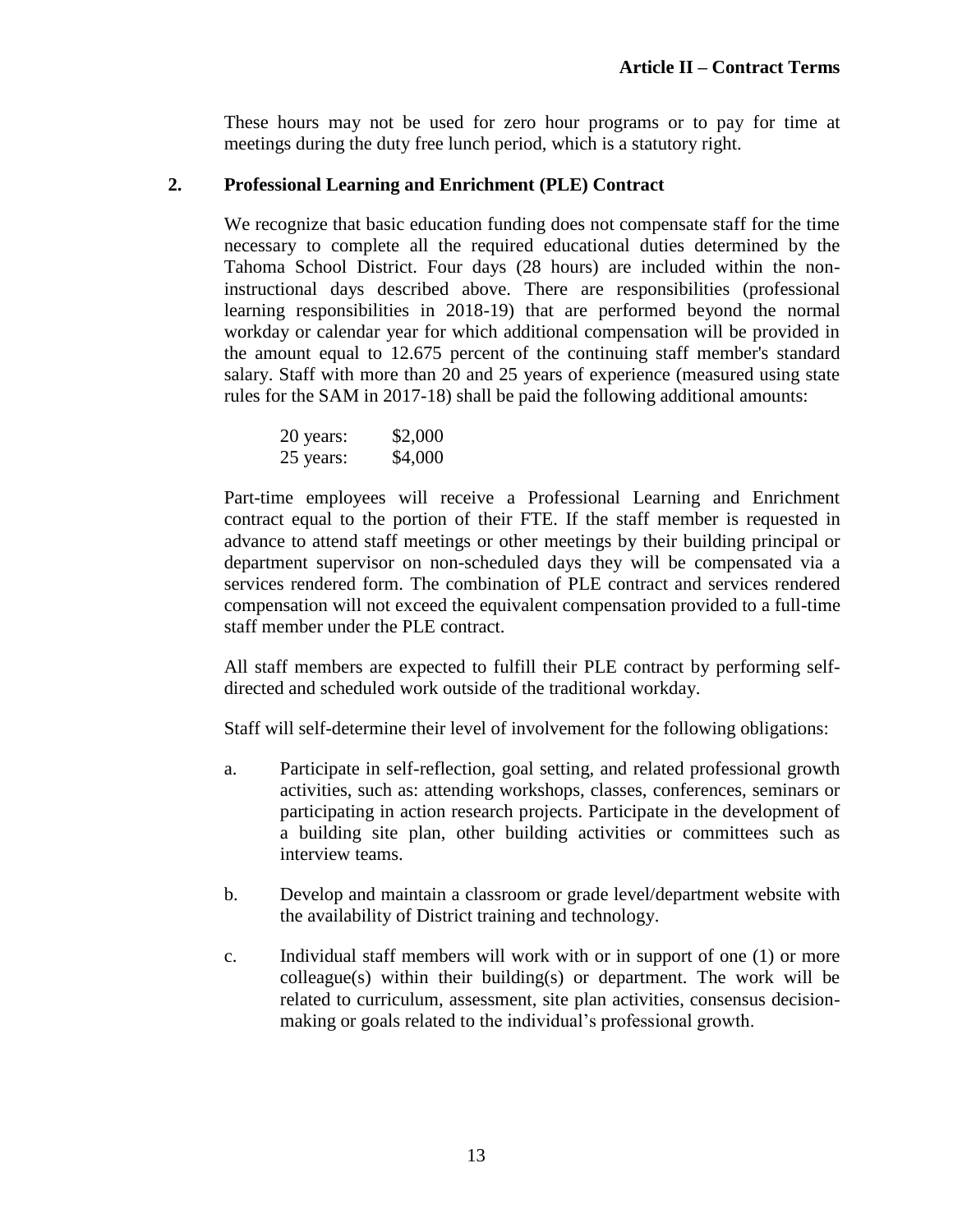#### <span id="page-17-0"></span>**D. Workday, Planning, Coverage and Closures**

- 1. A certified employee's total workday shall specifically include the thirty (30) required minutes before and after school and the thirty (30) minutes minimum duty-free lunch.
- 2. Computed on a weekly basis, teachers at grades 6-12 will average 310 minutes of instructional time per day, and at least forty-five (45) continuous minutes of preparation time each day. Where buildings have reached a decision using the consensus-based decision making model, a variance shall not be required.

For the 2018-19 school year, teachers at grades K-5 will be provided an average of thirty (30) continuous minutes of preparation time during the student day. Where buildings have reached a decision using the consensus-based decision making model, a variance shall not be required.

Beginning with the 2019-20 school year, computed over a two-week period, teachers at grades K-5 will be provided an average of forty-five (45) minutes of preparation time per day during the student day. This total will be provided in at least 30 minute blocks. Where buildings have reached a decision using the consensus-based decision making model, a variance shall not be required.

- 3. Employees who are required in the course of their employment to travel between buildings shall be scheduled to provide sufficient time for such travel.
- 4. Teachers of music, art, physical education, and laboratory sciences, librarians, speech therapists, reading consultants, social workers, OT/PT's, counselors, and all special education teachers shall be provided with relief and preparation time to the same extent as other teachers in the District.
- 5. If mutually agreed by the District and the Association, an employee shall be paid for teaching an extra period during their planning period. Employees shall be remunerated at their per diem rate of pay per teaching period for the extra period worked. Prior to posting these positions, the District shall inform the Association President of the positions. Within five (5) days of written notification of the President of such positions, Association representatives shall meet with District representatives to discuss the positions. The Association shall notify the District of their decision within five (5) days of the meeting noted above. Posting of the positions shall require Association approval.
- 6. Staff members shall not be assigned to more than fifteen (15) minutes per day, nor more than one (1) hour and fifteen (15) minutes total per week, of supervision of students outside of instructional time.
- 7. In cases of emergency, which is defined as a time when substitutes are not reasonably available to cover classes, the building staff will determine through the building decision making model how supervision and instruction of students will take place. Effort will be made to assign substitute coverage on an equitable basis,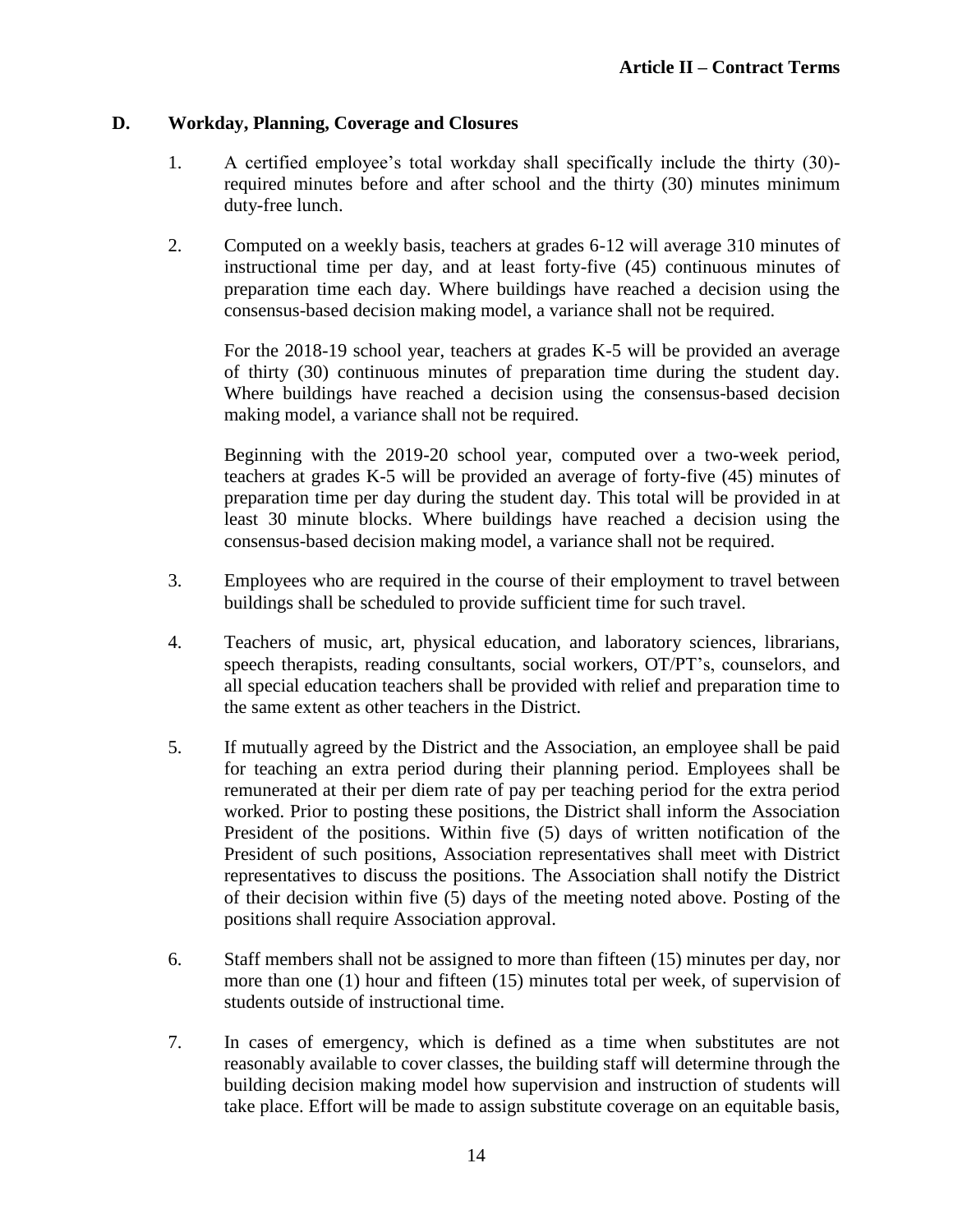provided that employees who request such assignments will be given first priority. Employees who lose planning time will be reimbursed at their per diem hourly rate of pay. A building may, as one solution for emergency coverage, include the option for staff to assume a portion of someone else's class for a day. If this occurs, the staff person(s) assuming the responsibility will receive a prorated share of regular substitute compensation for the portion of the class and day they have covered.

- 8. When a staff member has entered a "Duty Out of Classroom" request at least one week prior to the date of the meeting and is called back to the classroom due to a shortage of substitutes, the principal may approve 60 minutes of services rendered time in recognition of the inconvenience.
- 9. When employees are released from normal duties for professional development or meetings, trainings will not exceed 6.25 hours per day, allowing for the 30-minute duty free lunch and 45 minutes of preparation time. The person organizing the meeting will check with participants regarding preferences for the day of week or portion of the day (morning or afternoon) to minimize the impact on employees' preparation time, as well as whether the 45 minutes of planning is scheduled contiguous with the 30-minute lunch period, scheduled prior to the training or scheduled after the training. Whenever practical, trainings or meetings that take place on multiple days will be scheduled so that they do not always fall on the same day of week, minimizing the impact on preparation time for the same staff members every time. The ability to accommodate those preferences may be limited based on the availability of space and/or the trainer.
- 10. If employees show up for work on a school day canceled for inclement weather and the District has not publicly announced closure in a timely manner, employee(s) will be paid for one (1) hour. "Timely manner" is defined as no later than the following times:
	- a. 6:30 am for school closure announcement only
	- b. 7:30 am for school closure announcement following a one-hour late start announcement
	- c. 8:30 am for school closure announcement following a two-hour late start announcement
- 11. The overall model of the daily schedule will be set by the Board. Schools may adjust at the building level within that model taking into consideration the needs of shared staff.
- 12. The calendar for the following school year shall be negotiated prior to March 30 of the current school year.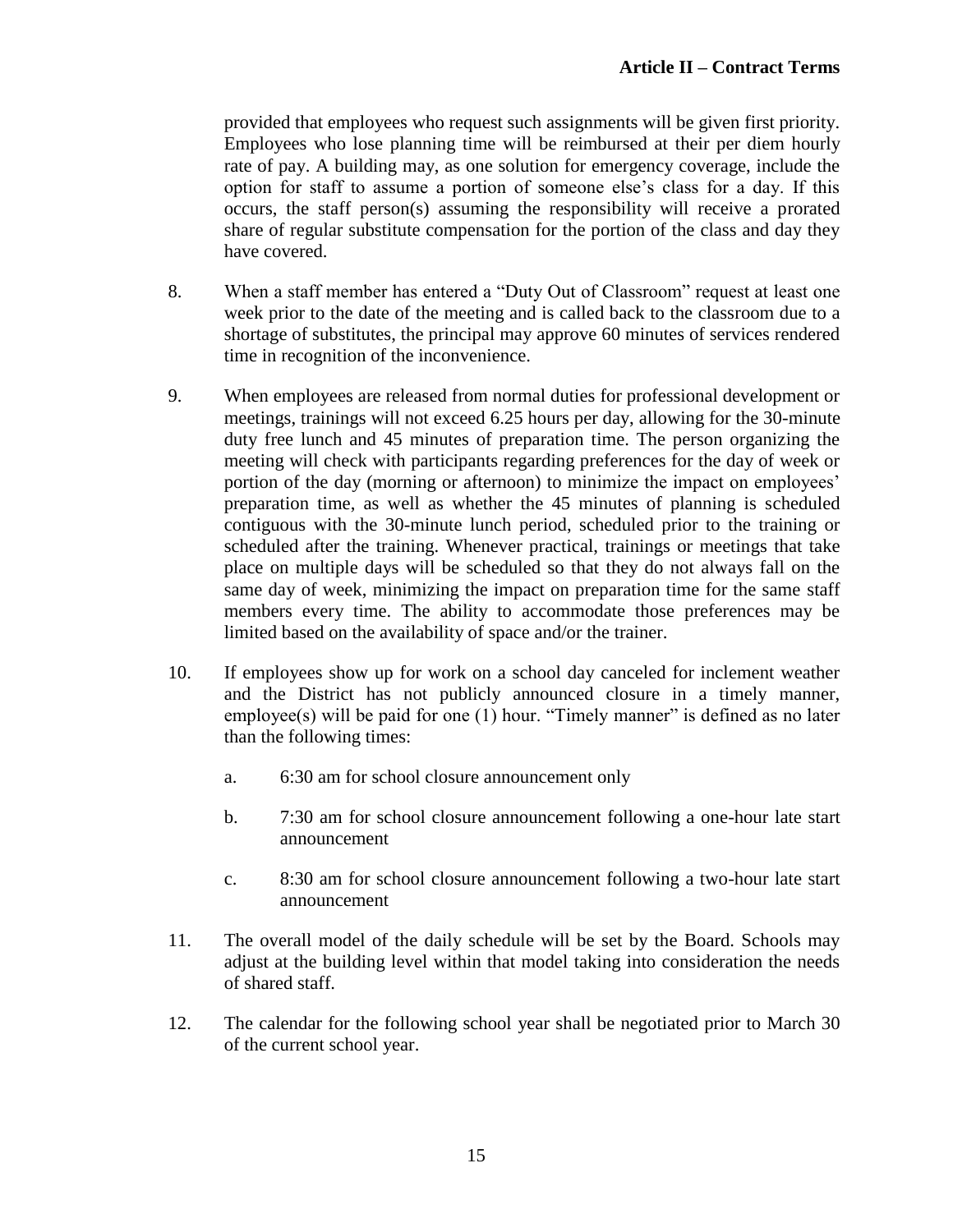# <span id="page-19-0"></span>**E. Additional Assignments and Responsibilities**

# **1. Enrichment Activities**

Buildings will use the funds for the purpose of compensating staff for accepting additional responsibilities for student centered extended learning opportunities or "zero hour" programs and assignments developed through the site consensus process. There will be \$35 per FTE student at grades K-6 and \$17.50 per FTE student at grades 7-12 for enrichment activities. For the 2019-20 and 2020-21 school years, these amounts shall be adjusted by the inflationary adjustment index used by the state in revenue formulas for certificated instructional staff, currently the implicit price deflator (IPD). Any funds not used in the year they are allocated will be carried forward to the following year by adding it to the District wide amount available for this purpose. For those assignments or responsibilities that will be compensated, the compensation will be paid at the extra service hourly rate.

# **2. Elementary Classroom Support**

Certificated staff teaching kindergarten through sixth grade students will receive support for materials and supplies reimbursement, substitute release time, and paying for workshop registrations and books (conference materials). The amount available to each staff person will be their share of \$19 per District K-6 FTE students divided by the total District K-6 FTE certificated elementary staff. Part time staff will receive a prorated share.

# **3. Leadership Money**

- a. The District shall allocate funds to support building leadership needs. This sum is intended to create a District wide total and is not intended to be split based on the student FTE at a particular school. The total District dollar amount allocated for this purpose shall be no less than \$219,000.
- b. The Leadership Model is comprised of four quadrants in which leadership needs will be identified at each school
	- i. Instructional Leadership Team (ILT)
	- ii. Climate and Culture
	- iii. District Teams
	- iv. Other Building Leaders/Teams
- c. The Leadership Model design is intended to provide:
	- i. Clear job descriptions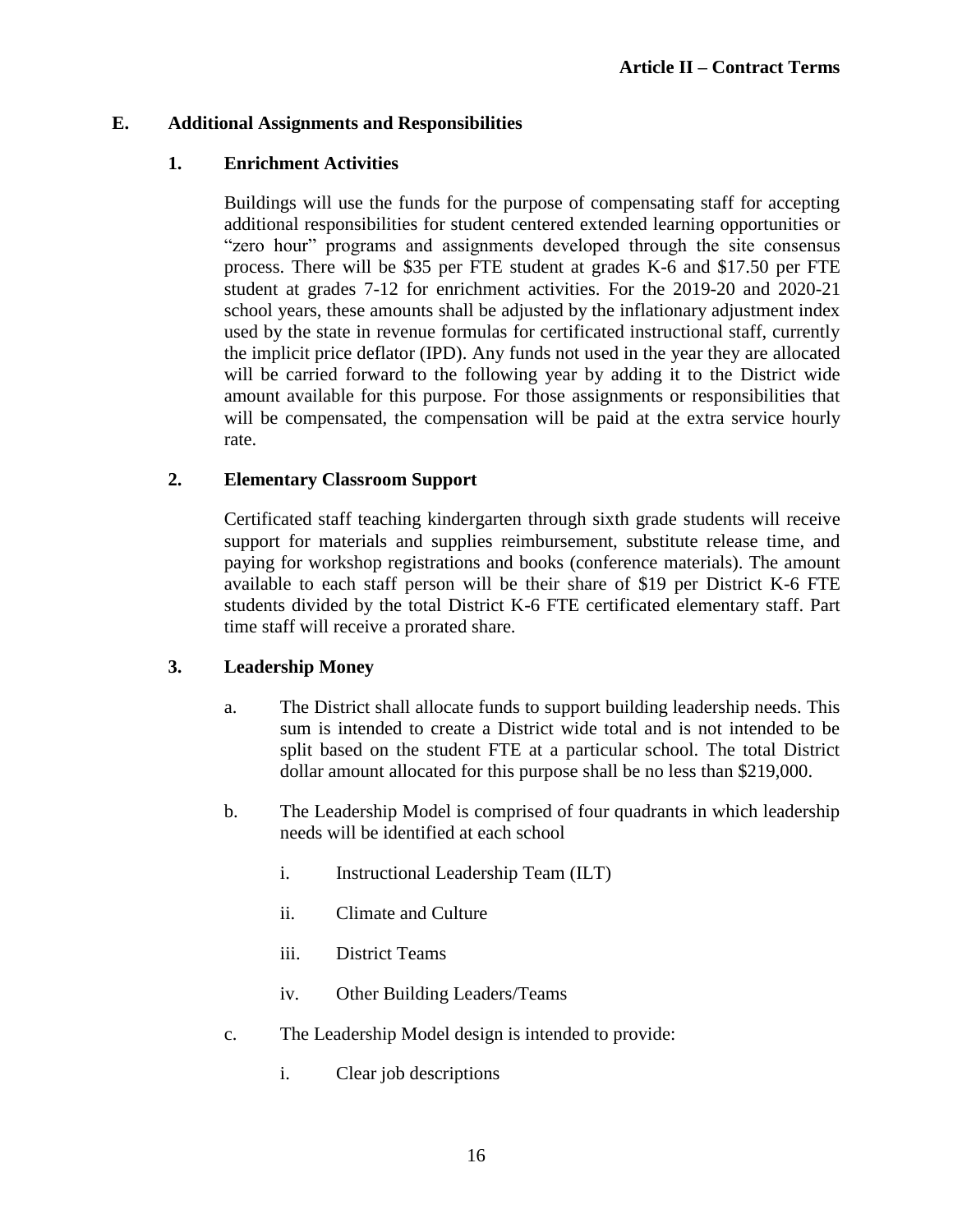- ii. Equitable compensation
- iii. Structure for success
- d. The Leadership Model design:
	- i. Supports elementary, middle and high school models
	- ii. Meets building needs
	- iii. Ensures equity across buildings
	- iv. Is adaptive to changing needs
	- v. Ensures accountability to best practices
	- vi. Supports and sustains a learning organization
- e. For each of the four quadrants listed above job descriptions for relevant positions will be shared that articulate the scope of the work as well as the estimated number of hours required. Staff will complete an application to express their interest in a position. If there is more than one candidate for the position, the principal will gather input from staff, including department/grade level staff, regarding applicants. The principal will select an applicant for the position if consensus among the group cannot be reached.
- f. A sum of \$5,000 at each school will be allocated for the purposes of compensating activities in quadrant four (Other Building Leaders/Teams) to be determined at the building level using the stipend template provided by the District.

#### **4. Supplemental Contracts and Additional Assignments**

Supplemental contracts for each position will be funded by the District as follows. The employee and supervisor will mutually schedule such days.

- a. Extended days for CTE teachers will be determined per Addendum 16.
- b. Extended days for T&L Department Support Staff will be determined per Addendum 17.

#### **c. Kindergarten Assessment Days**

There shall be 2 days prior to the start of the school year for kindergarten teachers teaching two half-day sessions. There shall be one day for teachers who teach all-day kindergarten or a single half-day session.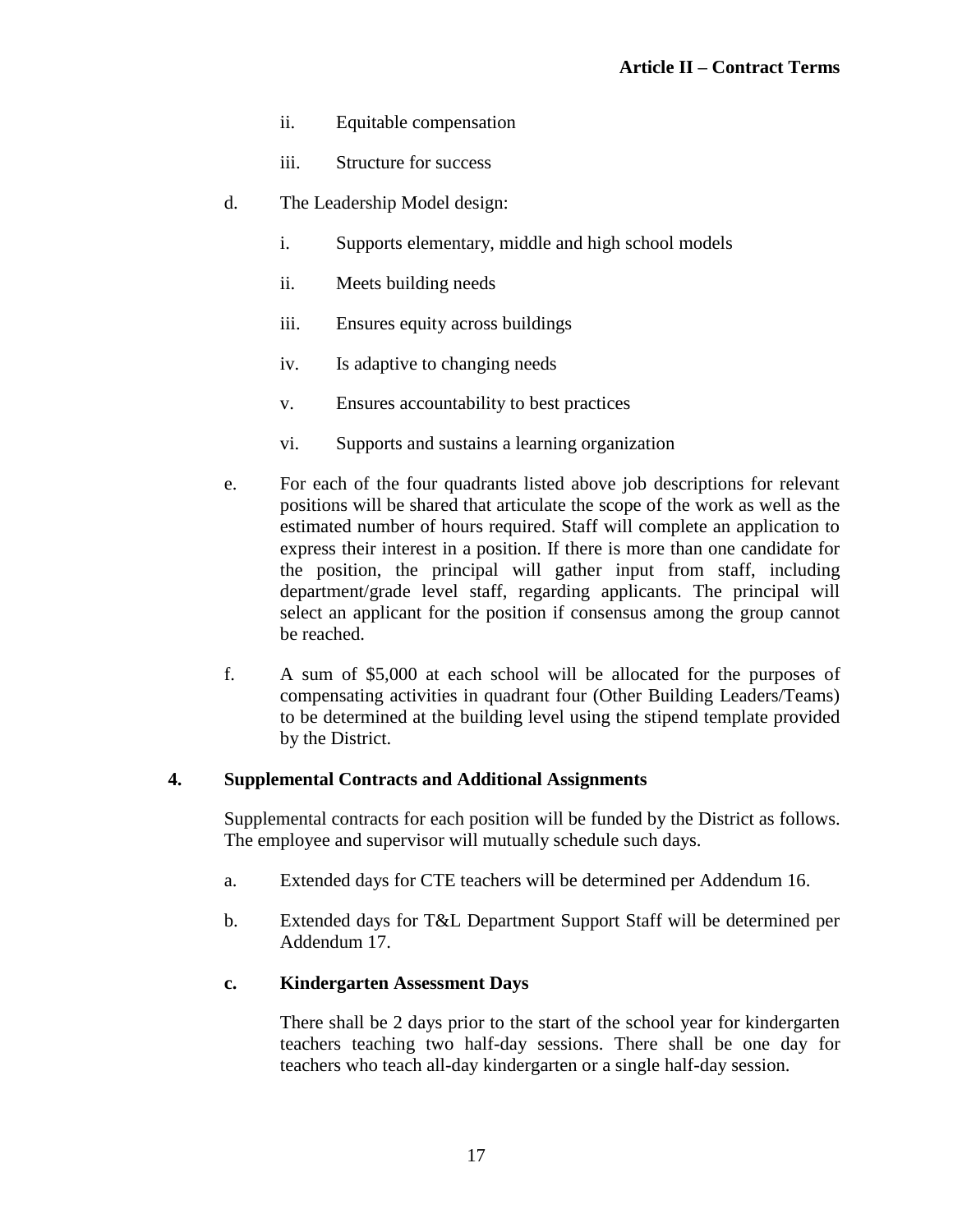# **d. Special Education and IEP Compensation**

Special education, SLP, OT/PT, and Psychologist staff shall receive a responsibility stipend in the amount of \$2,500 in recognition of the amount of additional time required for writing IEPs and assessments, participating in IEP meetings and/or evaluation meetings. The Director of Special Education may approve additional hours of time, paid at per diem.

# **e. District Sponsored In-Service Training**

One (1) or two (2) in-service instructors who plan and instruct a District staff development class outside of contractual work day/responsibilities, will each be paid at the rate of seventy-five  $(\$75.00)$  per hour based on teaching/facilitating time. Teams of more than two (2) must be preapproved by the Teaching and Learning Department and will be compensated at the rate of 2 ½ times the hourly training rate (\$188 hourly to be divided among the group of instructors).

# **f. Mentor Teacher**

Tahoma School District is committed to supporting and nurturing new staff members, both professionally and personally. A key component of this assistance is the pairing of new teachers with peer mentors. Mentors are experienced staff members trained to observe, coach and support educators in their first years of teaching. A trusting and effective mentor/mentee relationship is based on mentors as peers. Mentors are not supervisors and mentor observations are not to be used as part of the staff member's evaluation.

Potential mentors should be experienced staff members who are distinguished or proficient in their own evaluations.

Interview teams are encouraged to review the "mentor selection criteria" and identify potential mentors for qualified new hires. Site or program administrators should contact potential mentors, select from those interested, and complete the Mentor Selection Form.

Should problems or concerns arise between the mentor and mentee, either party may seek problem solving support from the site administrator, Teaching & Learning New Teacher Coordinator, and/or an Association representative.

Mentor teachers will receive an annual stipend of \$600 and 10 hours of per diem for observations, coaching and meeting time. Mentees will receive an annual stipend of \$200.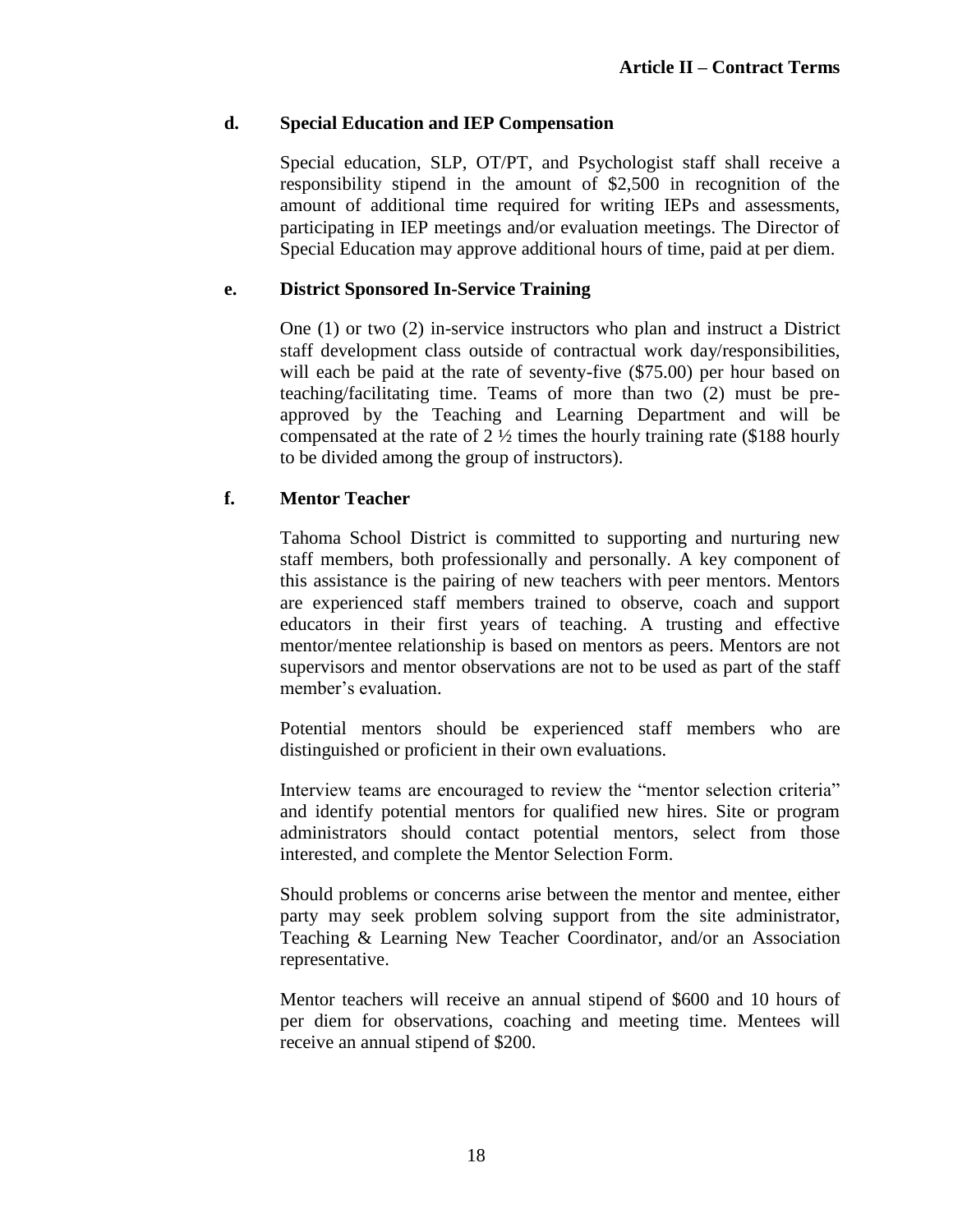# **5. Per Diem Rate**

The per diem rate is paid for additional assignments and responsibilities that require professional certification but fall outside the employee's regular job description and mandated activities within the job description that fall outside the regularly scheduled workdays or work year. The per diem rate is calculated as the employee's base salary divided by the number of required workdays in the base contract. The hourly per diem rate is calculated by dividing the per diem rate by the required, on-site work hours per day (minus any duty-free lunch period).

# **6. Extra Service Rate**

The extra service rate is paid for additional services including but not limited to optional professional development (including mandatory professional development in which employees had an option to complete during the regular workday), zero-hour activities, and student supervision outside the employee's job description. The extra service daily rate is calculated as the state's minimum base salary for Tahoma certificated educators divided by the number of required workdays in the base contract. The extra service hourly rate is calculated by dividing the daily rate by the required, on-site work hours per day (minus any duty-free lunch period).

# **7. District Leadership Needs**

There are District needs which are met by building level staff. Unless otherwise noted, the per diem stipends will be prorated to the individual's FTE. The selection process for staff members qualified to receive stipends in this section for District leadership responsibilities shall not be subject to the procedures outlined in Article IV Section C. An annual posting of supplemental leadership stipends in this section is specifically not required, however staff members who request to be considered for such stipends for a subsequent year shall be given such consideration. The responsibilities and compensation in this section, which no qualified Association member accepts, may be offered to qualified individuals outside the bargaining unit.

# **8. Supplemental Contract Review and Adjustments**

Staff receiving supplemental contracts and additional assignments who document over a period of two years that the days provided to carry out these duties are insufficient, may submit the documentation to the District and Association for consideration.

The District may offer the work of extra days above the contracted supplemental day amounts to non-bargaining unit employees only after posting the extra supplemental contract days in the District. After posting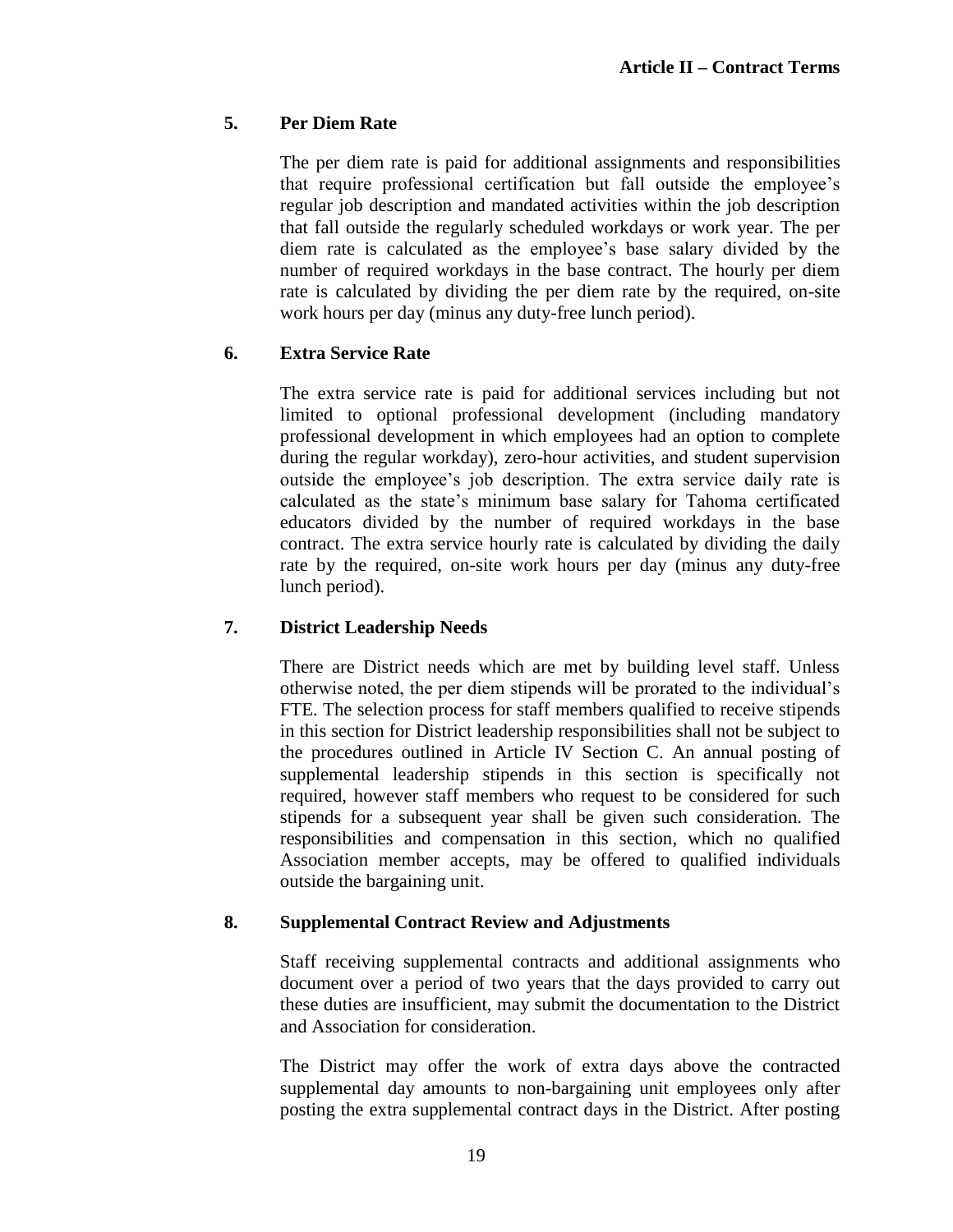for five days, the District may proceed if no qualified District employee applies for the said extra days.

Any changes to supplemental contracts listed in 3 and 7 above shall be negotiated between the District and Association prior to the next school year through the labor management process.

The specific schedule for the time in the supplemental contract is to be arranged for by the building principal following consultation with the individual involved. The principal, after consultation with and approval of the Superintendent, may request through the Board additional days to a maximum of two (2) days in each position.

Supplemental contracts funded by federal and state monies are to be unaffected by local financial problems as long as the actual position remains intact. The supplemental contract for any federal or state-funded position that is less than full time will receive a reduced supplemental contract that is in direct ratio to the part-time position.

# **9. ESA National Certification**

Beginning with the 2019-20 school year, the District will offer a \$2,5000 stipend to Educational Support Associates covered by this bargaining agreement who attain national certification from the following national boards:

- a. Nationally Certified School Psychologists (NCSP)/National Association of School Psychologists (NASP)
- b. Certificate of Clinical Competence in Speech-Language Pathology (CCC-SLP) / American Speech Hearing Association (ASHA)
- c. Occupational Therapist Registered (OTR)/The National Board for Certification in Occupational Therapy (NBCOT)
- d. Physical Therapists: passage of the National Physical Therapist Examination (NPTE) will be accepted in lieu of national certification.
- e. National Board Certified School Nurses (NBCSN)/The National Board for Certification of School Nurses (NBCSN)

This stipend shall be paid at the same time as the National Board stipend is paid to classroom teachers and counselors.

# <span id="page-23-0"></span>**F. Insurance**

The District shall contribute to an employee's insurance payment with these provisions: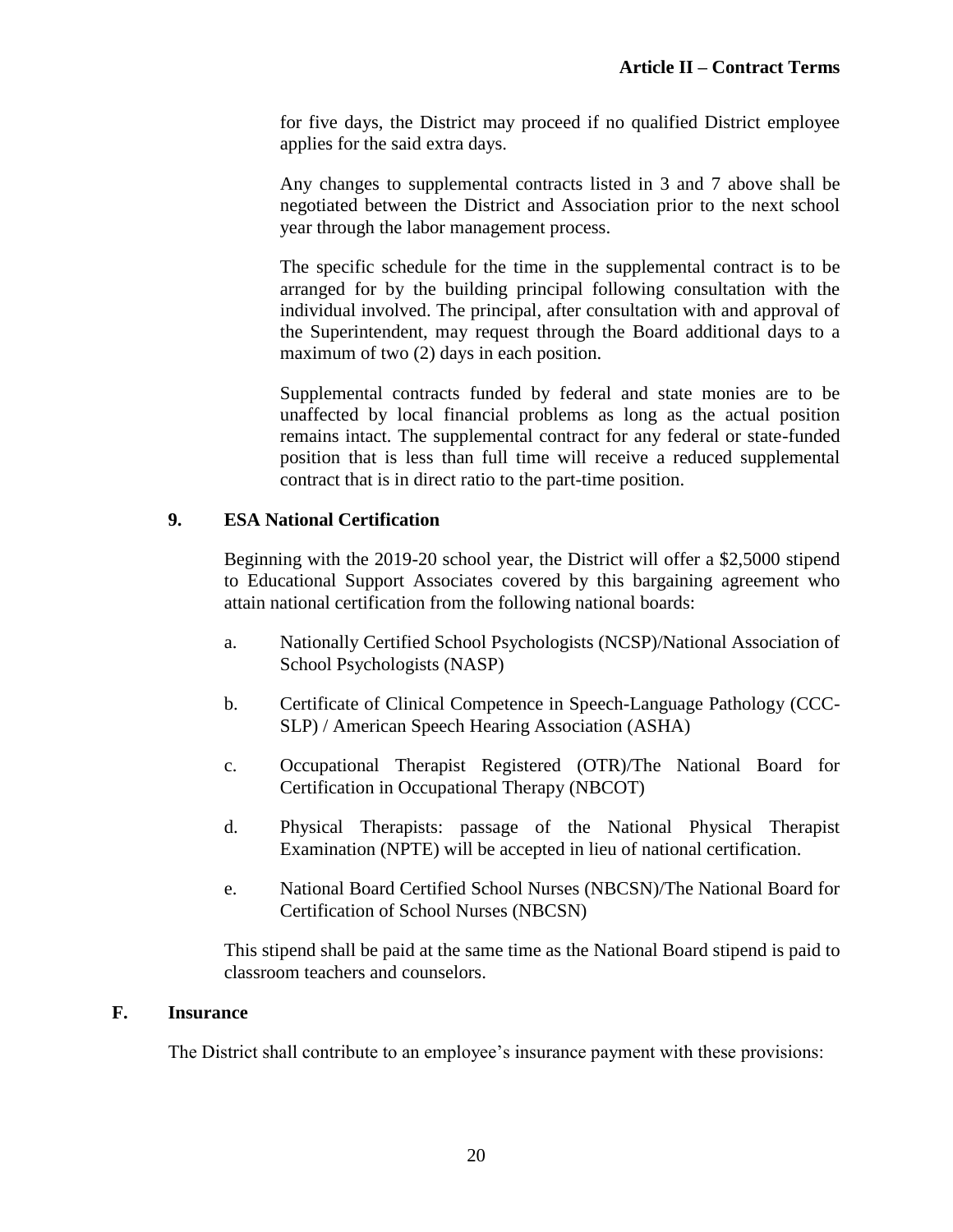- 1. The District shall compute its share of the insurance payment for each certificated staff member on the total insurance package held by that staff member as defined in 2 and 3 below.
- 2. The insurance payment shall be applicable to any one or combination of the following:
	- a. Kaiser Permanente
	- b. Association sponsored insurance plans
	- c. WEA Dental Plan, including orthodontia
	- d. Life insurance, \$50,000
	- e. Long-term disability
	- f. Group vision
- 3. The District shall contribute the state-funded amount per month per FTE for payment of dental, long-term disability, vision and life insurance. To the extent funds are available; the District shall cover medical insurance and shall allow for optional deductions for the un-funded amount of medical insurance. If additional amounts are allowed, but not funded, the Association reserves the right to re-open negotiations on this section.
- 4. The District and the Association recognize that the monthly insurance provision may not be fully utilized due to some employees selecting less coverage than the agreed individual employee allocation after deduction for mandatory benefits. The District will identify the unutilized portion and distribute such amount, if any, to employees whose basic benefit coverage exceeds the District contribution. Basic benefits are defined as dental, group term life, group long-term disability, vision, and health insurance. The District shall compute the pool to be distributed in October and April of each year to ensure utilization within twenty dollars (\$20.00) of the maximum amount.

In the event the distribution described above exceeds the funded amount provided by the state, the amount distributed will be adjusted downward in the employee's remaining pay warrant(s) for the school year in question. Prior to implementing this adjustment, the District will inform the Association of the appropriate amount.

Employee-initiated changes may occur once a year during the open enrollment period set by the insurance carrier. An insurance adjustment may also be requested for a qualifying event as determined by the insurance carrier.

Application of available benefit monies: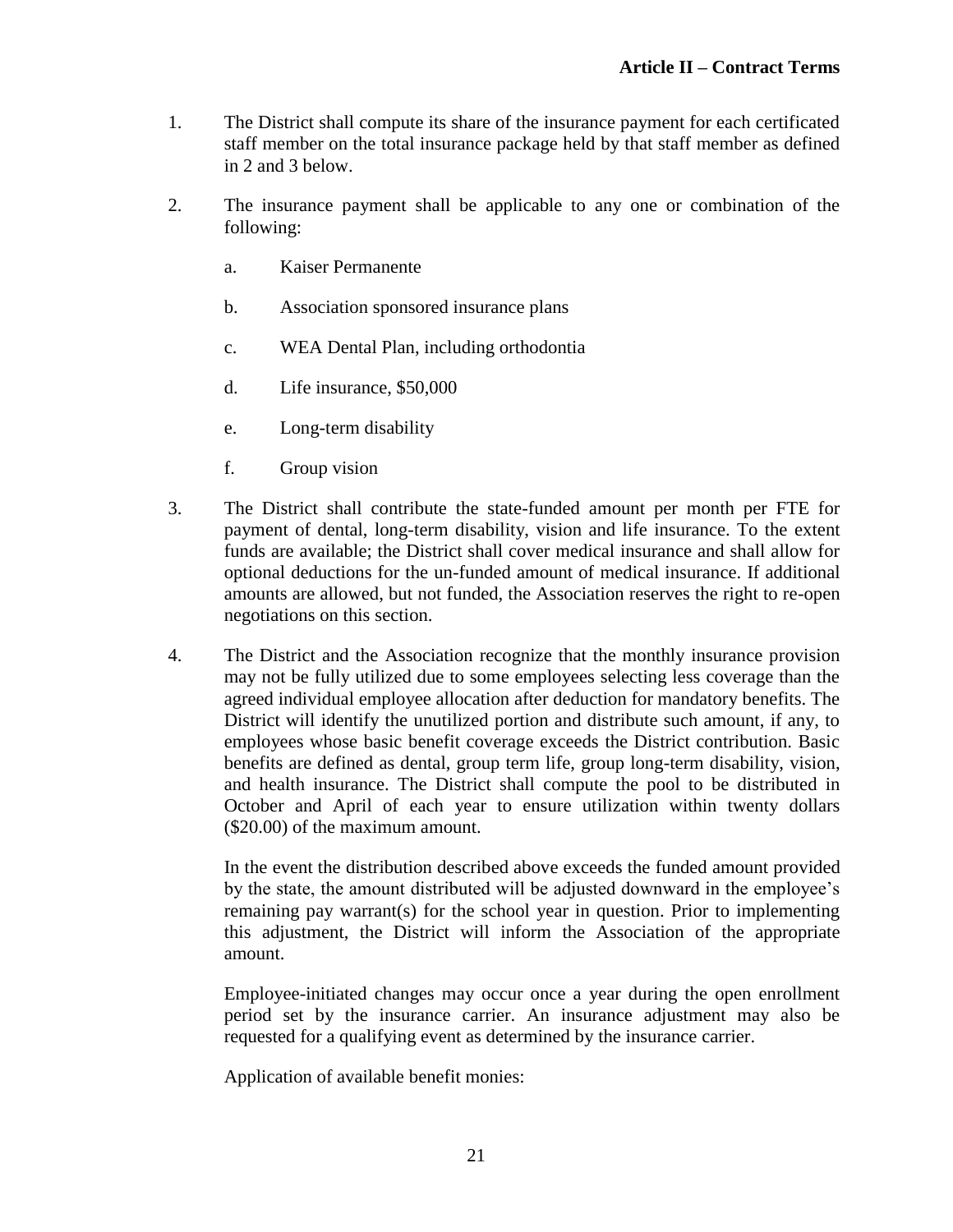- a. The benefit monies must first be applied toward the following required programs:
	- i. WEA Dental Plan, including orthodontia
	- ii. \$50,000 Group Term Life Plan
	- iii. Group long-term disability
	- iv. Vision
- b. Benefit monies in excess of the above amounts may then be applied to the following health plans:
	- i. Premera Blue Cross
	- ii. Kaiser Permanente
- c. All optional benefits are at employee deduction. Parties will periodically review and adjust plans.
- 5. Spouses who are both employed within the Association bargaining unit, or within the Association and another Tahoma School District bargaining unit who agrees to this provision, may pool their individual allocations for the purchase of a single medical health plan (e.g. employee plus spouse or employee plus spouse and children) rather than separate plans.
- 6. To ensure employees selecting richer benefit plans pay the higher premium, and make progress toward the 3:1 ratio goal of full-family to employee-only coverage premiums in ESSB 5940, each employee included in the pooling arrangement within the CBA who elects medical benefit coverage shall pay a minimum out-ofpocket charge by monthly payroll deduction. The minimum monthly charge shall be 2% of the employee-only coverage premium for the plan chosen by the employee. Such minimum monthly charge shall be paid regardless of the impact of pooling.
- 7. The parties shall abide by state laws relating to school district employee benefits, and this section shall be construed consistent with such laws.
- 8. This section may be reopened at the request of either party each year in order to comply with changes in state law.

# <span id="page-25-0"></span>**G. Staff Wellness Program**

To promote healthy, active lifestyles, the District and Association will create a committee to meet annually in the spring to evaluate the staff wellness program offerings for the school year and determine changes, if any, needed for the program. The District will allocate up to \$20,000 per year.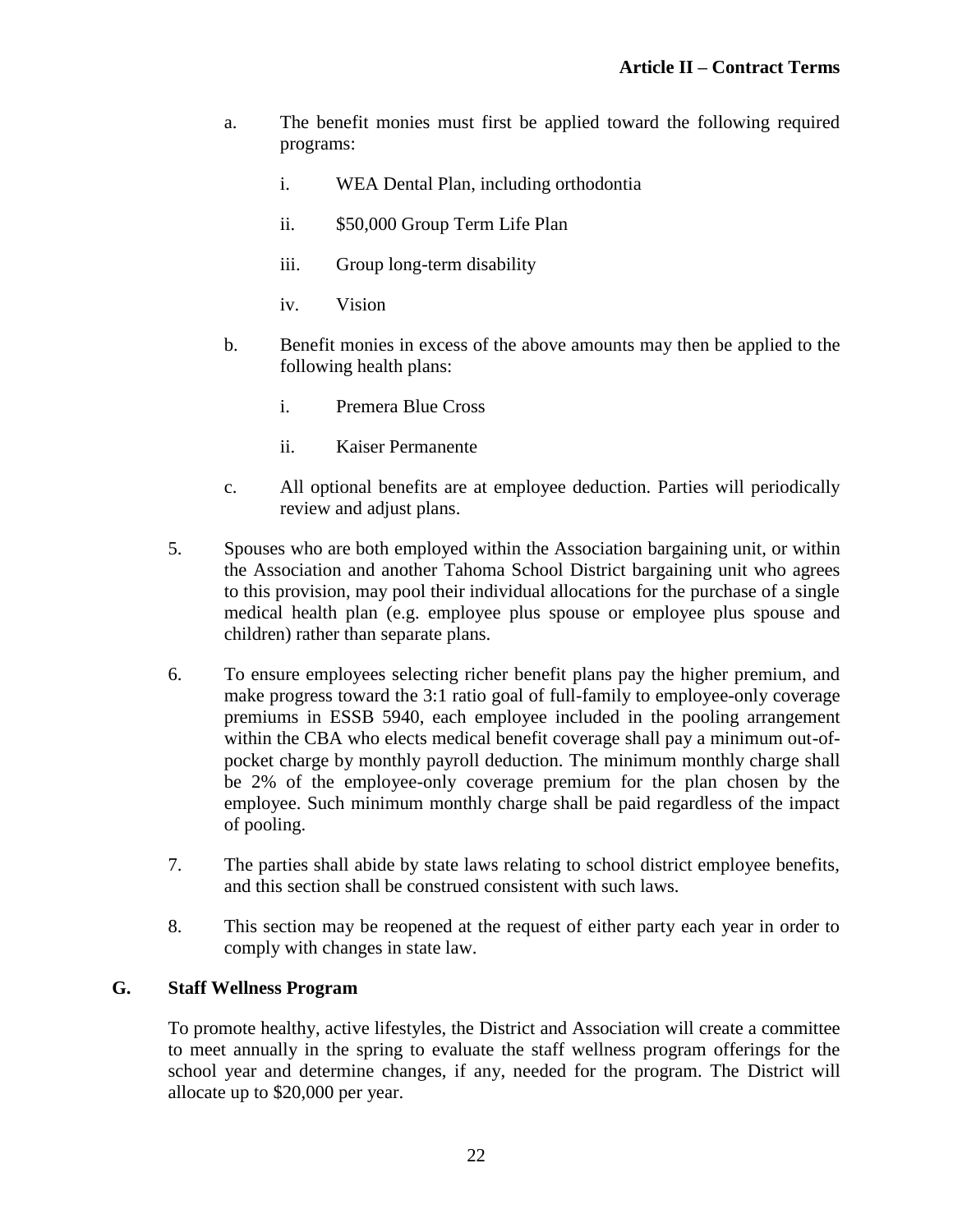# <span id="page-26-0"></span>**H. Pay Periods, Payroll Deductions, Withholding and Annuities**

1. Employees will be paid on the last business day of the month. All pay warrants will be direct deposited in a financial institution of the employee's choice. The District shall work with employees who have difficulty obtaining a checking account to find an institution for the deposit.

#### **2. Payroll Deductions**

#### **a. Automatic Deductions**

All salaries are subject to payroll deductions for:

- i. Withholding tax
- ii. State Teacher or State Employment Retirement Systems
- iii. FICA
- iv. Medicaid
- v. Absence not provided for by leaves (computed at per diem based on the staff member's annual salary for each day's absence)
- vi. State Industrial Insurance
- vii. Monies will also be deducted when requested by the state or IRS for liens, garnishments, or child support.

#### **b. Authorized Deductions**

The following deductions may be made if authorized by the individual:

- i. Additional withholding tax
- ii. Approved medical plans
- iii. Short-Term Disability Salary Insurance
- iv. Tax-sheltered annuities
- v. Tax-sheltered Section 125 "Flexible Spending Plan"
- vi. Payments to Washington School Employees' Credit Union or other financial institutions.
- vii. Other approved insurance programs
- viii. Association dues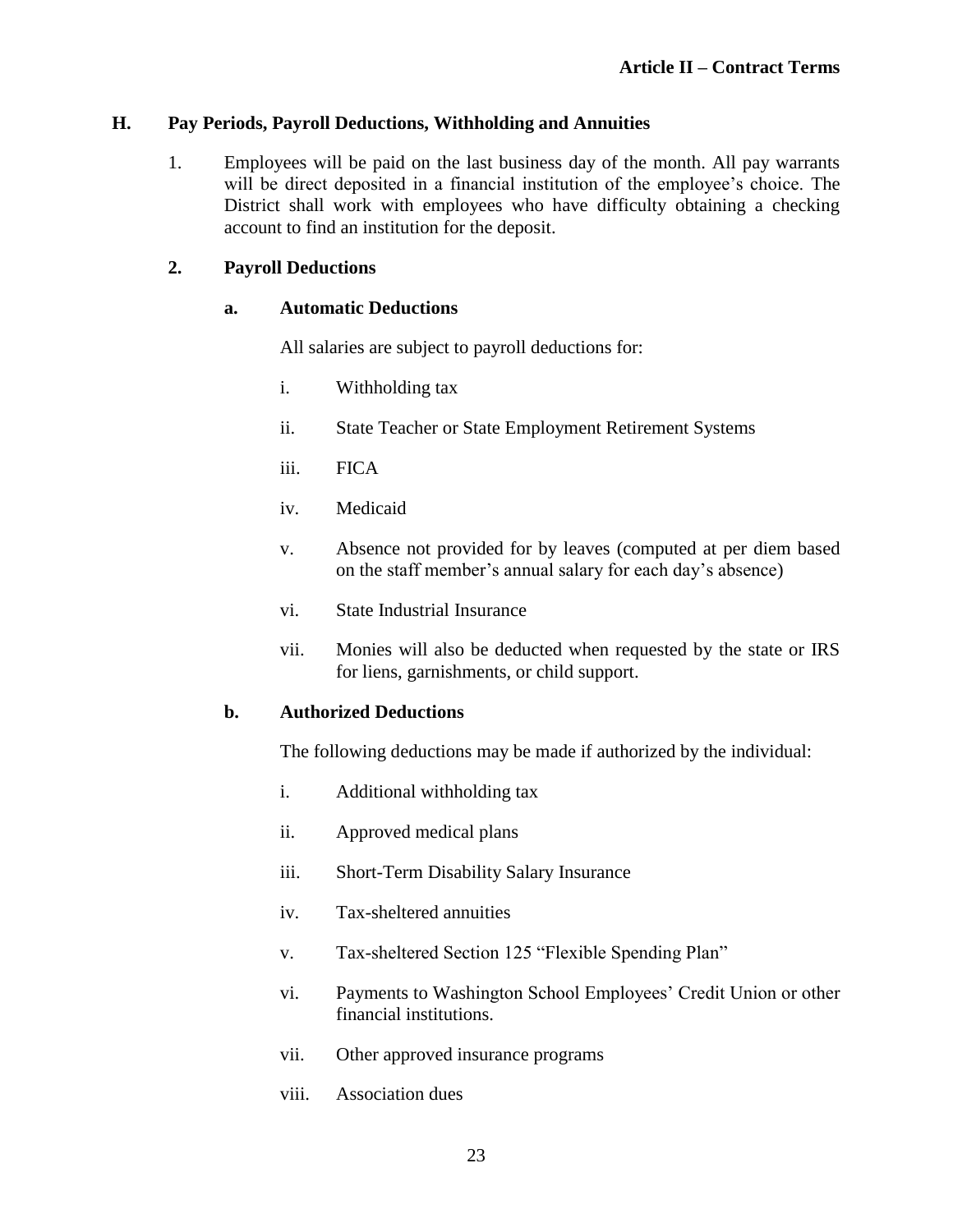- ix. United Way contribution
- x. U.S. Savings Bond
- xi. Direct deposit of employee's paycheck to participating financial institutions

#### **3. Tax-Sheltered Annuity**

Once a calendar year employees may initiate and/or change their participation in tax-sheltered annuity programs. The District shall service these through automatic payroll deductions. Annuities may be canceled anytime during the calendar year and this will not be a designated change per IRS rules.

#### <span id="page-27-0"></span>**I. Travel**

#### **1. In-District Travel**

Mileage reimbursement shall be equal to the amount paid per District policy.

#### **2. Out-of-District Travel**

The employee shall be reimbursed for those expenses incurred through travel, meals, and lodging per District policy for Board-approved out-of-District projects or visitations.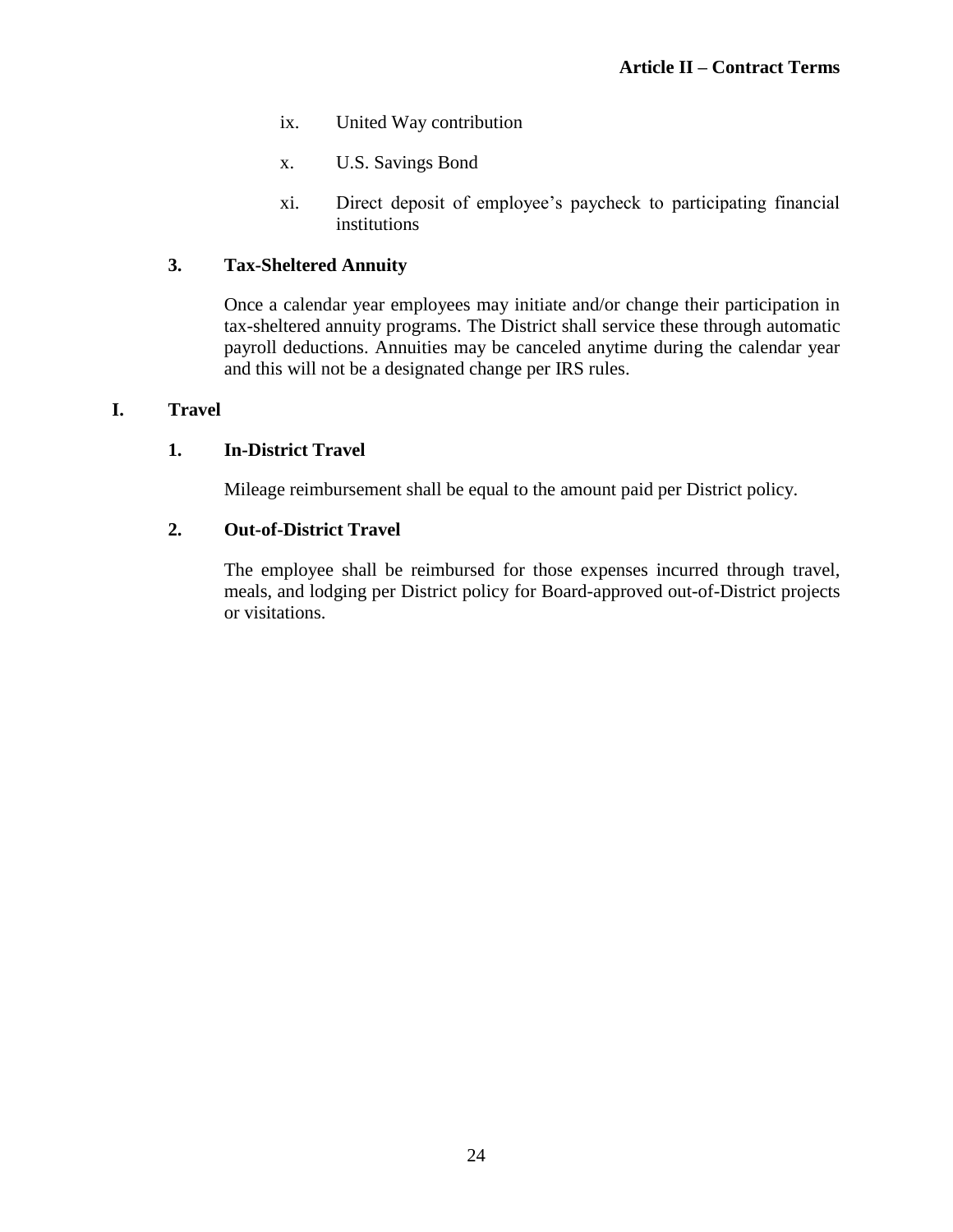#### **ARTICLE III – LEAVES**

#### <span id="page-28-1"></span><span id="page-28-0"></span>**A. Paid Leaves**

#### **1. Annual leave**

Each certificated employee shall be allocated twelve (12) days of annual leave for illness and non-illness purposes as described below. Staff members working less than full time will receive prorated leave based on their FTE.

#### **a. Illness leave**

This leave is deducted from the annual leave allotment. Medical (including dental and vision) emergencies are considered personal illness. Whenever possible, routine medical, dental and vision checkups or life insurance examinations should be scheduled outside of the contracted work day. Absence in excess of five (5) consecutive days must be supported by a signed statement from a licensed health care provider.

In the case of a long-term medical leave, a licensed health care provider will be asked to complete a District form stating the probable beginning and ending dates for the leave. The completion of an additional form will be required to amend the leave dates.

#### **b. Non-illness leave**

This leave is deducted from the annual leave allotment. Employees may use up to seven (7) of their annual leave allotment in a given year. Up to four (4) of the days may be taken consecutively. This leave may be used for personal or professional reasons.

Up to 20 District certificated staff members requiring a substitute may be granted non-illness leave per day. Prior approval will be granted on a first come, first served basis following receipt of a request to the District's Human Resources Department. In exceptional situations, the Human Resources Department may exceed the limit of 20.

Non-illness leave shall be taken in full- or half-day increments, excluding mandatory days and emergency leave which can be taken hourly, half-day, or full-day.

Non-illness leave may not be taken on the workday immediately preceding or following December, February, and April breaks, or the first or last day of school.

If all non-illness leave days have been exhausted for attending professional development opportunities which may otherwise not be supported by the District, the building principal and staff member may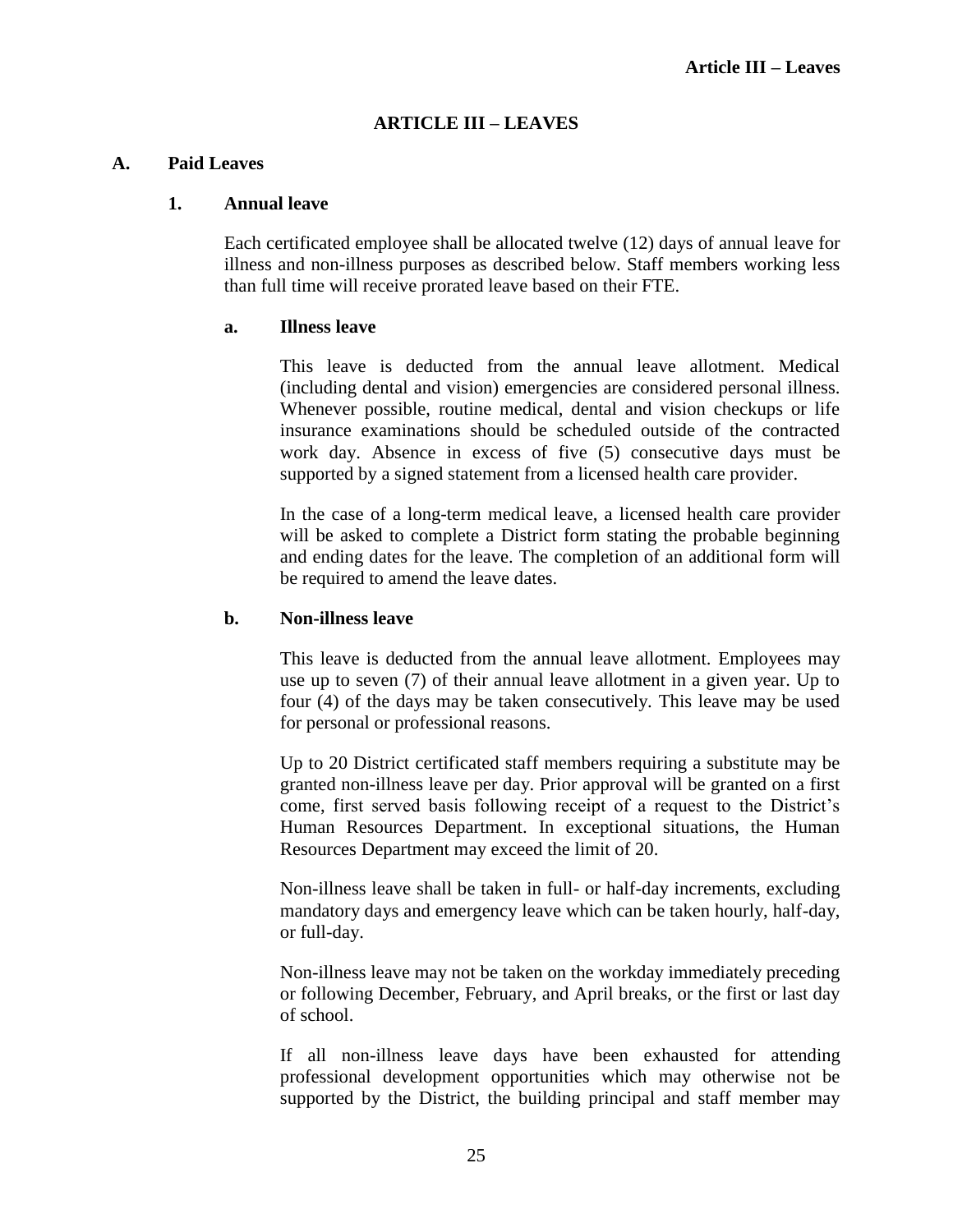mutually agree on additional non-illness day(s) to be deducted from the staff member's illness leave.

Up to three (3) days of non-illness leave may be used for emergencies. These are to be deducted from the total of seven (7) non-illness days allowed in any given school year. If all seven (7) days have been used, this emergency leave will be unpaid.

Exceptions to the non-illness leave restrictions listed above may be appealed. Appeals will be considered by the Director of Human Resources and the Association President. Their decision is not subject to the grievance process.

#### **2. Bereavement**

The District shall grant five (5) days bereavement leave with pay to employees according to the following provisions.

Up to five (5) days of bereavement leave per occurrence shall be granted for the death of an employee's parent, spouse, child, sibling, parent-in-law, daughter-inlaw, son-in-law, brother-in-law, sister-in-law, aunt, uncle, grandparent, grandchild, close friend, or any person living in the immediate household.

Additional days of bereavement leave may be deducted from accrued days of leave and must be approved by the Human Resources Department.

The Human Resources Department may also grant additional days of bereavement leave. If no paid leave is available, the cost of the substitute will be deducted.

#### **3. Serious Family Illness Leave**

Up to three (3) days paid leave may be used in a given year for diagnosed life threatening illness or hospital care of those individuals, not including close friend (unless living in the household), listed in 2 above.

Accumulated sick leave may be used by an employee for illness of any individual identified in 2 who requires treatment or supervision by the employee.

#### **4. Child Birth/Adoption Leave**

Maternity leave shall be provided for the period of disability that prevents an employee from fulfilling the employee's contractual obligation to the District. Accrued illness benefits will be paid only for the period of disability.

In the case of a maternity-related disability, a licensed health care provider will be asked to complete a District form stating the probable beginning and ending dates for the leave. The completion of an additional form will be required to amend the leave dates.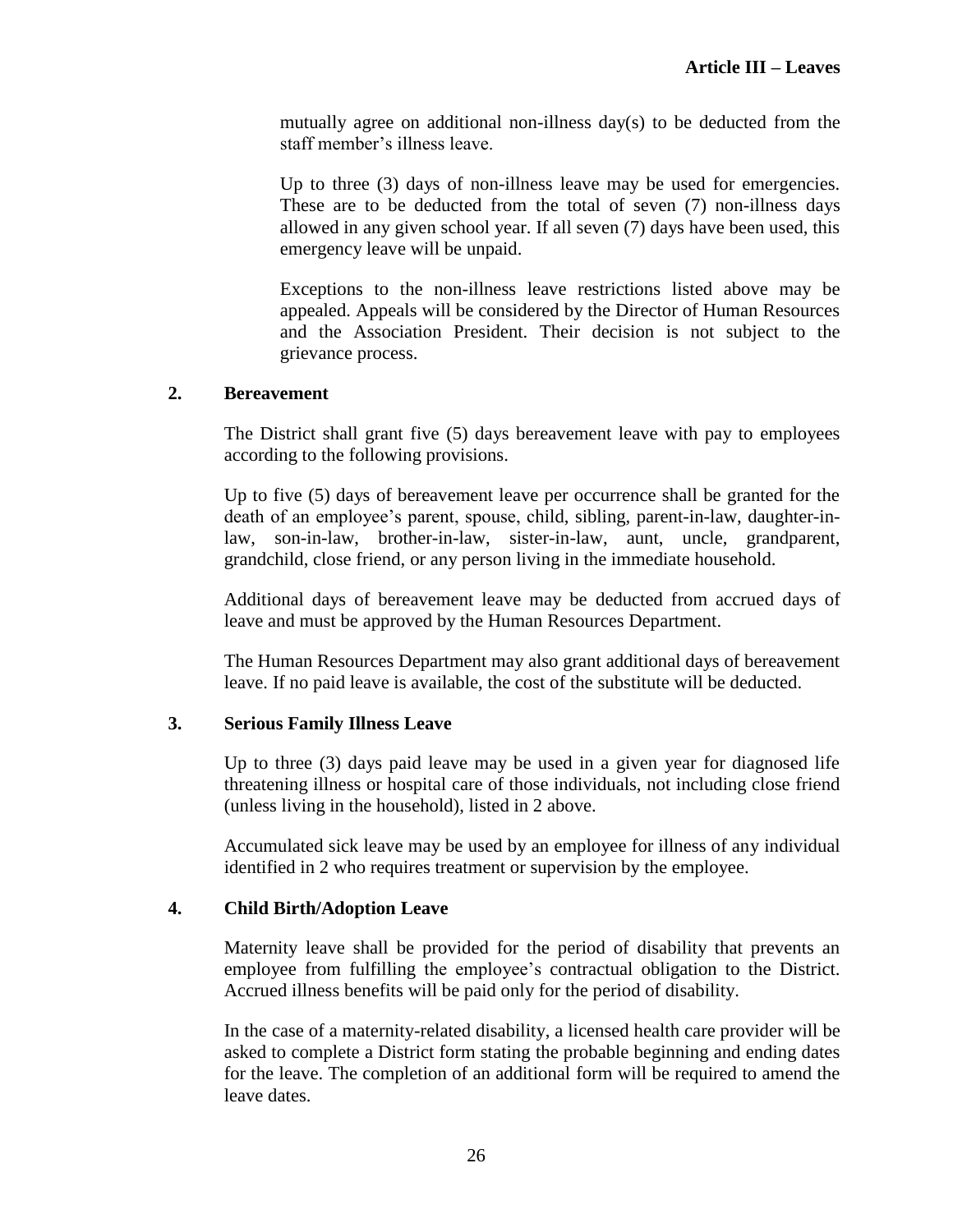The employee must submit a written request to the employee's immediate supervisor for maternity leave. This request will include: approximate length of absence, the estimated date the absence is to begin, and the estimated date the absence is expected to end. This request should be signed by the immediate supervisor and forwarded to the Human Resources Department for approval.

An employee will be granted three (3) days of leave for the adoption of the employee's child or birth of a spouse or partner's child. The leave will be deducted from illness leave. This leave may be used in conjunction with other paid leaves available for this purpose.

In addition to the above paid leaves, unpaid leave may be allowed for the birth or adoption/foster of a child.

#### **5. Jury Duty and Court Action**

Employees may serve on juries.

When a staff member is subpoenaed to appear in court on behalf of the District, the District will pay that staff member's per diem pay for the time spent in court, up to a 7 hour work day, when such court appearance occurs on a non-contracted work day.

When subpoenaed by a court, a staff member shall receive leave without loss of pay for up to fifteen (15) days. Employees are allowed to keep any compensation they receive for serving as a member of a jury in addition to their regular pay.

The provisions above shall not apply and will be considered leave without pay when a staff member appears as the plaintiff, claimant, or defendant on the staff member's own behalf, or in any action or proceeding in which the District or its agents are a party unless said employee is subpoenaed by the District.

#### **6. Association Leave**

The Tahoma Education Association will be granted a cumulative total of thirty (30) days of absence each year for professional meetings and business of the National, State, and Local Education Associations. The Association will give five (5) days advance notice whenever possible to the District of pending absence. Whenever more than three (3) Association representatives are released on the same date, the additional representatives will count in the non-illness related leave cap (Section A1 above). The Association will reimburse the District at the substitute teacher pay rate for substitutes hired to cover such absences.

When the parties mutually agree to meet during the workday there will not be a charge to the Association for substitute costs.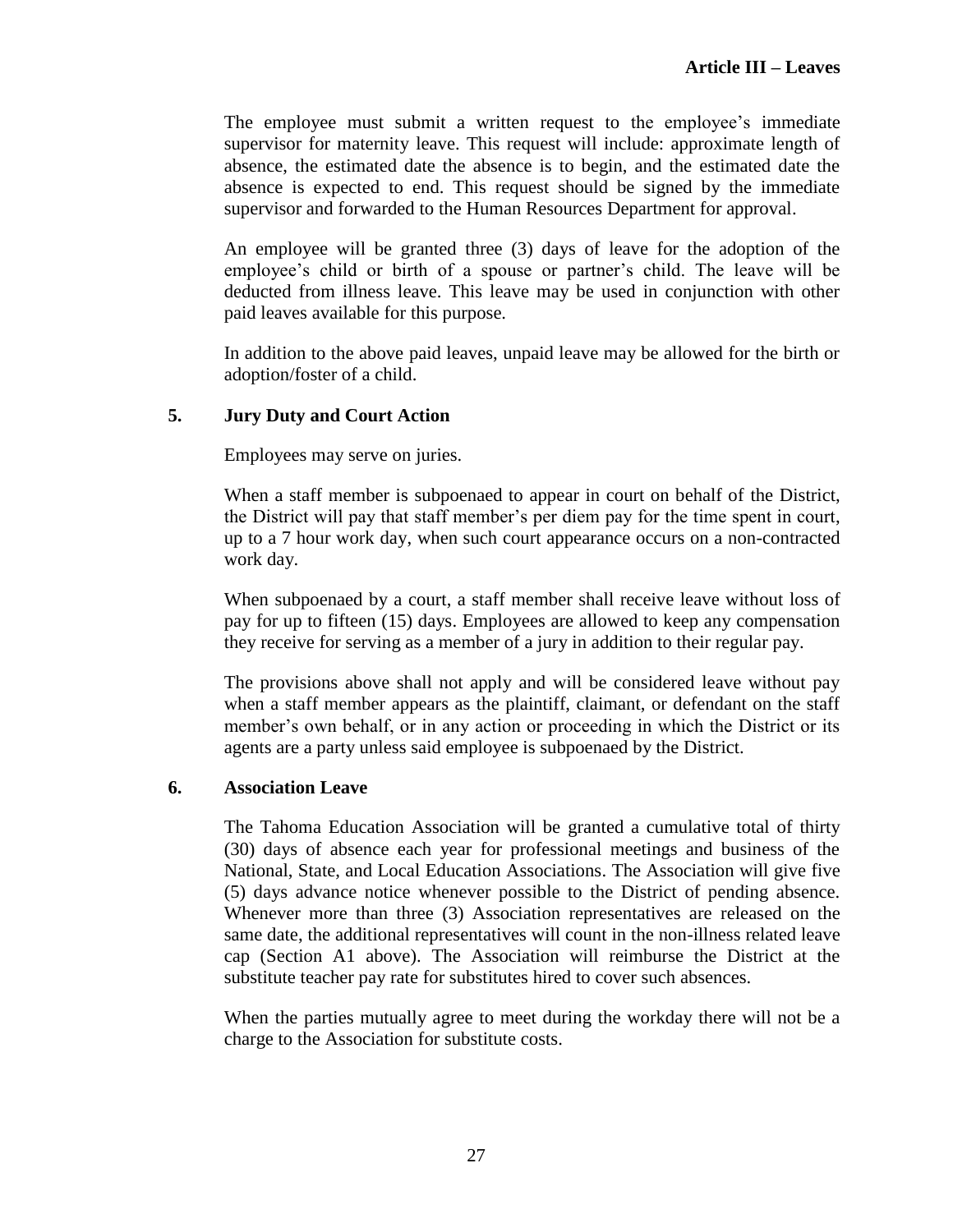**Article III – Leaves**

#### <span id="page-31-0"></span>**B. Unpaid Leaves**

#### **1. Leave of Absence**

A staff member may request a long-term unpaid leave. The Board upon recommendation of the Superintendent may grant the long-term leave of absence to the staff member. No more than 2% of the staff will be on long-term unpaid leaves at any one time. Moreover, the growth and future need of the District will be taken into consideration when the leave is granted so that any untenable commitments by either party may be avoided. The following provisions apply:

- a. A staff member must have completed one (1) year of satisfactory service in the District to be eligible for long term-leave. Requests for leave for conditions found in sections i, ii, iii, and iv must be submitted by May 15 of the year preceding the requested leave. Leaves requested for the conditions found in sections v, vi, vii, viii, and ix below shall be evaluated by the Superintendent and will not count against the two percent (2%) cap.
- b. The District shall reappoint a certificated staff member upon receipt of a written request submitted no later than March 15. Failure to give written notification to the District by March 15th constitutes a resignation of the position. For leaves of one-year duration, the District will reassign the staff member to their previously assigned building and shall make every effort to reassign the individual to a position commensurate with the individual's training and experience. For leaves of greater than one year's duration, the District shall make every effort to reassign the individual to a position commensurate with the individual's training and experience. Further, the conditions affecting leaves under Section iv, v, vi, and vii shall determine acceptance for reappointment as judged by the District.
- c. Leaves of absence may be granted for:
	- i. Study and research
	- ii. Foreign teaching in the service of the U.S.
	- iii. Approved exchange teacher assignment
	- iv. Work in a professionally-related field
	- v. Personal illness
	- vi. Family emergency
	- vii. Maternity
	- viii. Military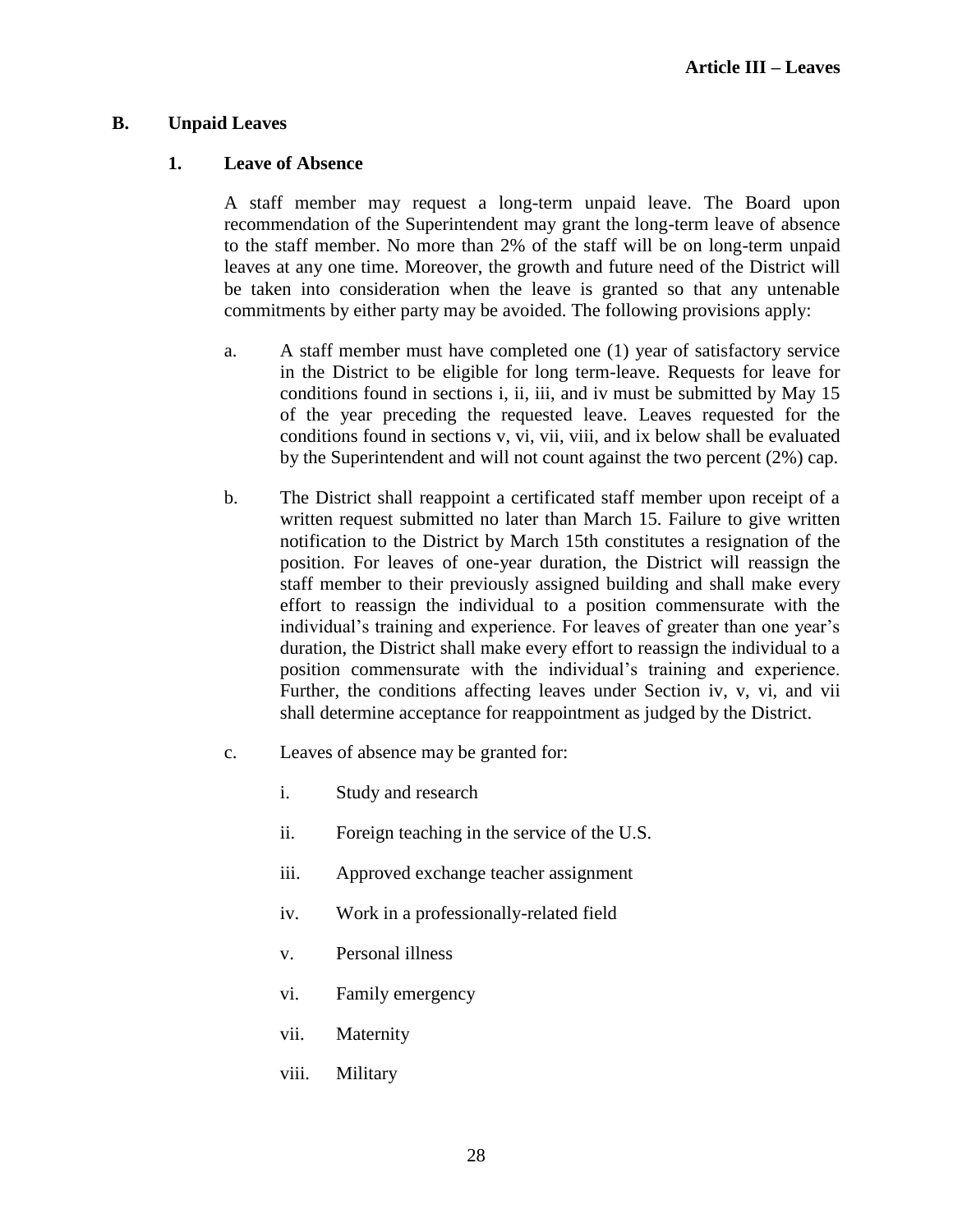ix. Special cases as recommended by the Superintendent or designee.

# **2. Leave for Public Office**

The District shall provide unpaid leave of absence for certificated employees who have been elected to public office. The following shall regulate the leave:

- a. Any certificated employee who has been elected to a public office has the right to hold that office and to attend to the duties associated with that office.
- b. The duties and obligations inherent in the office held by the employee shall determine the length of the leave.
- c. Certificated employees who have been elected to the state legislature shall be granted leaves greater than their legislative term contingent on the District's securing a qualified (as determined by the District) substitute.

# <span id="page-32-0"></span>**C. Other Available Leaves**

- 1. Family and Medical Leave Act (FMLA) See Board Policy 5404.
- 2. Washington Family Leave Act See Board Policy 5404.
- 3. Unpaid Religious Holidays See Board Policy 5409.
- 4. Domestic Violence Leave See Board Policy 5401 and Chapter 49.76 RCW.
- 5. Paid Parental Leave (when effective) see SSB 5975 (2017).
- 6. Military Leave for Public Employees See Board Policy 5407 and RCW 38.40.060.

# <span id="page-32-1"></span>**D. Sick Leave Buy-Back and Leave Sharing**

# **1. Sick Leave Buy-Back**

The District will continue to provide sick leave buy-back in Board policy pursuant to state statute and WACs for the annual sick leave buy-back. The Board policy authorizing such annual sick leave buy-back will not change during the life of this Collective Bargaining Agreement. Upon an employee's retirement, death, or other separation from employment entitling the employee to receive cash remuneration for accrued sick leave pursuant to state statutes and WACs, the District, in lieu of cash remuneration, shall make an equivalent payment on the employee's behalf to the post employment health plan, which provides a benefit plan for reimbursement of medical expenses, pursuant to RCW 28A.400.210(3). To be eligible for this contribution, the employee shall execute a hold harmless agreement as required under RCW 28A.400.210(3). Except for eligibility to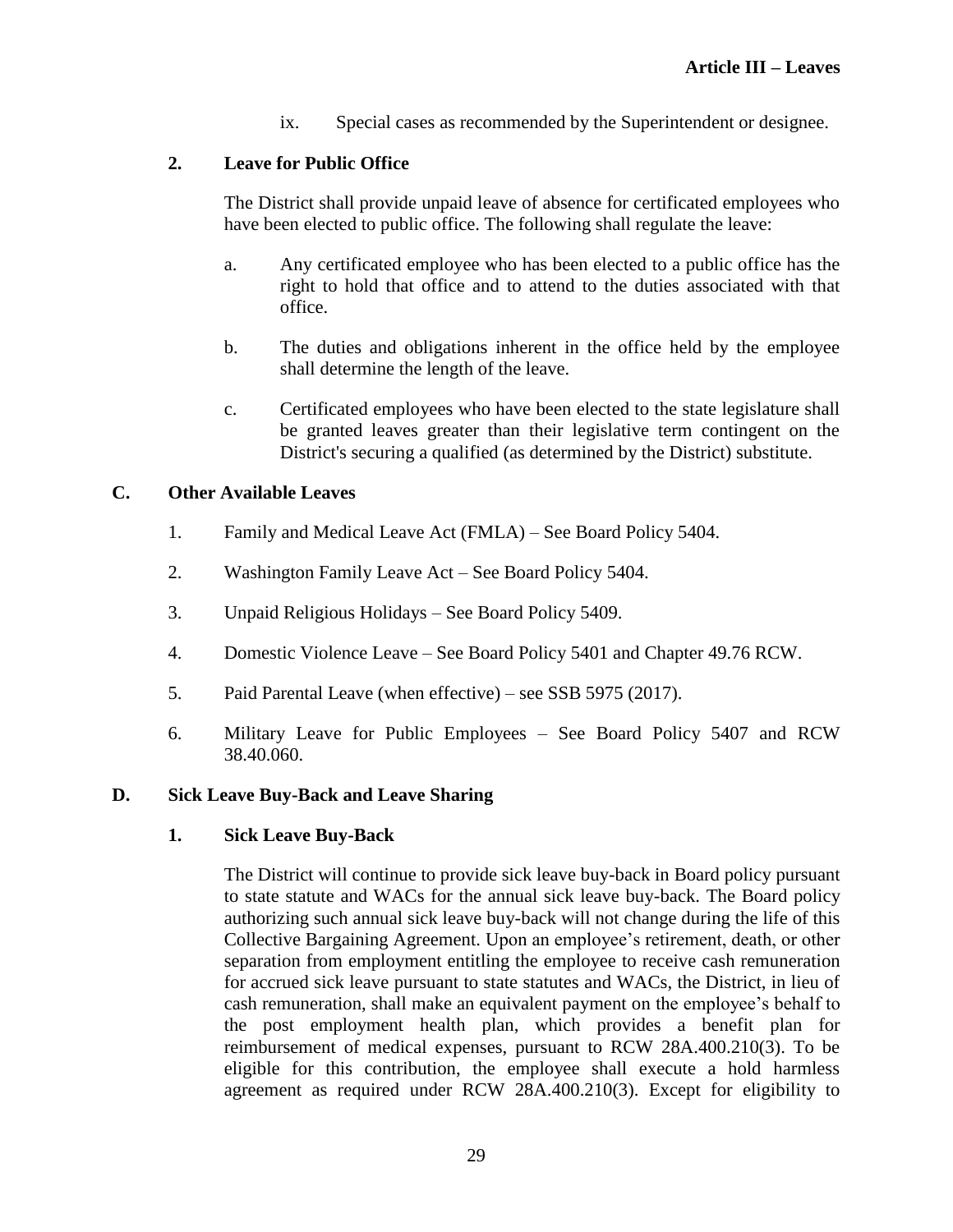receive a contribution to the benefit plan, no employee shall be otherwise entitled to remuneration for accrued sick leave upon their retirement, death, or separation from District employment.

#### **2. Sick Leave Sharing**

Sick leave sharing may be provided by other employees on a case-by-case basis pursuant to state law for an eligible employee who suffers from, or has a relative or household member suffering from, an extraordinary or severe illness, injury, impairment, or physical or mental condition which has caused, or is likely to cause, the employee to take leave without pay or to terminate employment.

The staff member must have depleted, or will shortly deplete, his/her annual/family illness leave reserves and is not eligible for industrial insurance benefits.

District employees may donate leave as follows:

- a. A staff member who has an accrued sick (annual) leave balance of more than twenty-two (22) days may request that the superintendent transfer a specified amount of sick leave to another staff member authorized to receive such leave, or to the District's shared leave pool. A staff member may not request a transfer that would result in an accrued sick leave balance of fewer than twenty-two (22) days. Sick leave as defined in RCW 28A.400.300 means leaves for illness, injury and emergencies.
- b. The number of leave days transferred shall not exceed the amount authorized by the donating staff member.
- c. Any leave donated by a staff member which remains unused shall be returned to the donor. To the extent administratively feasible, leave transferred by more than one staff member shall be returned on a pro-rata basis.
- d. Leave shall be calculated on a day-donated and day-received basis.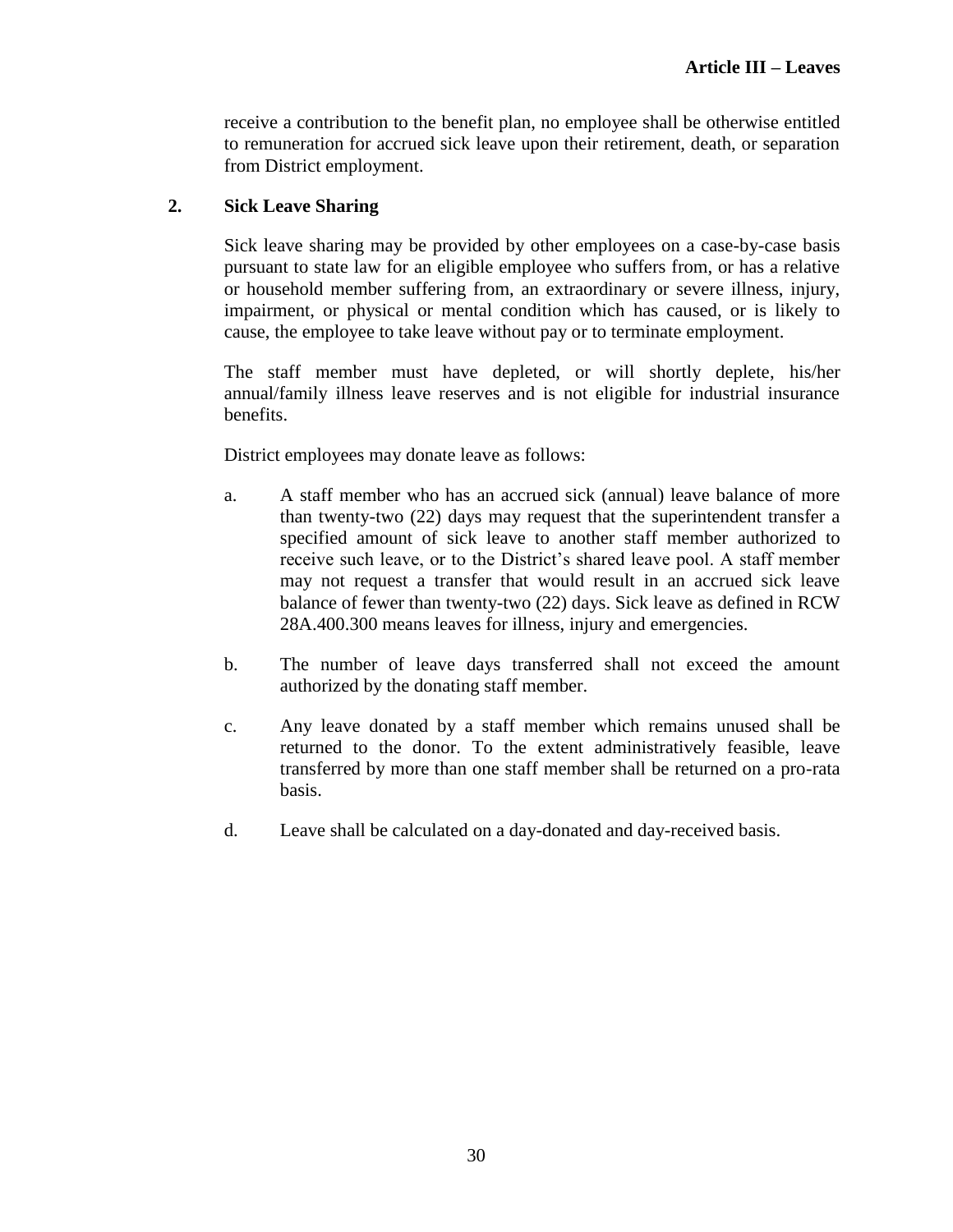#### **ARTICLE IV – EMPLOYEE RIGHTS**

#### <span id="page-34-1"></span><span id="page-34-0"></span>**A. Just Cause**

The concept of just cause includes the concept of progressive discipline (verbal reprimand, written reprimand, suspension without pay, discharge). In progressive discipline, steps may be skipped whenever the corrective action is proportional to the seriousness of the misconduct.

No employee may be adversely affected in the employee's contract status (suspended or discharged) without probable cause. Probable cause may be contested through the statutory process. (RCW 28A.405.300)

No employee shall be disciplined with written reprimand or verbal warning without just cause.

The specific grounds forming the basis for disciplinary action to be added to an employee's personnel file will be sent to the staff member.

An employee shall be entitled to and be informed of the right to have present a representative of the Association during any disciplinary action excluding informal warnings, criticism, or suggestions for improvement which do not independently form a basis for formal action. When a request for such representation is made, no action shall be taken with respect to the employee until such representation of the Association is present or until two (2) days have passed after such request. In cases where the health, safety, and wellbeing of students, other employees, or District patrons necessitate immediate disciplinary action, the District will notify the Association as soon as reasonably possible that action has been taken.

Any written charge of misconduct made against an employee by any parent, student, or other person will be promptly called to the attention of the staff member.

When charges of misconduct are made against an employee by any parent, student, or other person which results in an investigation, the principal will give written notice of the allegations to the employee within twelve (12) working days of commencement of the investigation. Any investigation will include an opportunity for the employee to respond to all allegations lodged against him/her.

When investigating such charges, the investigation materials and results will be maintained in the District files, except in those instances when the employee is disciplined as a result of the investigation, then the letter of discipline will be placed in the personnel file. The employee will also be given written notice of the results of the investigation within twelve (12) working days of completion of the investigation.

#### <span id="page-34-2"></span>**B. Personnel Files**

Employees' personnel files maintained in the Human Resources Department or working files in the immediate supervisor's office that may serve as a basis for affecting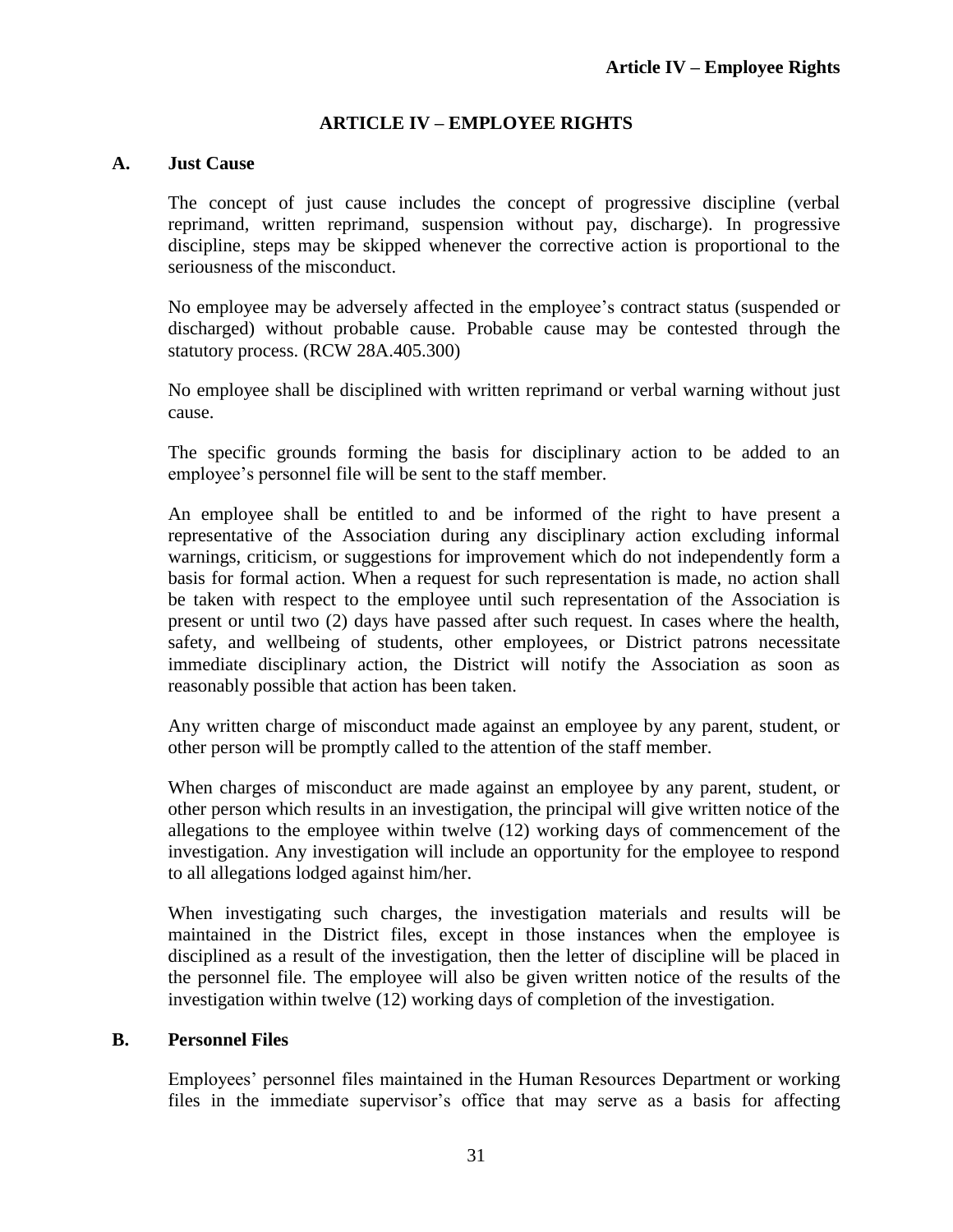employment status will be available for inspection by the affected employee. Anyone, at the employee's request, may be present in this inspection.

An employee will have the right to comment on any material placed in the personnel or working file and to have such comments attached to the material in question.

Derogatory information will be entered into an employee's file under the following conditions only:

The employee will be notified, in writing, within ten (10) working days, that such information has been placed in the file.

The employee will be provided an opportunity to challenge the accuracy or appropriateness of such information.

The employee will be provided an opportunity to enter a written statement of clarification or explanation of such information.

After two (2) years, an employee may request that the District remove derogatory materials from that person's file. The District reserves the discretion to continue such placement in the personnel file. Materials removed will be destroyed as allowed by record retention statutes, or retained in litigation or investigative files.

Upon request, the employee and/or the Superintendent or the official designee shall sign an inventory sheet to verify contents of the personnel file at the time of inspection.

The District will not release documents from an employee's personnel file unless required by law. Prior to the release of any document to someone not acting on behalf of the District, the District shall provide notice of at least five (5) working days to allow the employee to seek an injunction against such release.

# <span id="page-35-0"></span>**C. Assignment and Transfer**

#### **1. General Conditions**

Employees will be assigned on the basis of the needs of the District.

For the purpose of assignments and transfers, "building" staff positions include classroom teachers, certificated specialists, special education teachers, behavior intervention specialists, counselors, social workers and deans of students. For the purpose of assignments and transfers, "program" staff include ELL, SLP, OT, PT, and psychologists. For the purpose of assignments and transfers, program staff are assigned to the District and placed in individual building(s) by the Director of Special Services. If a District program (e.g., SAIL or preschool) is relocated, the teacher assigned to that program will be moved with that program to the new location without considering this a reassignment or transfer.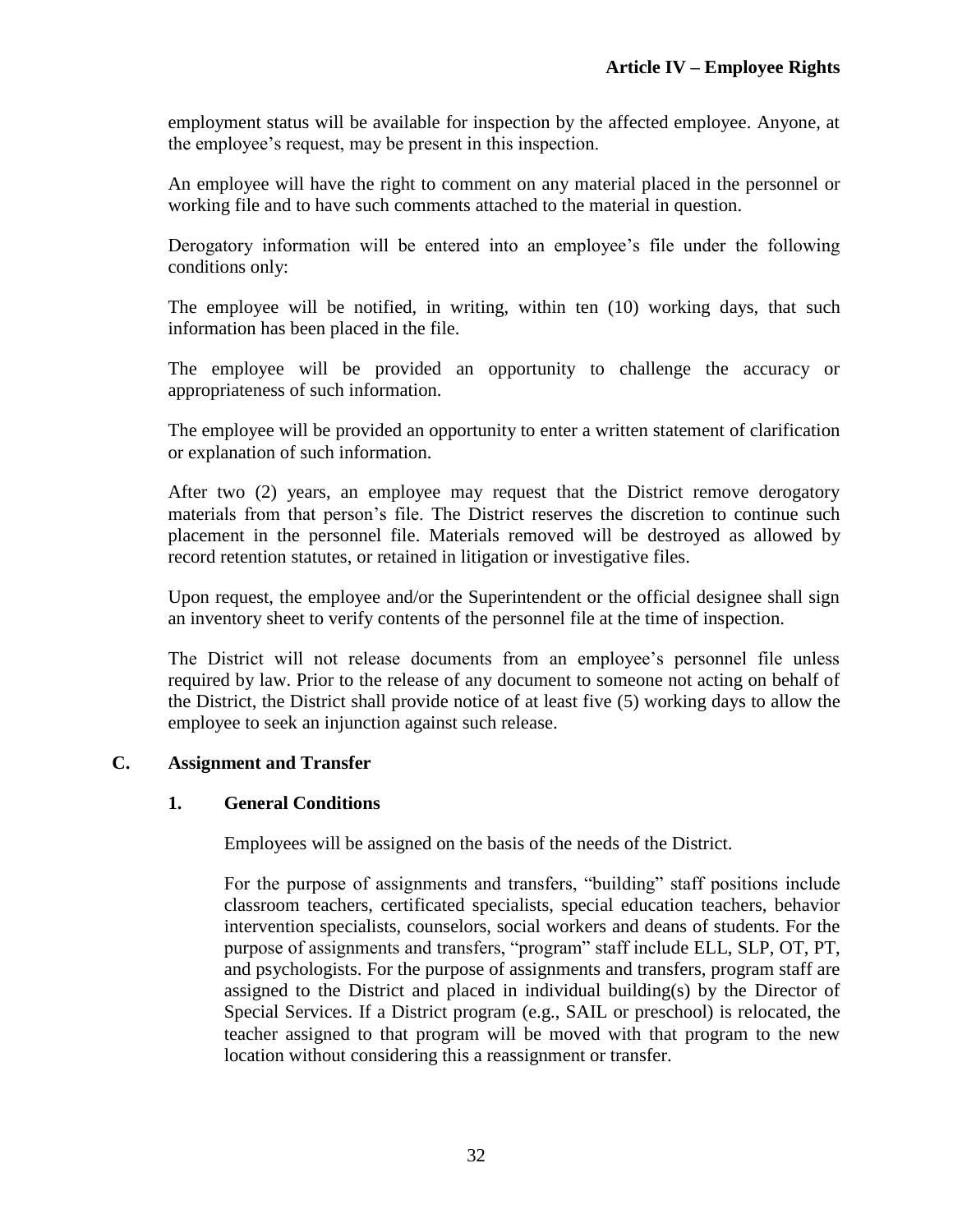An employee on a special assignment will be guaranteed a return to their same position for one year. If the employee on special assignment serves in that role for an additional year, the District will guarantee return to an equivalent position.

Excessed means an employee's position has been eliminated due to enrollment or program changes and without a transfer he/she would be subject to reduction in force (Article VII).

Part-time employees, with the recommendation of the principal/supervisor and the approval of the Director of Human Resources may increase their FTE in filling an open position.

The District may convert a leave replacement/long term substitute's contract to a regular contract upon recommendation of the principal/supervisor and the approval of the Director of Human Resources.

The District has the option of posting for a pool of candidates in which multiple hires can occur from the same posting.

After July 15, the District has the option to post positions as "Open Until Filled" for the ensuing school year.

TPEP summative evaluation scores would be "one of the multiple factors" a principal and/or hiring team would consider for vacancies on the professional staff as it relates to assignment and transfer.

# **2. Assignments and Voluntary Transfers**

Vacancies on the professional staff will be filled according to the following considerations:

### **a. Step 1 – In-Building Reassignments**

The principal will email the building staff and program staff assigned to that building that a position is open and will consider any in-building candidates who express a written interest (email or other means) within two (2) days.

### **b. Step 2**

Open positions shall be posted for at least five (5) school-business days. Other in-district candidates may apply for an open position and will be considered by the hiring committee.

### **c. Step 3**

The hiring committee will consider the other in-district candidates by choosing one of the following options: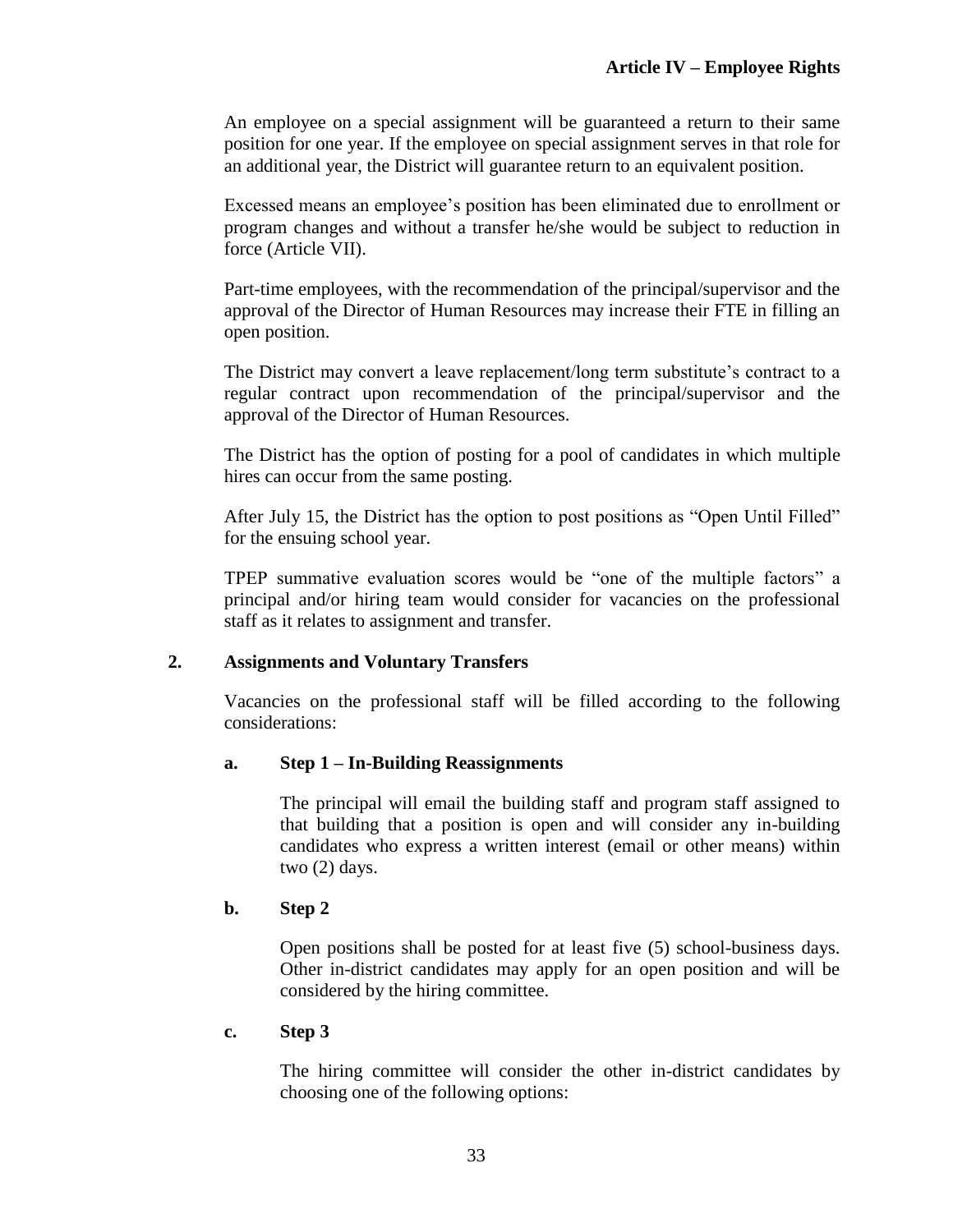- i. recommends one of the qualified in-district candidates for the position from the pool of applicants without interviewing, or
- ii. elects to interview one or more of the in-district candidates from the pool of applicants, or
- iii. elects to interview all of the in-district candidates from the pool of applicants, or
- iv. elects to interview one or more of the in-district candidates and one or more of the out-of-district candidates from the pool of applicants, or
- v. elects to interview all of the in-district candidates and one or more of the out-of-district candidates from the pool of applicants, or
- vi. elects to interview out-of-district candidates only. Prior to selecting this option, steps 4-7 (below) must occur first.

# **d. Step 4**

The District will place any excessed (RIF) employees who have not received a placement. Employees excessed (RIF'd) from their building or program will be placed prior to offering the position to a replacement employee, substitute, increasing the FTE of another employee, or filling the position from outside the District. Human Resources in consultation with building principals/supervisors will determine the placement of the excessed staff.

# **e. Step 5**

The District will place any leave replacement employees who have been converted to a regular employee.

# **f. Step 6**

The District may place an employee(s) hired without a specific vacancy or for positions with multiple vacancies. The Superintendent is responsible for making the placement decision in consultation with the Director of Human Resources and the principal/supervisor.

# **g. Step 7**

The hiring committee may elect to consider substitutes who have worked for the District for at least 100 days during the past two (2) years as an internal candidate for a transfer.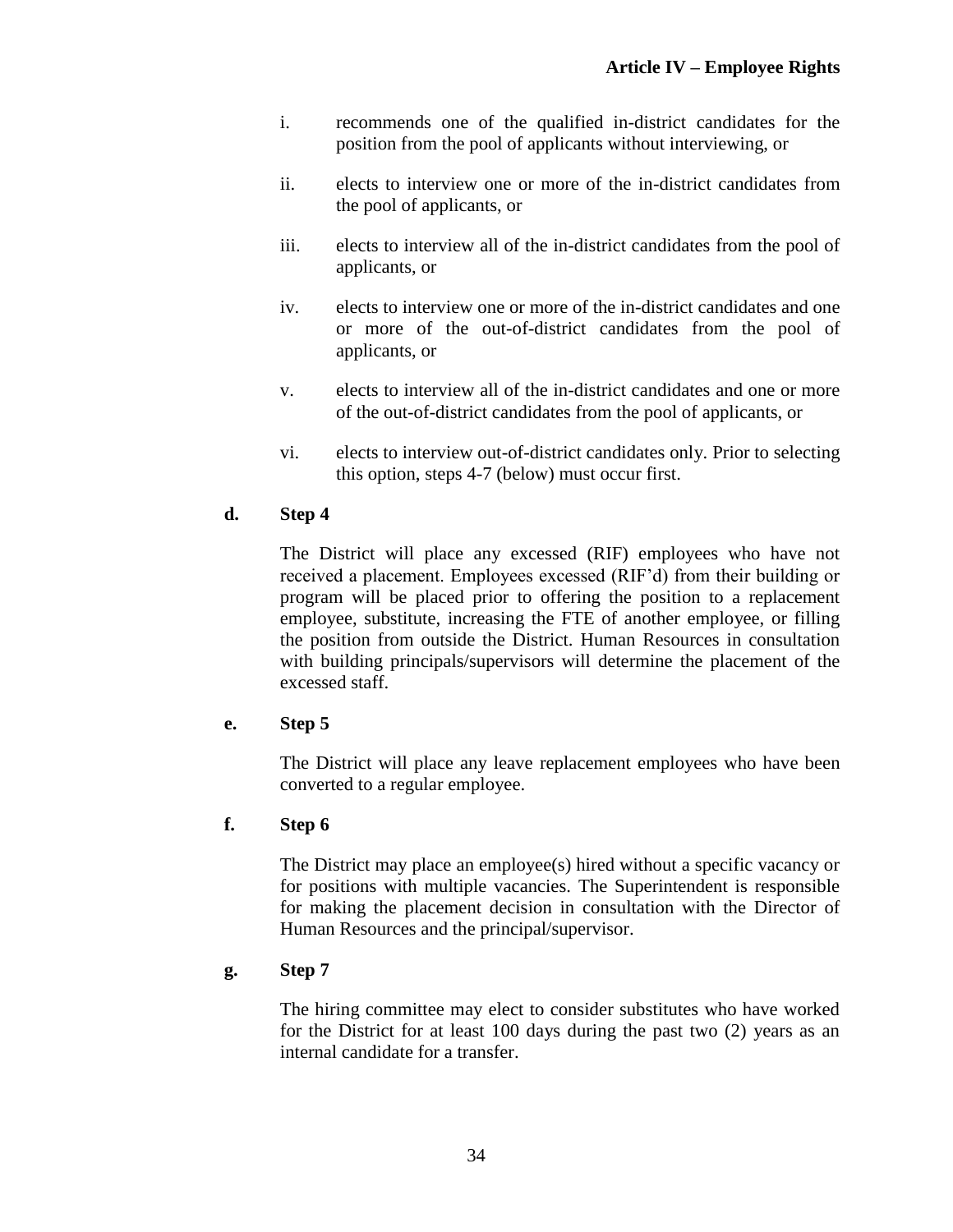# **h. Step 8**

The hiring committee interviews out-of-district candidates from the pool of applicants.

## **3. Hiring Committees**

- a. Building and program hiring committees, established pursuant to building and District decision matrices will receive training on appropriate hiring and interview techniques and procedures.
- b. Building and program hiring committees will identify any specific knowledge, skills, and abilities necessary for a candidate to be successful in the building or program.
- c. If an in-district candidate is not selected for transfer into an open position, the District shall provide a written rationale to the employee, if requested. The chair of the hiring committee may solicit input from the committee, if warranted.

### **4. Posting and Notices**

Postings will be made available on the District's website.

All candidates who apply for and are not selected for a position will be notified that the position has been filled by another candidate.

# **5. Positions "To Be Determined"**

Each spring, the District will identify specific positions they propose to recruit outside of the normal Assignment and Transfer process listed above. The number and type of positions will be provided in writing to the Association prior to April 1. The District and Association will reach agreement on a final list of positions to be hired outside of that section of the negotiated agreement.

The District will have the authority to offer letters of intent to candidates at instate job fairs, out-of-state job fairs, college open houses, educator recruitment visits, and similar hiring events where potential candidates will be available to school district recruiters.

The letters of intent will be conditional based on reference checks and school board approval. These candidates will be hired into the District for positions without a specific vacancy and initial placement may be known as "To Be Determined" if there are multiple similar positions anticipated. These positions will be placed according to Step 6 above.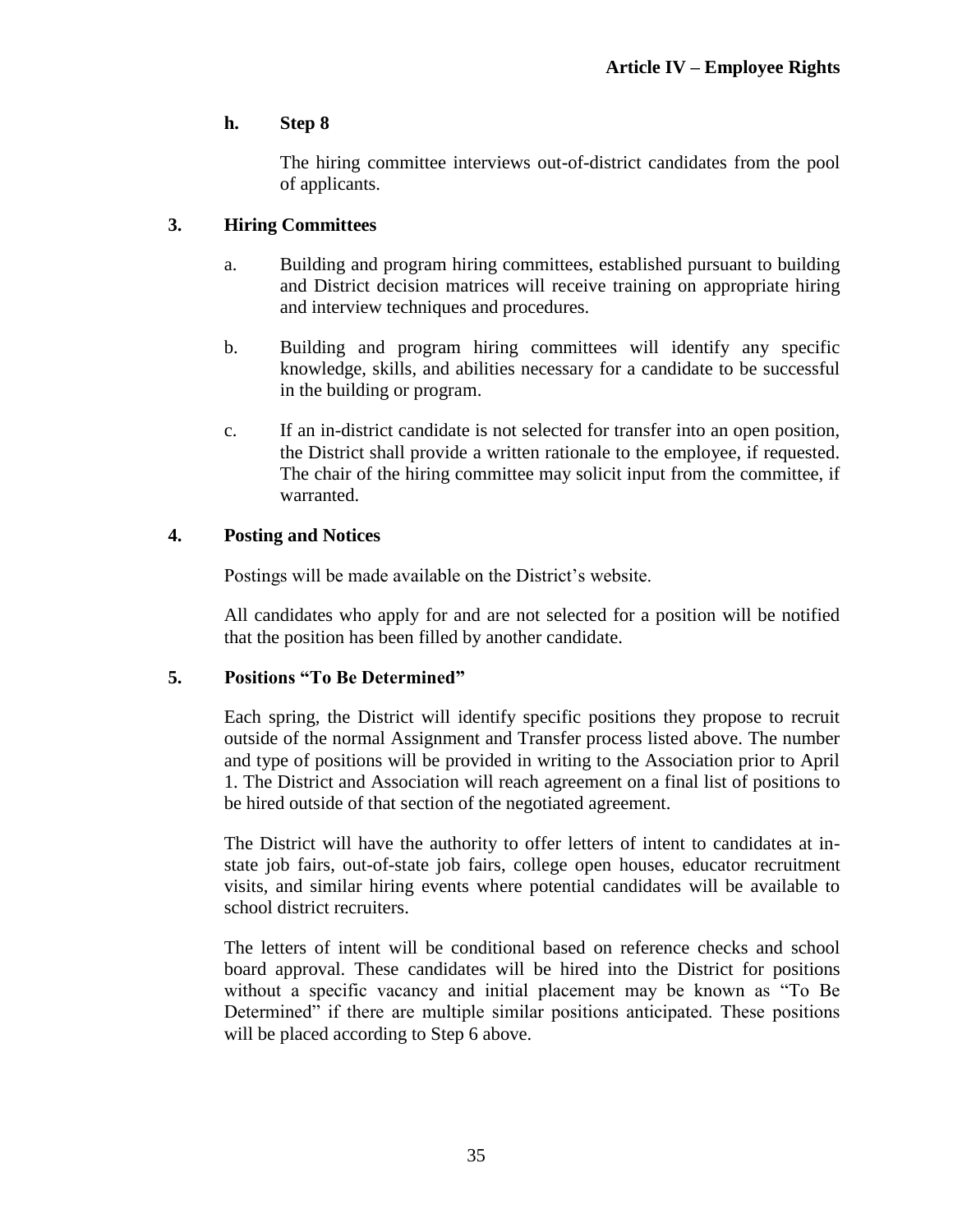### **6. Involuntary Assignments or Transfers**

Should it be necessary to transfer an employee from building, program or grade level and/or subject to another, the following conditions will prevail:

- a. As much notification as possible will be given, in writing, by the Superintendent or designee to the employee being transferred or reassigned within a program.
- b. At the request of the employee or the District, instruction-free duty time for preparation and orientation in the new school of two (2) workdays will be allowed to the employee transferred during the school year.
- c. When the transfer is the result of Administrative decisions the District will assume responsibility for boxing and moving all but personal items.

# **7. Moving Reimbursement**

Moves not requested by the employee will be compensated with \$400 upon completion of a Services Rendered Form.

On-site secondary moves must involve a total change of homeroom to receive compensation.

### **8. New Facilities or Reconfiguration**

At least nine (9) months prior to the opening of a new facility, realignment, or reconfiguration of the District, the District and Association will meet to develop the process for implementing the necessary change. The District and the Association may agree to a process that includes the suspension of the voluntary and involuntary transfer process set forth above. The process will be communicated to staff in writing prior to any staff change.

# **9. Contract Renewal and Resignation**

- a. Contracts for returning staff may be offered after April 15. Once offered, a staff member has 10 days to return the contract to Human Resources. A staff member may resign his/her contract for the subsequent school year any time on or before July 15. Upon receipt of the resignation the District will immediately release the staff member from his/her contract.
- b. After July 15 and during a contract year a staff member may not request to be released from his/her contract with less than thirty (30) days' notice. Once the request is submitted the District will post the position. Providing the District posts the position the staff member may be held to his/her contract until the end of the secondary semester grading period, until the completion of the elementary parent conference period, or until the position is filled, whichever occurs first.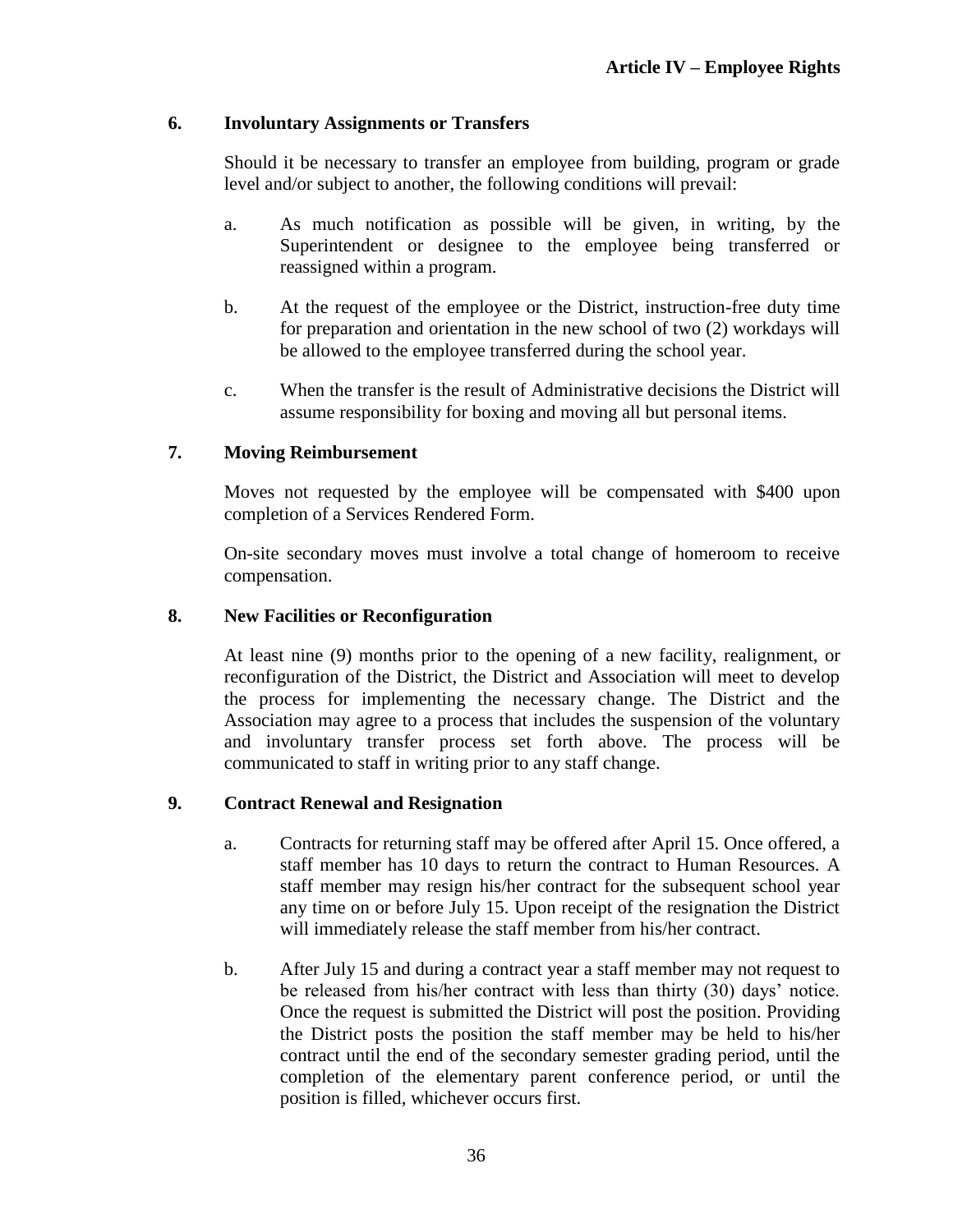c. A staff member may appeal to be released from a contract aside from paragraph b above to a committee composed of 3 Association members and 3 District representatives. At least five of the six members of the committee must agree for the appeal to be granted.

## **10. Transfer By-Pass Procedures**

Through the labor-management process a staff member may be transferred or reassigned at any time for the benefit of the staff person and District. This exception to the transfer process set out above may be initiated by the staff person, supervisor, the Association or the District.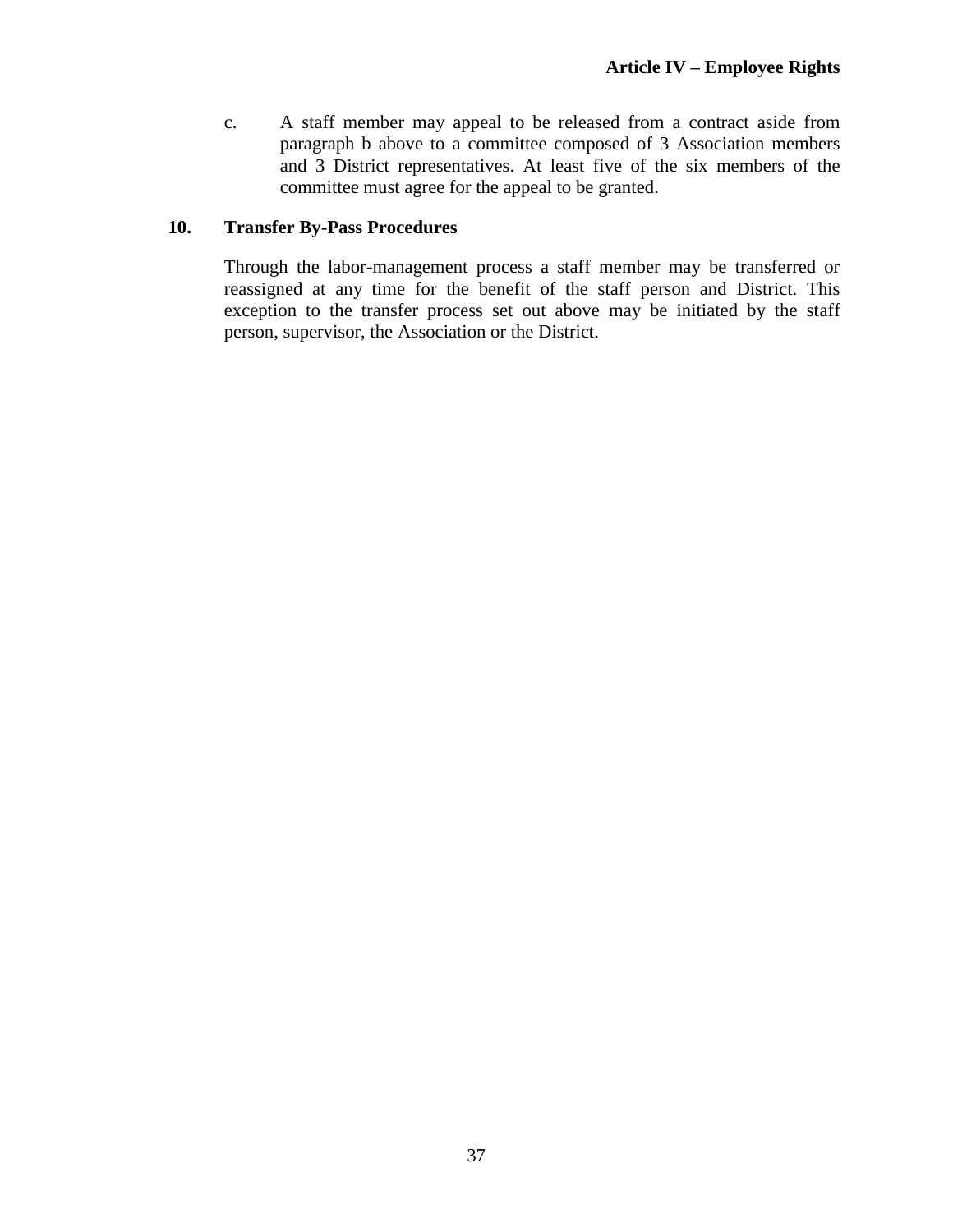# **ARTICLE V – WORKING CONDITIONS**

### **A. General Education Class Size and Special Education Workload**

### **1. General Education Class Size**

Both the School Board and the Association recognize the effective utilization of staff members has a direct bearing upon the achievement of the students, e.g., since large class loads for teachers hinder effective learning, the Board agrees to give serious thought toward lowering class loads or teacher-student ratios.

- a. Elementary building administrators will gather input from classroom teachers prior to assigning students to classrooms for the next school year in order to assign students to classes in a fair and equitable manner. Special needs students will be placed collaboratively by the building principal and the appropriate special needs staff.
- b. The District will provide extra pay if the following class sizes are exceeded:
	- i. Grades K-3: 23 FTE students
	- ii. Grade 4: 26 FTE students
	- iii. Grade 5: 29 FTE students

For each one (1) FTE student which exceeds the above numbers, the District will provide \$1,000 per student per semester. Class size shall be measured on the October and March student count dates.

- c. The District will provide extra pay if the following class sizes are exceeded:
	- i. Grades 6 and 7: an average of 31 FTE students per class.
	- ii. Grade 8: an average of 32 FTE students per class
	- iii. Grades 9 through 12: an average of 33 FTE students per class

For each one (1) FTE student which exceeds the above numbers, the District will provide \$10 per student per day, pro-rated per period. Class size shall be measured no earlier than October 1 and on the 25th calendar day of the second semester (or first working day thereafter) at the secondary level. The District will have ten (10) working days to lower the class size before this option will become available. Compensation or reimbursement will be retroactive to the beginning of the semester.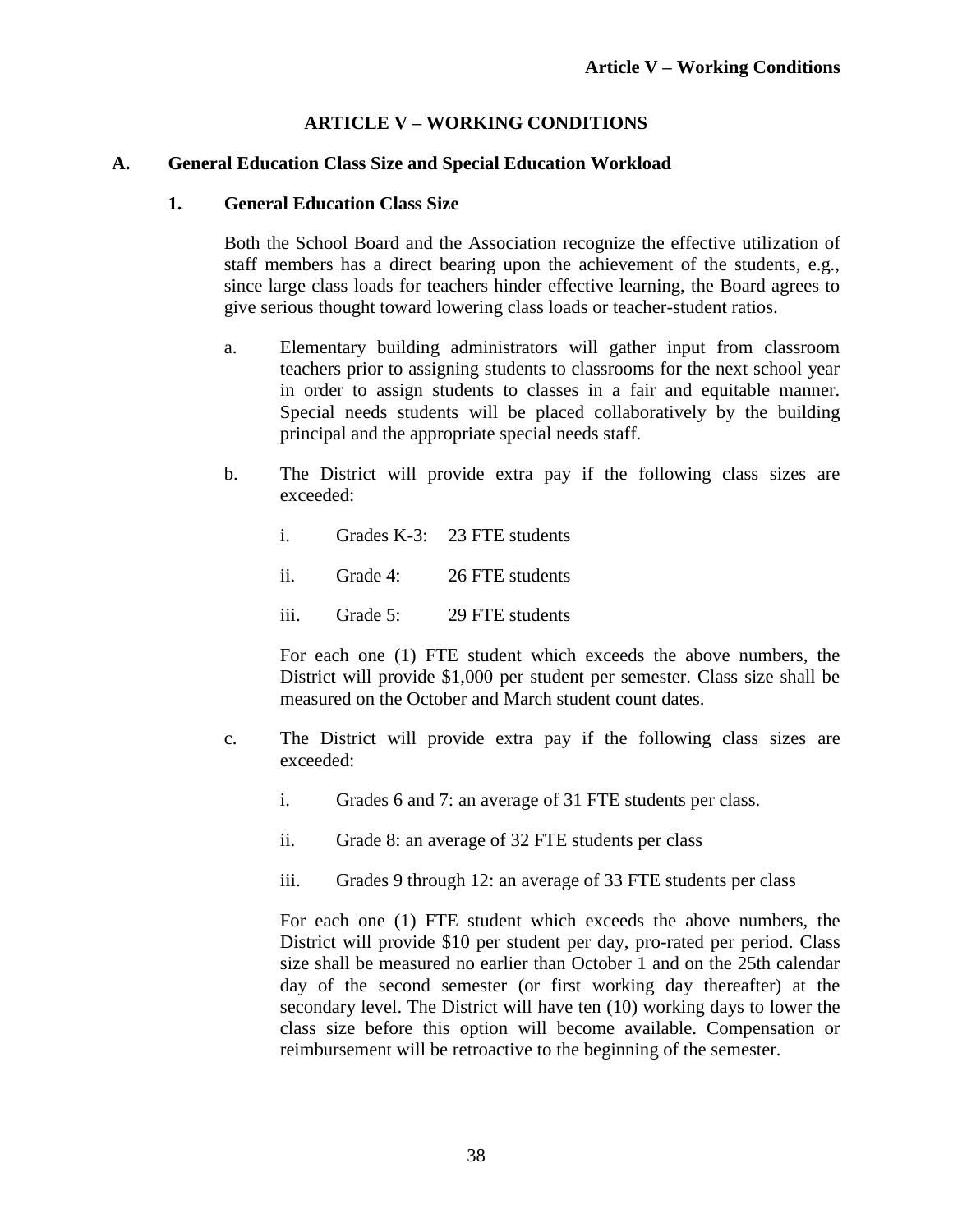- d. The numbers in  $\delta \& c$  above are conditioned on the District receiving full funding at current prototypical school funding levels. If the class size funding levels change, this section may be reopened.
- e. Excluded from these are traditional large-scale classes, such as health and fitness, driver training, and music, etc. The District will attempt to keep such secondary-level classes at no more than 40 FTE students ("Performance" classes may exceed this limit), but exceeding such limits will not incur extra pay except Health and Fitness classes over 40 FTE students will be provided the relief identified in paragraph c above.
- f. Elementary split-grade classes will have class size thresholds of three (3) less FTE students.
- g. When a multi-age classroom is created the teacher, principal and Teaching and Learning Department representative will meet to determine the additional support that the staff person needs and collaboratively develop a plan to meet the needs.
- h. When an elementary specialist is assigned the students of all or a portion of an additional class due to shortage of space or staff to provide contractual planning time, the elementary specialist will be provided hourly per diem at the fractional share of the class being assigned (e.g. one-fourth hourly per diem for taking one-fourth of the students from an additional class).

# **2. Special Education Workload**

Staff will receive the relief identified below due to the higher needs of students requiring increased meeting time, communication with parents and staff, development of accommodations, and implementation of new curriculum and learning standards.

# **a. Elementary Schools**

For each one (1) FTE IEP student above four (4), excluding those students who are on IEPs for only SLP, OT or PT services, the District will provide, at the employee's option, 55 minutes of instructional assistant time per week (if available), or \$6 per FTE student per day, or material reimbursement at the rate of \$6 per FTE student per day reimbursable monthly. IEP students shall be measured no earlier than October 1. Compensation or reimbursement will be retroactive to the beginning of the semester.

# **b. Secondary Schools**

For each one (1) IEP student above four (4) per class period, excluding those students who are on IEPs for only SLP, OT or PT services, the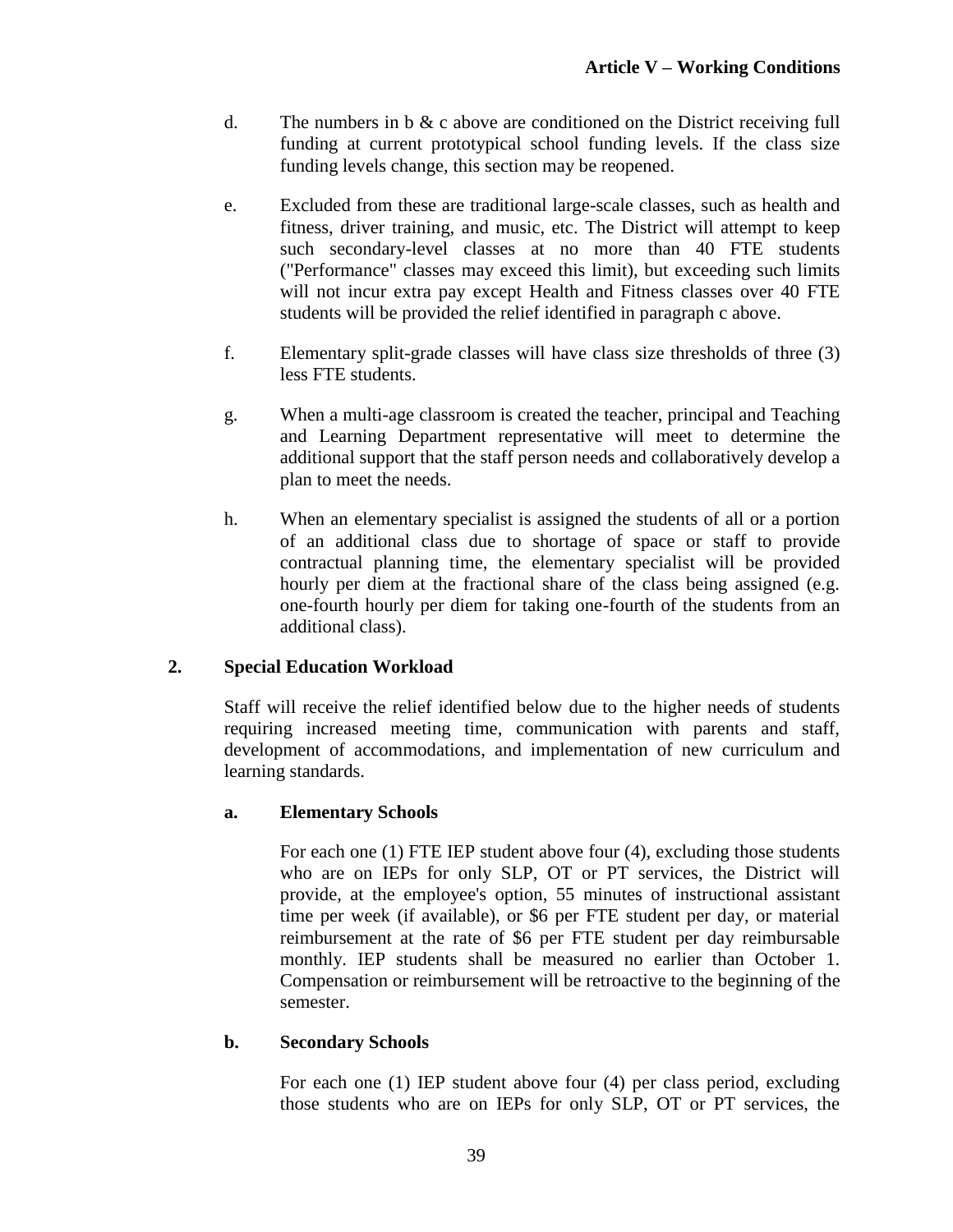District will provide \$6 per FTE student per day, or 55 minutes of instructional assistant time per week, or material reimbursement at the rate of \$6 per FTE student per day reimbursable at the semester and the end of the school year. IEP students shall be measured no earlier than October 1 and on the 25th calendar day of the second semester (or the 1st working day thereafter). Compensation or reimbursement will be paid monthly and retroactive to the beginning of the semester.

- c. If ESA professional caseloads exceed median number of like-size school Districts, then the affected employee(s) will meet with the appropriate administrator or supervisor to identify possible remedies.
- d. Alternative Assessments: Annually the Special Education Director or designee will meet with teachers scheduled to complete alternative assessments to determine a plan for support to allow each teacher to complete the paperwork and assessment needed to meet the state requirements. The plan will be based on the current OSPI requirements and the number of students to be assessed. Teachers will also be provided access to training on the process provided by OSPI.
- e. SLP and OT/PT caseloads: Overload assistance will be available to SLP's when their individual caseloads meet the following conditions: Preschool or Kindergarten for each (1) IEP student above 46 (per 1.0 FTE staff) or for Grades 1-12 above 48 (per 1.0 FTE) the SLP will be given additional support. The support can include 55 minutes of paraeducator time per week or an additional hour of IEP writing time for every student over the above numbers. The additional support will be determined in collaboration with the Director of Special Services, the SLP department head, and the assigned SLP. Child counts will be held on the student day immediately following November 1, January 2, and March 1 to determine the needed additional support for the remainder of the school year.
- f. Special Education Teachers: The special education caseload manager will be compensated at three (3) hours of the employee's per diem hourly rate for each student over twenty-five (25) on staff member's caseload.

### **3. Overload Computation**

Overload reimbursement for either secondary class size or IEP overloads will be computed from the first day the overload existed.

### **4. Multiple Classes in Same Period**

If the district requires a teacher to teach multiple classes in the same period (excluding Special Education courses), the teacher will be paid a stipend of \$500 for two classes or \$750 for three classes.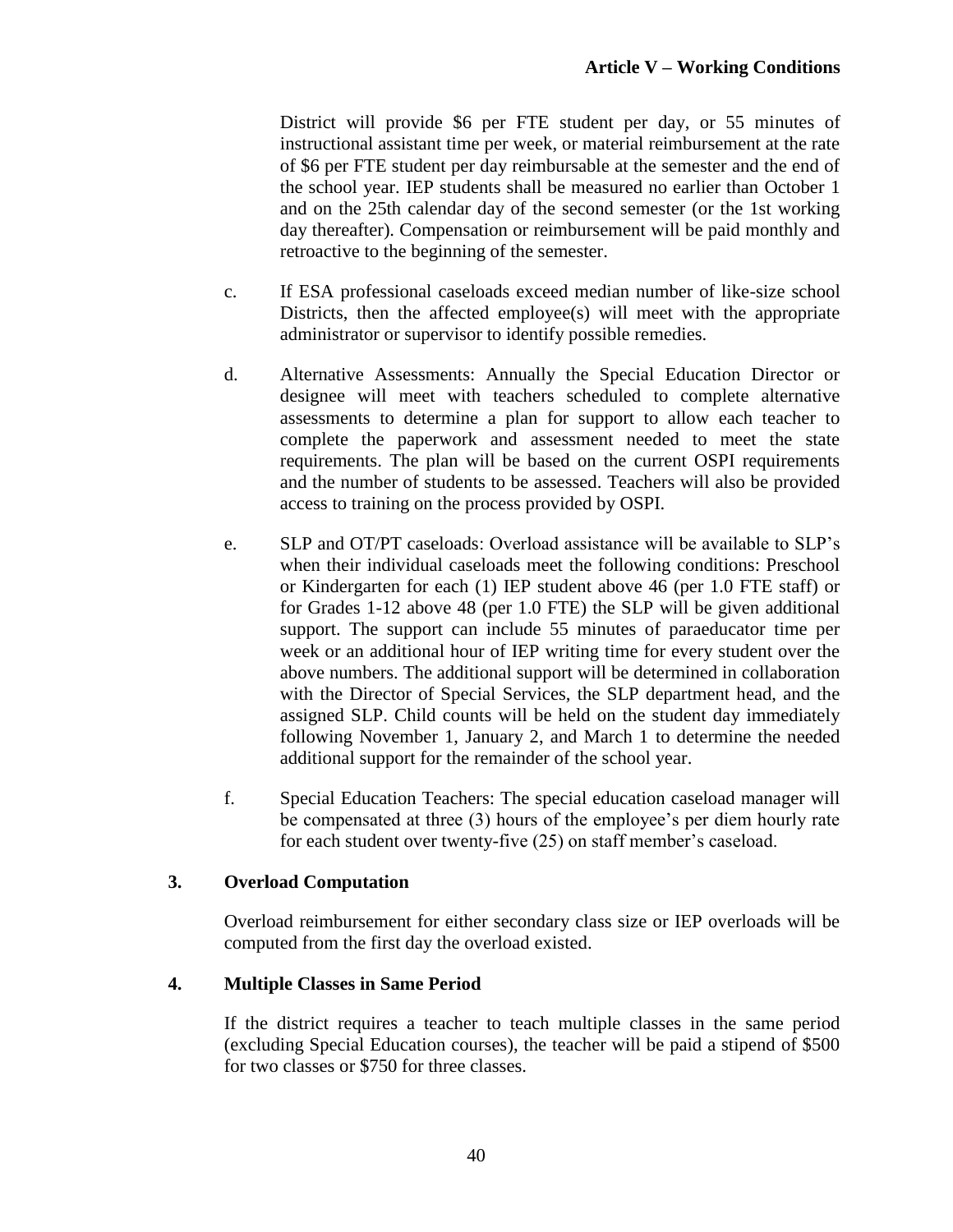- 5. The District and Association agree to reopen this section during the 2018-19 school year to review implementation of the elementary caseload language in paragraph A.1.b.
- 6. The District and Association agree to reopen this section during the 2018-19 school year to further review and discuss caseloads for the following groups:
	- a. Secondary general education (item A.1.c above)
	- b. Special Education workload (item A.2 above)
	- c. Secondary Health & Fitness (item A.1.e above)
	- d. Special Education teachers (item A.2.f above)
	- e. Educational Staff Associates (ESAs)
	- f. K-12 Counselors

### **B. Student Discipline**

In the maintenance of a safe and sound learning environment, the District shall expect acceptable behavior on the part of all students who attend schools in the District. Discipline shall be enforced fairly and consistently, following guidelines of state law, District "Student Rights Procedures and Building Disciplinary Sanctions."

The Board, Superintendent and building administrators shall support and uphold employees in their efforts to maintain discipline in the District, and shall give immediate response to all employees' requests regarding discipline problems provided the employee has followed established District policy as referred to below.

In emergency situations regarding the exercise of authority by an employee to control and maintain order and discipline, the employee shall use reasonable and professional judgment concerning matters not provided for by specific policies adopted by the Board.

The District shall make available in each building multiple copies of the District's Student Rights Handbook. The building administrator shall meet with staff prior to the students' first day to develop and/or review building standards for administering corrective student discipline and other interventions and the uniform enforcement of those standards, including the identification of the lines of authority in the absence of the principal.

Pursuant to state law, in an emergency, a student may be removed immediately from a class, subject, or activity by a teacher or administrator and sent to the principal or a designated school authority, provided that the teacher or administrator has good and sufficient reason to believe that the student's presence poses an immediate and continuing danger to the student, other students, or school personnel or an immediate and continuing threat of disruption of the class, subject, activity, or education process of the student's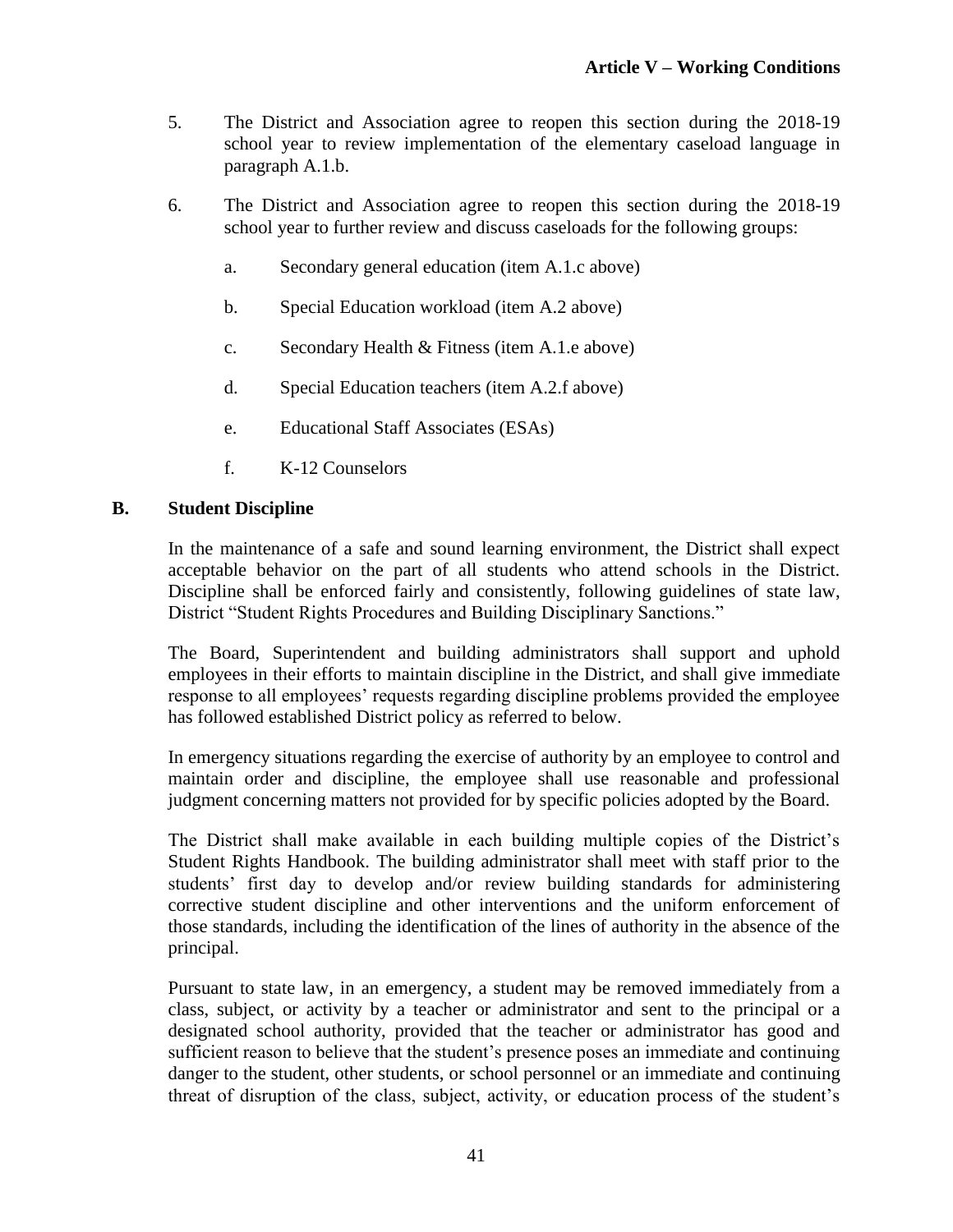school. The removal shall continue only until the danger or threat ceases or the principal or designated school authority acts to impose a short-term suspension, initiate a long-term suspension or an expulsion, or impose an emergency expulsion. This emergency removal authority is limited by, and subject to, state and federal requirements for students with disabilities. The rights of students with disabilities will be assured by the District through the procedures established under state and federal law, including calling the SST/Section 504 meeting in the case of suspension which approximates the statutory limit for these students.

To assist staff members of students with behavior problems who do not have IEP or 504 plans, behavior intervention specialists shall be available for support and consultation.

### **C. Controversial Issues**

Controversial issues are a part of the District's instructional program when related to subject matter in a given grade level or specific curricular field. As a vital component of academic freedom, employees shall be primarily responsible for making decisions regarding methods and for recommending basic materials used for the instruction of students. This responsibility shall be tempered by the following:

- 1. Employees will use professional judgment in determining the appropriateness of the issue to the curriculum and the maturity of students. In the presentation of all controversial issues, the employee shall make every effort to effect a balance of biases, divergent points of view, and afford an opportunity for exploration by the students into all sides of the issue. The employee's responsibility shall be to show objectivity in order that various sides of controversial issues are given. To carry out this responsibility an employee shall be well informed in the areas being studied and present the issues in a manner in which the class perceives the objectives of the study and understands the issues involved and their implications. The appropriate administrator shall review curricular matters of a clearly controversial nature. In the event that a request for reconsideration is made of the classroom curriculum or library materials, formal procedures shall be followed as outlined in Tahoma School District policy.
- 2. In discussing controversial issues, the employee shall encourage students to express their own views, assuring that it be done in a manner that gives due respect to one another's rights and opinions. When discussing controversial issues, the employee shall respect positions other than his/her own. Students shall be encouraged, after class discussions and independent inquiry, to reach their own conclusions regarding controversial issues.
- 3. In any event materials and methods used will conform to the instructional materials policy of the District and should be appropriate to the grade and/or maturity of the students involved.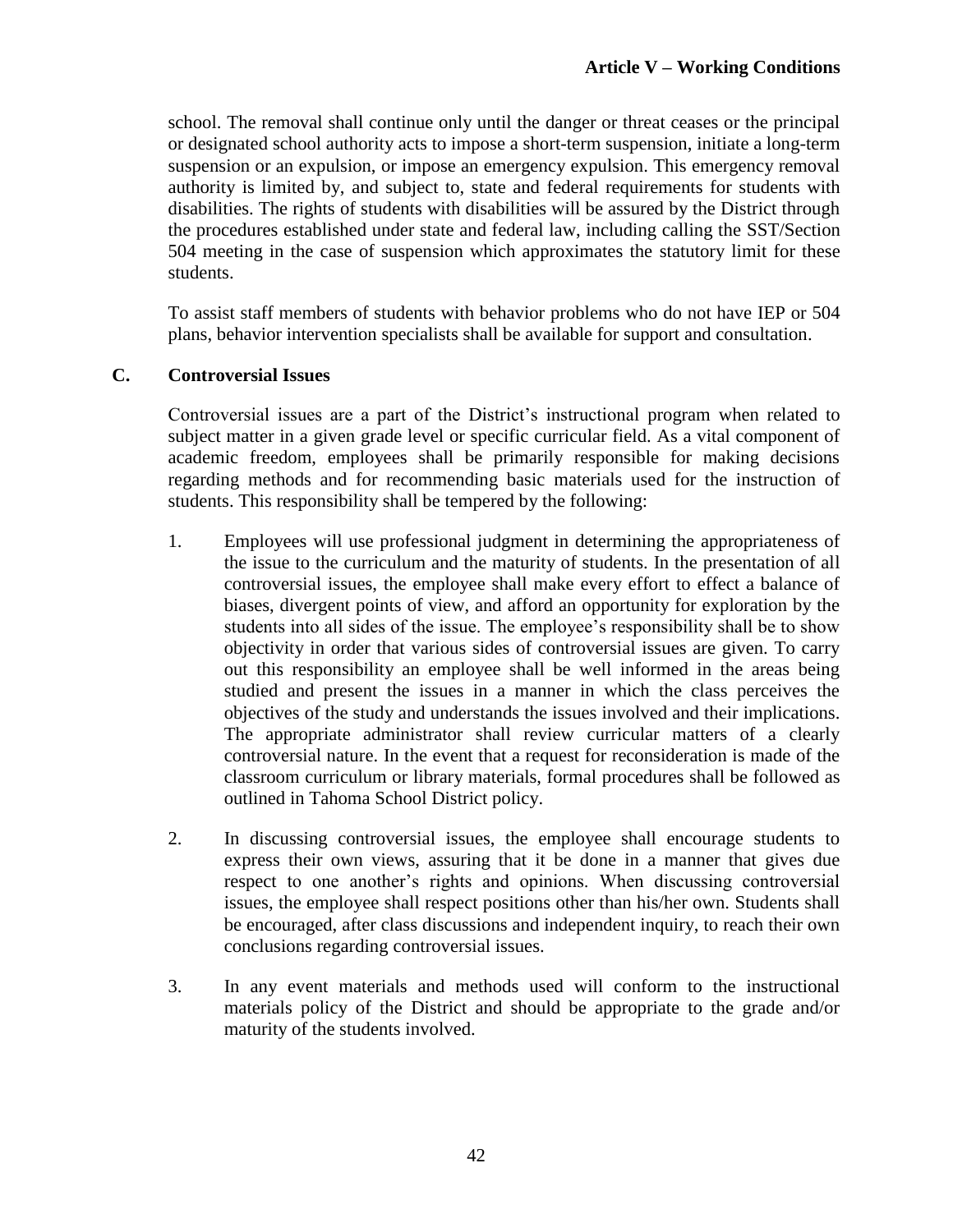### **D. Safety/Environment**

Any and all concerns related to safe working conditions shall be forwarded and channeled through a representative of the District Safety Committee, which shall continue to meet on a regular basis.

### **E. Faculty Facilities**

The District will provide for its staff members a lounge area within each school building that is for their use. Staff lavatories shall be provided.

### **F. Liability, Assault or Injury**

The District shall provide employees with insurance protection covering those employees while engaged in the maintenance of order and discipline and the protection of school personnel, students, and the property thereof where that is deemed necessary by such employees. Such insurance protection must include, as a minimum, liability insurance covering injury to persons and property and insurance protecting those employees from loss or damage of their personal property incurred while so engaged.

Any case of assault upon an employee shall be promptly reported to the immediate supervisor so that appropriate District action shall be initiated. The District shall promptly render assistance to the employee in connection with handling of the incident by law enforcement and judicial authorities.

Whenever an employee is absent from employment and unable to perform currently contracted duties as a result of personal injury sustained in the course of employment, the employee will be paid full salary for the period of absence. A portion of sick leave will be used to supplement Workers' Compensation, thereby equaling the employee's full day of pay. If the employee's sick leave is exhausted, then additional sick leave may be requested through Sick Leave Sharing.

The employee shall care for instructional materials and equipment and shall promptly report damage, loss, and theft of equipment, furniture, or fixtures to their supervisor.

### **G. Non-Discrimination**

There shall be no unlawful discrimination against any employee or applicant for employment by reason of race, creed, religion, color, national origin, age, sex, honorably discharged veteran or military status, sexual orientation, gender expression or identity, the presence of any sensory, mental, or physical disability or the use of a trained dog guide or service animal by a person with a disability, marital status, or because of their membership or non-membership in employee organizations. The Association and the District will cooperate to assure compliance with nondiscrimination laws.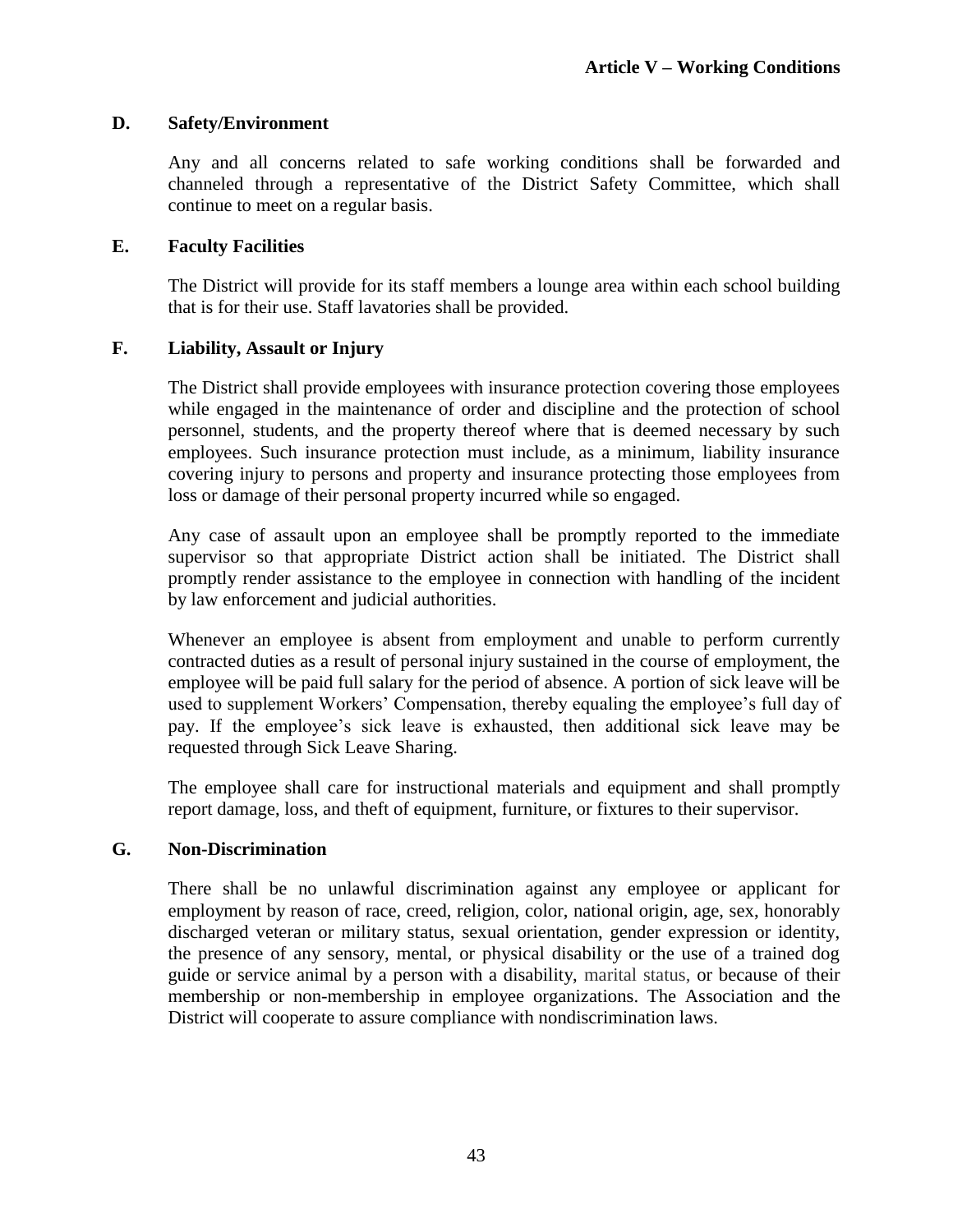# **ARTICLE VI – EVALUATION**

#### **A. Purpose of Evaluation**

The District and Association believe that professional development in the Tahoma School District is rooted in the intrinsic desire to be a life-long learner and provide quality learning experiences for all students. The goal of supervision and evaluation is to promote continual professional growth including the use of research based best practices in a supportive environment with clear performance expectations.

- 1. The principal is an instructional leader and responsible for providing the leadership necessary to create an adult learning community focused on assisting the young people in the District's care to obtain the education they deserve. Principals use the roles of coach, consultant, and evaluator to support staff learning and growth.
- 2. The teacher is a learner. To be an effective learner one must be able to accept that he/she is not perfect and is capable of improving or having a greater understanding of the complex task of teaching young people. Professional growth is supported by an evaluation system that identifies areas of growth as well as areas that meet or exceed standard.
- 3. Where there is room for growth, teachers may have one or more areas that are not yet marked as distinguished or proficient. The system is committed to providing support and partnering with the teacher to improve practice in designated areas of growth over time.
- 4. Ongoing feedback is crucial to continued professional growth. Such feedback must be evidence based including classroom observations and student and teacher artifacts.
- 5. A safe, trusting environment where teachers are respected and valued is needed for constructive feedback.
- 6. Reflection and goal setting is an essential part of professional growth.
- 7. The people who make up our educational system have integrity. Teachers and administrators want to be successful and that success is based on students learning.
- 8. We have a commitment to due process and fair treatment. Our primary focus remains building a system and climate that is based on the belief that all people want to perform well and care deeply about the success of the students and their colleagues.
- 9. We are committed to communicating to staff issues/concerns regarding performance and committed to working collaboratively to support them over time.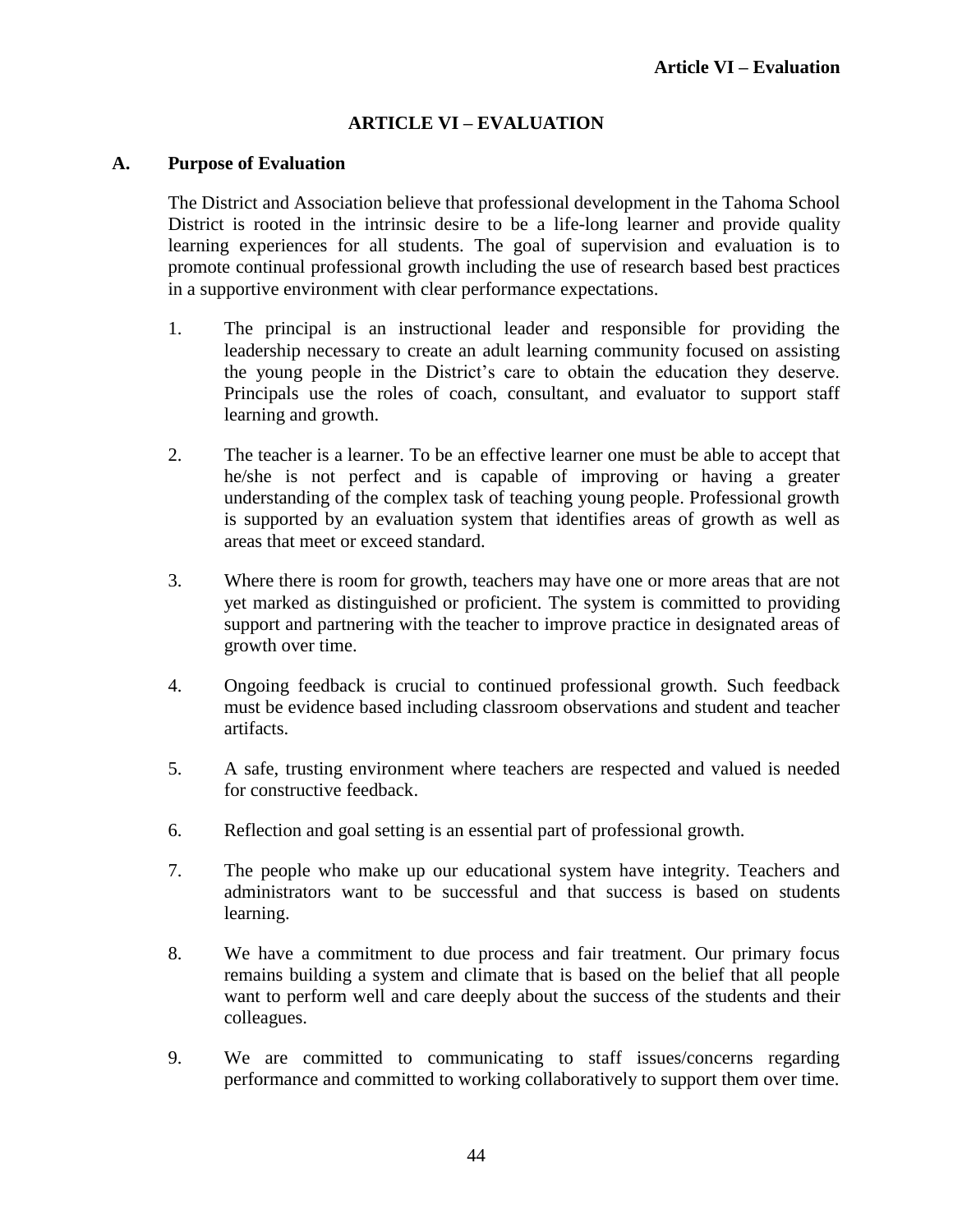### **B. Provisions Applicable to All Employees**

### **1. Classroom teacher**

Certificated staff members who provide "academically-focused instruction to students" shall be evaluated using the TPEP evaluation model (either Comprehensive or Focused). See Sections C, D and E below.

### **2. Non-classroom staff members**

Certificated staff members who do not provide "academically-focused instruction to students" shall be evaluated using the locally bargained criteria as contained in this agreement (either BEP or PDP). See Sections F and G below.

### **3. Surveys**

Student and/or parent perception data may be collected by the district or by an individual employee through mass surveys or other similar means. An administrator shall not use this data as part of an individual employee's year-end evaluation.

### **4. Recording**

All observations shall be conducted openly and in person. Audio, video or electronic devices shall not be used to record any class for the purpose of evaluation without knowledge of the employee. Such records shall not be used for any other purpose without employee permission.

### **5. Career Assistance**

The Association and District will seek or provide funding to create opportunity for employees and administrators to explore career shifts. Individual employees, the Association, or administrators may recommend that an employee take advantage of the career assistance program.

### **6. Representation**

An employee shall be entitled, upon request, to have present an Association representative during any meeting related to matters concerning their evaluation for the sole purpose of observation.

### **7. Evaluator**

Within each school, the principal shall be responsible for the evaluation of employees assigned to that school. An employee assigned to more than one (1) school shall be evaluated by the principal at the building where the most time is spent. In the event that time is evenly spent, the principals shall discuss and notify the employee who will be the evaluator.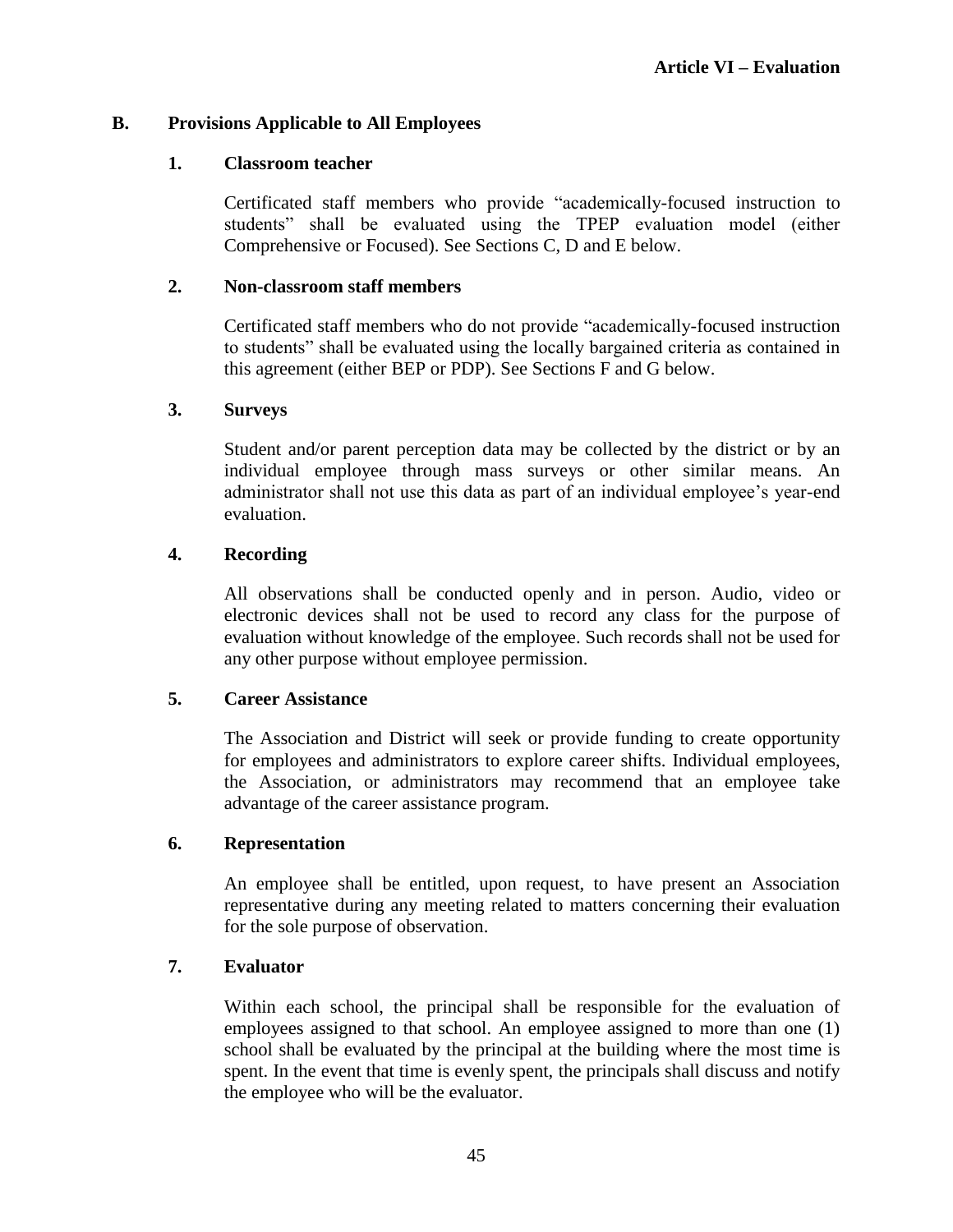### **8. Request for Alternate Evaluator**

An employee may request in writing to the Director of Human Resources an alternate evaluator. The Director of Human Resources may then designate another individual to perform the evaluation.

### **9. Grievance**

The procedures outlined in this language shall be subject to the Grievance Procedure. Without limiting the generality of the foregoing, the substantive and subjective aspects of an evaluation are specifically excluded from the Grievance Procedure.

### **10. Required Courses**

The District will pay the costs of any course a staff member is required by the District to take. Any additional cost for credit or clock hours will be at the member's option and expense.

### **11. Other Forms**

The supervisor may use a pre-conference form or informal feedback forms. If they so choose to use a form, they shall share the form with their staff as in a faculty meeting before they use the form. The form itself will not be placed in the personnel file.

### **C. Provisions Applicable Only to Certificated Classroom Teachers (Both Comprehensive and Focused)**

#### **1. Instructional Framework**

Classroom teachers will be evaluated using the UW CEL 5D+ TPEP evaluation framework.

#### **2. Evaluation Cycle**

All classroom teachers shall receive a comprehensive summative evaluation at least once every four years. The following categories of classroom teachers must receive an annual comprehensive summative evaluation: Classroom teachers who are provisional and any classroom teacher who received a comprehensive summative evaluation performance rating of Unsatisfactory or Basic in the previous school year. Classroom teachers who are not required to receive a comprehensive summative evaluation may receive a focused evaluation.

Should an evaluator determine that a teacher on a focused evaluation should be moved to a comprehensive evaluation for that school year, the teacher must be informed of this decision in writing at any time on or before December 15th.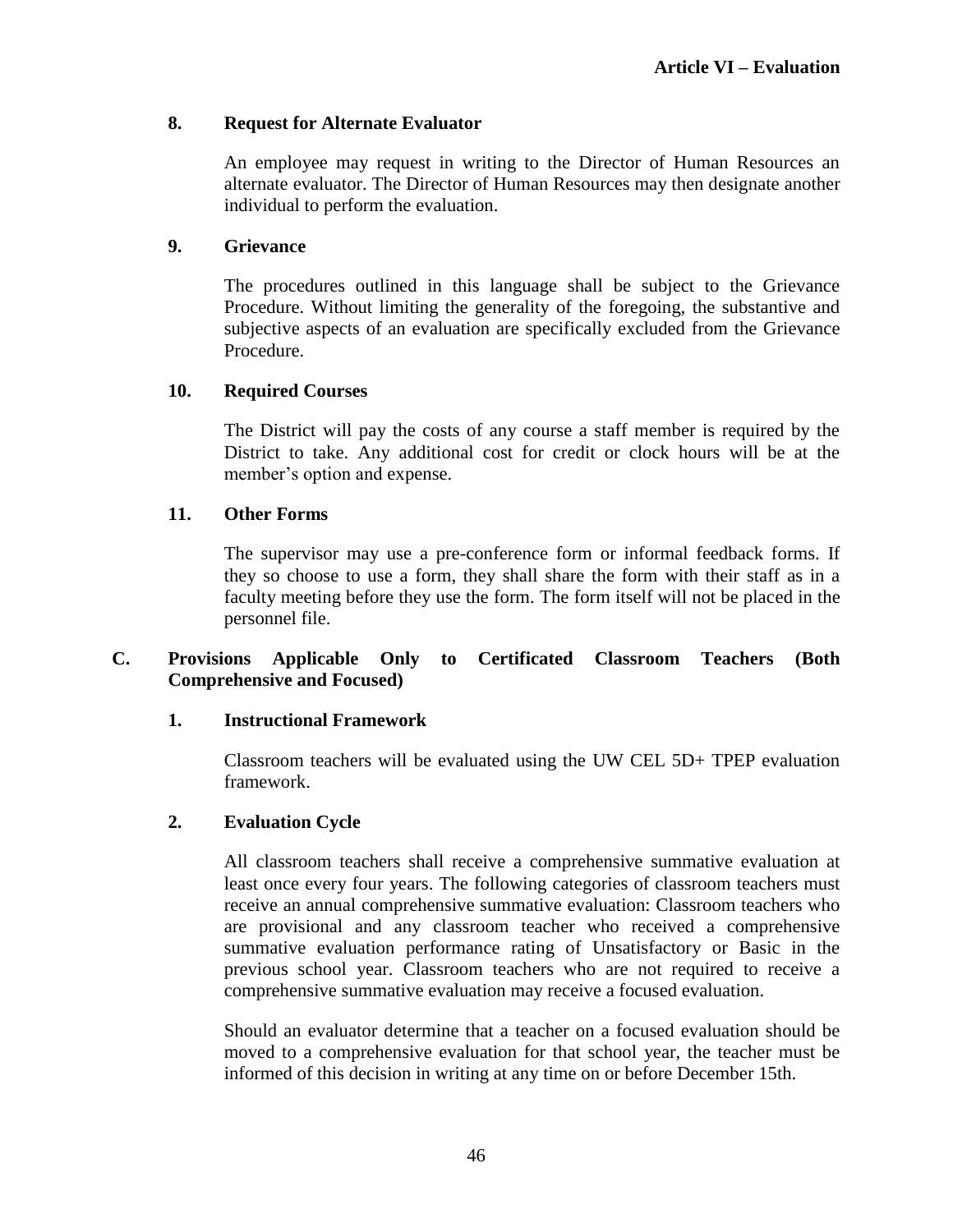# **3. Professional Development**

Prior to being evaluated on the performance evaluation system each teacher shall receive adequate professional development to comprehend the instructional framework, the evaluative rubric, and process.

Before evaluating classroom teachers, principals and administrators will engage in professional development designed to implement the revised systems and maximize rater reliability.

# **4. Electronic Data Collection System**

An electronic data collection system will be used to store artifacts and evidence as part of the evaluation process. The electronic data collection system adopted will be Homeroom. Any change to the adopted electronic data collection system will be mutually agreed upon by the District and the Association.

# **D. Provisions Applicable to Classroom Teachers on the Comprehensive Evaluation**

# **1. Self-Reflection**

The teacher will complete and share with the teacher's evaluator a self-reflection of their performance under the instructional framework no later than October 1 and again no later than May 1.

# **2. Goal Setting**

- a. Prior to October 15 (or as soon as practical for teachers hired after October 1), the teacher and evaluator shall discuss professional goals, student growth measures and student growth goals to be used for the year.
- b. Student growth measures will be taken from multiple sources identified by the teacher, and must be appropriate and relevant to the teacher's assignment. Student achievement data must measure growth between two points in time. The goal for Student Growth Goals 3.1, 6.1 and 8.1 may use the same student growth measures.

# **3. Gathering of Evidence**

- a. Evidence is observed practice, products or results of the teacher's work that demonstrates knowledge and skills of the educator with respect to the four-level rating system. Both the teacher and the evaluator shall contribute evidence to the overall assessment of professional performance. Evidence shall include artifacts produced, or resulting from, the normal course of professional performance during the school year.
- b. An accurate evaluation requires that documented evidence reflecting upon performance be used in the evaluation of the employee. For the purposes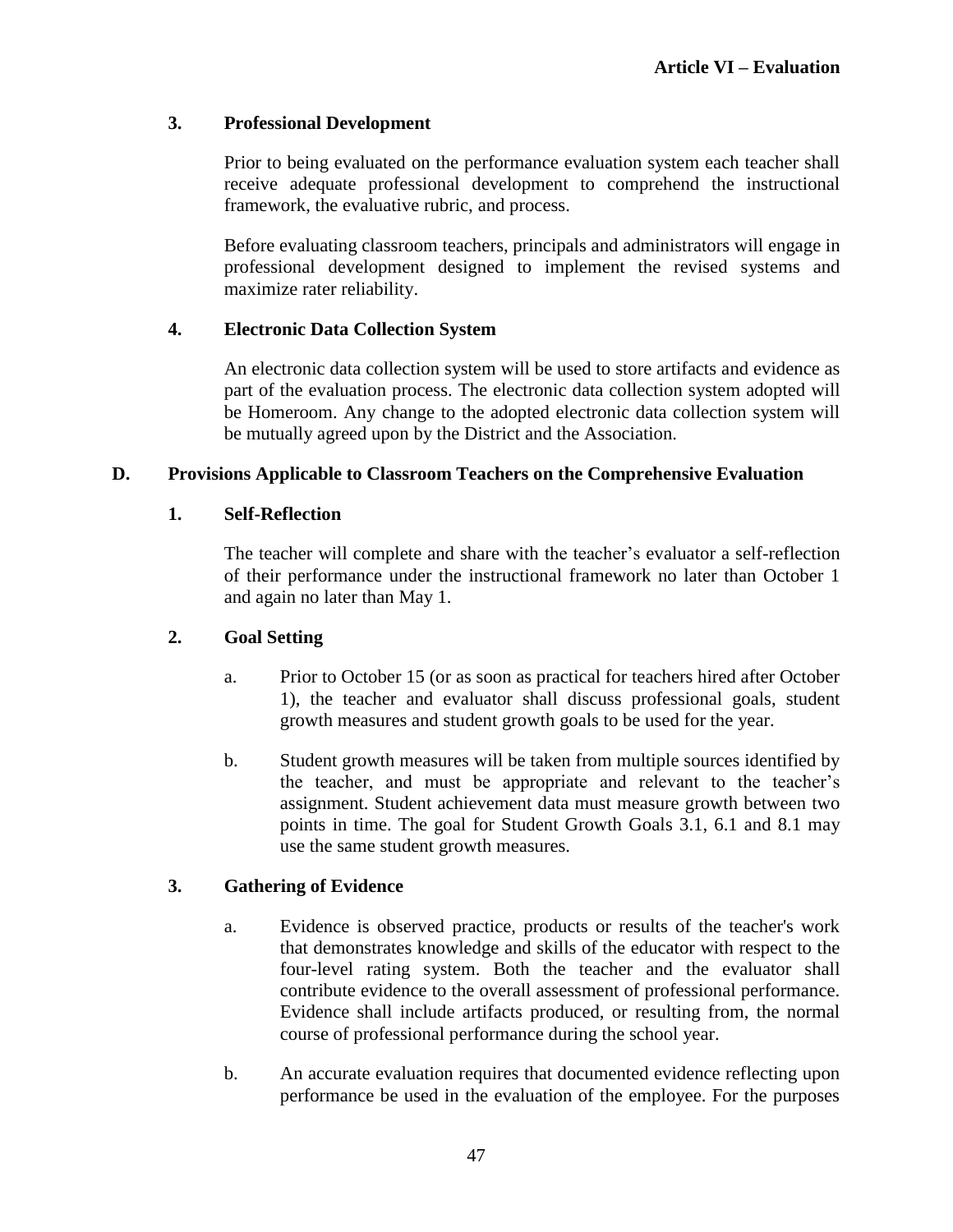of professional growth, fairness requires that employees be made aware in a timely manner, of the evidence that will be used in their evaluation.

c. The District commits to documenting evidence of performance readily available via observations and conversations to the greatest extent possible so as to lessen the time required to compile additional artifacts. If, after completing the minimum required observations, both the teacher and evaluator agree on the score for a criterion, no additional evidence is required to be collected for that criterion. It is the intent of the parties that every effort will be made to provide and collect ample evidence of proficiency. It is the nature and quality of the evidence, not the amount that determines its rating. Principals may request evidence in areas not yet consistent with a proficient rating but may not require a specific amount of evidence or number of artifacts.

# **4. Observations**

Observations are one type of evidence of professional performance relevant to the evaluative criteria.

- a. Each teacher shall be observed in the course of professional performance at least two times for a minimum total of 60 minutes.
- b. Within the 60 minutes required above, new employees shall be observed at least once for a minimum total of 30 minutes during the first 90 calendar days of employment.
- c. Teachers in their third year of provisional status shall be observed at least three times for a minimum total of 90 minutes.
- d. At least one observation must be completed prior to the mid-year formative conference.
- e. At least one observation must be pre-scheduled.
- f. Additional "walk-throughs," with or without pre-observation and/or postobservation conferences, may be completed at any time. Information to be used in the evaluation must be shared with the teacher prior to completion of the summative evaluation.

# **5. Pre-Observation and Post-Observation Conferencing**

- a. A pre-observation conference is optional at the request of the teacher or evaluator.
- b. The purpose of the pre-observation conference is to discuss matters such as the employee's student growth goals, the professional activities to be observed, the content, objectives, and strategies of the lesson, the length of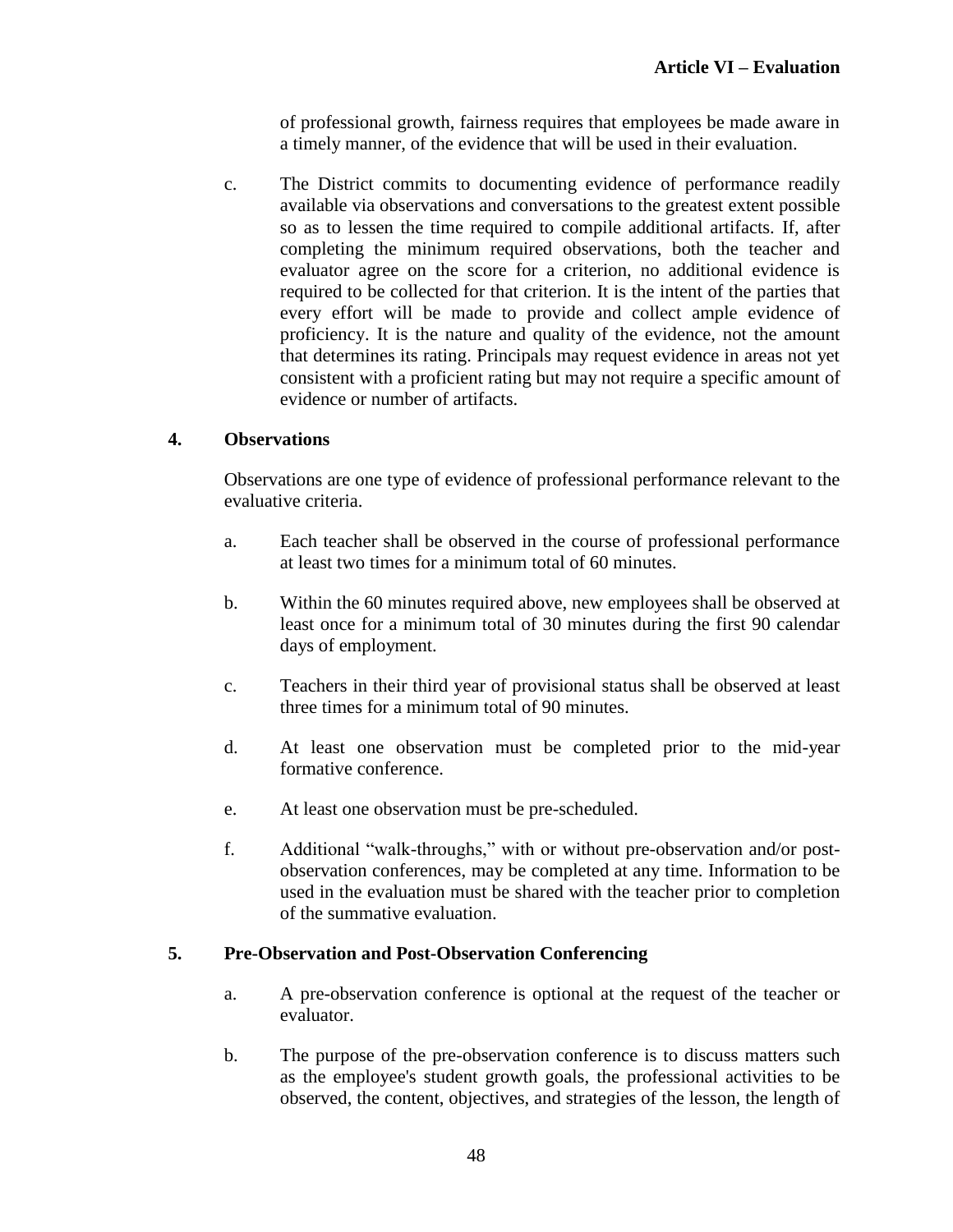the observation and possible observable evidence to meet the scoring criteria.

c. A post-observation conference is optional at the request of the teacher or evaluator.

# **6. Mid-year formative conference**

A mid-year formative conference shall be held on or before the last day of February to discuss:

- a. a formative evaluation of the teacher's performance to date;
- b. where that performance rates on the instructional framework rubric; and
- c. where additional evidence and support is needed.

# **7. Summative Conference**

- a. An annual evaluation conference shall be completed at least two weeks prior to the end of each school year. Each required criterion shall be rated based on the components in that criterion and discussed collaboratively. This analysis will be based on a holistic assessment of the teacher's performance. If there is a dispute between the evaluator and the employee regarding the rating, the parties shall have an opportunity to submit additional evidence. The final decision is the responsibility of the evaluator.
- b. Two copies of the final evaluation shall be signed by both the evaluator and teacher to document receipt and completion only, and shall be submitted to the Human Resources office no later than the last day of the school year. The signature of the teacher does not imply that the employee agrees with its contents.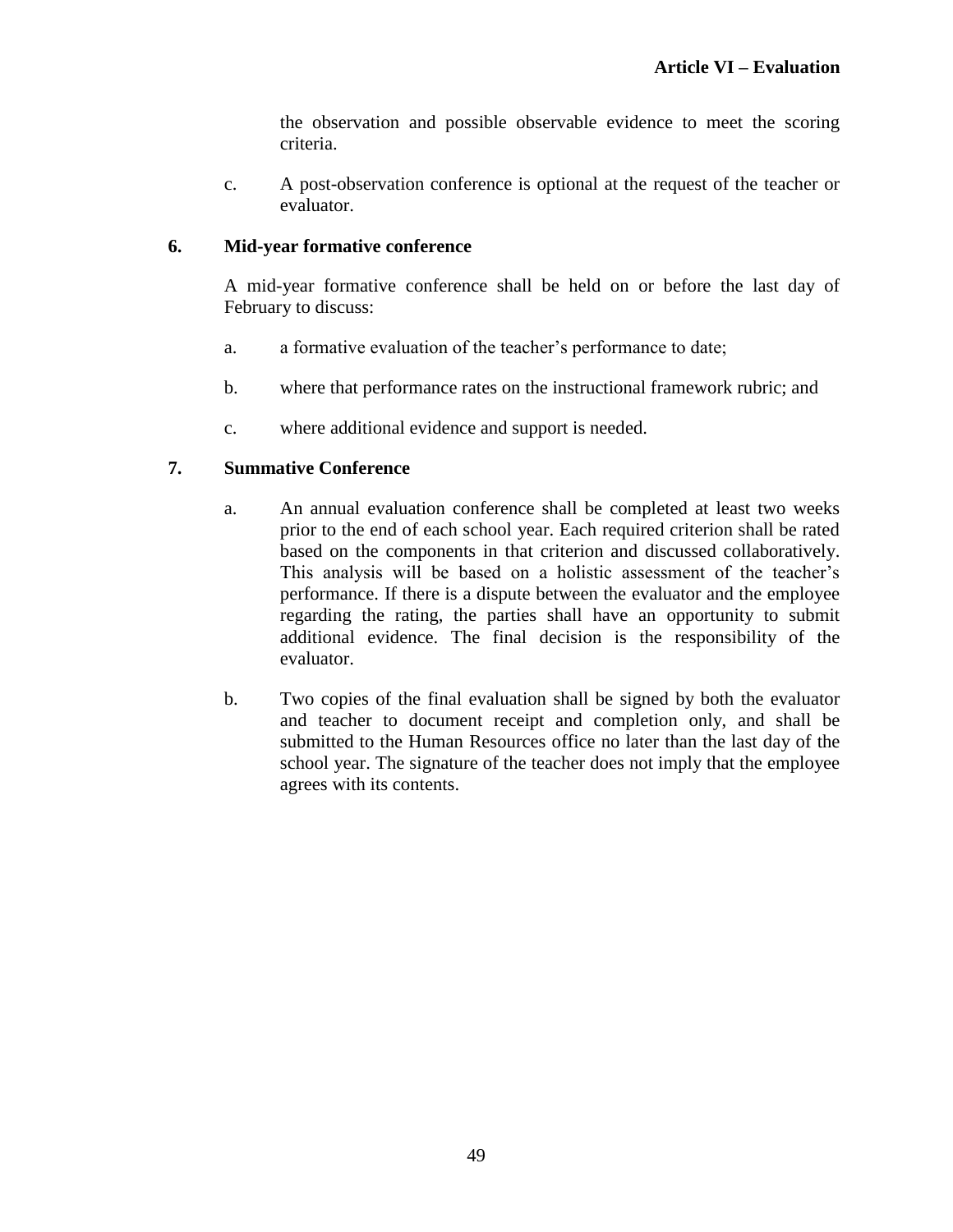### **8. Criterion Level Scoring**

| # components          | $\overline{2}$ | $\overline{\mathbf{3}}$ | $\overline{\mathbf{4}}$ | 5              | $6\phantom{a}$ | $\overline{7}$   | <b>Criteria</b><br><b>Score</b> |
|-----------------------|----------------|-------------------------|-------------------------|----------------|----------------|------------------|---------------------------------|
| <b>Total Subscore</b> | 8              | 12                      | 16                      | 20             | 24             | 28               |                                 |
|                       |                |                         |                         |                |                | 28               |                                 |
|                       |                |                         |                         |                |                | 27               | <b>Distinguished</b>            |
|                       |                |                         |                         |                | 24             | 26               | $\overline{\mathbf{4}}$         |
|                       |                |                         |                         |                | 23             | 25               |                                 |
|                       |                |                         |                         | 20             | 22             | 24               |                                 |
|                       |                |                         |                         | 19             | 21             | 23               |                                 |
|                       |                |                         | 16                      | 18             | 20             | 22               |                                 |
|                       |                |                         | 15                      | 17             | 19             | 21               | <b>Proficient</b>               |
|                       |                | 12                      | 14                      | 16             | 18             | 20               | $\mathbf{3}$                    |
|                       |                | 11                      | 13                      | 15             | 17             | 19               |                                 |
|                       | 8              | 10                      | 12                      | 14             | 16             | 18               |                                 |
|                       | $\overline{7}$ | $\boldsymbol{9}$        | 11                      | 13             | 15             | 17               |                                 |
|                       | $6\phantom{1}$ | 8                       | 10                      | 12             | 14             | 16               |                                 |
|                       | 5              | $\overline{7}$          | 9                       | 11             | 13             | 15               |                                 |
|                       | $\overline{4}$ | $6\phantom{a}$          | $\overline{8}$          | 10             | 12             | 14               | <b>Basic</b>                    |
|                       | $3^*$          | $\overline{5}$          | $\overline{7}$          | 9              | 11             | 13               | $\overline{2}$                  |
|                       | $\overline{2}$ | $\overline{4}$          | $6*$                    | $\overline{8}$ | 10             | 12               |                                 |
|                       |                | 3                       | 5                       | $\overline{7}$ | $9*$           | 11               |                                 |
|                       |                |                         | $\overline{4}$          | $6\phantom{1}$ | 8              | 10               |                                 |
|                       |                |                         |                         | 5              | $\overline{7}$ | $\boldsymbol{9}$ | <b>Unsatisfactory</b>           |
|                       |                |                         |                         |                | $6\phantom{a}$ | $\bf8$           | 1                               |
|                       |                |                         |                         |                |                | $\overline{7}$   |                                 |

Criterion level scoring shall be determined as follows:

3\* The teacher and administrator will have a conversation about whether the component will be scored as Basic or Unsatisfactory prior to the administrator assigning a score.

6\* If a majority of the components are Unsatisfactory then the overall criterion will be scored as Unsatisfactory. If the components are evenly scored, then the teacher and administrator will have a conversation about the components prior to the administrator determining a final criterion score.

9\* If a majority of the components are Unsatisfactory then the overall criterion will be scored as Unsatisfactory. If the components are evenly scored, then the teacher and administrator will have a conversation about the components prior to the administrator determining a final criterion score.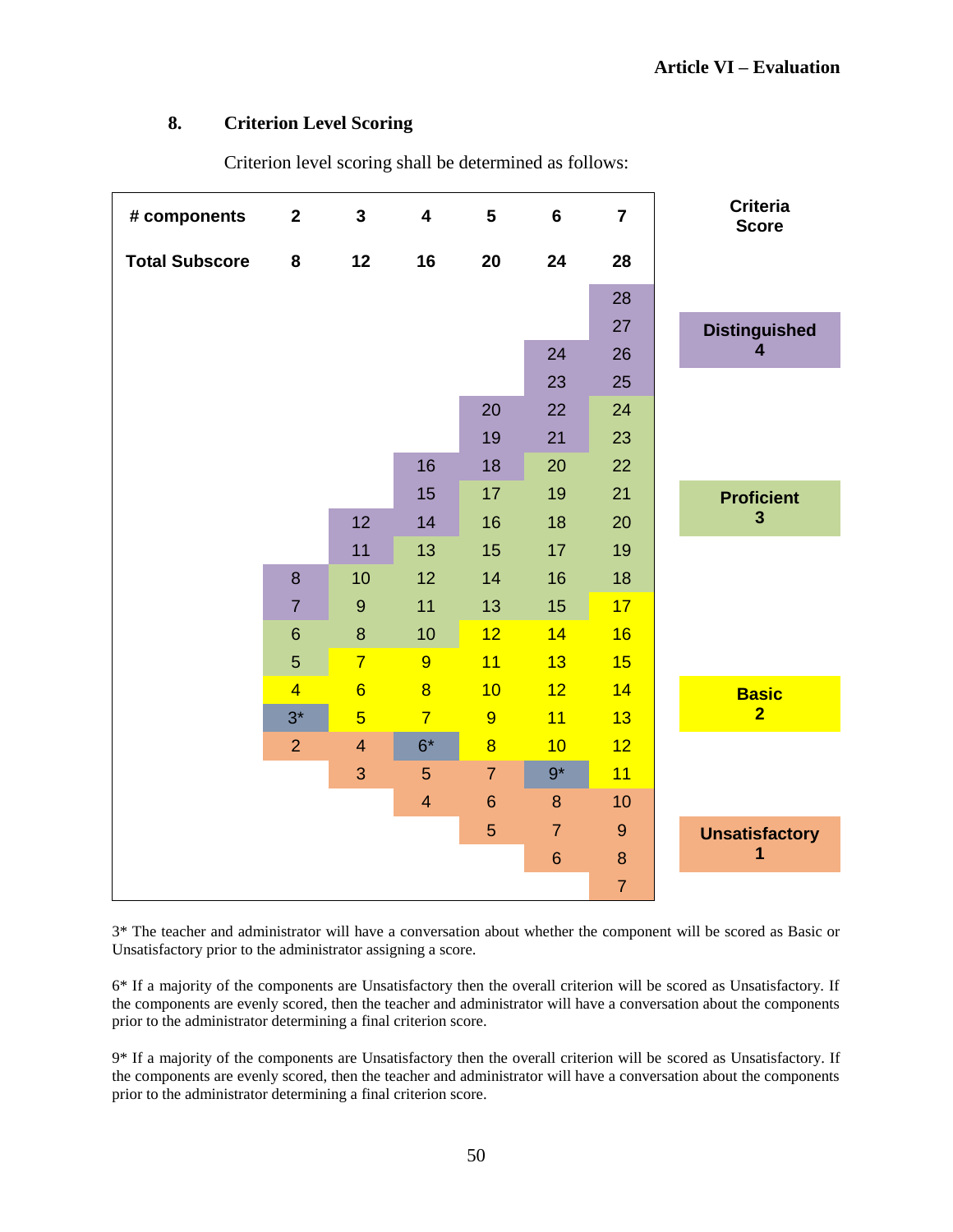### **9. Summative Performance Rating for Comprehensive Evaluation**

A classroom teacher shall receive a summative performance rating for each of the eight (8) state evaluation criteria. The overall summative score is determined by totaling the eight (8) criterion-level scores as follows:

 $1 = 8-14$  Unsatisfactory

 $2 = 15 - 21$  Basic

 $3 = 22 - 28$  Proficient

 $4 = 29-32$  Distinguished\*

\*A classroom teacher with a preliminary rating of Distinguished and a Low student growth rating will receive an overall Proficient rating.

### **10. Student Growth Scoring**

a. Evaluators total the raw score on the five (5) student growth indicators embedded in the instructional framework (3.1, 3.2, 6.1, 6.2, and 8.1). The classroom teacher is given a score of Low, Average or High based on the scores below:

> $5-12 - I_0w$ 13-17 – Average  $18-20$  – High

In addition, a student growth score of 1 (Unsatisfactory) in any of the rubric rows will result in an overall Low student growth impact rating.

- b. Classroom teachers with a Low student growth rating will engage with their evaluator in a student growth inquiry pursuant to WAC 392-191A-100.
- c. Classroom teachers with a preliminary rating of Distinguished and a Low student growth rating will receive an overall Proficient rating. Classroom teachers with a preliminary rating of Distinguished and an Average or High student growth rating will receive an overall Distinguished rating.
- d. Classroom teachers with a preliminary rating of Basic or Proficient and a Low, Average or High student growth rating will receive an overall rating that is the same as the preliminary rating.
- e. The evaluations of classroom teachers with a preliminary rating of Unsatisfactory and a High student growth rating will be reviewed by the evaluator's supervisor who may adjust the final rating.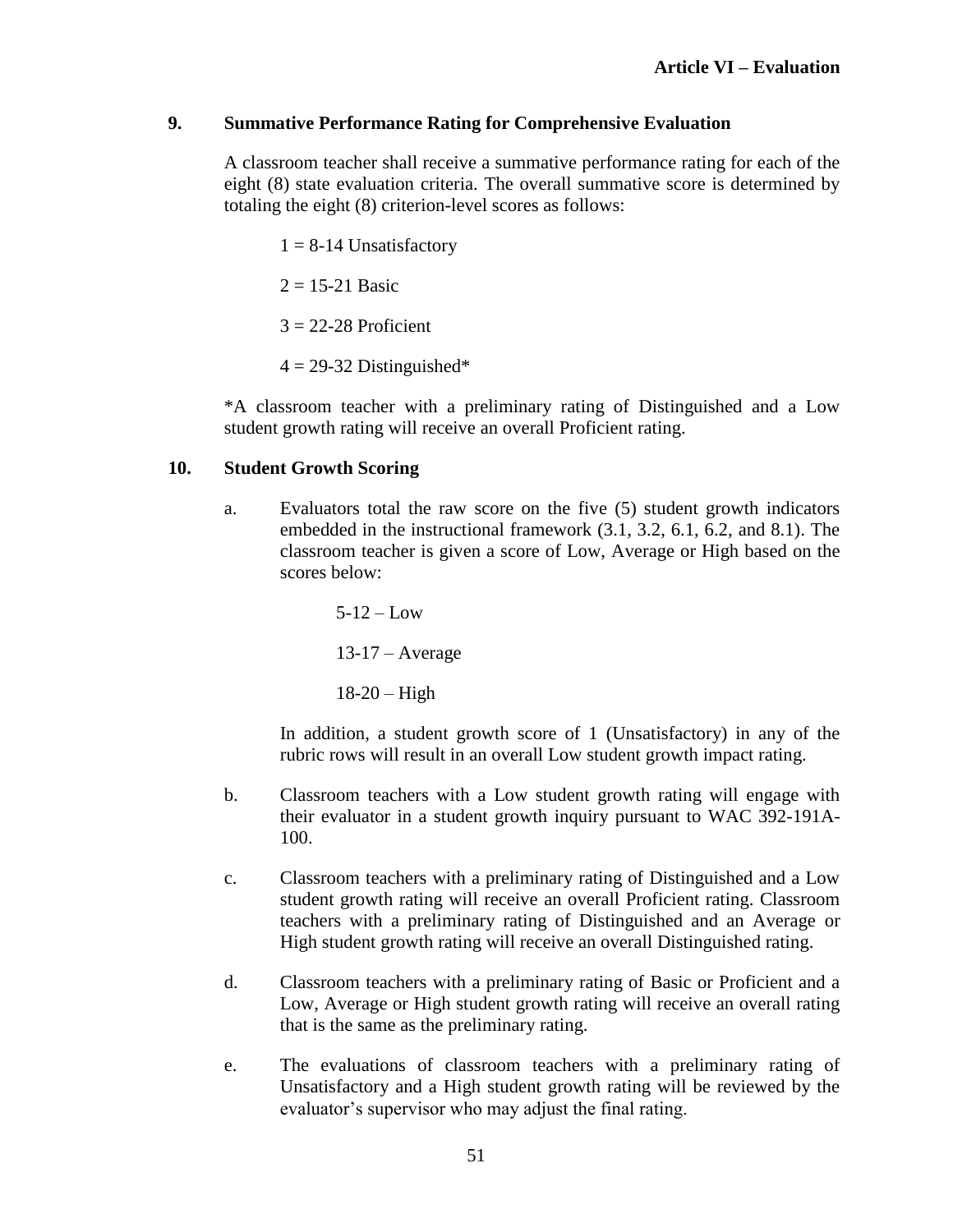### **E. Provisions Applicable to Classroom Teachers on the Focused Evaluation Model**

1. In the years when a comprehensive summative evaluation is not required, classroom teachers who received a comprehensive summative evaluation performance rating of Proficient or Distinguished in the previous school year may complete a focused evaluation.

### **2. Self-reflection**

Same as Comprehensive. See Section D.1 above.

### **3. Goal Setting**

Same as Comprehensive. See Section D.2 above.

### **4. Gathering of Evidence**

Same as Comprehensive. See Section D.3 above.

### **5. Observations**

Observations are one type of evidence of professional performance relevant to the evaluative criteria.

- a. Each teacher shall be observed in the course of professional performance at least two times for a minimum total of 60 minutes.
- b. At least one observation must be pre-scheduled.
- c. Additional "walk-throughs," with or without pre-observation and/or postobservation conferences, may be completed at any time. Information to be used in the evaluation must be shared with the teacher prior to completion of the summative evaluation.

# **6. Pre-Observation and Post-Observation Conferencing**

Same as Comprehensive. See Section D.5 above.

### **7. Mid-Year Formative Conference**

A mid-year formative conference may be held on or before the last day of February at the request of the teacher or evaluator to discuss:

- a. a formative evaluation of the teacher's performance to date;
- b. where that performance rates on the instructional framework rubric; and
- c. where additional evidence and support is needed.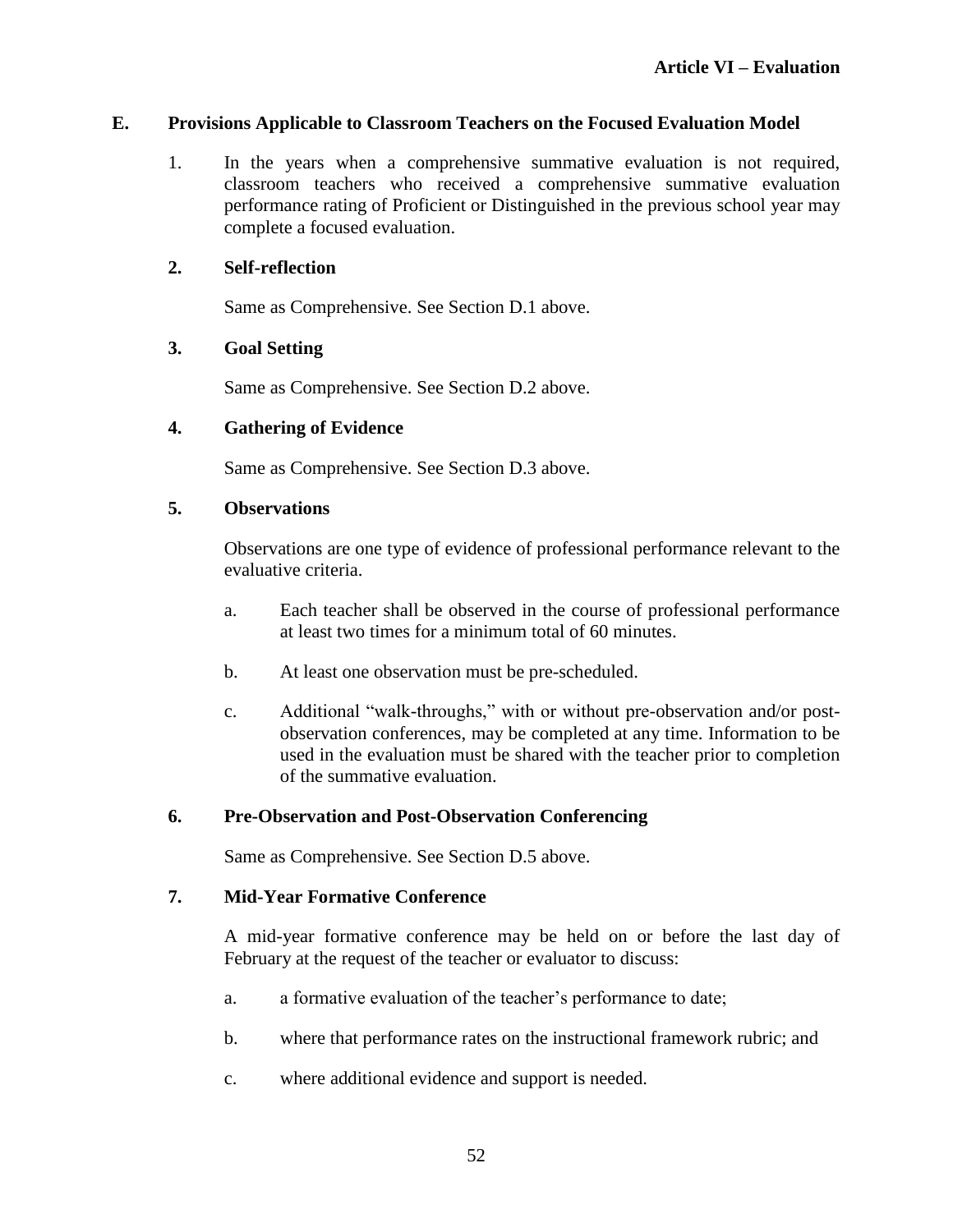### **8. Summative conference**

Same as Comprehensive. See Section D.7 above.

### **9. Overall Summative Performance Rating**

A summative score is assigned using the summative score from the most recent comprehensive evaluation. This score becomes the focused summative evaluation score for any of the subsequent years following the comprehensive summative evaluation in which the classroom teacher is placed on a focused evaluation. Should a teacher provide evidence of exemplary practice on the chosen focused criterion, a level 4 (Distinguished) score may be awarded by the evaluator.

### **10. Student Growth Measures**

The focused evaluation will include the student growth rubrics of the selected criterion. If criterion 3, 6 or 8 is selected, evaluators will use those student growth rubrics. If criterion 1, 2, 4, 5, or 7 is selected, evaluators will use the student growth rubrics in criterion 3 or 6, as selected by the teacher.

# **F. Provisions Applicable Only to Non-Classroom Staff on a Basic Evaluation Plan (BEP)**

1. The following staff members will be evaluated on a Basic Evaluation Plan (BEP): provisional contract employees, employees with a formal plan of improvement, employees who have been removed from PDP in accordance with Section G.3 below, or employees on probation.

# **2. Goal Setting**

Prior to October 15 (or as soon as practical for teachers hired after October 1), the employee and evaluator shall discuss professional goals to be used for the year.

### **3. Observations**

Observations are one type of evidence of professional performance relevant to the evaluative criteria.

- a. Each employee shall be observed in the course of professional performance at least two times for a minimum total of 60 minutes.
- b. Within the 60 minutes required above, new employees shall be observed at least once for a minimum total of 30 minutes during the first 90 calendar days of employment.
- c. Employees in their third year of provisional status shall be observed at least three times for a minimum total of 90 minutes.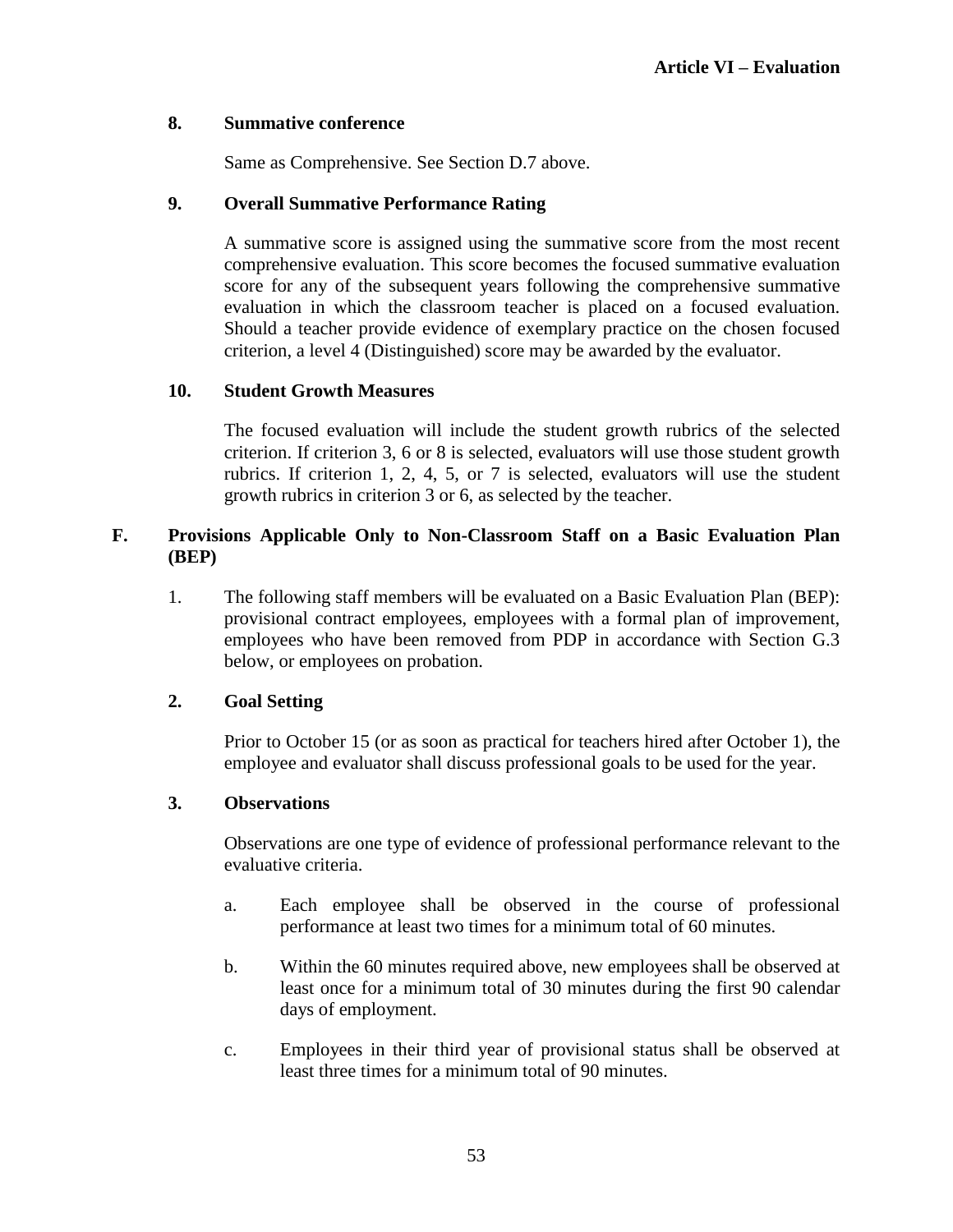- d. At least one observation must be completed prior to the mid-year formative conference.
- e. At least one observation must be pre-scheduled.
- f. Additional "walk-throughs," with or without pre-observation and/or postobservation conferences, may be completed at any time. Information to be used in the evaluation must be shared with the employee prior to completion of the summative evaluation.

### **4. Pre-Observation and Post-Observation Conferencing**

- a. A pre-observation conference is optional at the request of the employee or evaluator.
- b. The purpose of the pre-observation conference is to discuss matters such as the professional activities to be observed, the content, objectives, and strategies of the professional activity, the length of the observation and possible observable evidence to meet the scoring criteria.
- c. A post-observation conference is optional at the request of the employee or evaluator.

### **5. Mid-year formative conference**

A mid-year formative conference shall be held on or before the last day of February to discuss:

- a. a formative evaluation of the employee's performance to date;
- b. where that performance rates on the evaluative criteria; and
- c. where additional evidence and support is needed.

### **6. Summative Conference**

- a. An annual evaluation conference shall be completed at least two weeks prior to the end of each school year. Each required criterion shall be rated based on the components in that criterion and discussed collaboratively. This analysis will be based on a holistic assessment of the employee's performance. If there is a dispute between the evaluator and the employee regarding the rating, the parties shall have an opportunity to submit additional evidence. The final decision is the responsibility of the evaluator.
- b. Two copies of the final evaluation shall be signed by both the evaluator and employee to document receipt and completion only, and shall be submitted to the Human Resources office no later than the last day of the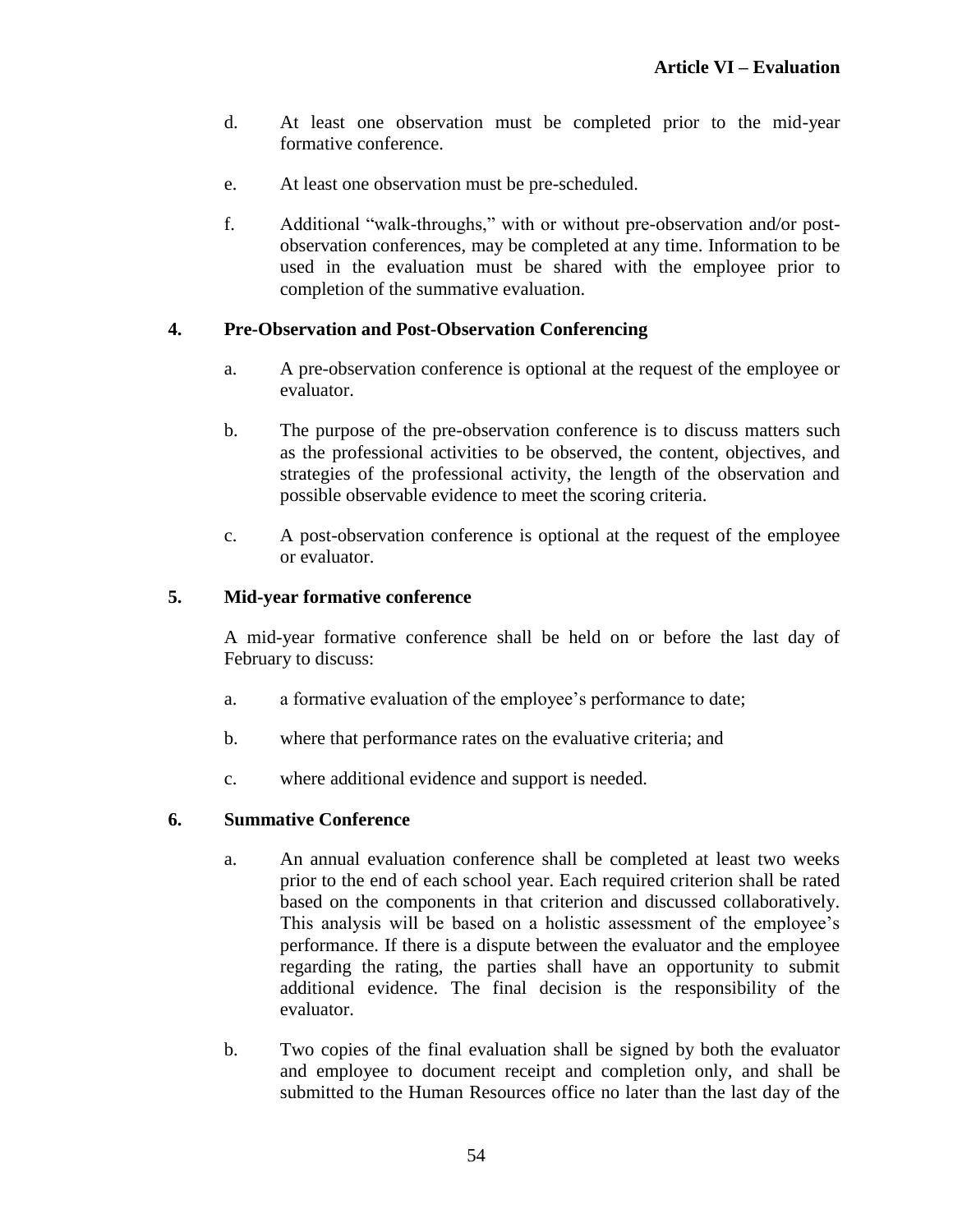school year. The signature of the teacher does not imply that the employee agrees with its contents.

### **G. Provisions Applicable Only to Non-Classroom Staff on a Professional Development Plan (PDP)**

- 1. Staff members not on BEP are on PDP. A staff member will remain on a PDP unless they are removed as defined below.
- 2. Program coordinators, peers, and deans of students (in lieu of the principal) may play the role of coach or facilitator within the PDP process.

### **3. Overview of Professional Development Plan**

- a. Professional Development Plans are designed to encourage and support the professional enrichment and growth of staff members in the District. Data generated while a staff member is under the PDP plan belongs to the staff member and may not be used in an employment decision.
- b. The staff member with the evaluator and, if appropriate, peer will work together to articulate a Professional Development Plan (use Addendum 8) and will meet formally and informally throughout the year to discuss progress of goals.
- c. Supervisors will determine a schedule over the course of the school year for goal development. Goals may be for more than one year. Goals should be developed collaboratively by the staff member, the supervisor and, if appropriate, peers.
- d. A final meeting with the supervisor, staff member and peer coach(s) will be held to analyze data, review success of goals and to sign the verification form for the personnel file.

### **4. Filing**

The original copy of the PDP Verification Form shall be filed in the staff member's personnel file in the District's Human Resource Department.

### **5. Removal from Professional Development Plan (PDP)**

a. If after conducting "walk-throughs", goal setting, informal observations, communication and discussions regarding area(s) of needed support, and other interactions with the employee over time, the supervisor concludes a non-provisional staff member on PDP no longer approaches or meets standards or has ceased to work toward, or ceased to make sustained progress toward meeting standards, the supervisor will notify the staff member and the Human Resources Department that he/she is invoking the need for the employee to be placed on a Basic Evaluation Plan (BEP). The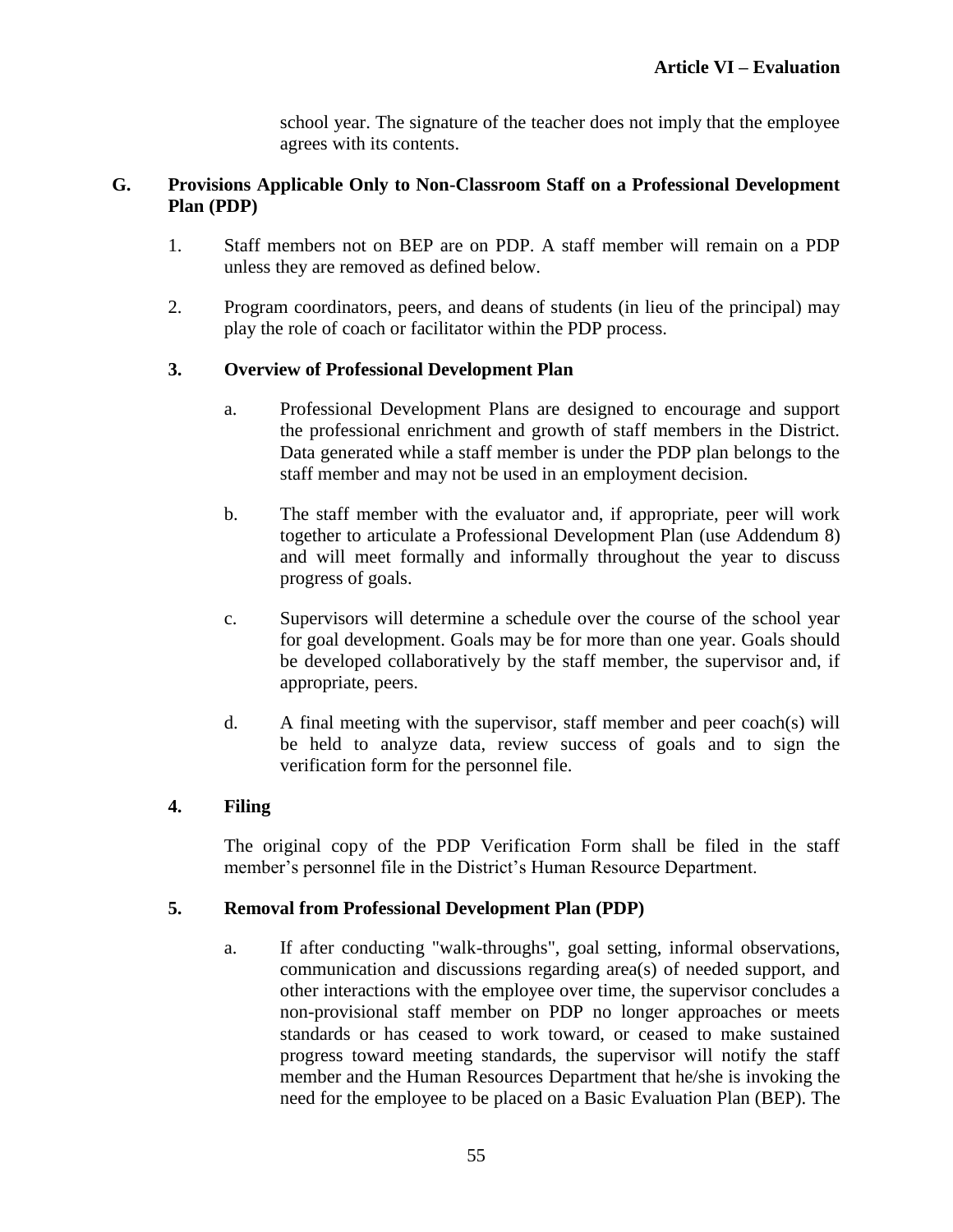staff member shall be informed of the supervisor's decision to be placed on the BEP evaluation format prior to October 1. The supervisor will provide the Director of Human Resources with a brief statement of the supervisor's perceptions of the problem.

- b. The Human Resources Department, in collaboration with the Association, will coordinate the selection of an individual to support and assist the staff member in meeting area(s) of deficiency identified. The staff member, the supervisor, the identified support individual, and Association representative, if requested, shall meet to identify the specific area(s) of needed support. The role of the support individual is to promote growth, not to evaluate. No information shared between the evaluator and the support individual may be used as the basis for evaluation.
- c. Following one year, the supervisor may determine that adequate growth has been attained in which case the staff member can be returned to a PDP. If adequate growth has not been attained, the BEP process may continue.

# **H. Non-Probationary Plans of Assistance**

- 1. The District shall require the following employees to participate in a nonprobationary plan of assistance:
	- a. Any continuing contract employee covered under the evaluation procedures set forth in Section F or G above (non-classroom staff members) who receives an unsatisfactory evaluation at the end of the previous school year;
	- b. Any continuing contract employee covered under the evaluation procedures set forth in Section F or G above (non-classroom staff members) who has had a minimum of two (2) formal observations (for a total observation time of no less than sixty minutes) which indicate the employee has serious performance deficiencies in one (1) or more areas defined in the observation and evaluation criteria in which instance such plan of assistance may be implemented at any time after the conclusion of the two required observations; and
	- c. Any continuing contract employee covered under the evaluation procedures set forth in Section D or E above (classroom teachers) with more than five years of teaching experience who has received a Level 2 (Basic) rating at the end of the previous school year.
- 2. The District may require the following employees to participate in a nonprobationary plan of assistance:
	- a. Any provisional employee;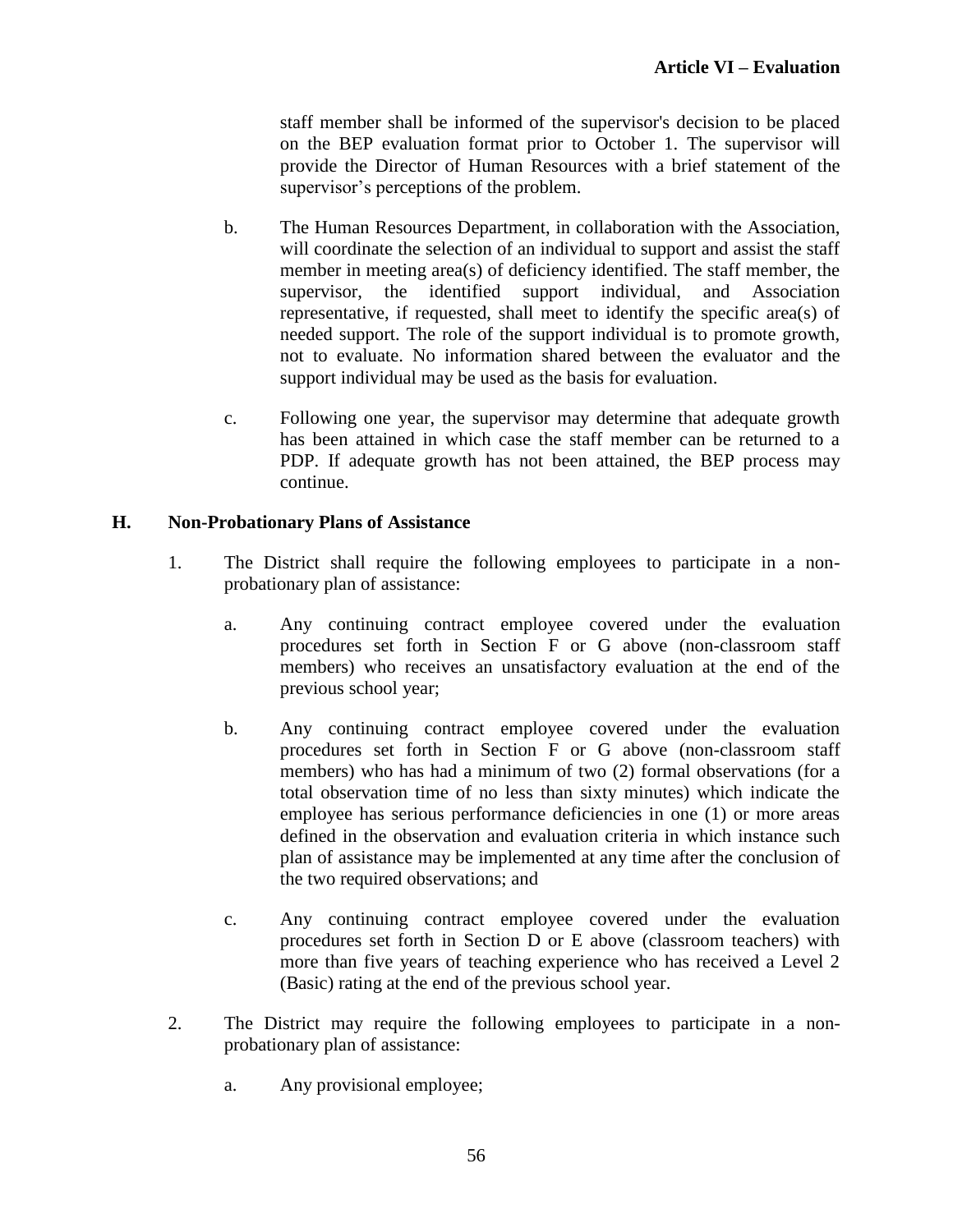- b. Any continuing contract employee covered under the evaluation procedures set forth in Section C or D above (classroom teachers) with five or fewer years of teaching experience who has received a Level 2 (Basic) rating at the end of the previous school year.
- 3. For employees participating in non-probationary plans of assistance under subsections 1 and 2 above, the administrator, the employee, the Association and District shall attempt to develop a mutually agreeable written plan with appropriate support, resources and intervention strategies designed to improve the employee's effectiveness and to prevent the need to place the employee on probation. At least one (1) additional formal observation shall be held to determine if the employee has made sufficient progress in the identified areas of deficiencies. Said formal observation(s) shall not be conducted unless three (3) weeks have elapsed from the time of completion of the remediation plan.
- 4. The evaluations of certificated classroom teachers with a rating of Unsatisfactory whose immediately preceding evaluation rating was Distinguished or Proficient will be reviewed by the evaluator's supervisor.

# **I. Probation**

Employees shall be placed on probation subject to the following:

- 1. At any time after October 15, an employee whose work is not judged satisfactory based on district evaluation criteria shall be notified in writing by the Superintendent that the employee is being placed on probation commencing on the date identified in the notice.
- 2. For classroom teachers who have been transitioned to the revised evaluation system, the following comprehensive summative evaluation performance ratings mean a classroom teacher's work is "not judged satisfactory" as that term is used in subsection 1 above: Level 1 (Unsatisfactory); or Level 2 (Basic) if the classroom teacher is a continuing contract employee with more than five years of teaching experience and if the level 2 (Basic) comprehensive summative evaluation performance rating has been received for two consecutive years or for two years within a consecutive three-year time period.
- 3. The written notice of probation shall enumerate the specific areas of deficiency along with a reasonable program for improvement. In addition to the support and assistance of a second evaluator under paragraph 7 below, a reasonable program for improvement shall identify the satisfactory levels of performance to be achieved in the areas of deficiency and the supports or assistance offered to help the employee improve in those areas.
- 4. All written communications to the employee shall be served upon the employee personally or sent by certified or registered mail or by leaving a copy of the notice at the house of his/her usual abode with some person of suitable age and discretion then residing therein.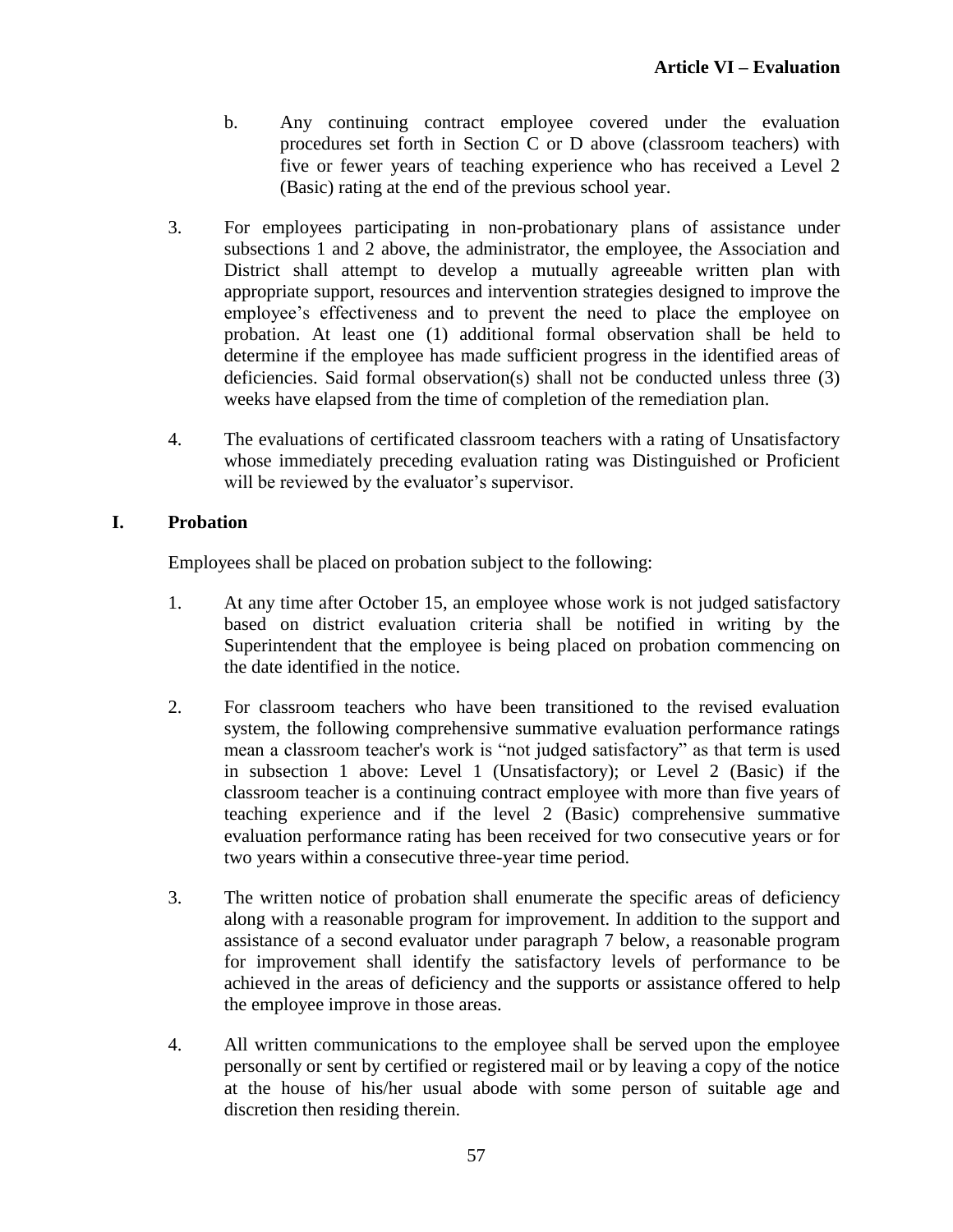- 5. A probationary period shall be established beginning any time after October 15, for a minimum of sixty (60) days, and ending no later than May 1. The purpose of the probationary period is to give the employee the opportunity to demonstrate improvement in his/her areas of deficiencies.
- 6. During the probationary period the evaluator shall meet with the employee at least twice monthly to evaluate the progress being made on the remediation plan during the remediation process. A written evaluation of this progress will be provided in a timely fashion to the employee after each meeting.

# **7. Second Evaluator During Probation**

- a. The evaluator shall identify one additional non-bargaining unit certificated employee to evaluate the probationer and aid the employee in improving the employee's areas of deficiency.
- b. The second evaluator shall provide a written evaluation of the employee's performance to the evaluator, and provide a copy to the employee, no later than the conclusion of the probationary period. The evaluation shall be based on multiple observations of performance and a review of other available evidence, with a particular emphasis on the areas of deficiencies identified by the evaluator and any areas of disagreement identified and brought to the attention of the second evaluator by the employee. This evaluation shall use the district evaluation criteria and scoring methodologies in this Article to produce an overall summative score.
- c. Separate from this second evaluator, both the District and the Association reserve the right to appoint additional experts of their own choosing at any time to observe and evaluate the employee's performance.
- 8. Upon the conclusion of the probationary period, the evaluator shall evaluate the employee's progress in remediating the employee's performance and provide a report to the employee and the Superintendent.
- 9. If a procedural error occurs in the implementation of a program for improvement, the error does not invalidate the probationer's plan for improvement or evaluation activities unless the error materially affects the effectiveness of the plan or the ability to evaluate the probationer's performance.
- 10. The Superintendent will fully consider all the evidence and facts of each particular case before deciding probable cause or causes exist for non-renewal of an employee's contract. In the event the Superintendent determines that there is probable cause or causes that the employment contract of an employee should not be renewed by the District for the next ensuing term, such employee shall be so notified in writing on or before May 15, preceding the commencement of such term. Such notification shall specify the cause or causes for non-renewal of contract.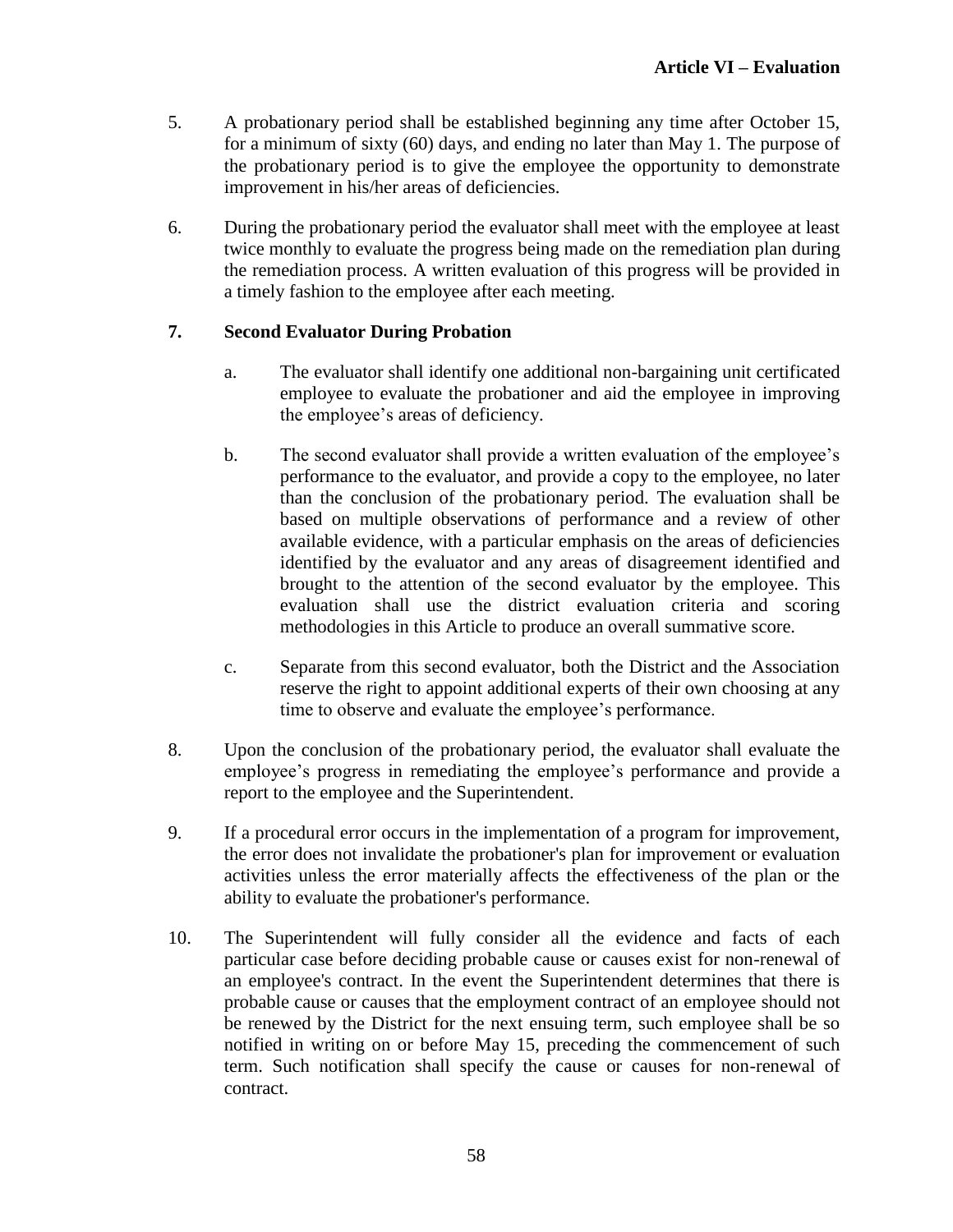11. Every such employee so notified at his/her request made in writing and filed with the Board within ten (10) days after receiving such notice, shall be granted opportunity for hearing to determine whether there is sufficient cause or causes for non-renewal of contract. If any such notification or opportunity for hearing is not timely given, the employee entitled thereto shall be conclusively presumed to have been reemployed by the District for the next ensuing term upon contractual terms identical with those which would have prevailed if his/her employment had actually been renewed by the Board for such ensuing term.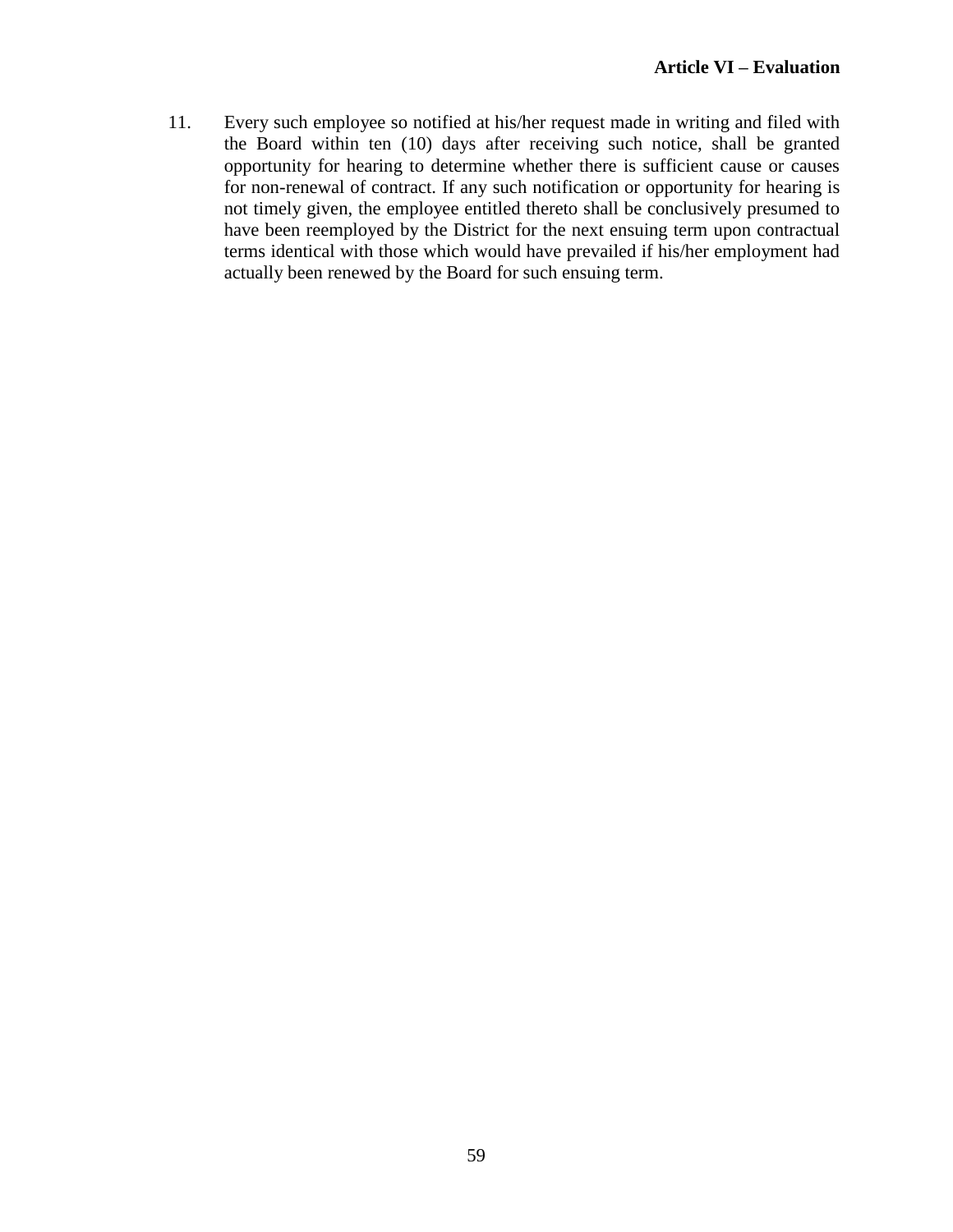# **ARTICLE VII – REDUCTION IN FORCE**

### **A. General Provisions**

The Board will determine the educational program adopted by the district. The Superintendent will develop a list of employees to be recommended to the Board for a Reduction in Force if necessary in a given year to operate that educational program. For the purpose of this section, administrators may be reassigned as employees consistent with their experience and qualifications as employees set out below.

### **B. Definitions**

Employees will be considered for retention in the employment category or categories for which qualified by either experience or training.

# **1. Experience and Training**

### **a. Experience**

An employee is qualified by experience in any given category if assigned at least two (2) periods per day for at least one (1) semester in that specific category during the current or preceding five (5) years.

### **b. Training**

An employee is qualified by training in any given category if the employee meets the requirements for federal law (if any) in the subject, holds current certification/endorsement for the subject, or has the equivalent of 45 quarter credits in the subject area.

### **2. Categories**

Employees will be considered for retention in one or more of the following categories:

- a. Elementary classroom teaching (K through grade 5)
- b. Secondary classroom teaching (grades 6-12): Art, Language Arts, World Language (by each individual language to be offered), Alternative Education, Mathematics, Science, Social Studies, Traffic Safety Education, or CTE Endorsement including middle level technology
- c. Support Services and Specialists: Counselors, Librarians, English Language Learners Specialists, K-12 Health and Fitness Teachers, Music Specialists (by each individual program to be offered), School Nurse, Social Workers, Curriculum and Instruction Specialists, or Mental Health & Wellness Program Coordinator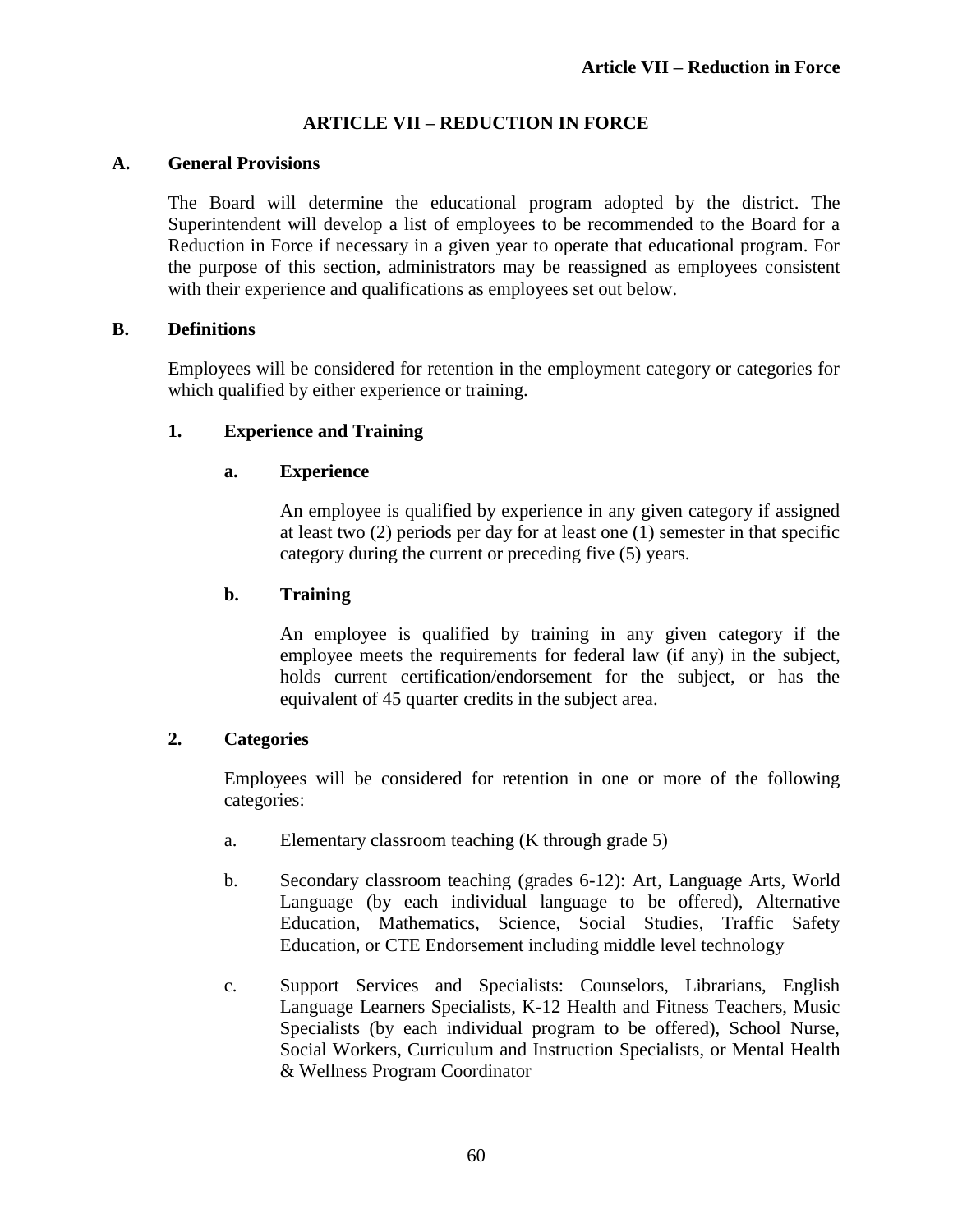d. Special Education: Special Education Preschool Teacher, Elementary Special Education Teacher, Secondary Special Education Teacher, Speech Language Pathologists, Occupational Therapist, Physical Therapist, Vision Specialist, School Psychologist, or Behavior Intervention Specialists. An appropriate special education teacher certificate or satisfactory experience recognized by the District is required for qualification as a secondary or elementary special education teacher.

## **3. Part Time Employees**

Less than 1.0 FTE employees will have seniority as established by this section. These employees will not be eligible for increased FTE or contract conditions other than those held at the time of retention determination.

### **C. Seniority**

In establishing seniority for the purpose of Reduction in Force, the following criteria will be applied in the order in which they are listed to the employees covered by this section:

- 1. In order to qualify for ranking, the employee must possess such valid Washington State certification or other licenses or certificates as may be required by state law and regulations.
- 2. Employees will be placed into categories consistent with Article VII, Section B.
- 3. Employees identified above will be ranked as to length of contracted service as recognized by the District. Less than a full year of experience will be recognized as to the actual number of contracted days, converted to FTE.
	- a. In the event ties exist in the application above, those employees will be ranked as to column placement on the District salary schedule.
	- b. In the event ties still exist, a doctorate degree, master's degree, or baccalaureate degree as recognized by the District for salary purposes, will be recognized in that order.
	- c. In the event ties still exist, those employees within the category with the greatest number of credits accepted by the District toward progression on the District salary schedule will be ranked ahead of those employees with fewer credits.
	- d. In the event ties still exist, the length of contracted experience in the Tahoma School District shall prevail.
	- e. In the event ties still exist, TPEP summative evaluation scores will be used.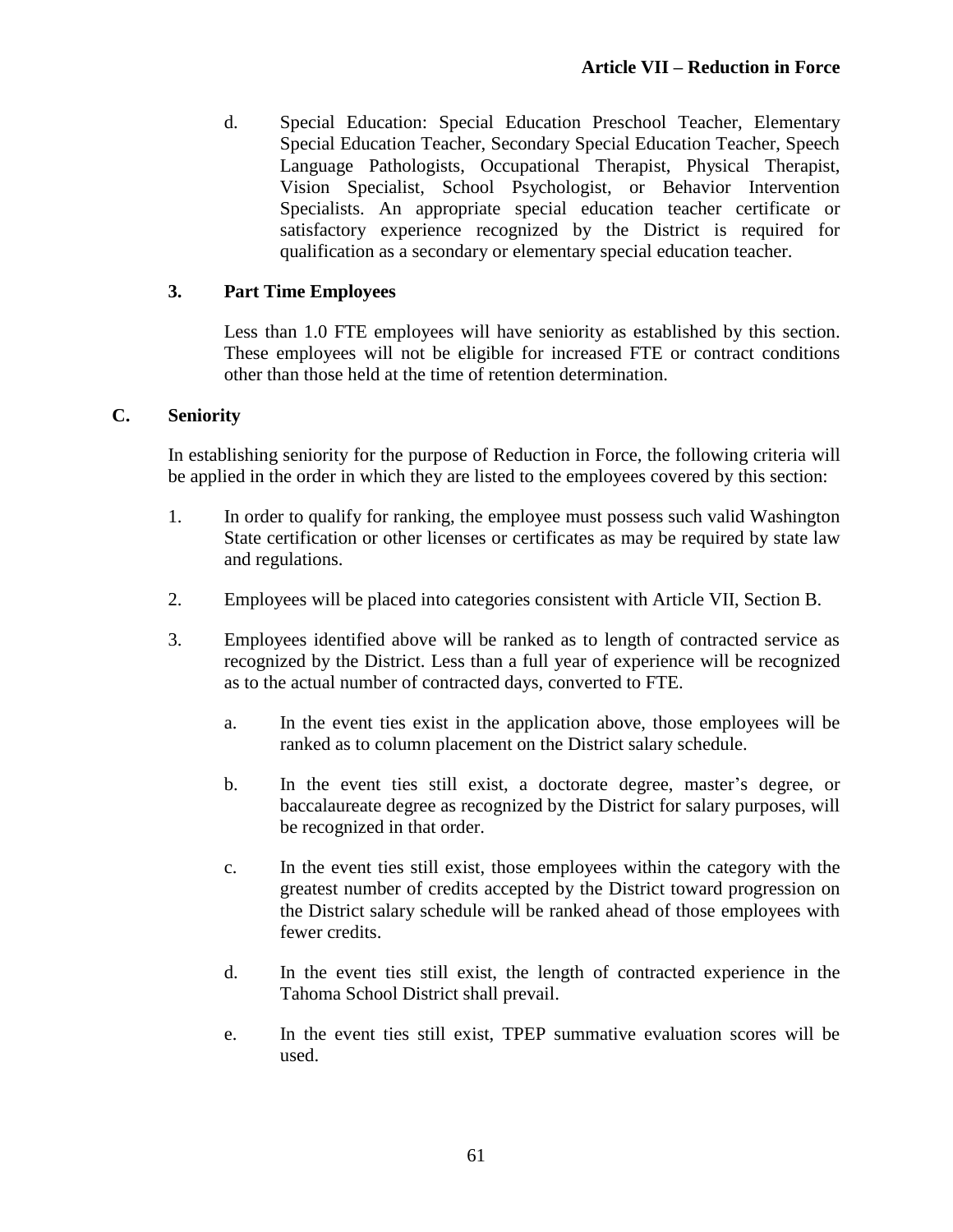f. In the event ties still exist, the length of experience in the category will prevail.

# **4. Ranking Order (Seniority)**

- a. Employees will be placed into categories based on experience. All employees will be listed in descending order in conformance with Article VII, Sections A, B and C. No later than February 15, an initial preliminary list will be ordered from the last to most senior employee and will include present assignment and other categories for which qualified. Employees who wish to appeal their placement on the seniority list have a three level appeal process. An employee must meet the timelines at each level to move to subsequent levels of appeal. If any of the dates fall on a day not part of the standard employment contract for staff, then the deadline will be moved to the next such work day.
- b. Employees who have additional information regarding experience and/or training will identify additional categories for which they believe to be qualified on a "Request for Consideration Form". This form must be received in the Human Resources Department no later than March 5. Information, as submitted by the employee and verified by the District Human Resources Department, will be used in determining Reduction in Force decisions.
- c. Any changes to the ranking order list as a result of Article VII, Section C.4.b will be reflected in a final ranking order list to be completed and communicated to Association members no later than March 15.
- d. Appeals to Final Ranking Order List: An employee who wishes to object to the final ranking order list must file a written appeal with the Human Resources Director. Such appeal will be submitted no later than April 1 and will include a full statement as to the facts on which the employee contends the list should be modified and recommended modification to be made. Disposition of the employee's appeal for modification will be completed no later than April 10. If the employee remains dissatisfied with the decision of the Human Resources Director, the employee may appeal that decision to the Board no later than April 15. The Board will hear the employee's appeal on the same evening as their last regularly scheduled board meeting in April. The Board's written decision will be communicated to the employee no later than May 5. Any changes to the official seniority list will be communicated to all employees.

# **Appeal Timelines**

The chart below shows the timelines listed above. An employee must meet the timelines at each level to move to subsequent levels of appeal. If any of the above dates fall on a day not part of the standard employment contract for staff, then the deadline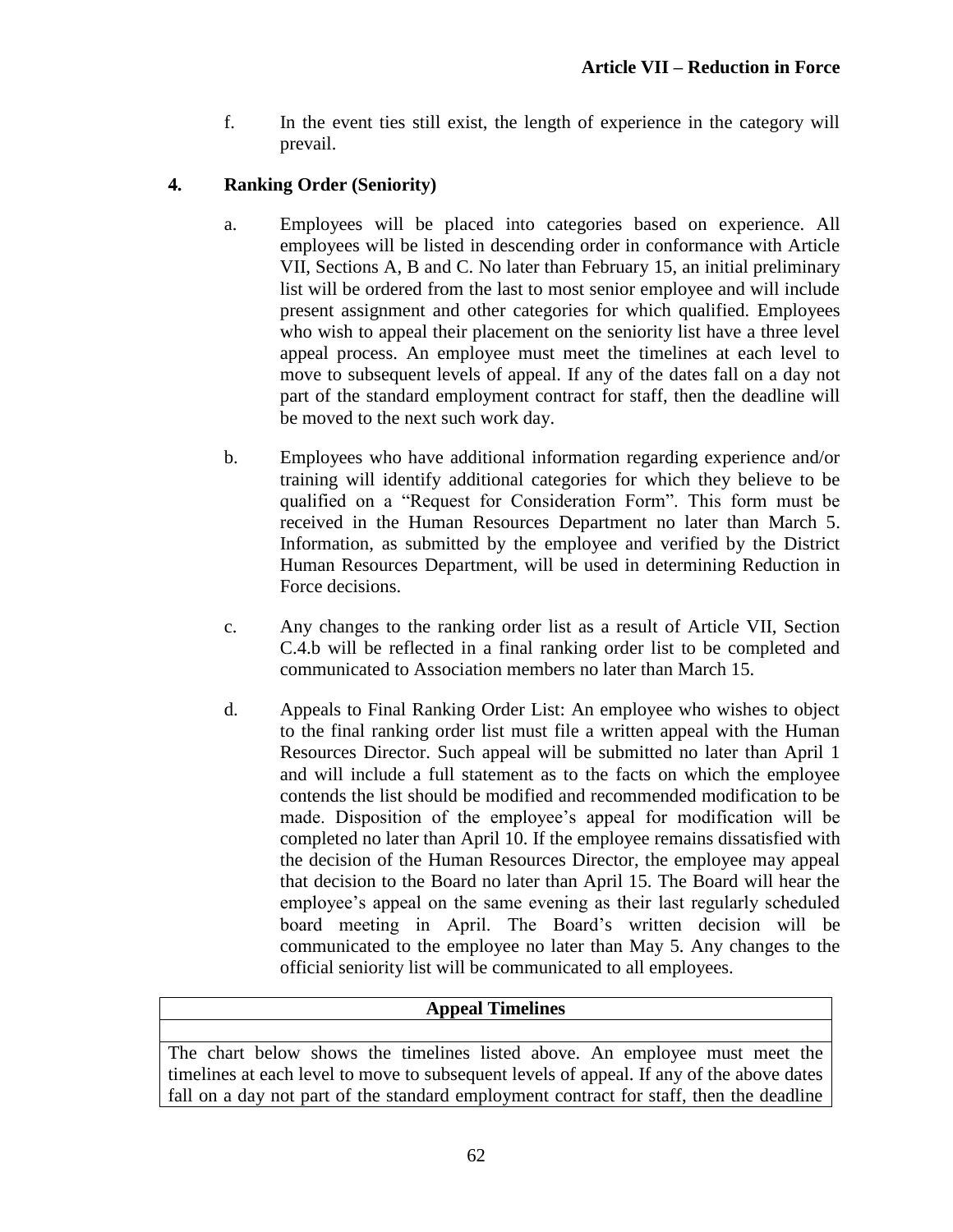| will be moved to the next such work day. |                               |  |  |  |  |
|------------------------------------------|-------------------------------|--|--|--|--|
|                                          |                               |  |  |  |  |
| Topic:                                   | Completed no later than:      |  |  |  |  |
| Initial preliminary list                 | Feb 15                        |  |  |  |  |
| Level 1: Request for consideration form  | March 5                       |  |  |  |  |
| Final ranking order list                 | March 15                      |  |  |  |  |
| Level 2: Appeal to HR Director           | April 1                       |  |  |  |  |
| <b>Response from HR Director</b>         | April 10                      |  |  |  |  |
| Level 3: Request for Appeal to Board     | April 15                      |  |  |  |  |
| Appeal to Board                          | Last regular meeting in April |  |  |  |  |
| <b>Board Decision communicated</b>       | May 5                         |  |  |  |  |

### **D. Selection for Layoff**

Staff selection will be made from the seniority list in descending order, from most to least senior employee, on the basis of the criteria listed above.

In the event an employee qualified above is not available for assignment within the present staff, the District will employ such additional certificated employees as may be required to staff the adopted educational program.

A list of employees to be non-renewed will be communicated to the Association on or before May 15.

When an employee is assigned to a category other than that held at the time of implementation of these procedures, the evaluations of the employee, during the initial year of assignment, will bear the notation that the evaluation is for an assignment other than that held at the time of implementation of these procedures.

### **E. Provisions for Re-Employment**

Employees non-renewed as the result of reduction in force will be placed on an employment list according to seniority as of May 15 of the school year in which the decision to non-renew was made. The employee will have priority, in that order, in the filling of an open position for which qualified above until October 1 of the school year succeeding the school year in which the employee will be non-renewed (approximately 17 months). Individuals hired from said list will retain all rights and benefits accrued prior to non-renewal.

Individuals included on the employment list will inform Human Resources of any change in personal information (name, address, phone number), availability, or eligibility for employment.

Offers for employment by the District will be in writing and delivered in person or by certified mail. A copy of each offer will be communicated to the Association.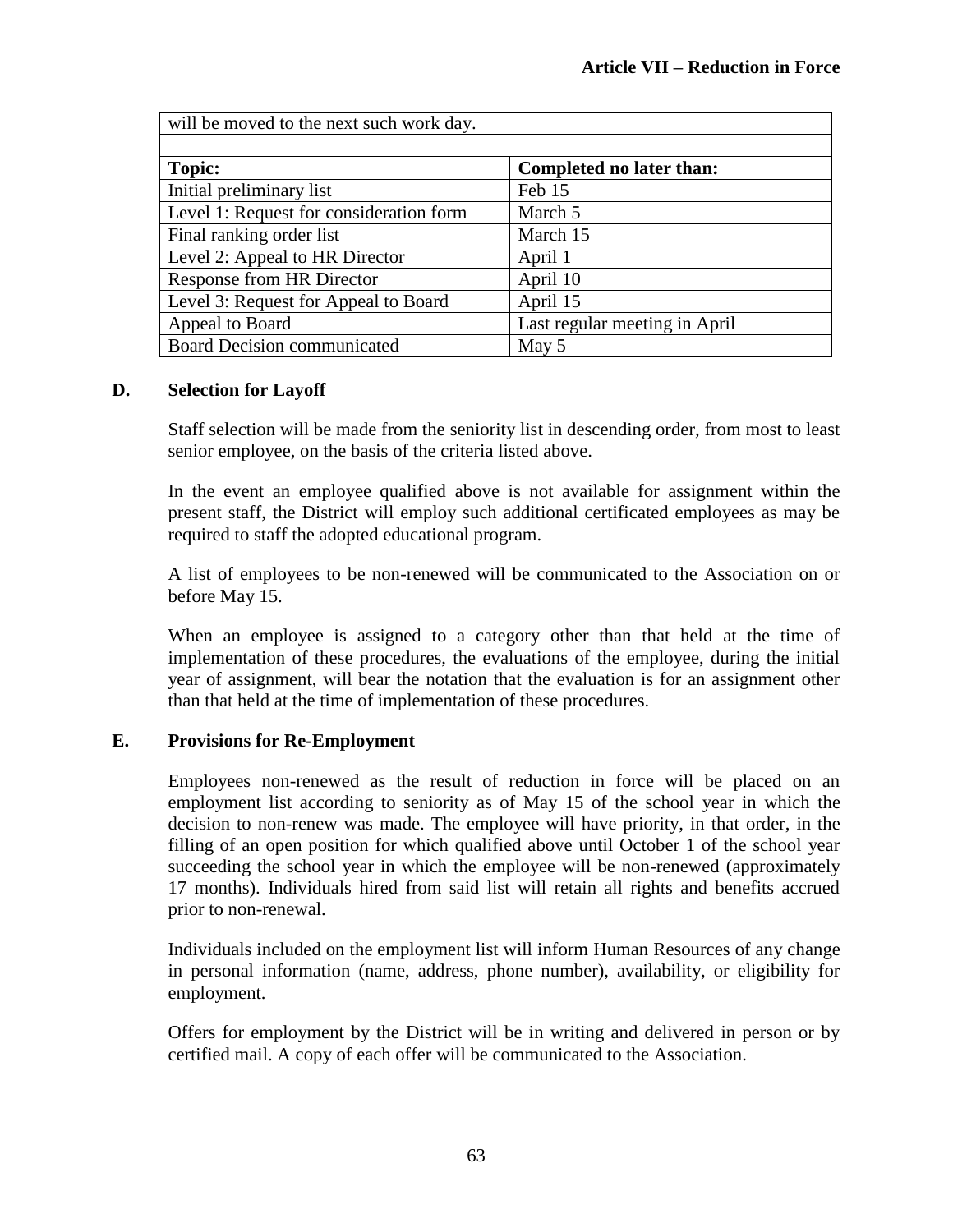An individual will forfeit rights to employment as provided in this section if the individual signs a certificated employee contract with another District or does not accept the offer of employment as an employee with this District within five (5) working days and report for work within eleven (11) working days from date of offer provided. However, no individual will forfeit rights to employment by virtue of signing or refusing to sign a limited contract with this District or by refusing a position with a lesser number of hours than that held during the year in which non-renewed.

### **F. Provisions for Reduction of Employees (ROE) Leave**

The District will allow a number not to exceed five percent (5%) of the retained employees leave in accordance with the following:

- 1. The employee requesting ROE leave will file an application for ROE leave (form) with Human Resources.
- 2. The District will have the right to deny such leave in writing if the District considers said applicant essential to the orderly and effective operation of the educational program during the ensuing school year or if a qualified replacement is not included on the District employment list.
- 3. ROE leave will be granted for one (1) full contracted year only to permit the District to employ a qualified individual included on the employment list.
- 4. No employee will be granted ROE leave for more than one (1) year in duration and no employee may receive two (2) such leaves under this section.
- 5. The position of the employee on leave will be filled by a qualified individual included on the District's employment list. Said individual will not have continuing employment rights to the position to which temporarily assigned.
- 6. Said leave will in no way exempt the employee on leave from reduction consistent with these procedures during the ensuing or subsequent school years.
- 7. This subsection will in no way limit the District in the operation or management of the District educational program.
- 8. Employees taking leave under this subsection will be re-employed for the ensuing school year provided there is a position available for which the employee is qualified above.
- 9. Employees on leave will accrue no rights or benefits while on leave. If the employee returns to the District immediately following the year of leave, seniority and employee benefits will be reinstated at the level accrued at such time as the leave was granted or at such level as that agreed upon in a successor agreement.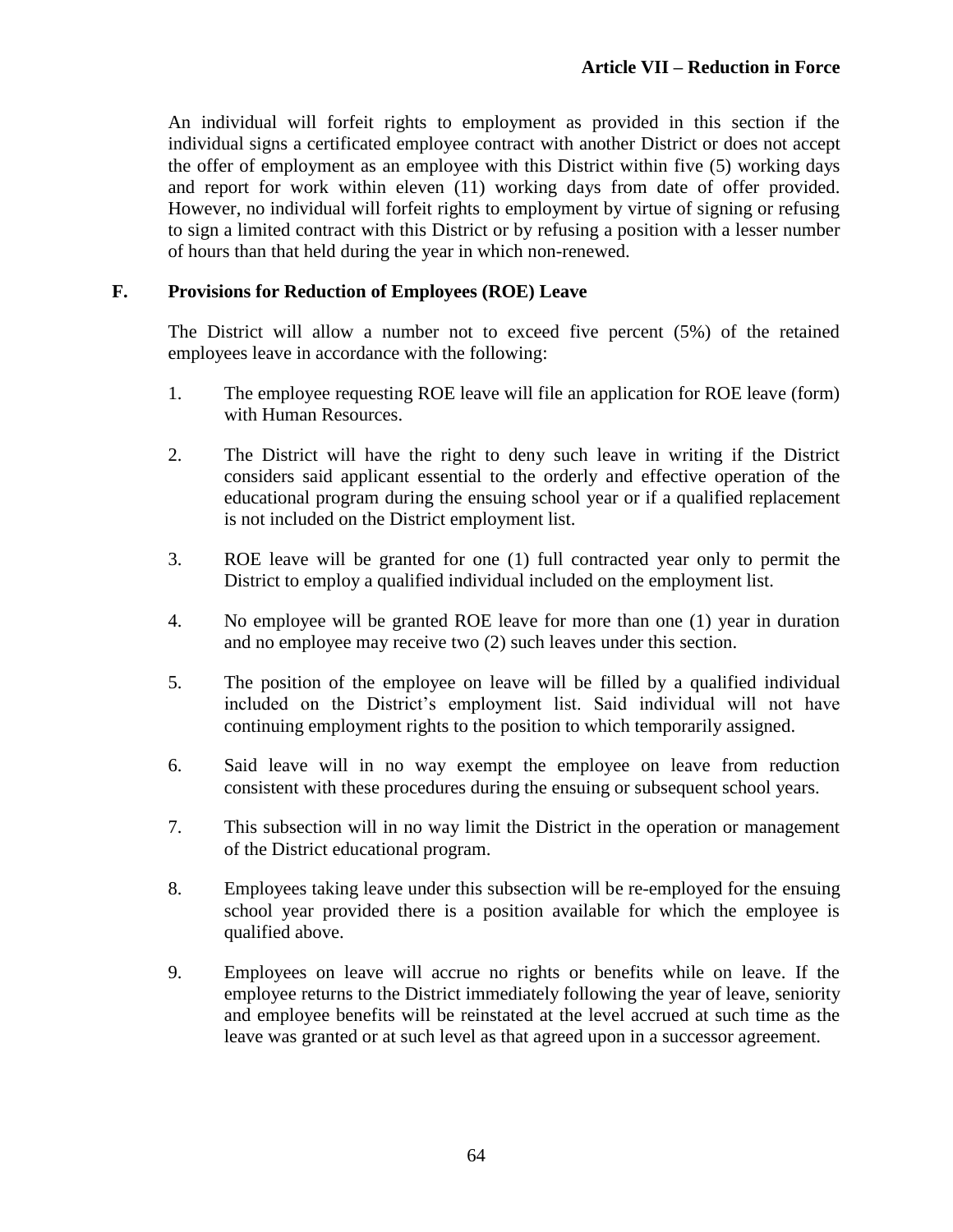# **ARTICLE VIII – GRIEVANCE PROCEDURE**

### **A. Definitions**

- 1. "Grievant" shall mean an employee or group of employees or the Association filing a grievance.
- 2. "Grievance" shall mean a claim by a grievant that a dispute or disagreement exists involving the interpretation or application of the terms of this Agreement.
- 3. "Party in Interest" is the person(s) making the claim and any person who might be required to take action or against whom action might be taken in order to resolve the claim.
- 4. "Days" shall mean working days except as noted in Section E1 of this procedure.

### **B. Rights to Representation**

- 1. The Board shall recognize a Professional Rights and Responsibility Committee upon its selection by the Association. At least one committee representative shall be present for any meetings, hearings, appeals, or other proceeding relating to a grievance which has been formally presented unless the grievant formally requests otherwise.
- 2. If, in the judgment of the Association, as determined through its constitutional procedures, a grievance affects a group of employees or the Association, the Association may initiate and submit such grievance in writing to the Superintendent directly and the processing of such grievance shall be commenced at Level 2. The Association may process such a grievance through all levels of the procedure. A grievance involving more than one (1) supervisor and grievance involving the administrator not at the building level may be filed by the Association at Level 2.
- 3. In matters dealing with alleged violations of Association rights, the grievance shall be initiated at Level 2.
- 4. The Association, on its own, may continue and submit to arbitration any grievances filed and later dropped by a grievant, provided that the grievance involved the application or interpretation of the Agreement and was not resolved through other legal means, or such a resolution pending.

# **C. Individual Rights**

1. Nothing contained herein shall be construed as limiting the right of any employee having a complaint to discuss the matter via administrative channels and to have the issue resolved without the intervention of the Association, as long as the Association is notified in writing as to the disposition and that the disposition of the matter is consistent with the terms of this Agreement.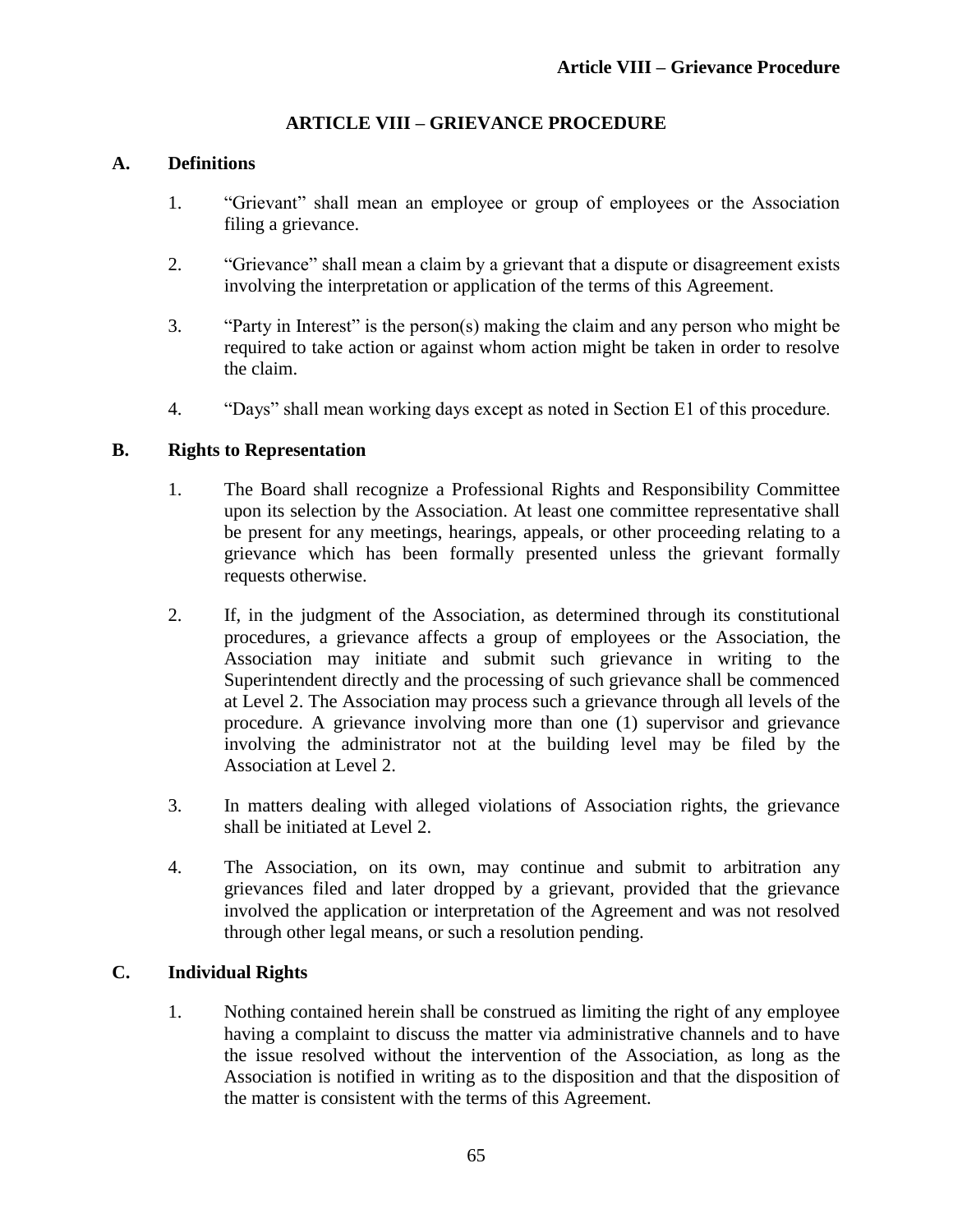2. A grievant may be represented at all stages of the grievance procedure by himself/herself, or at his/her option, by an Association representative selected by the Association. If an aggrieved party is not represented by the Association, the Association shall have the right to be present and to state its views at all stages of the grievance procedure unless the grievant specifically requests otherwise.

### **D. Procedure**

### **1. Informal Meeting with the Supervisor**

The parties in interest acknowledge that it is usually most desirable for an employee and his/her immediately involved supervisor to resolve problems through free and informal communications. The employee may request Association representative(s) to attend this informal meeting(s) for the purpose of helping to clarify and articulate the concern, as well as describing potential area(s) of conflict with the Negotiated Agreement.

# **2. Level 1 Written Grievance**

Following the informal meeting with the supervisor, and within twenty (20) working days of the time following knowledge of the act or condition which is the basis of the complaint, the grievant may present a written grievance to the immediately involved supervisor. The supervisor shall provide the aggrieved party with a written response to the grievance within ten (10) working days after the receipt of the written grievance.

### **3. Level 2 Superintendent**

If the grievant is not satisfied with the disposition of his/her grievance at Level 1, then the grievant shall have ten (10) working days in which to refer his/her grievance to the Superintendent or his/her official designee. Upon receipt of the Level 2 grievance, the Superintendent or his/her official designee shall arrange for a mutually-agreeable date and time for a hearing with the grievant and/or the Association, to take place within ten (10) working days. The parties in interest shall have the right to include in the representation such witnesses and counselors as they deem necessary to develop facts pertinent to the grievance. Upon conclusion of the hearing, the Superintendent will have ten (10) working days to provide his/her written decision, together with the reasons for the decision to the grievant.

# **4. Level 3 Arbitration**

If the grievant is not satisfied with the disposition of his/her grievance at Level 2, he/she may with ten (10) working days after receiving the written response from the Superintendent, request in writing that the Association submit his/her grievance to arbitration. If the Association determines that the grievance involved the interpretation, meaning, or application of any of the provisions of this Agreement, it may, by written notice to the Superintendent, within fifteen (15)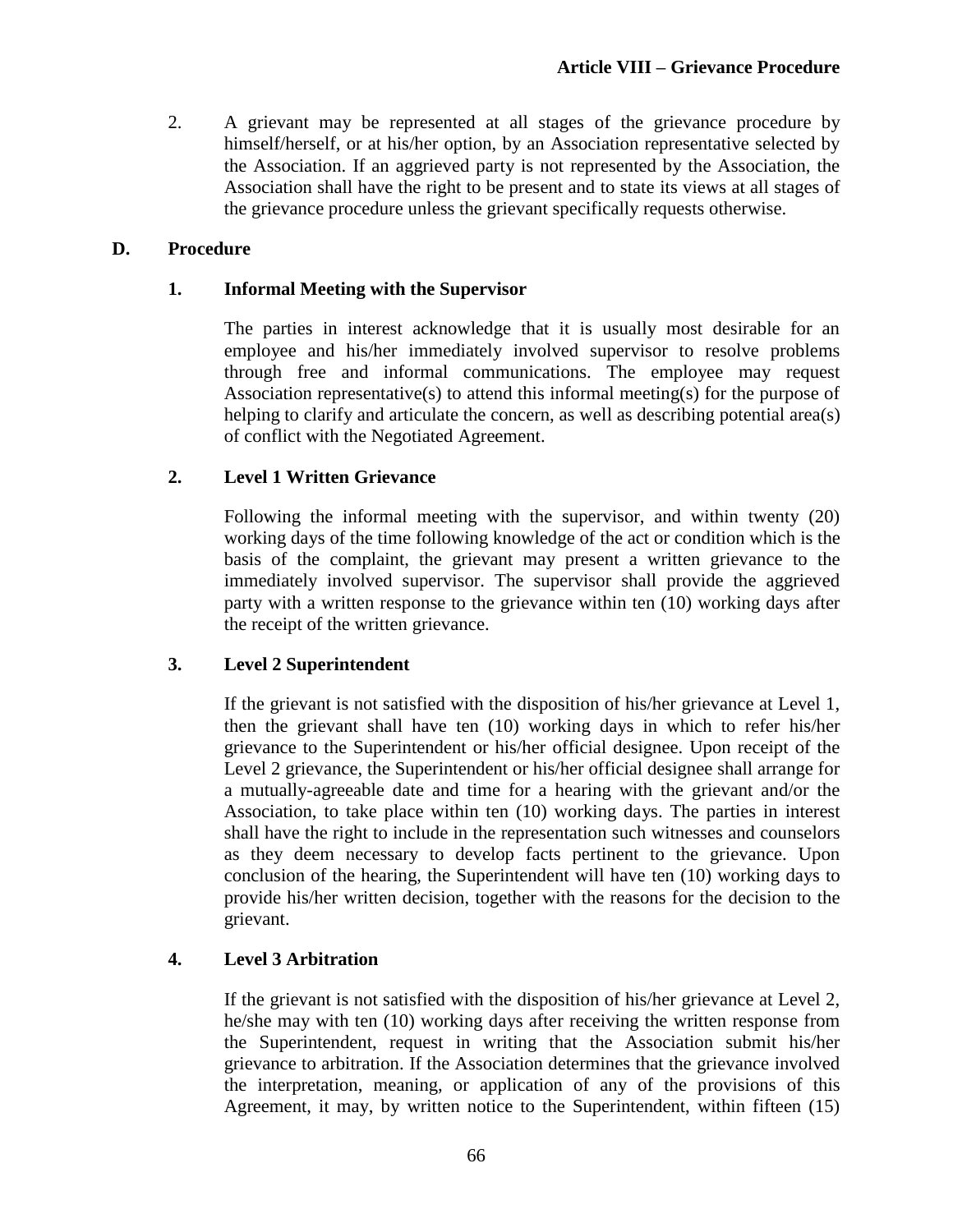days after receipt of the request from the aggrieved person, submit the grievance to binding arbitration. If any question arises as to whether the issue is arbitrable, such question will first be ruled upon by the arbitrator selected to hear the dispute and will be based on whether the dispute involved an interpretation, meaning, or application of the terms of this Agreement.

Within a fifteen (15) day period from the date of the written notice of submission to arbitration, a request for an arbitrator will be made to an arbitration association. The parties will thereafter be bound by the rules and procedures of the designated arbitration association.

Neither party shall be permitted to assert in the arbitration proceedings any evidence that was not submitted to the other party before the completion of Level 2 meetings. Unless amended by the arbitrator, the arbitrator will hold hearings promptly and will issue a decision not later than twenty (20) days from the date of the close of the hearings, or if oral hearings have been waived, then from the date the final statements and proofs are submitted to him/her. The arbitrator's decision will be in writing and will set forth his/her findings of fact, reasoning, and conclusions on the issue submitted. The arbitrator will be without power or authority to make any decision that requires the commission of an act prohibited by law. The arbitrator shall rule on the interpretation of the terms of the contract and may not alter or revise the terms of the contract. The decision of the arbitrator will be conclusive, will be submitted to the Board and the Association, will henceforth constitute the accepted interpretation of the disputed matter and will be final and binding upon the parties.

The arbitrator shall have no power or authority to rule on any of the following:

- a. The termination of services of, or failure to re-employ any provisional employee.
- b. Any matter involving employee evaluation, provided that evaluation procedure shall be subject to the arbitrator's review.
- c. Any matter involving employee probation procedures, discharge, nonrenewal, adverse effect or reduction in force.

The costs for the services of an arbitrator, including per diem expenses, if any, and his/her travel subsistence expenses and the cost of any hearing room, will be borne equally by the District and the Association. All other costs will be borne by the party incurring them.

# **E. Miscellaneous Provisions**

### **1. Time Limits**

The accompanying chart shows the timelines listed above. An employee must meet the timelines at each level to move to subsequent levels of appeal. Failure of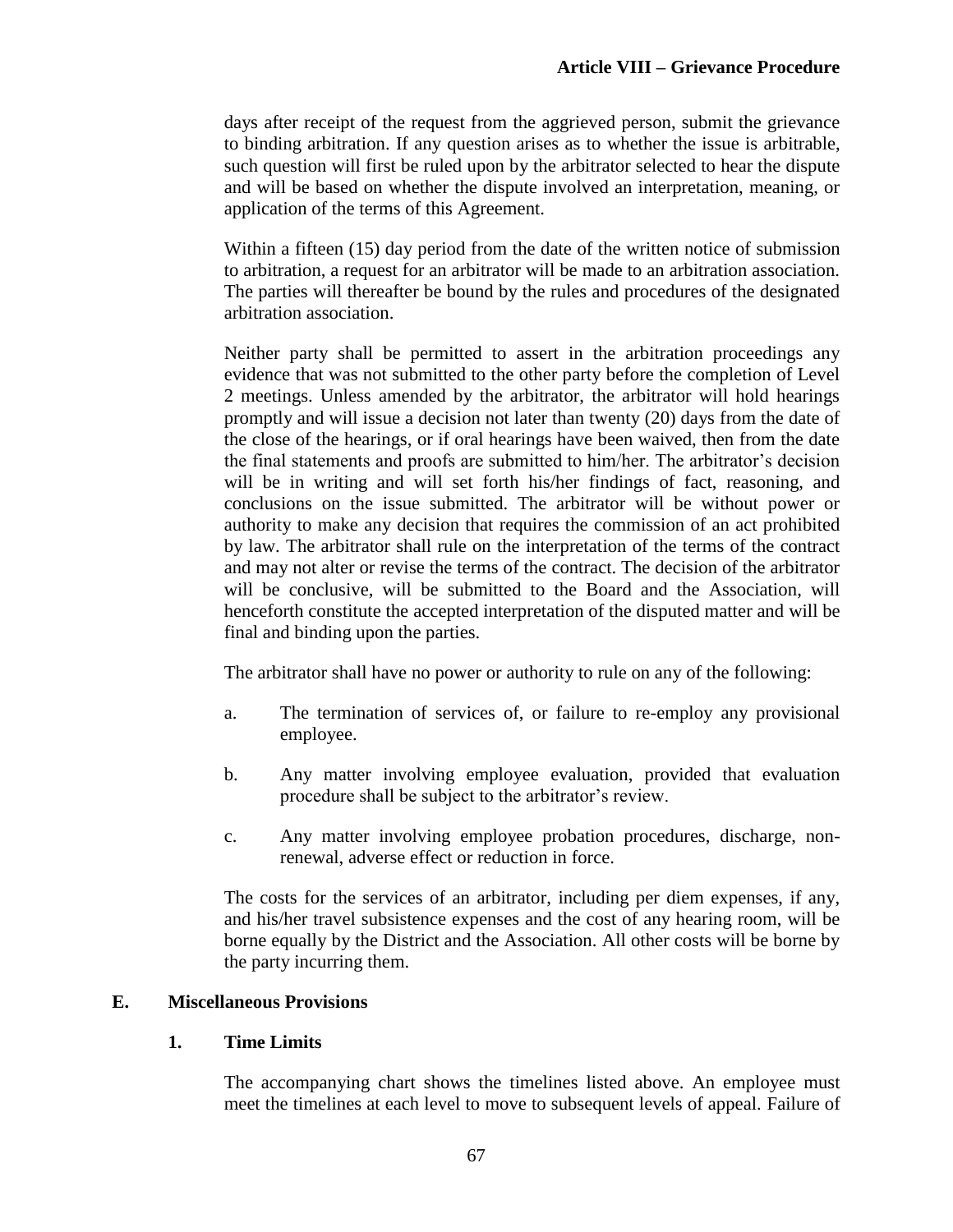the grievant or the Association to comply with any time limits specified in this procedure shall constitute withdrawal of the grievance. Failure of the District to respond to a written grievance within the time limits specified in this procedure shall allow the grievant to move the grievance to the next step of the grievance procedure.

The District and Association may mutually agree in writing to extend the time limits at any one of the steps. If any of the above dates fall on a day not part of the standard employment contract for staff, then the deadline will be moved to the next such work day.

When a grievance is submitted on or after June 1, time limits shall consist of all week days (excluding observed holidays), so that the matter may be resolved before the close of the school term or as soon as possible thereafter.

### **2. No Reprisals**

No reprisals of any kind will be taken by the Board or the District against any employee because of his/her participation in this grievance procedure.

### **3. Cooperation between the Association and the District**

The District and the Association will cooperate in the investigation of any grievance.

### **4. Financial Responsibilities**

If hearings or any occasions initiated by the Superintendent or his/her official designee require that an employee or an Association representative be released from his/her regular assignment for the purpose of investigating or processing a grievance, then that employee or Association representative shall be released without loss of pay or benefits.

### **5. Personnel Files**

All documents, communications, and records dealing with the processing of a grievance shall be filed separately from the personnel files of the participants.

### **6. Grievance Forms**

Any forms required for filing grievance, serving notices, taking appeals, reports and recommendations, and other necessary documents will be prepared jointly by the Superintendent and the Association so as to facilitate operation of the grievance procedure. The costs of preparing such forms shall be shared by the District and the Association.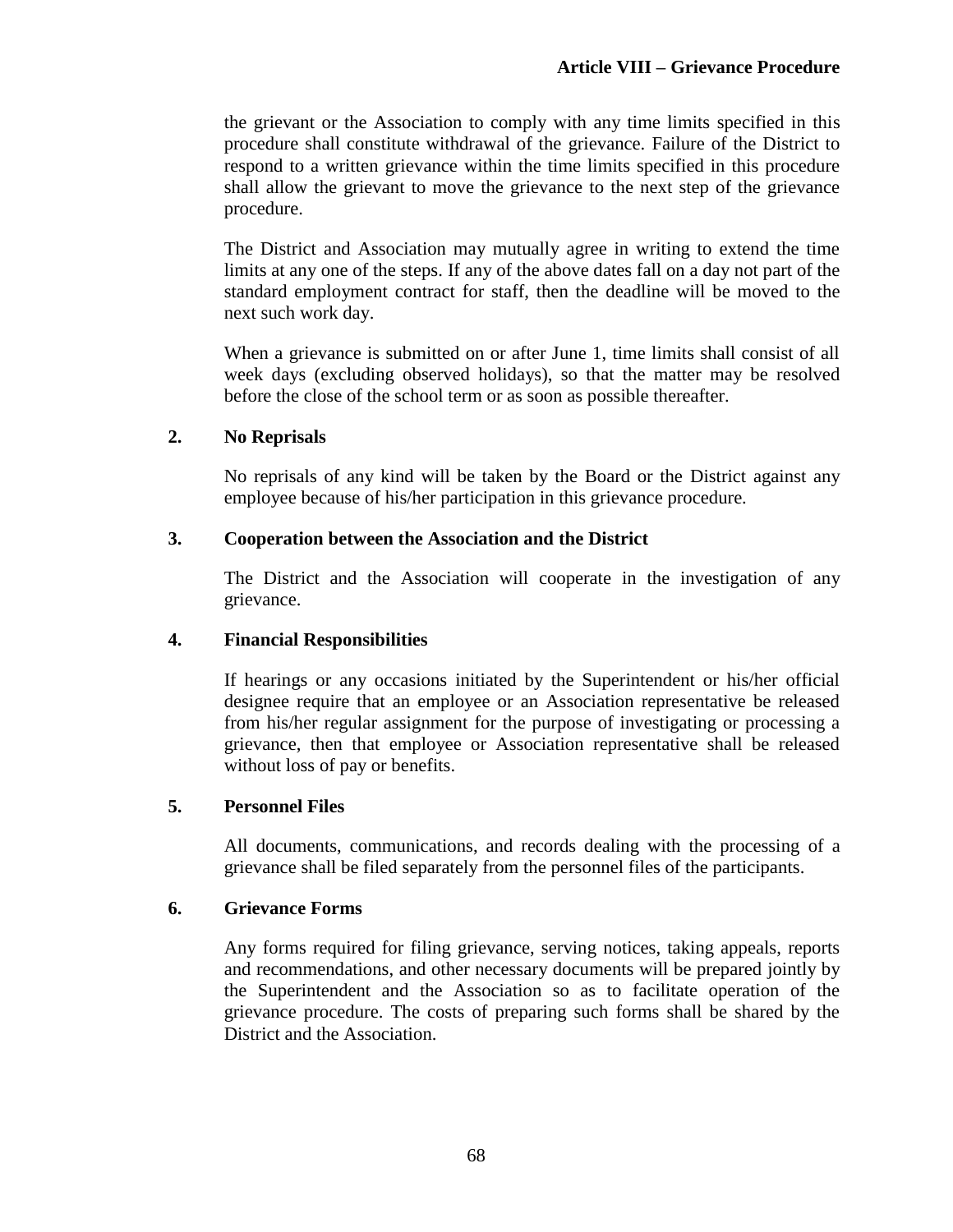### **Grievance Timelines**

This chart summarizes the grievance timelines. An employee must meet the timelines at each level to move to subsequent levels of appeal. Failure of the grievant or the Association to comply with any time limits specified in this procedure shall constitute withdrawal of the grievance. Failure of the District to respond to a written grievance within the time limits specified in this procedure shall allow the grievant to move the grievance to the next step of the grievance procedure.

The District and Association may mutually agree in writing to extend the time limits at any one of the steps. If any of the above dates fall on a day not part of the standard employment contract for staff, then the deadline will be moved to the next such work day. When a grievance is submitted on or after June 1, time limits shall consist of all week days (excluding observed holidays), so that the matter may be resolved before the close of the school term or as soon as possible thereafter.

| <b>Topic</b>                                                           | Completed no later than:                                           |
|------------------------------------------------------------------------|--------------------------------------------------------------------|
| Informal meeting with supervisor                                       | Level 1                                                            |
| <b>Level 1:</b> Written grievance to supervisor                        | 20 working days after employee is aware<br>of the act or condition |
| Written response from supervisor                                       | 10 working days                                                    |
| Level 2: Written appeal to Superintendent                              | 10 working days                                                    |
| Meeting with Superintendent                                            | 10 working days                                                    |
| Written response from Superintendent                                   | 10 working days following the meeting                              |
| <b>Level 3:</b> Notify the Association to pursue<br>arbitration        | 10 working days                                                    |
| The Association notifies district of intent<br>to file for arbitration | 15 working days                                                    |
| Request for arbitration                                                | 15 working days                                                    |
| Arbitrator's hearing and decision                                      | 20 working days, unless amended by the<br>arbitrator               |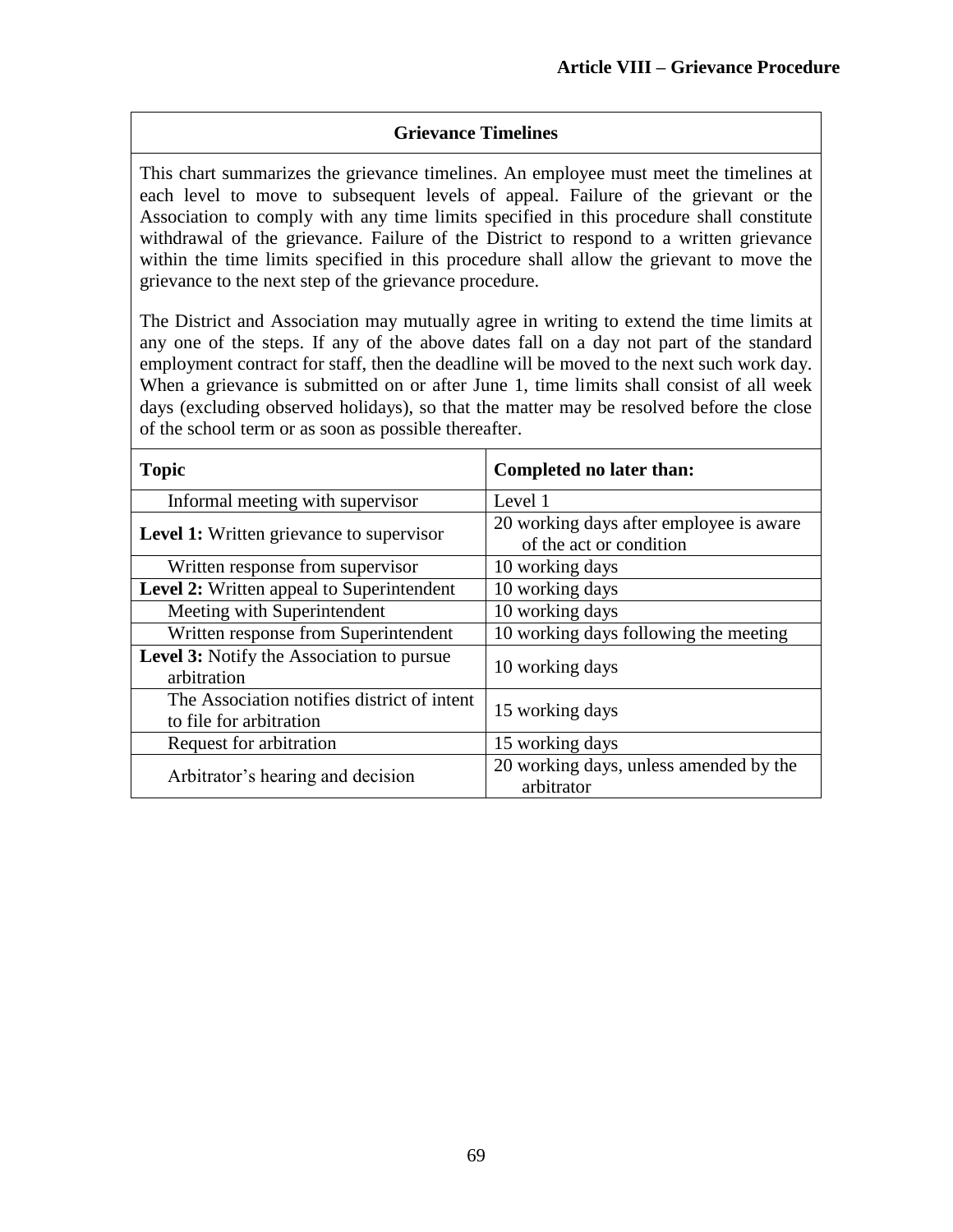#### **ARTICLE IX – TERMS OF THE AGREEMENT**

#### **A. Recognition**

The Association shall be the sole representative of all the certificated personnel employed, or to be employed, by the Board with the exception of the Superintendent, the Deputy Superintendent, Assistant Superintendent, Directors, the District Athletic Coordinator, principals, associate principals, and assistant principals.

After a substitute works thirty (30) days in the current school year or is hired to work in excess of twenty (20) consecutive days in the current school year, the substitute will be included in the bargaining unit provided that only the following sections will apply to substitutes: Article IX, Section H5; Article IV, Sections A and B and Article V Sections B, C, E, and F. Access to the grievance procedure shall apply for those provisions. Casual day-to-day substitutes are paid the substitute rate of pay.

Twenty (20) consecutive-day substitutes shall be paid at their salary schedule placement on the 21st day, retroactive to day one.

#### **B. Gender**

Unless the context in which they are used clearly requires otherwise, words used in this Agreement denoting gender shall include both the masculine and feminine.

#### **C. Status of the Agreement**

This Agreement shall become effective when ratified and signed by the Board and the Association. No change in this Agreement either in whole or in part shall be valid unless ratified and signed by the parties.

Individual contracts between the District and individual employees shall be subject to and consistent with the terms of this Agreement. If an individual contract contains any language inconsistent with this Agreement, this Agreement, during its duration, shall be controlling.

This Agreement shall supersede language in District rules, regulations, or policies, which is inconsistent with its terms.

Association representatives may meet with the Superintendent or his/her designee at mutually agreeable times during the school year to review problems and practices concerned with the administration of this Agreement.

With the approval of the Superintendent, the District shall supply the Association with the information that the Association deems necessary for negotiations.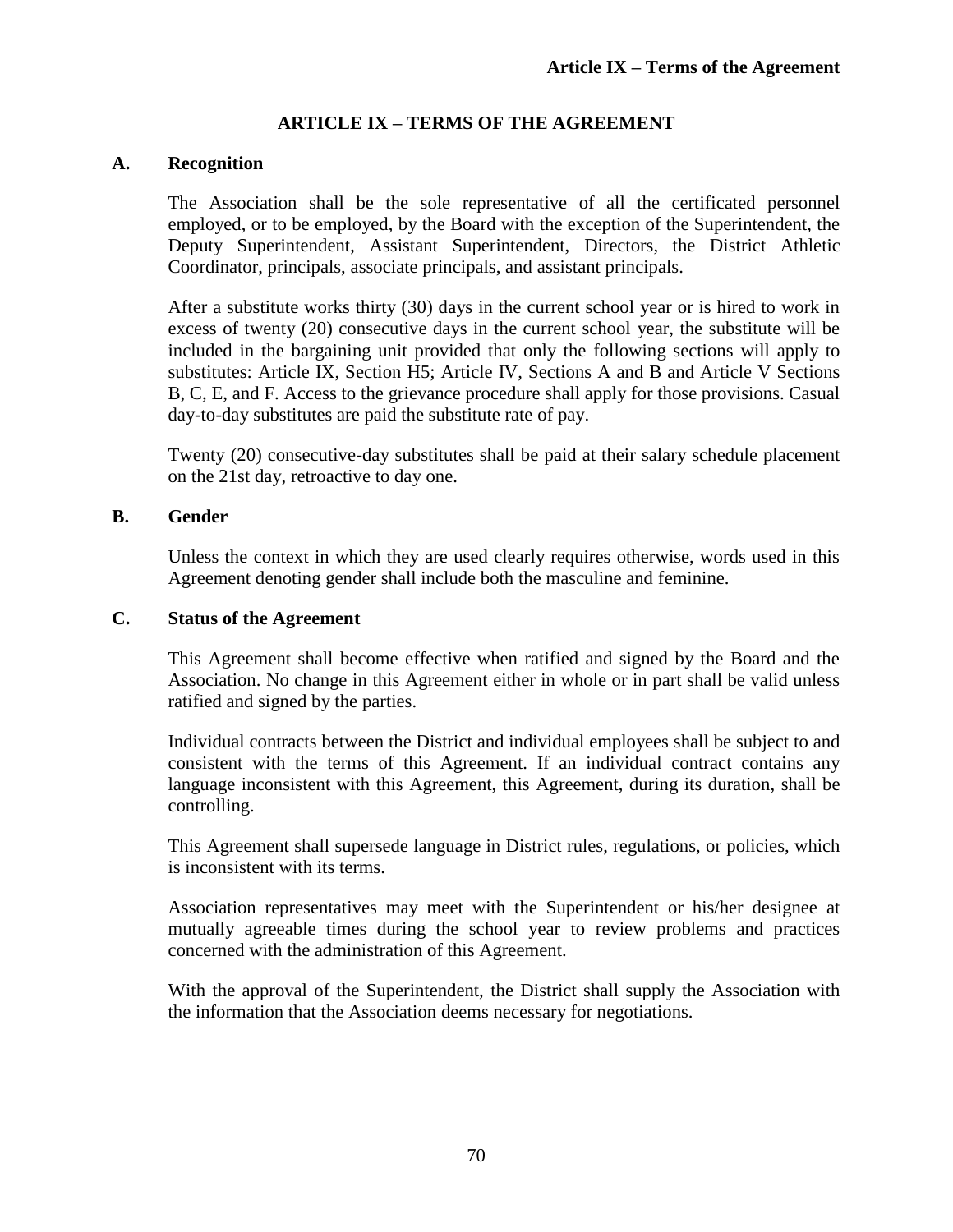#### **D. Entire Agreement**

The Agreement expressed herein in writing constitutes commitments between both parties and may be altered, changed, added to, or modified only through the voluntary, mutual consent of the parties in written and signed amendment.

#### **E. Conformity to Law**

If any provision of this Agreement or any application of this agreement to any employee covered hereby shall be found contrary to law, such provision or application shall have effect only to the extent permitted by law, but all other provisions or applications of this Agreement shall continue in full force and effect.

#### **F. Variance Requests**

Building or programs may apply for variances to specific provisions of this Agreement to both the Association and the District. Variances, if approved, will be for specific time periods agreed to by the parties. The Association and the District may agree to a joint variance process or each may apply its own criteria.

#### **G. Printing/Distribution**

Within a reasonable time following the ratification and signing of this Agreement by the parties, the Association shall distribute an electronic copy of the Agreement to each certificated employee. Upon individual request, a printed copy will be provided. Prior to printing, the cost shall be agreed upon by the Association and the District. In subsequent years during the life of this Agreement, supplements shall be issued. The cost of printing shall be shared equally between the District and the Association.

#### **H. Association Rights and Responsibilities**

#### **1. Posting and Bulletin Board Rights**

The Association or its official representatives shall have the right of access and use of bulletin boards in the various rooms or places designated for faculty use in the Tahoma School District. All posted materials shall be dated and signed by the responsible Association member.

#### **2. School Mail Rights**

The Association or its official representative shall have reasonable access to and use of the school mail and e-mail systems in the Tahoma School District with the approval of the Superintendent. All materials shall be dated and signed by the responsible Association member. Use of District mail systems is subject to all laws and policies regarding appropriate use.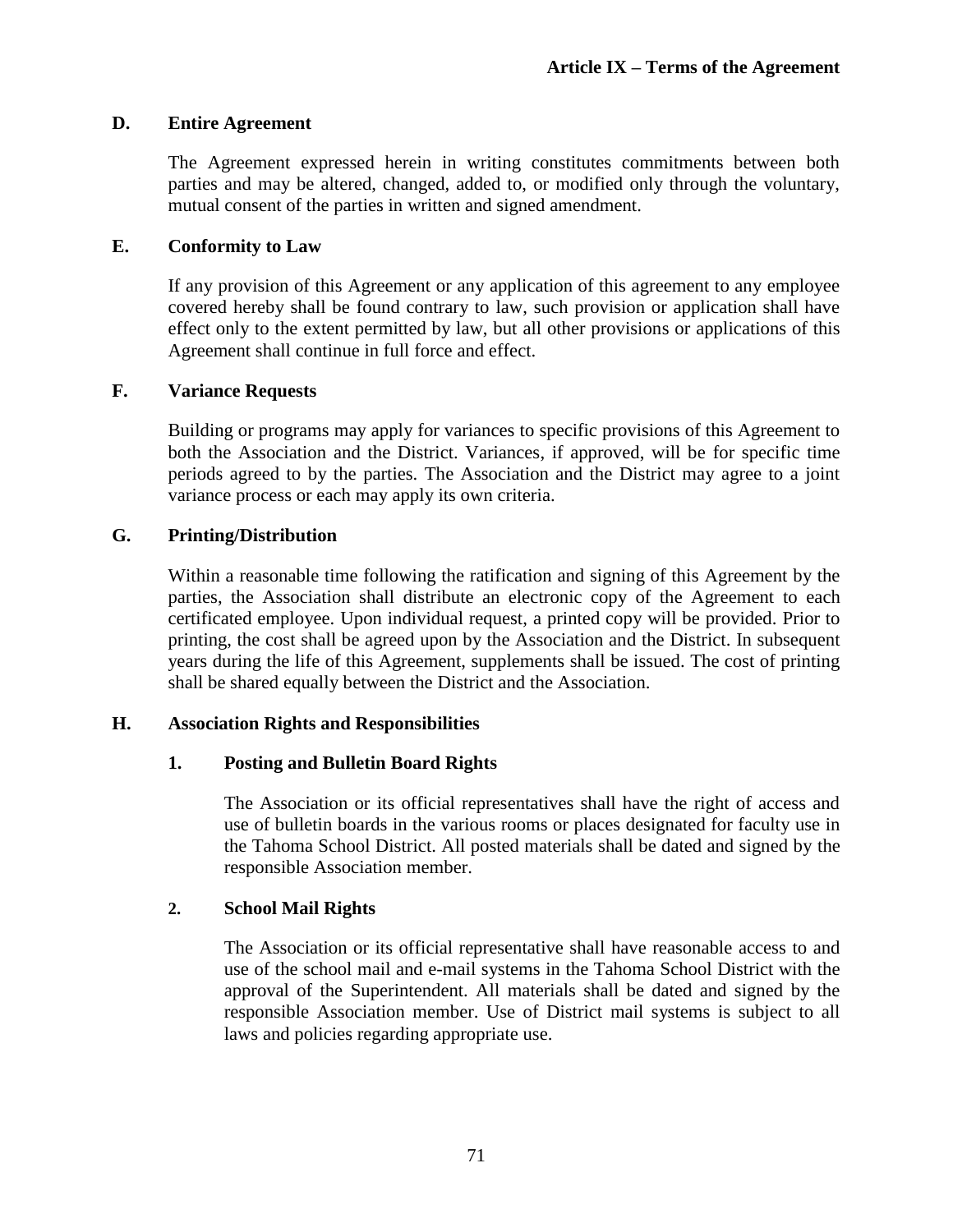#### **3. Building Use**

The Association may use District school buildings for meetings and to transact official business on school grounds at all reasonable times outside the regular school day with the approval of the Superintendent.

#### **4. Right to Organize Classes and Workshops**

Certificated staff members in the Tahoma School District shall have the right to organize and carry out workshops and classes. These workshops and classes may be held on school property, whether these courses are for college credit, in-service District credit, or for noncredit. Upon parental permission, students and/or their parents may be involved in these workshops and classes. Any classes or workshops will not interfere with the normal school day activities or any other scheduled sanctioned activities. The District has the right to require a reasonable rental for the use of school district facilities.

#### **5. Dues and Fee Deductions**

The District shall deduct from the salary of each employee who submits written authorization either the dues required for union membership or a representation fee if the employee chooses to support the Association's activities without membership. Such dues shall be transmitted to the Association monthly. The Association shall hold the District harmless from any liability caused by the administration of this section, including the cost of defense for any claims related to the same.

#### **6. Access to Staff**

Any authorized representative of the Association shall have the right to visit District buildings, employees or groups of employees of the bargaining unit, as long as such visits do not interfere with District operations or the employee's execution of the employee's duties. Such authorized representative will comply with any current check-in procedures when entering the building.

#### **7. Access to New Employees**

The District will provide the Association reasonable access to new employees of the bargaining unit for the purposes of presenting information about their exclusive bargaining representative to the new employee. The presentation may occur during a new employee orientation provided by the District, or at another time mutually agreed to by the District and Association. No employee may be mandated to attend the meetings or presentations by the Association. "Reasonable access" for the purposes of this section means: (a) The access to the new employee occurs within ninety days of the employee's start date within the bargaining unit; (b) The access is for no less than thirty minutes; and (c) The access occurs during the new employee's regular work hours at the employee's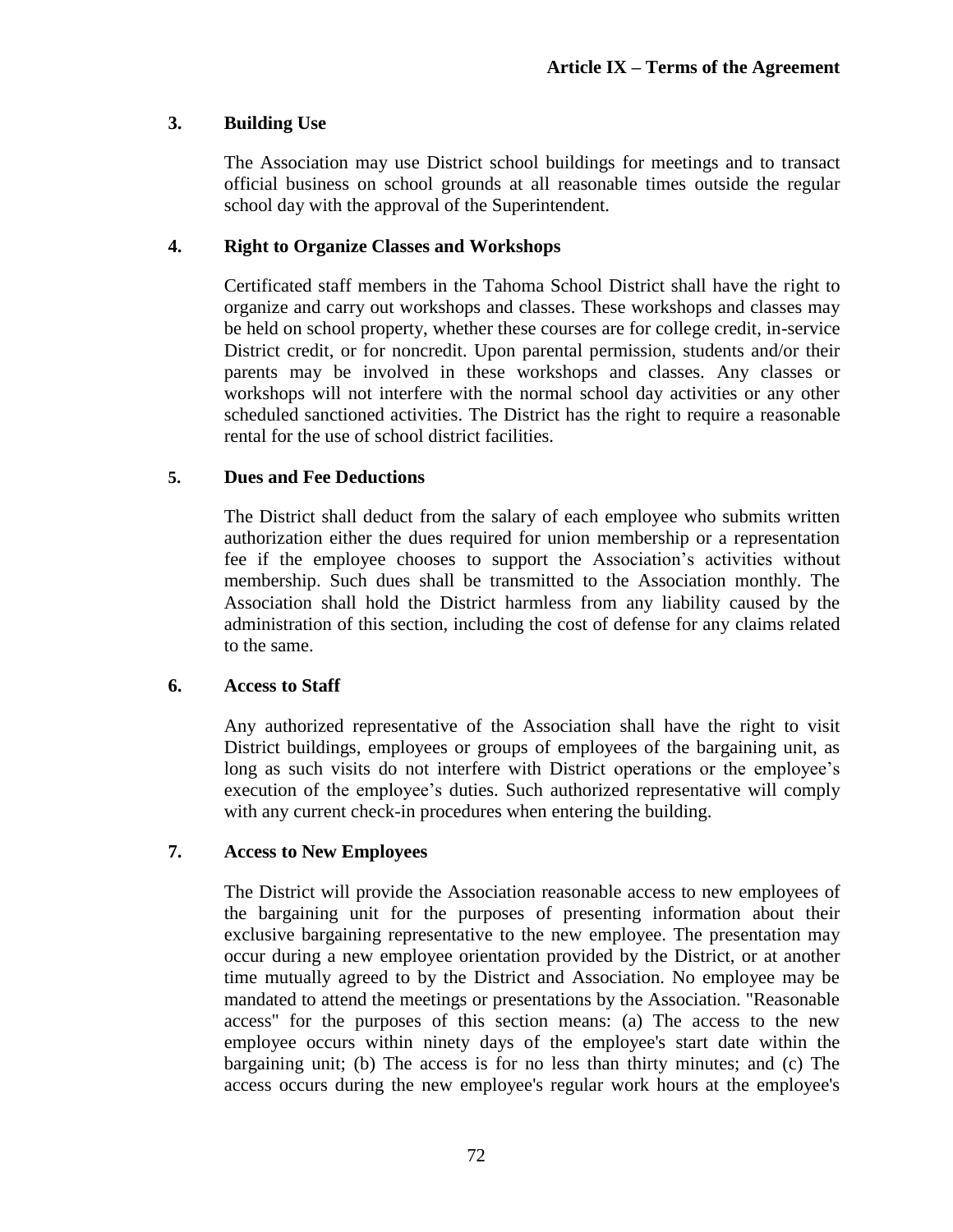regular worksite, or at a location mutually agreed to by the District and Association.

#### **8. Access to Member Information**

On or before new employee orientation in August each year during the term of this Agreement, the District shall provide the Association with the following information regarding each employee in the bargaining unit: Name, address, position, hire date, work site and FTE. This information shall be supplemented and revised monthly as changes occur through the personnel report from Board meetings provided to the Association president or designee.

#### **I. No Strike/No Lock-Out**

The Association agrees that during the term of this Agreement, it will not cause or encourage its members to engage in any strike or other work stoppage. The District agrees it will not lock-out its employees during the term of this Agreement.

#### **J. Rights of the Board**

The Board and the Association recognize that the Board has certain powers and duties that under the Constitution and Laws of the state of Washington may not be delegated, limited, or abrogated by an agreement with any party.

It is the intention of the parties hereto that all rights, powers, prerogatives, duties, and authority of the Board are retained by the Board except for those which are specifically abridged or modified by this Agreement. Such abridgment or modification will be to the extent specifically set forth in this Agreement and such abridgments or modifications are to be strictly construed.

#### **K. Subcontracting**

The District will negotiate pursuant to the duty imposed by RCW 41.59 and rules of OSPI prior to subcontracting any bargaining unit work. This section shall not apply to subcontracting with other state-supported educational institutions.

#### **L. Duration and Commitment**

We are committed to the belief in a collaborative process as embodied in this agreement.

This agreement shall become effective September 1, 2018 and shall continue in effect through August 31, 2021. During the duration of this Agreement the parties mutually agree to resolve problems and address concerns that arise. The parties commit to continue a collaborative process to meet the interest and resolve problems identified by the parties.

Contingent on two (2) levy collections in each year, the District will continue the compensation for the Professional Learning and Enrichment Contract.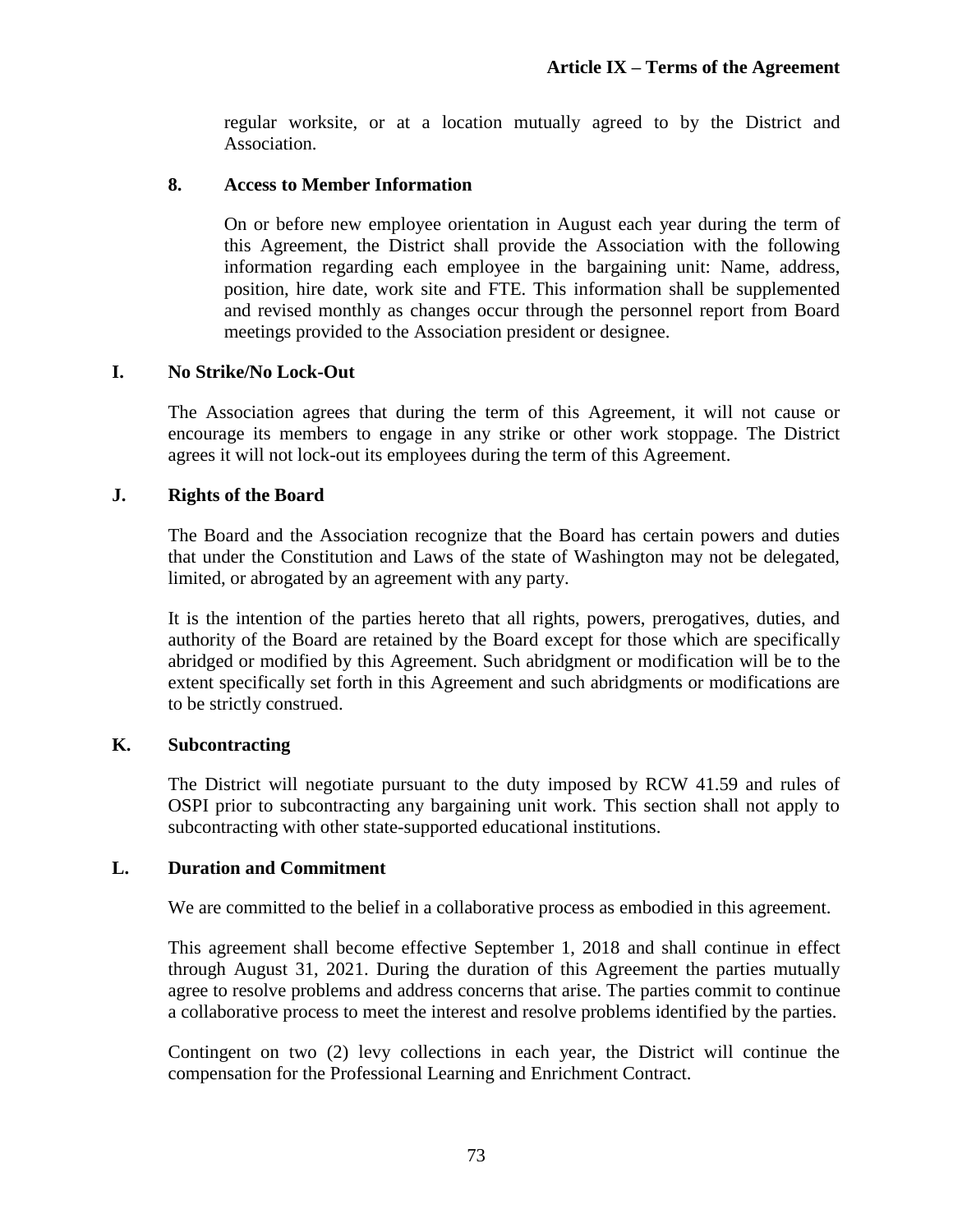We shall monitor the progress made toward achieving the collaborative building decision making models through the use of action research, surveys and research on readiness of buildings to undertake change. We will mutually agree on criteria for measuring readiness for change and we will provide that criteria to building staff for their consideration. When a building believes that it is ready to address compensation issues it will notify the Association and District. Information, guidance and findings will be shared with buildings as the building determines its ability to implement the changes identified in this Agreement.

This Agreement shall reopen upon written request by either party to consider the impact of newly legislated and/or state-funded programs. Additionally, this Agreement may be reopened at any time during its term upon mutual written consent of the District and the Association.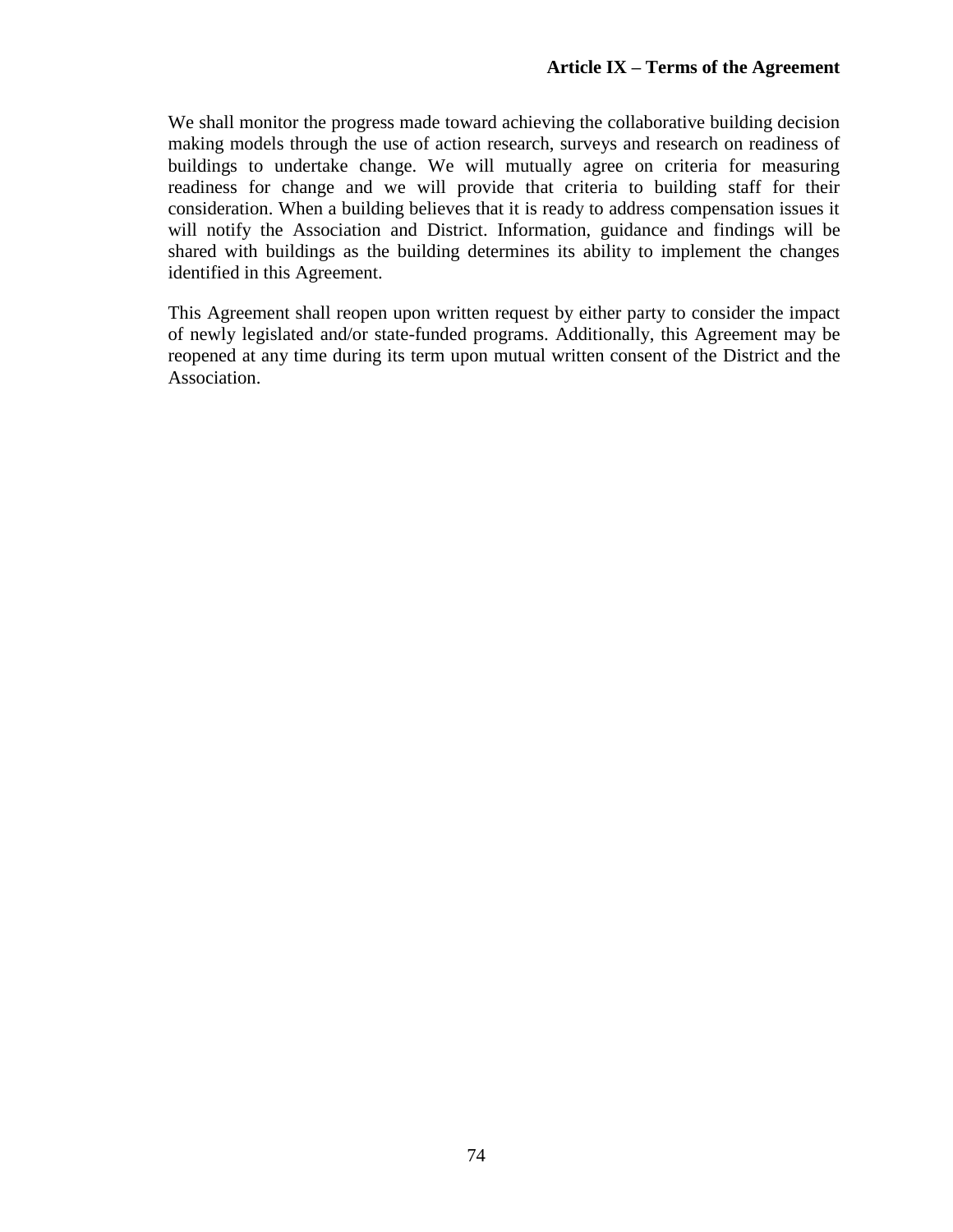**ADDENDA**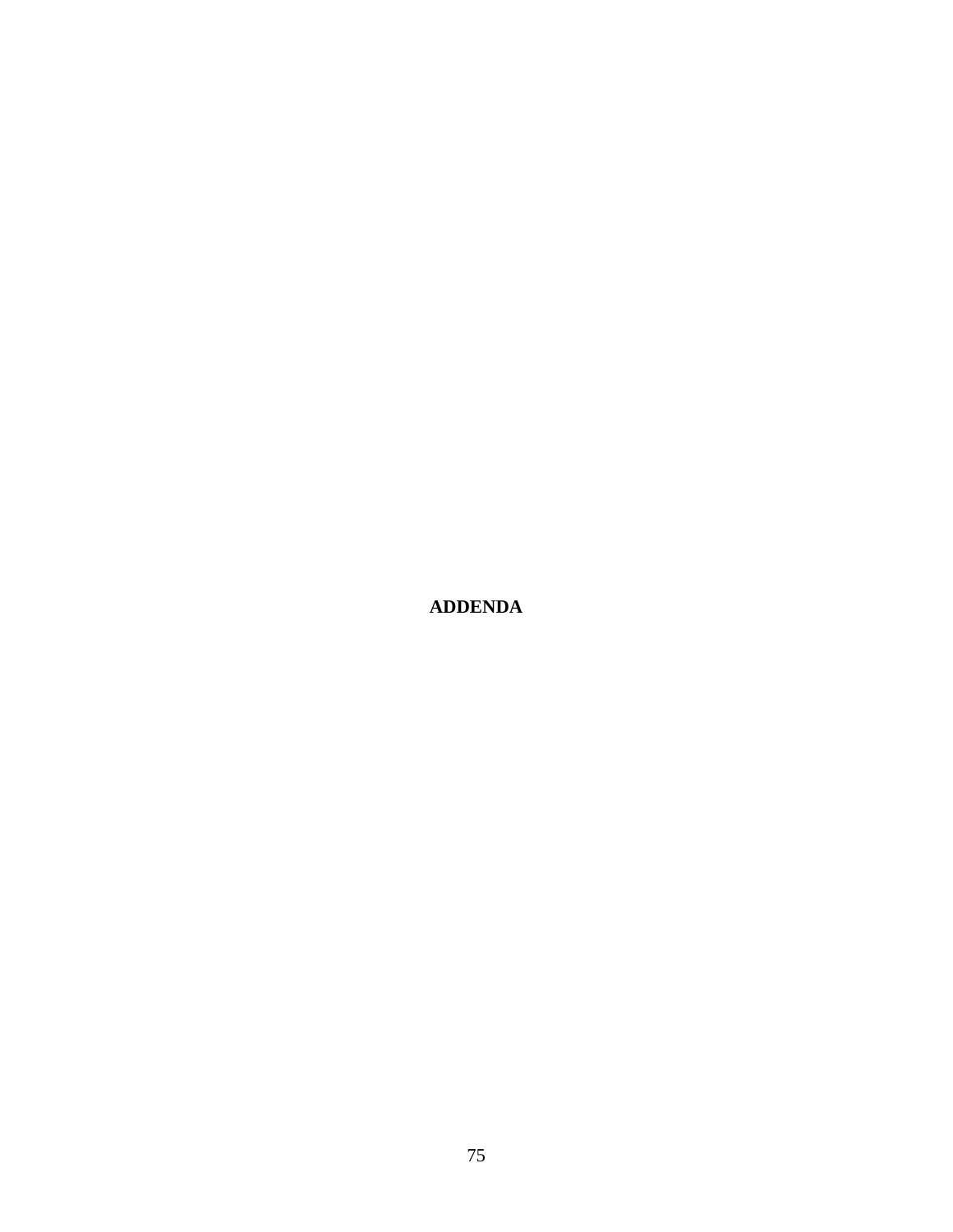| <b>Total Salary Schedule 2018-19</b> |          |          |          |           |          |           |
|--------------------------------------|----------|----------|----------|-----------|----------|-----------|
|                                      | BA       | $BA+45$  | $BA+90$  | <b>MA</b> | $MA+45$  | $MA+90$   |
| $\boldsymbol{0}$                     | \$54,929 | \$57,126 | \$59,411 | \$61,788  | \$64,259 | \$66,830  |
| 1                                    | \$56,028 | \$58,269 | \$60,599 | \$63,023  | \$65,544 | \$68,166  |
| $\overline{2}$                       | \$57,148 | \$59,434 | \$61,811 | \$64,284  | \$66,855 | \$69,529  |
| 3                                    | \$58,291 | \$60,623 | \$63,048 | \$65,570  | \$68,192 | \$70,920  |
| $\overline{\mathbf{4}}$              | \$59,457 | \$61,835 | \$64,309 | \$66,881  | \$69,556 | \$72,338  |
| 5                                    | \$60,646 | \$63,072 | \$65,595 | \$68,219  | \$70,947 | \$73,785  |
| 6                                    | \$61,859 | \$64,333 | \$66,907 | \$69,583  | \$72,366 | \$75,261  |
| 7                                    | \$63,096 | \$65,620 | \$68,245 | \$70,975  | \$73,814 | \$76,766  |
| 8                                    | \$64,358 | \$66,932 | \$69,610 | \$72,394  | \$75,290 | \$78,301  |
| 9                                    | \$65,645 | \$68,271 | \$71,002 | \$73,842  | \$76,796 | \$79,867  |
| 10                                   | \$68,271 | \$71,002 | \$73,842 | \$76,796  | \$79,867 | \$83,062  |
| 11                                   |          | \$73,842 | \$76,796 | \$79,867  | \$83,062 | \$86,385  |
| 12                                   |          | \$76,796 | \$79,867 | \$83,062  | \$86,385 | \$89,840  |
| 13                                   |          |          | \$83,062 | \$86,385  | \$89,840 | \$93,434  |
| 14                                   |          |          | \$86,385 | \$89,840  | \$93,434 | \$97,171  |
| 15                                   |          |          | \$91,568 | \$95,230  | \$99,040 | \$103,001 |

# **Addendum 1: Salary Schedules**

#### **Footnotes**

1. A \$2,000 longevity stipend is also added for staff with 20 years of experience.<br>
2. A \$4,000 longevity stipend is also added for staff with 25 years of experience.

2. A \$4,000 longevity stipend is also added for staff with 25 years of experience.

3. The total salary schedule above may not match the sum of the base + PLE salary schedule below due to rounding of decimal places not shown.

4. Staff members in the BA + 135 column in the 2017-18 school year have been placed in the MA +45 column.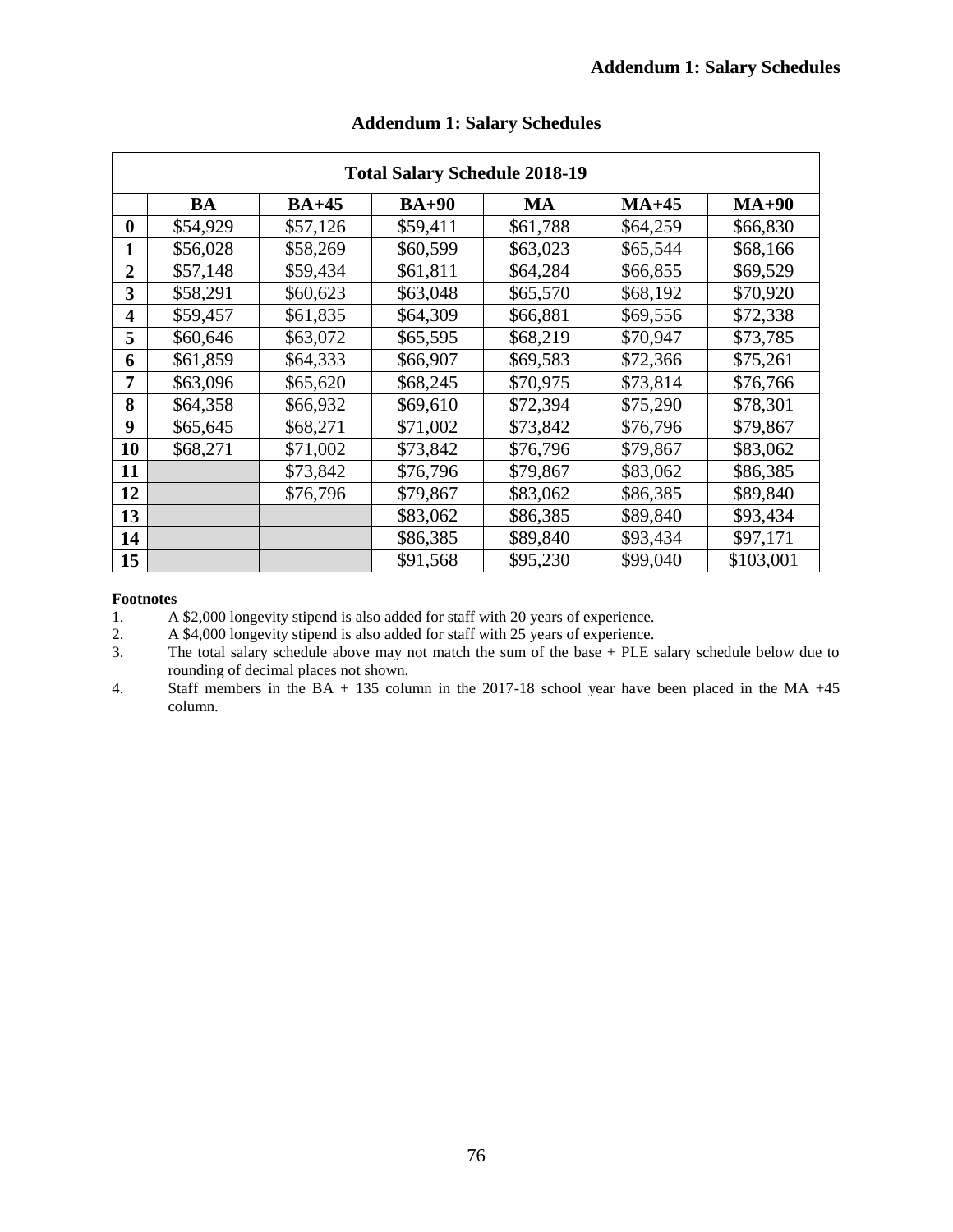| <b>Base Salary Schedule 2018-19</b> |                                                             |          |          |          |          |          |  |
|-------------------------------------|-------------------------------------------------------------|----------|----------|----------|----------|----------|--|
|                                     | <b>MA</b><br>$MA+90$<br>BA<br>$BA+45$<br>$BA+90$<br>$MA+45$ |          |          |          |          |          |  |
| $\boldsymbol{0}$                    | \$48,750                                                    | \$50,700 | \$52,728 | \$54,837 | \$57,031 | \$59,312 |  |
| 1                                   | \$49,725                                                    | \$51,714 | \$53,783 | \$55,934 | \$58,171 | \$60,498 |  |
| $\overline{2}$                      | \$50,720                                                    | \$52,748 | \$54,858 | \$57,053 | \$59,335 | \$61,708 |  |
| 3                                   | \$51,734                                                    | \$53,803 | \$55,955 | \$58,194 | \$60,521 | \$62,942 |  |
| $\overline{\mathbf{4}}$             | \$52,769                                                    | \$54,879 | \$57,074 | \$59,357 | \$61,732 | \$64,201 |  |
| 5                                   | \$53,824                                                    | \$55,977 | \$58,216 | \$60,545 | \$62,966 | \$65,485 |  |
| 6                                   | \$54,900                                                    | \$57,096 | \$59,380 | \$61,756 | \$64,226 | \$66,795 |  |
| 7                                   | \$55,998                                                    | \$58,238 | \$60,568 | \$62,991 | \$65,510 | \$68,131 |  |
| 8                                   | \$57,118                                                    | \$59,403 | \$61,779 | \$64,250 | \$66,820 | \$69,493 |  |
| 9                                   | \$58,261                                                    | \$60,591 | \$63,015 | \$65,535 | \$68,157 | \$70,883 |  |
| 10                                  | \$60,591                                                    | \$63,015 | \$65,535 | \$68,157 | \$70,883 | \$73,718 |  |
| 11                                  |                                                             | \$65,535 | \$68,157 | \$70,883 | \$73,718 | \$76,667 |  |
| 12                                  |                                                             | \$68,157 | \$70,883 | \$73,718 | \$76,667 | \$79,734 |  |
| 13                                  |                                                             |          | \$73,718 | \$76,667 | \$79,734 | \$82,923 |  |
| 14                                  |                                                             |          | \$76,667 | \$79,734 | \$82,923 | \$86,240 |  |
| 15                                  |                                                             |          | \$81,267 | \$84,518 | \$87,899 | \$91,415 |  |

| PLE Salary Schedule 2018-19 |         |         |          |           |          |          |
|-----------------------------|---------|---------|----------|-----------|----------|----------|
|                             | BA      | $BA+45$ | $BA+90$  | <b>MA</b> | $MA+45$  | $MA+90$  |
| $\boldsymbol{0}$            | \$6,179 | \$6,426 | \$6,683  | \$6,951   | \$7,229  | \$7,518  |
| 1                           | \$6,303 | \$6,555 | \$6,817  | \$7,090   | \$7,373  | \$7,668  |
| $\overline{2}$              | \$6,429 | \$6,686 | \$6,953  | \$7,231   | \$7,521  | \$7,821  |
| 3                           | \$6,557 | \$6,819 | \$7,092  | \$7,376   | \$7,671  | \$7,978  |
| $\overline{\mathbf{4}}$     | \$6,688 | \$6,956 | \$7,234  | \$7,523   | \$7,824  | \$8,137  |
| 5                           | \$6,822 | \$7,095 | \$7,379  | \$7,674   | \$7,981  | \$8,300  |
| 6                           | \$6,959 | \$7,237 | \$7,526  | \$7,827   | \$8,141  | \$8,466  |
| 7                           | \$7,098 | \$7,382 | \$7,677  | \$7,984   | \$8,303  | \$8,635  |
| 8                           | \$7,240 | \$7,529 | \$7,830  | \$8,144   | \$8,469  | \$8,808  |
| 9                           | \$7,384 | \$7,680 | \$7,987  | \$8,307   | \$8,639  | \$8,984  |
| 10                          | \$7,680 | \$7,987 | \$8,307  | \$8,639   | \$8,984  | \$9,344  |
| 11                          |         | \$8,307 | \$8,639  | \$8,984   | \$9,344  | \$9,717  |
| 12                          |         | \$8,639 | \$8,984  | \$9,344   | \$9,717  | \$10,106 |
| 13                          |         |         | \$9,344  | \$9,717   | \$10,106 | \$10,510 |
| 14                          |         |         | \$9,717  | \$10,106  | \$10,510 | \$10,931 |
| 15                          |         |         | \$10,301 | \$10,713  | \$11,141 | \$11,587 |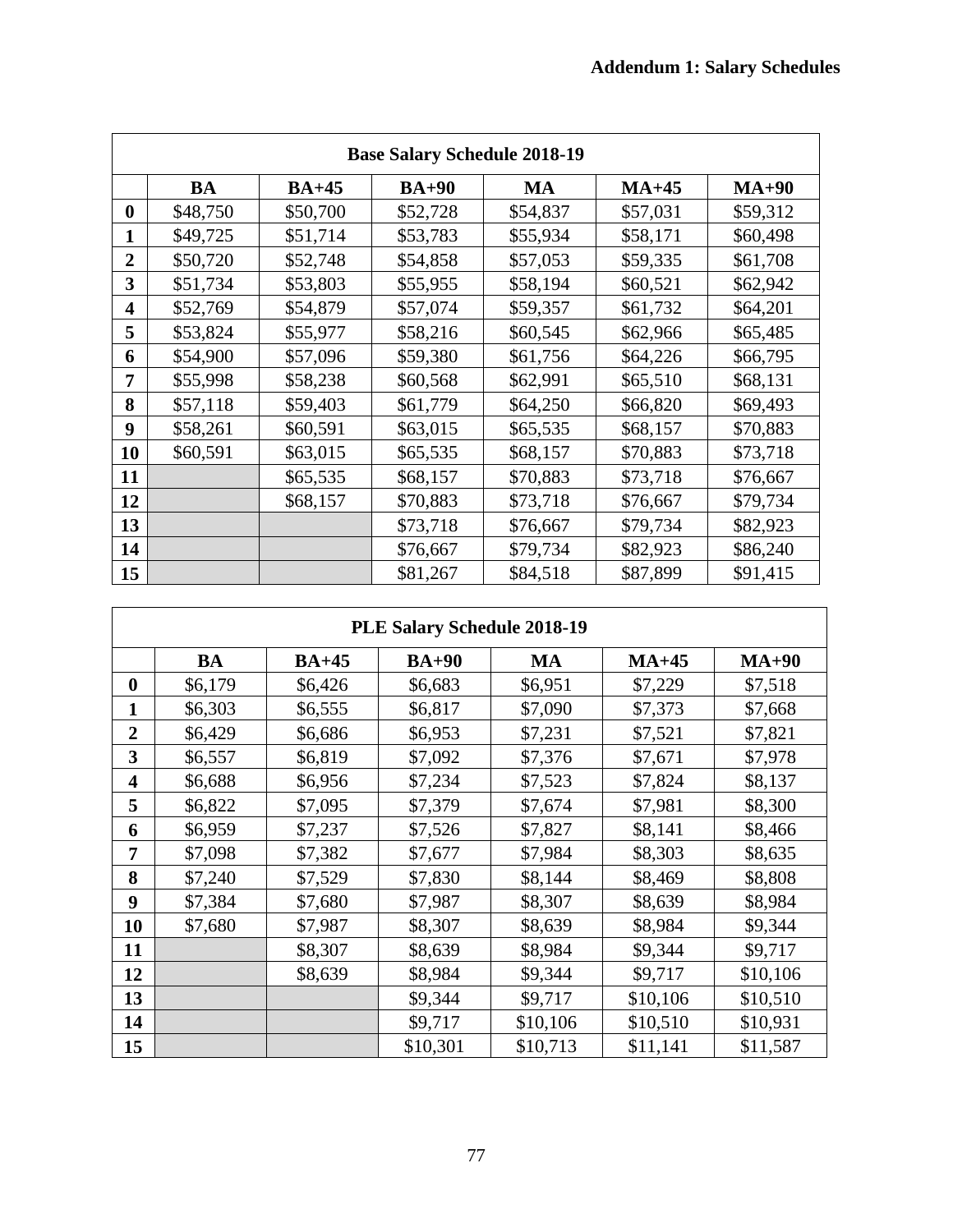| High School (9-12)                                                                                                |                |                   |  |  |
|-------------------------------------------------------------------------------------------------------------------|----------------|-------------------|--|--|
| <b>Position</b>                                                                                                   | <b>Stipend</b> | <b>Postseason</b> |  |  |
| Annual                                                                                                            | \$3,873        | N/A               |  |  |
| <b>Band</b>                                                                                                       | \$8,015        | N/A               |  |  |
| Choir                                                                                                             | \$8,015        | N/A               |  |  |
| Colorguard                                                                                                        | \$2,500        | N/A               |  |  |
| Debate Head                                                                                                       | \$4,163        | \$1,785           |  |  |
| Debate Assistant                                                                                                  | \$3,124        | \$1,340           |  |  |
| Journalism/Newspaper                                                                                              | \$3,873        | N/A               |  |  |
| Marching Band                                                                                                     | \$3,300        | N/A               |  |  |
| Marching Band Assistant                                                                                           | \$2,475        | N/A               |  |  |
| Math Team                                                                                                         | \$1,428        | N/A               |  |  |
| Musical - Drama Director*                                                                                         | \$4,227        | N/A               |  |  |
| <b>Musical</b> – Music Director                                                                                   | \$3,699        | N/A               |  |  |
| Pep Band                                                                                                          | \$2,500        | N/A               |  |  |
| Percussion                                                                                                        | \$2,500        | N/A               |  |  |
| Play - Drama Director*                                                                                            | \$3,523        | N/A               |  |  |
| Robotics Head - FRC                                                                                               | \$4,163        | \$1,785           |  |  |
| <b>Robotics Assistant - FRC</b>                                                                                   | \$3,124        | \$1,340           |  |  |
| <b>STEP Project</b>                                                                                               | \$1,500        | N/A               |  |  |
| We the People                                                                                                     | \$4,163        | \$1,785           |  |  |
| *\$5,283 will be allocated for classified support including but not limited to the following: Costume Design, Set |                |                   |  |  |

# **Addendum 2: Activity Salary Schedules**

Design, Choreography, and Rehearsal Accompanist. The drama director(s) will propose to the principal the allocation of the support resources to support each year's production prior to the initiation of the production.

| Middle School (6-8)                                                                                                 |                |  |  |
|---------------------------------------------------------------------------------------------------------------------|----------------|--|--|
| <b>Position</b>                                                                                                     | <b>Stipend</b> |  |  |
| <b>Activity Coordinator</b>                                                                                         | \$3,853        |  |  |
| Annual                                                                                                              | \$3,199        |  |  |
| <b>Athletic Coordinator</b>                                                                                         | \$5,744        |  |  |
| Band                                                                                                                | \$4,647        |  |  |
| Choir                                                                                                               | \$4,647        |  |  |
| Musical - Drama Director*                                                                                           | \$2,818        |  |  |
| $Play - Drama Director*$                                                                                            | \$2,818        |  |  |
| Robotics Head - FLL                                                                                                 | \$1,500        |  |  |
| Robotics Assistant – FLL                                                                                            | \$1,125        |  |  |
| Robotics Head - FTC                                                                                                 | \$2,500        |  |  |
| Robotics Assistant – FTC                                                                                            | \$1,875        |  |  |
| *\$7,116 will be allocated for classified support including but not limited to the following: Music Director,       |                |  |  |
| Costume Design, Set Design, Choreography, Rehearsal Accompanist, and Assistant Director. The drama                  |                |  |  |
| director(s) will propose to the principal the allocation of the support resources to support each year's production |                |  |  |

prior to the initiation of the production.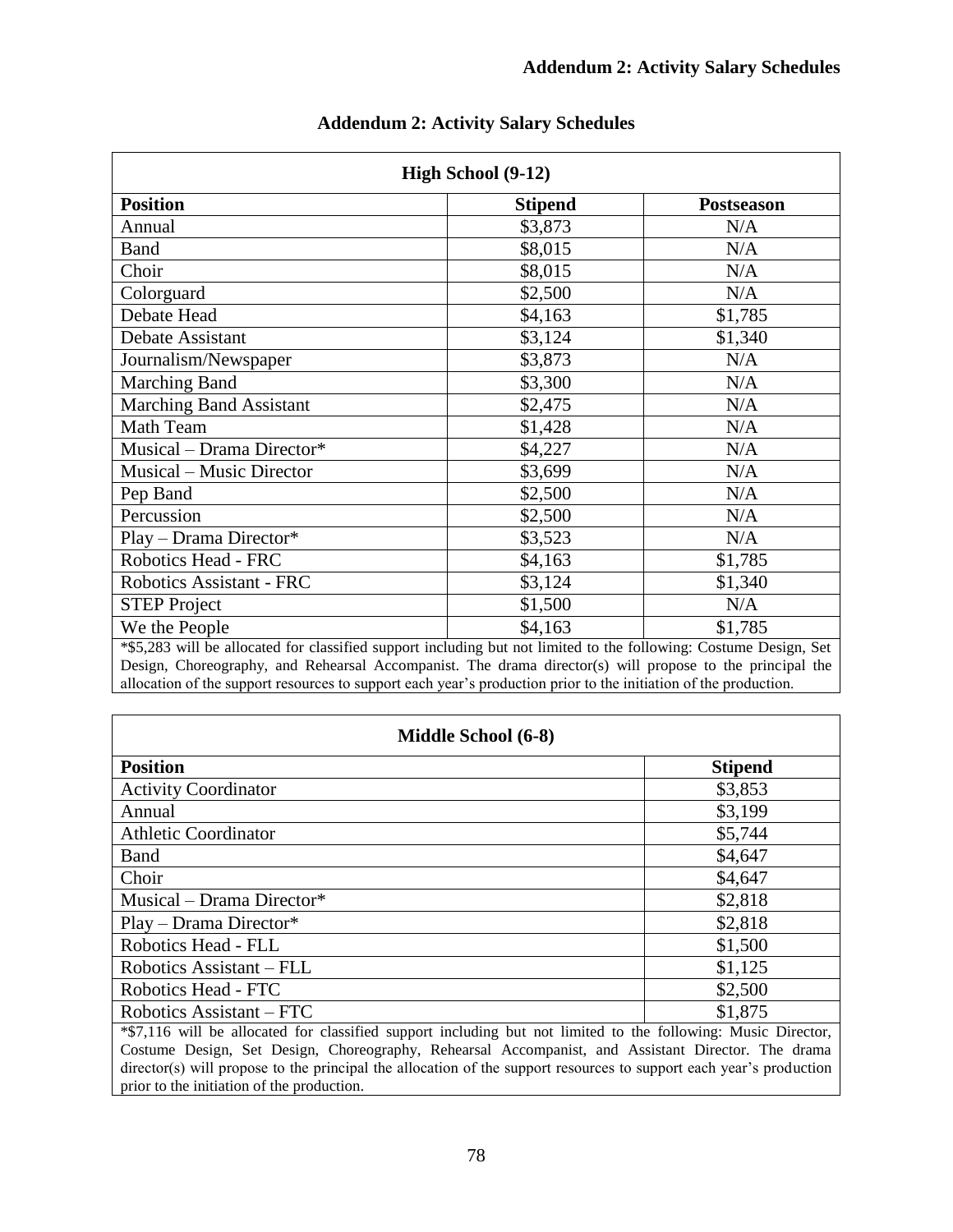| Elementary $(K-5)$ |                |  |  |
|--------------------|----------------|--|--|
| <b>Position</b>    | <b>Stipend</b> |  |  |
| Music Specialist   | \$2,000        |  |  |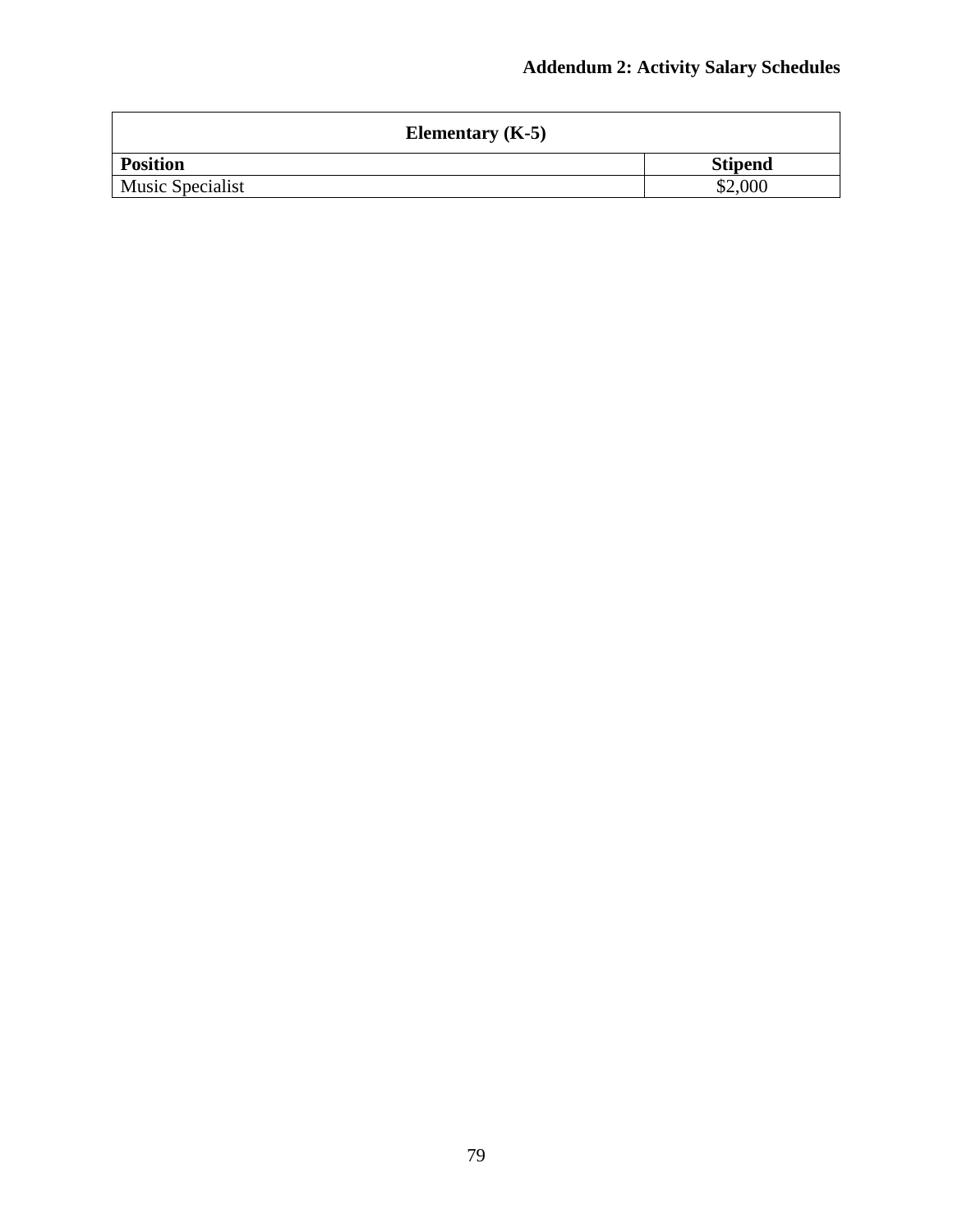| <b>Position</b>                             | Days Per<br><b>Diem</b> | Rate     | <b>Comments</b>               |
|---------------------------------------------|-------------------------|----------|-------------------------------|
| 504 Coordinator                             |                         | \$75     | Per plan                      |
| <b>Advanced Placement Coordinator</b>       |                         | \$750    |                               |
| Chemical Hygiene Officer                    |                         | \$250    |                               |
| Dean of Students                            | 20                      |          | Per FTE                       |
| <b>EEP Site Supervisor</b>                  |                         | \$5,000  |                               |
| <b>EEP Summer Site Supervisor</b>           |                         | \$1,500  |                               |
| <b>Elementary Counselors/Social Workers</b> | 3                       |          |                               |
| <b>Elementary Drama</b>                     |                         | \$1,500  | Per elementary school         |
| <b>Elementary Honor Band</b>                |                         | \$1,500  | Per elementary school         |
| <b>Elementary Honor Choir</b>               |                         | \$1,500  | Per elementary school         |
| <b>ELL Coordinator</b>                      | 10                      |          |                               |
| <b>GLAD</b> Trainer                         |                         | \$500    |                               |
| Librarian Elementary                        | 5                       |          | Full days per school location |
| Librarian Middle School                     | $\overline{7}$          |          | Full days per school location |
| Librarian High School                       | 10                      |          | Full days per school location |
| National Board Candidate Leader             |                         | \$2,000  |                               |
| <b>Nurse</b>                                | $\overline{2}$          |          |                               |
| <b>Preschool Coordinator</b>                | 6                       |          |                               |
| Psychologists                               | 10                      |          | Prorated to FTE               |
| <b>Secondary Counselor</b>                  | 10                      |          | Per FTE                       |
| <b>Secondary Head Counselor</b>             | 15                      |          | Per FTE                       |
| <b>Site Prevention Program Coordinator</b>  |                         | \$2,000  | Four (4) total district wide  |
| <b>Theater Manager</b>                      |                         | \$12,000 |                               |

**Addendum 3: Supplemental Contracts for District Leadership (Non-Indexed)**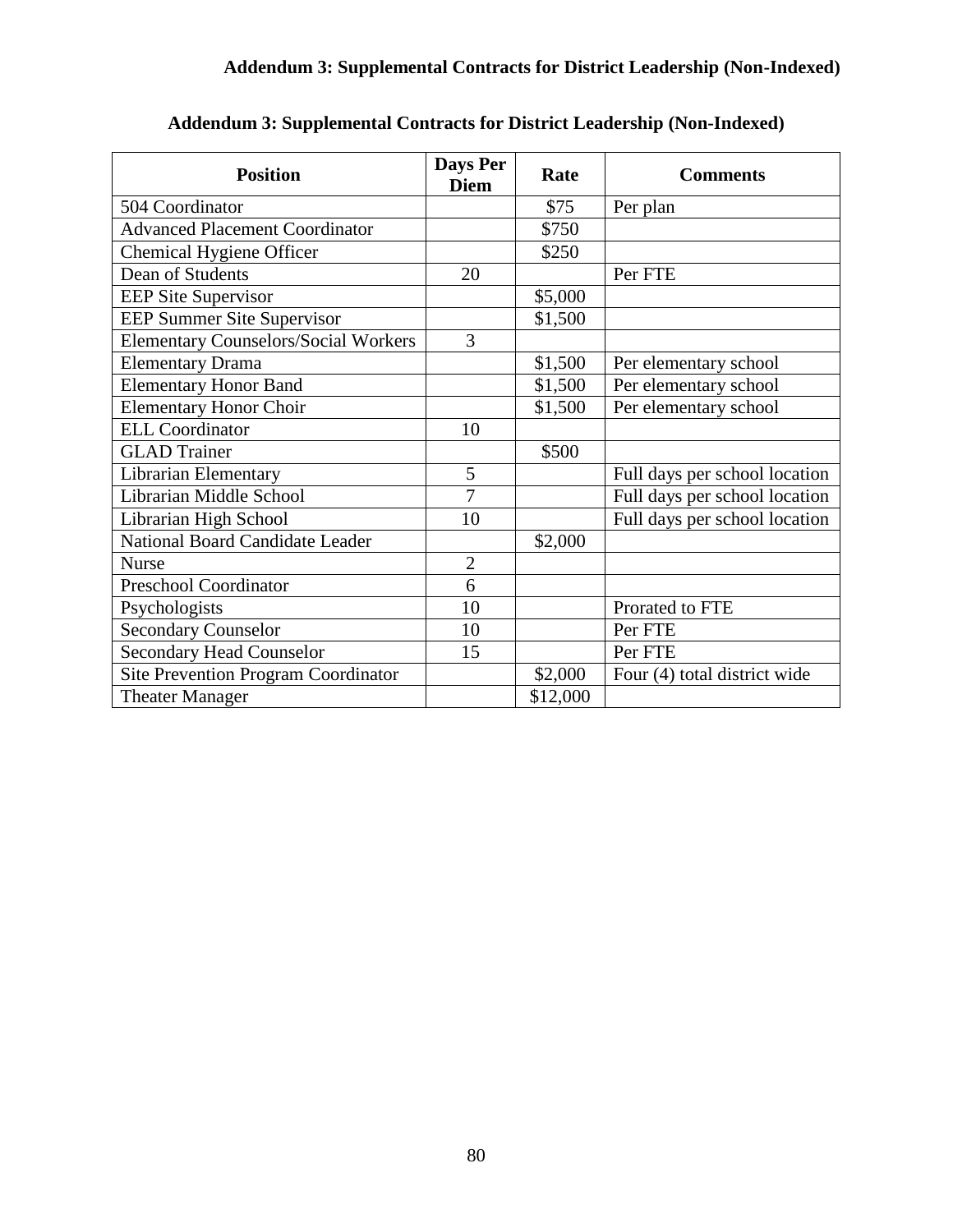### **Addendum 4: Supplemental Contracts for District Leadership (Indexed)**

# **Addendum 4: Supplemental Contracts for District Leadership (Indexed)**

Stipends in Addendum 4 will be indexed each school year to the state's inflationary adjustment index.

| <b>Position</b>                                     | Days Per<br><b>Diem</b> | Rate     | <b>Comments</b> |
|-----------------------------------------------------|-------------------------|----------|-----------------|
| <b>Camp Casey Assistant Director</b>                |                         | \$1,674  |                 |
| <b>Camp Casey Attendee</b>                          |                         | \$372    | Per session     |
| Camp Casey Counselor Coordinator                    |                         | \$744    |                 |
| <b>Camp Casey Director</b>                          |                         | \$4,652  |                 |
| Camp Casey Overnight Supervisor                     |                         | \$93     | Per session     |
| District Drug and Alcohol Prevention<br>Coordinator | 5                       | \$5,582  |                 |
|                                                     |                         |          |                 |
| District Library Chairperson                        |                         | \$1,861  |                 |
| <b>Gifted Coordinator</b>                           | 8                       | \$3,721  |                 |
| <b>Nurse Coordinator</b>                            | 10                      | \$1,117  |                 |
| <b>Reading Coordinator</b>                          |                         | \$3,721  |                 |
| <b>Special Education Coordinator</b>                | 20                      | \$3,721  |                 |
| <b>Summer School Coordinator</b>                    |                         | \$5,582  |                 |
| <b>THS Activity Coordinator</b>                     |                         | \$14,886 |                 |

#### **2018-19 school year**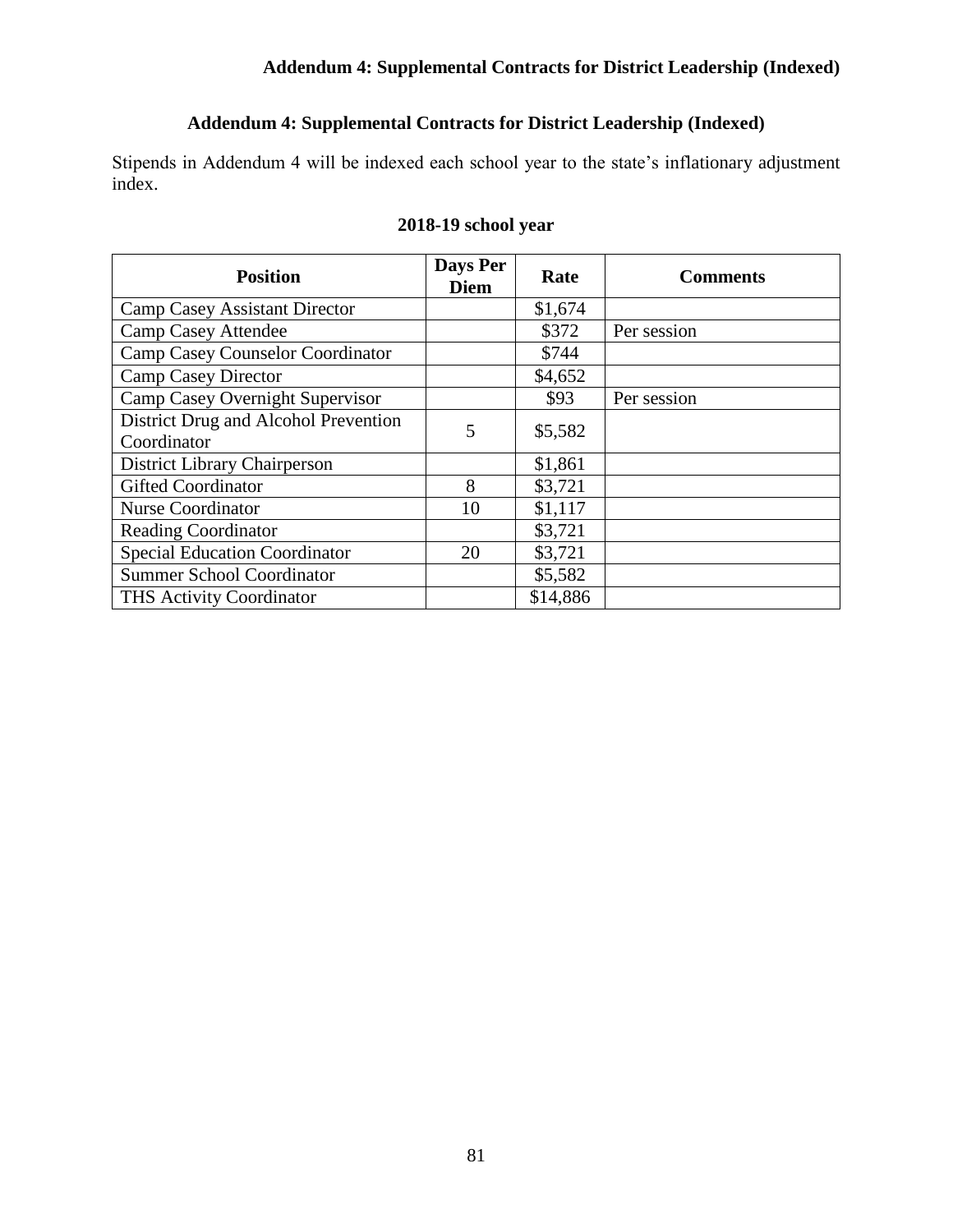

**Addendum 5: Grievance Form**

# **Tahoma Education Association**

**PO Box 184 Maple Valley, WA 98038**

# **Official Grievance - Complaint by the Aggrieved**

| Work $Phone(s)$ :                                                                                                                                                                                                              |
|--------------------------------------------------------------------------------------------------------------------------------------------------------------------------------------------------------------------------------|
| School: School: School: School: School: School: School: School: School: School: School: School: School: School: School: School: School: School: School: School: School: School: School: School: School: School: School: School |
| Supervisor(s) Against Whom Grievance is Filed: __________________________________                                                                                                                                              |
|                                                                                                                                                                                                                                |
|                                                                                                                                                                                                                                |
| <b>Statement of Grievance:</b>                                                                                                                                                                                                 |
| On ______________(date) the Tahoma School District violated the Collective Bargaining                                                                                                                                          |
|                                                                                                                                                                                                                                |
| Article Section Section Section States that:                                                                                                                                                                                   |
|                                                                                                                                                                                                                                |
| <b>Relief Sought:</b>                                                                                                                                                                                                          |
|                                                                                                                                                                                                                                |
|                                                                                                                                                                                                                                |

in compliance with the CBA and any other remedy that may be deemed fair and appropriate by an arbitrator.

Signature of the Aggrieved Date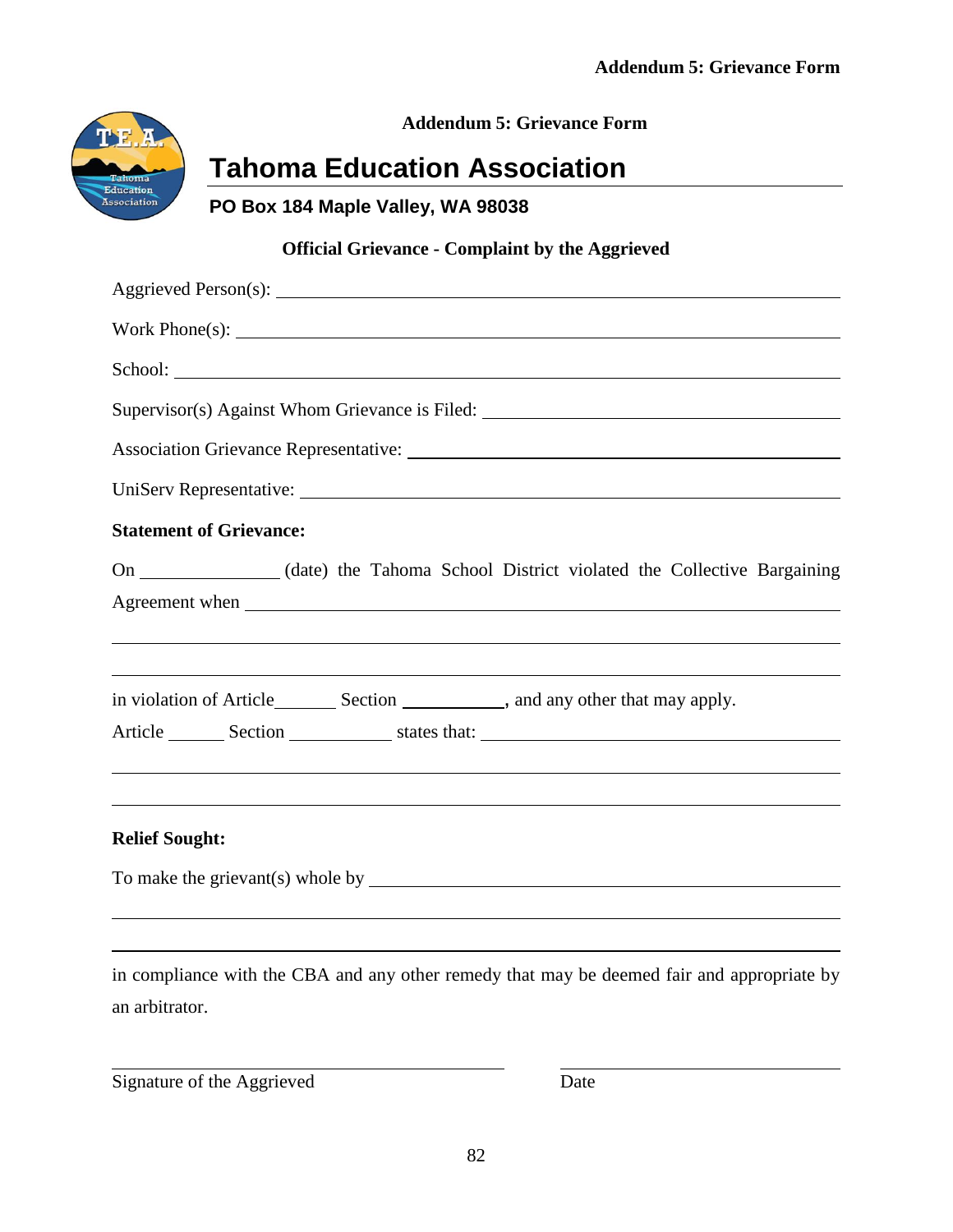#### **Addendum 6: TEA Adopted Code of Ethics of the Education Profession**

#### **Addendum 6: TEA Adopted Code of Ethics of the Education Profession**

The educator measures his/her success by the progress of each student toward realization of his/her potential as a worthy and effective citizen. The educator, therefore, works to stimulate the spirit of inquiry, the acquisition of knowledge and understanding, and the thoughtful formulation of worthy goals. In fulfilling his/her obligation to the student, the educator:

- 1. Shall not, without just cause, restrain the student from independent action in his/her pursuit of learning and shall not, without just cause, deny the student access to varying points of view.
- 2. Shall not deliberately suppress or distort subject matter for which he/she bears responsibility.
- 3. Shall make reasonable effort to protect the student from conditions harmful to learning or to health and safety.
- 4. Shall conduct professional business in such a way that he/she does not expose the student to unnecessary embarrassment or disparagement.
- 5. Shall not on the ground of race, color, creed, or national origin exclude any student from participation in or deny him/her benefits under any program, nor grant any discriminatory consideration or advantage.
- 6. Shall not use professional relationships with students for private advantage.
- 7. Shall keep in confidence information that has been obtained in the course of professional service, unless disclosure serves professional purposes or is required by law.
- 8. Shall not tutor for remuneration students assigned to his/her classes, unless no other qualified teacher is reasonably available.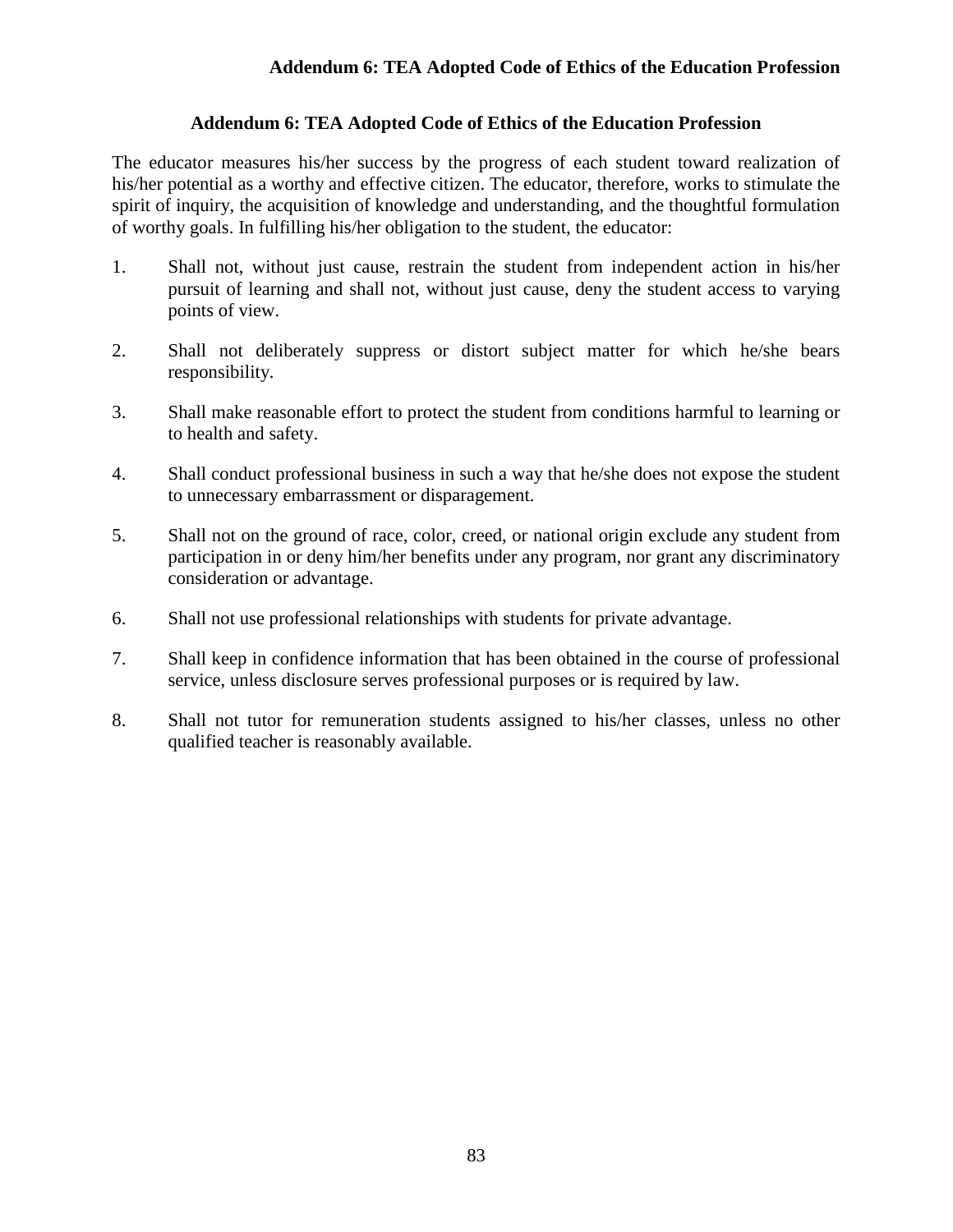#### **Addendum 7: Professional Goals Form – Comprehensive**

#### **Addendum 7: Professional Goals Form – Comprehensive**

# **Tahoma School District #409 FALL CONFERENCE FORM**

**Comprehensive Evaluation**

Employee Name: Sch. Yr.:

Current Position: Location: Location: Location:

Professional Development Plans are designed to accommodate the professional enrichment and growth of staff members in the Tahoma School District. The staff member, colleague and supervisor will work together to develop professional goals and strategies to meet those goals. Plans should clearly articulate how accomplishment of goals will improve student learning.

Complete a self-evaluation on the TPEP rubric prior to the conference.

What areas did you identify as strengths on your self-assessment? Name specific components from the rubric.

What growth areas did you identify on your self-assessment? What specific components do you want to focus on this year?

What will you use as evidence of growth in the areas you identified?

What support, resources, and/or training will help support growth for you and your students?

Signature/date Signature/date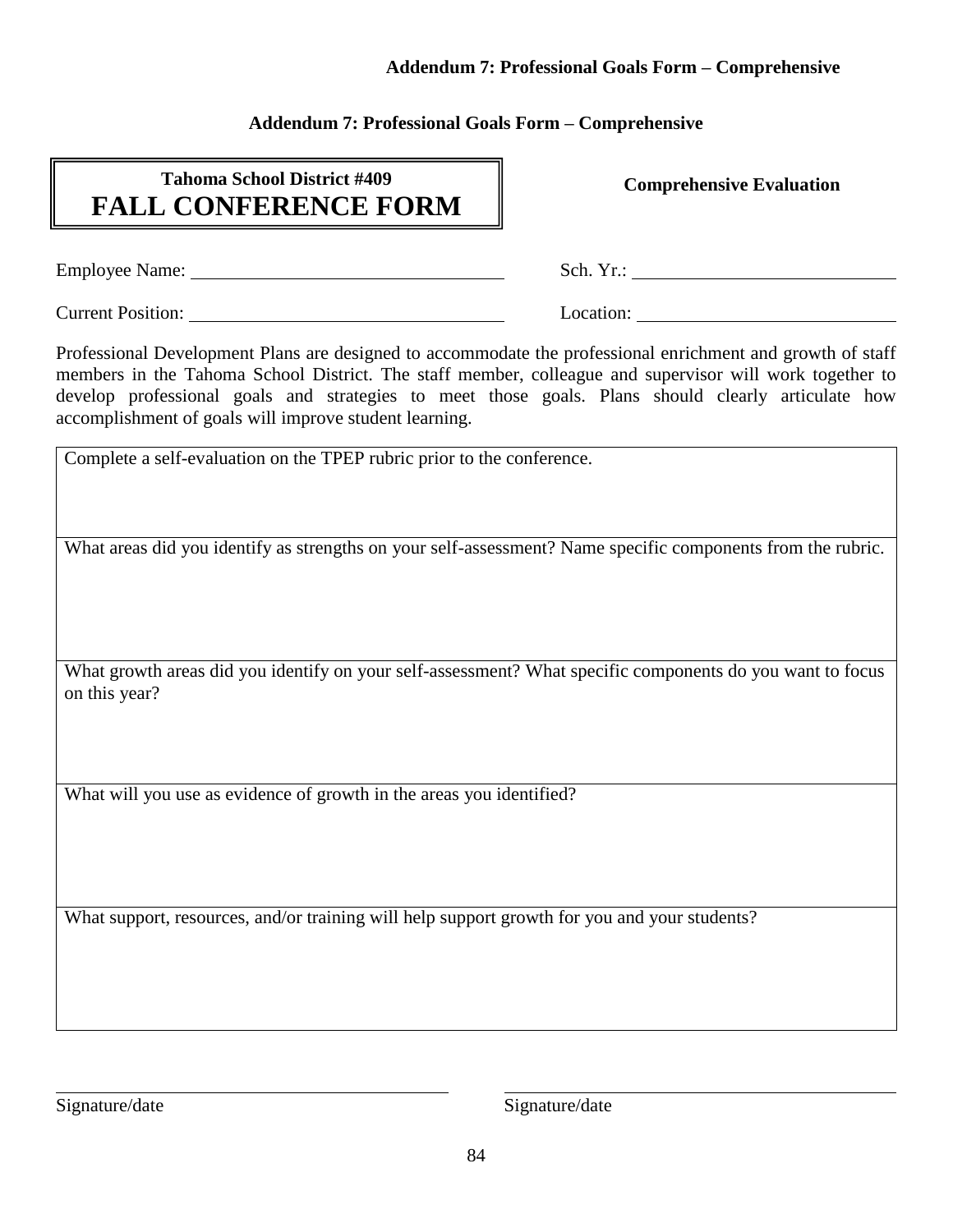#### **Addendum 8: Professional Goals Form – Focused or PDP**

#### **Addendum 8: Professional Goals Form – Focused or PDP**

# **Tahoma School District #409 GOAL FORM**

**Professional Development Plan: Focused or PDP**

Employee Name: Sch. Yr.:

Current Position: Location: Location: Location: Location:

Professional Development Plans are designed to accommodate the professional enrichment and growth of staff members in the Tahoma School District. The staff member, colleague and supervisor will work together to develop professional goals and strategies to meet those goals. Plans should clearly articulate how accomplishment of goals will improve student learning.

State Criterion selected:

What are the reasons you selected that criterion?

What are your goals within that criterion?

What is your plan of action for achieving those goals? Who, what, where, when, how?

What will you use as evidence of achievement of your goals?

What support, resources, and/or training will help you achieve your goals?

Signature/date Signature/date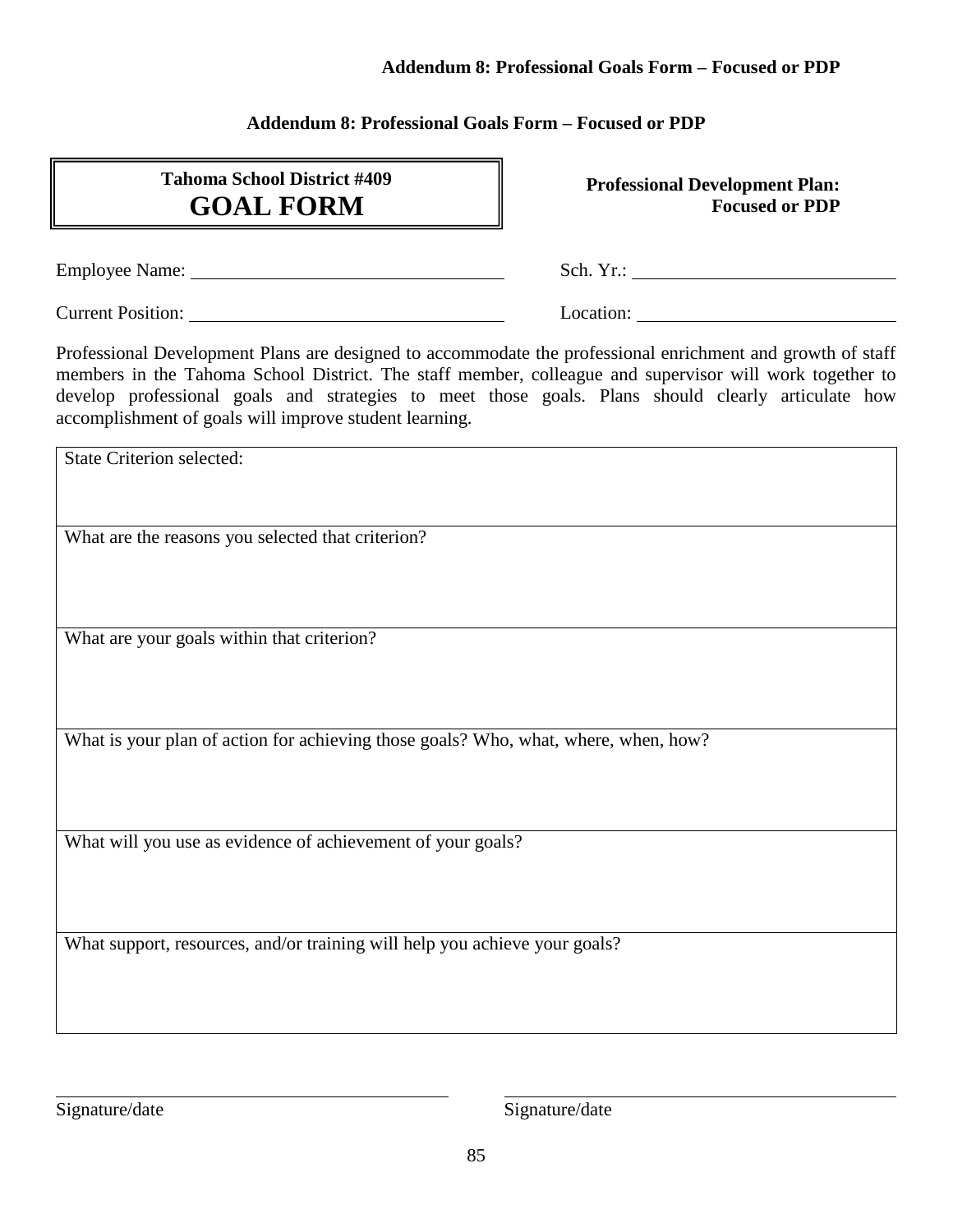# **Addendum 9: Comprehensive Evaluation Form**

# **Addendum 9: Comprehensive Evaluation Form**

|                    | Location: Legal and Location:                                                                                        |               |
|--------------------|----------------------------------------------------------------------------------------------------------------------|---------------|
|                    |                                                                                                                      | Score $(1-4)$ |
| <b>Criterion 1</b> | Centering instruction on high expectations for student achievement                                                   |               |
| <b>Criterion 2</b> | Demonstrating effective teaching practices                                                                           |               |
| <b>Criterion 3</b> | Recognizing individual student learning needs and developing<br>strategies to address those needs                    |               |
| <b>Criterion 4</b> | Providing clear and intentional focus on subject matter content and<br>curriculum                                    |               |
| <b>Criterion 5</b> | Fostering and managing a safe, positive learning environment                                                         |               |
| <b>Criterion 6</b> | Using multiple student data elements to modify instruction and<br>improve student learning                           |               |
| <b>Criterion 7</b> | Communicating and collaborating with parents and school<br>community                                                 |               |
| <b>Criterion 8</b> | Exhibiting collaborative and collegial practices focused on<br>improving instructional practice and student learning |               |

| <b>OSPI Approved Summative Scoring Band</b>                            |  |  |  |  |  |
|------------------------------------------------------------------------|--|--|--|--|--|
| $29 - 32$<br>$8 - 14$<br>$22 - 28$<br>$15 - 21$                        |  |  |  |  |  |
| 4 - Distinguished<br>3 - Proficient<br>1 - Unsatisfactory<br>2 - Basic |  |  |  |  |  |

# **Overall Criterion Score:**

| <b>OSPI Approved Student Growth Impact Rating Scoring Band</b> |         |      |  |  |  |
|----------------------------------------------------------------|---------|------|--|--|--|
| $18 - 20$<br>$5 - 12$<br>$13 - 17$                             |         |      |  |  |  |
| Low                                                            | Average | High |  |  |  |

**Overall Rating:** (see matrix on back)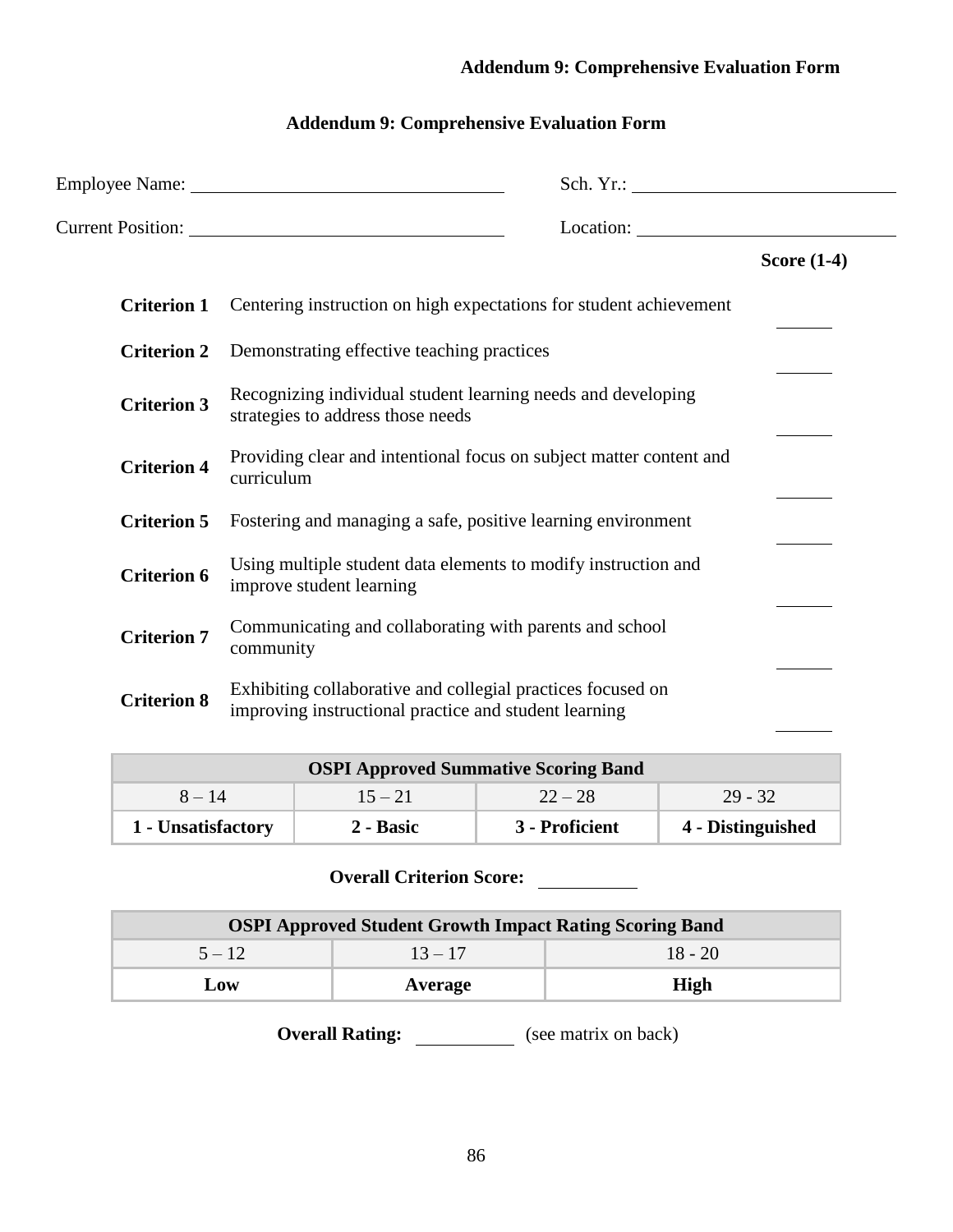|                                                                                                                                       | <b>Summative Rating &amp; Impact on Student Learning Matrix</b> |                                                                               |                                                            |             |  |  |
|---------------------------------------------------------------------------------------------------------------------------------------|-----------------------------------------------------------------|-------------------------------------------------------------------------------|------------------------------------------------------------|-------------|--|--|
|                                                                                                                                       | <b>Distinguished</b>                                            | <b>Proficient</b><br><b>Rating</b><br><b>Student Growth</b><br><b>Inquiry</b> | <b>Distinguished Rating</b>                                |             |  |  |
| ummative Rating                                                                                                                       | <b>Proficient</b>                                               | <b>Proficient</b><br><b>Rating</b><br><b>Student Growth</b><br><b>Inquiry</b> | <b>Proficient Rating</b>                                   |             |  |  |
|                                                                                                                                       | <b>Basic</b>                                                    | <b>Basic Rating</b><br><b>Student Growth</b><br><b>Inquiry</b>                | <b>Basic Rating</b>                                        |             |  |  |
|                                                                                                                                       | <b>Unsatisfactory</b>                                           |                                                                               | <b>Unsatisfactory Rating</b><br><b>Plan of Improvement</b> |             |  |  |
| Consequences as a result of<br><b>Intersection between Summative</b><br><b>Rating and Impact on Student</b><br><b>Learning Rating</b> |                                                                 | Low                                                                           | Average<br><b>Impact on Student Learning</b>               | <b>High</b> |  |  |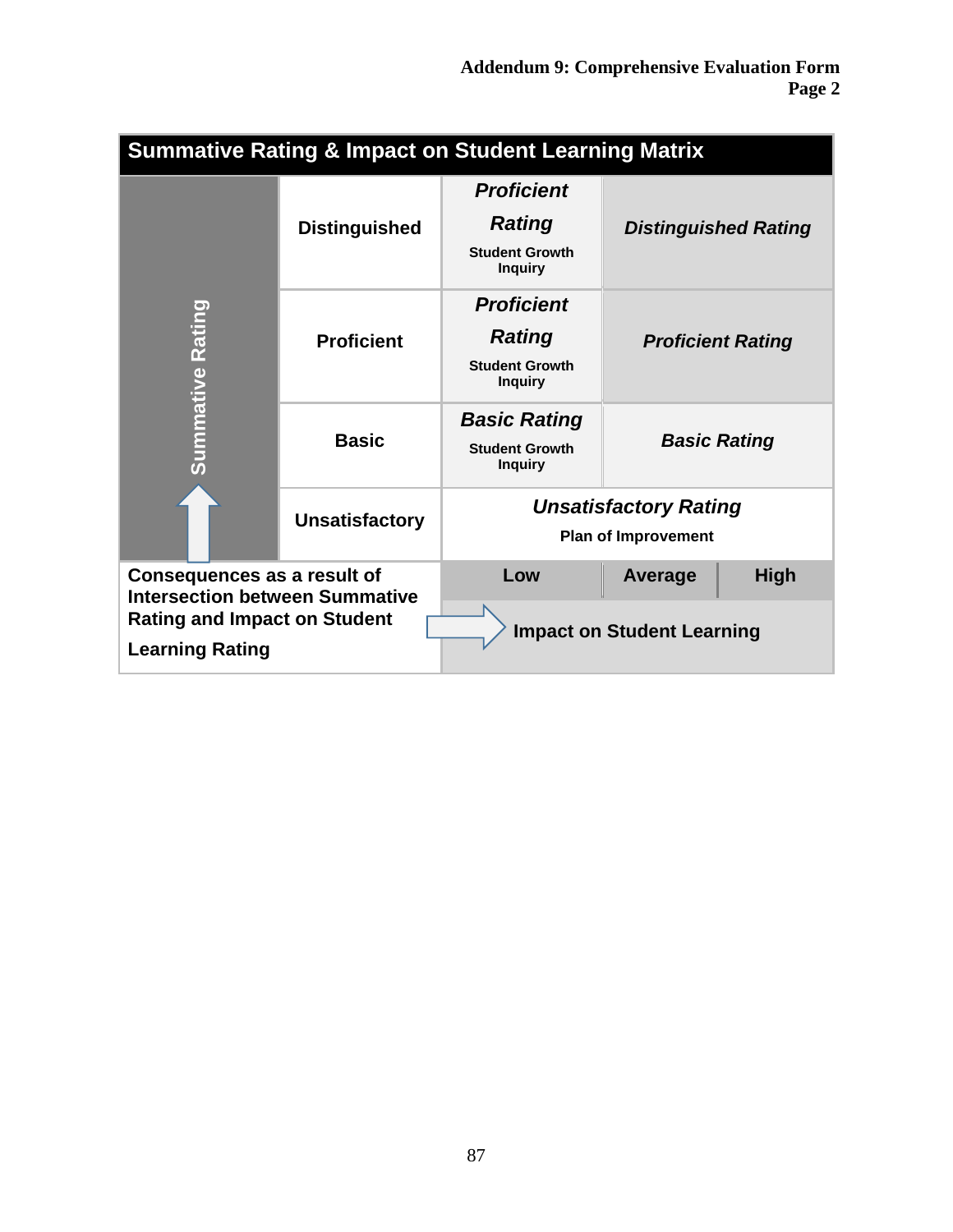# **Addendum 10: ESA Formal Observation Form**

#### **Tahoma School District #409 Standards for Quality Professional Practice Addendum 10: ESA Formal Observation Form**

|                                    | Employee Name: Name:                                                                                                                                                                                                                                                                                                                                                                                                                                                                                                                                                                                                                                                                                                                                                                                                                                                                                                                                                                                   | Sch. Yr.:       |                                      |                                         |                                     |
|------------------------------------|--------------------------------------------------------------------------------------------------------------------------------------------------------------------------------------------------------------------------------------------------------------------------------------------------------------------------------------------------------------------------------------------------------------------------------------------------------------------------------------------------------------------------------------------------------------------------------------------------------------------------------------------------------------------------------------------------------------------------------------------------------------------------------------------------------------------------------------------------------------------------------------------------------------------------------------------------------------------------------------------------------|-----------------|--------------------------------------|-----------------------------------------|-------------------------------------|
|                                    |                                                                                                                                                                                                                                                                                                                                                                                                                                                                                                                                                                                                                                                                                                                                                                                                                                                                                                                                                                                                        |                 |                                      |                                         |                                     |
|                                    |                                                                                                                                                                                                                                                                                                                                                                                                                                                                                                                                                                                                                                                                                                                                                                                                                                                                                                                                                                                                        |                 |                                      |                                         |                                     |
|                                    |                                                                                                                                                                                                                                                                                                                                                                                                                                                                                                                                                                                                                                                                                                                                                                                                                                                                                                                                                                                                        | Problem<br>Area | <b>Approaches</b><br><b>Standard</b> | <b>Meets/Exceeds</b><br><b>Standard</b> | <b>Not Observed</b><br>at this time |
|                                    | KNOWLEDGE AND SCHOLARSHIP IN<br><b>SPECIALIZED FIELD</b>                                                                                                                                                                                                                                                                                                                                                                                                                                                                                                                                                                                                                                                                                                                                                                                                                                                                                                                                               |                 |                                      |                                         |                                     |
| ٠<br>٠<br>٠<br>٠                   | Demonstrates knowledge of the principles of human growth and<br>development, and remains current in content, theory, practice and<br>research related to the field.<br>Exhibits the ability to explain child developmental concepts and<br>serve as a resource of information for other school personnel.<br>Relates and applies knowledge, research findings and theory to<br>develop a program of services.<br>Demonstrates a strong knowledge of designing practices within<br>the education system to meet the special needs of individual<br>students.                                                                                                                                                                                                                                                                                                                                                                                                                                            |                 |                                      |                                         |                                     |
|                                    | <b>MANAGEMENT OF THE SPECIAL AND</b><br><b>TECHNICAL ENVIRONMENT</b>                                                                                                                                                                                                                                                                                                                                                                                                                                                                                                                                                                                                                                                                                                                                                                                                                                                                                                                                   |                 |                                      |                                         |                                     |
| ٠<br>٠                             | Selects<br>and recommends assessment materials, resource<br>materials, and equipment appropriate to student needs.<br>Demonstrates a broad knowledge of resource and assessment<br>materials, including both standardized and non-standardized.<br>Insures that the proper application and interpretation of such<br>assessments.<br>Protects student and family information as mandated by federal<br>and state regulations and consistently meets statutory<br>requirements.                                                                                                                                                                                                                                                                                                                                                                                                                                                                                                                         |                 |                                      |                                         |                                     |
|                                    | <b>INVOLVEMENT IN ASSISTING PUPILS,</b><br>PARENTS, AND EDUCATIONAL PERSONNEL                                                                                                                                                                                                                                                                                                                                                                                                                                                                                                                                                                                                                                                                                                                                                                                                                                                                                                                          |                 |                                      |                                         |                                     |
| $\bullet$<br>٠<br>٠<br>٠<br>٠<br>٠ | Plans and implements a program to serve the needs of the school<br>population, and the special needs of individual students.<br>Initiates and/or follows through on recommendations for<br>counseling groups and other support services to meet the special<br>needs of individual students.<br>Consults with appropriate District staff members concerning the<br>development, coordination and/or extension of services to those<br>needing specialized programs.<br>Effectively leads meetings and discussions to determine the<br>delivery of services to students when needed.<br>Responds promptly to requests for support and concerns<br>expressed by other support and instructional staff members.<br>Develops good relationships with parents and community by<br>working constructively with them to improve the educational<br>program for individual and groups of students<br>Presents the school's program to the public when opportunities<br>are available in a professional manner. |                 |                                      |                                         |                                     |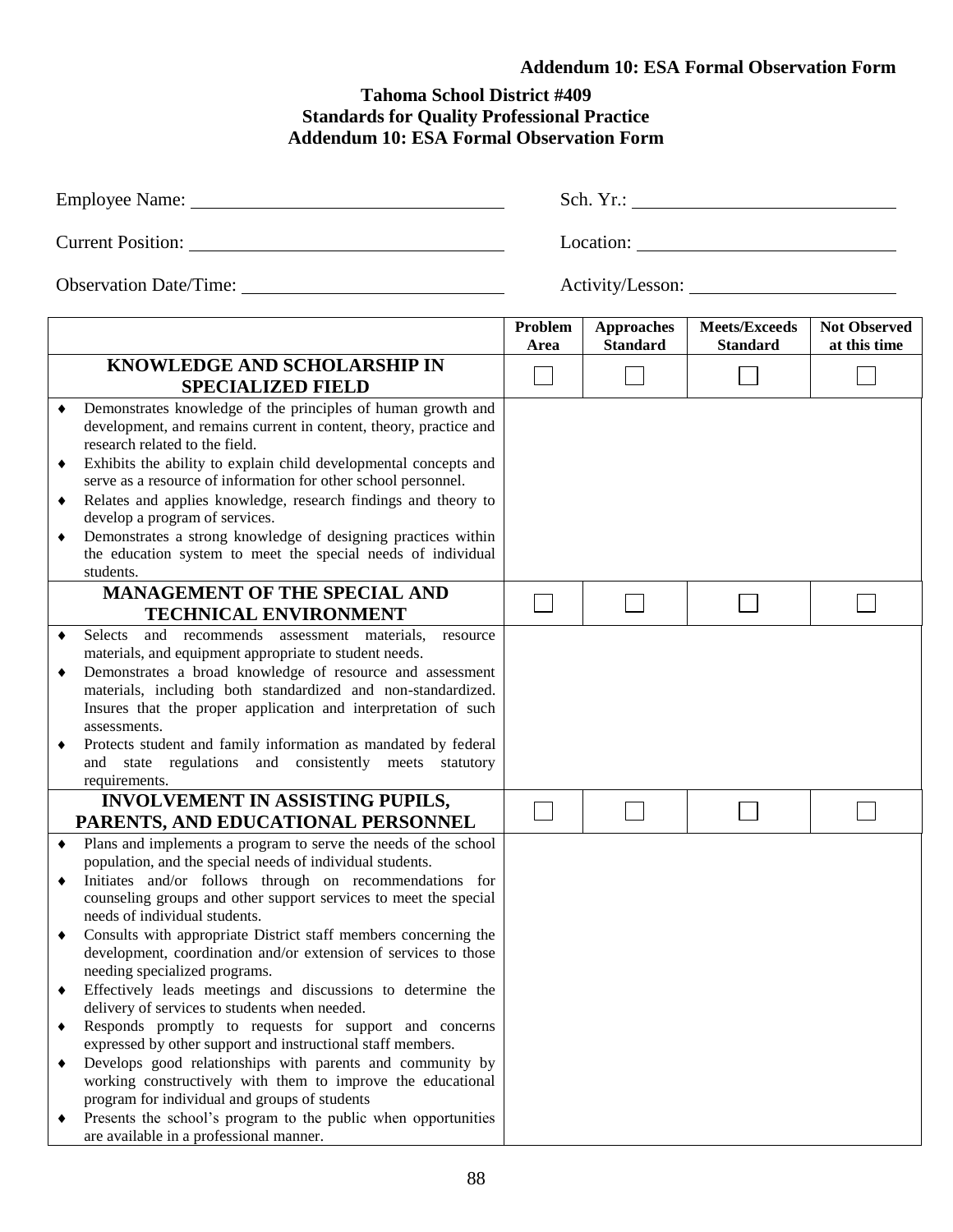#### **Addendum 10: ESA Formal Observation Form Page 2**

|                            |                                                                                                                                                                                                                                                                                                                                                                                                                                                                                                                                                                                                                                                                                                                                                                                                                                                                                        | Problem<br>Area | <b>Approaches</b><br><b>Standard</b> | <b>Meets/Exceeds</b><br><b>Standard</b> | <b>Not Observed</b><br>at this time |
|----------------------------|----------------------------------------------------------------------------------------------------------------------------------------------------------------------------------------------------------------------------------------------------------------------------------------------------------------------------------------------------------------------------------------------------------------------------------------------------------------------------------------------------------------------------------------------------------------------------------------------------------------------------------------------------------------------------------------------------------------------------------------------------------------------------------------------------------------------------------------------------------------------------------------|-----------------|--------------------------------------|-----------------------------------------|-------------------------------------|
|                            | <b>SPECIALIZED SKILLS</b>                                                                                                                                                                                                                                                                                                                                                                                                                                                                                                                                                                                                                                                                                                                                                                                                                                                              |                 |                                      |                                         |                                     |
| ٠<br>٠<br>٠                | Designs and conducts a structured guidance or other specific<br>instructional program addressing the identified academic,<br>personal/social, and career needs of students as applicable.<br>Instructional goals and behavioral expectations are clear and<br>effective.<br>Provides guidance and inservice to other staff members as<br>appropriate to support District Outcomes and Indicators.<br>Accesses and mobilizes partnerships with other educational and<br>social agencies to support the needs of students and families as<br>needed.<br>Assists instructional staff and administrators to utilize specialized<br>information into the regular curricular program.<br>Administers assessment procedures or organizes and assists those                                                                                                                                    |                 |                                      |                                         |                                     |
|                            | who will administer assessment procedures.<br><b>PROFESSIONALISM</b>                                                                                                                                                                                                                                                                                                                                                                                                                                                                                                                                                                                                                                                                                                                                                                                                                   |                 |                                      |                                         |                                     |
| ٠<br>٠<br>٠<br>٠<br>٠<br>٠ | Responds to parent and staff questions and concerns in an<br>appropriate and timely manner.<br>Actively seeks opportunities for professional development to<br>enhance knowledge and skills related to the services provided.<br>Utilizes peer and supervisor feedback to refine and shape<br>practices.<br>Discusses problems, new ideas, gives & receives feedback<br>respecting and accepting various viewpoints.<br>Meets all contractual responsibilities in a professional manner<br>and demonstrates a strong commitment to the students served and<br>to the profession.<br>Implements an effective system for managing timelines and<br>paperwork associated with the profession.<br>Demonstrates an awareness of one's professional strengths and<br>limitations by efforts to improve or enhance competence through<br>a variety of professional development opportunities. |                 |                                      |                                         |                                     |
|                            | The signature below does not necessarily imply that the employee agrees with the preceding report, only that he or<br>she has seen and discussed it with the evaluator and has been provided a copy. Employee may attach a statement.                                                                                                                                                                                                                                                                                                                                                                                                                                                                                                                                                                                                                                                  |                 |                                      | Date <u>Date</u>                        |                                     |
|                            |                                                                                                                                                                                                                                                                                                                                                                                                                                                                                                                                                                                                                                                                                                                                                                                                                                                                                        |                 |                                      |                                         |                                     |
|                            | <b>Employee Statement Attached?</b><br>$\Box$ Yes<br>N <sub>o</sub>                                                                                                                                                                                                                                                                                                                                                                                                                                                                                                                                                                                                                                                                                                                                                                                                                    |                 |                                      |                                         |                                     |

*THIS FORM IS TO BE KEPT IN THE ADMINISTRATOR'S WORKING FILE FOR A MAXIMUM OF 3 YEARS.*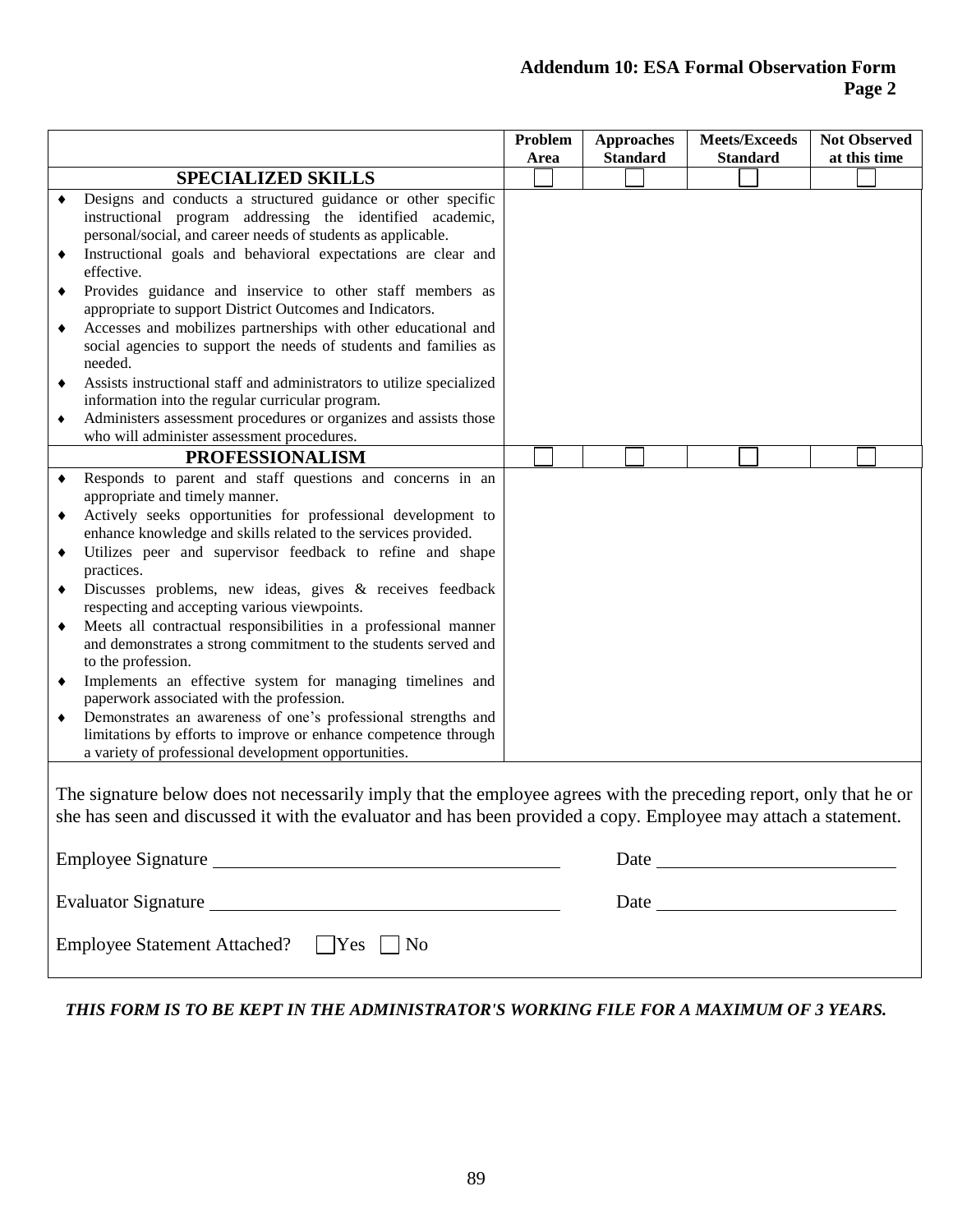#### **Tahoma School District #409 Standards for Quality Professional Practice Addendum 11: ESA Evaluation Form**

|   |                                                                                                                                                                                                             |                 |                                      | Sch. Yr.:                               |                                            |
|---|-------------------------------------------------------------------------------------------------------------------------------------------------------------------------------------------------------------|-----------------|--------------------------------------|-----------------------------------------|--------------------------------------------|
|   | <b>Current Position:</b>                                                                                                                                                                                    |                 | Location:                            |                                         |                                            |
|   |                                                                                                                                                                                                             | Problem<br>Area | <b>Approaches</b><br><b>Standard</b> | <b>Meets/Exceeds</b><br><b>Standard</b> | <b>Not Observed</b><br><b>At This Time</b> |
|   | <b>KNOWLEDGE AND SCHOLARSHIP IN</b><br><b>SPECIALIZED FIELD</b>                                                                                                                                             |                 |                                      |                                         |                                            |
|   | Demonstrates knowledge of the principles of human growth and<br>development, and remains current in content, theory, practice and<br>research related to the field.                                         |                 |                                      |                                         |                                            |
| ٠ | Exhibits the ability to explain child developmental concepts and<br>serve as a resource of information for other school personnel.                                                                          |                 |                                      |                                         |                                            |
|   | Relates and applies knowledge, research findings and theory to<br>develop a program of services.<br>Demonstrates a strong knowledge of designing practices within                                           |                 |                                      |                                         |                                            |
|   | the education system to meet the special needs of individual<br>students.                                                                                                                                   |                 |                                      |                                         |                                            |
|   | MANAGEMENT OF THE SPECIAL AND<br><b>TECHNICAL ENVIRONMENT</b>                                                                                                                                               |                 |                                      |                                         |                                            |
|   | Selects and recommends assessment materials,<br>resource<br>materials, and equipment appropriate to student needs.                                                                                          |                 |                                      |                                         |                                            |
| ٠ | Demonstrates a broad knowledge of resource and assessment<br>materials, including both standardized and non-standardized.<br>Insures that the proper application and interpretation of such<br>assessments. |                 |                                      |                                         |                                            |
|   | Protects student and family information as mandated by federal                                                                                                                                              |                 |                                      |                                         |                                            |

 $\Box$ 

 $\Box$ 

 $\Box$ 

 $\Box$ 

|                                               |  | • Effectively leads meetings and discussions to determine the |  |  |
|-----------------------------------------------|--|---------------------------------------------------------------|--|--|
| delivery of services to students when needed. |  |                                                               |  |  |
|                                               |  |                                                               |  |  |

 Consults with appropriate District staff members concerning the development, coordination and/or extension of services to those

and state regulations and consistently meets statutory

**INVOLVEMENT IN ASSISTING PUPILS, PARENTS, AND EDUCATIONAL PERSONNEL** Plans and implements a program to serve the needs of the school population, and the special needs of individual students. Initiates and/or follows through on recommendations for counseling groups and other support services to meet the special

requirements.

needs of individual students.

needing specialized programs.

- Responds promptly to requests for support and concerns expressed by other support and instructional staff members.
- Develops good relationships with parents and community by working constructively with them to improve the educational program for individual and groups of students
- Presents the school's program to the public when opportunities are available in a professional manner.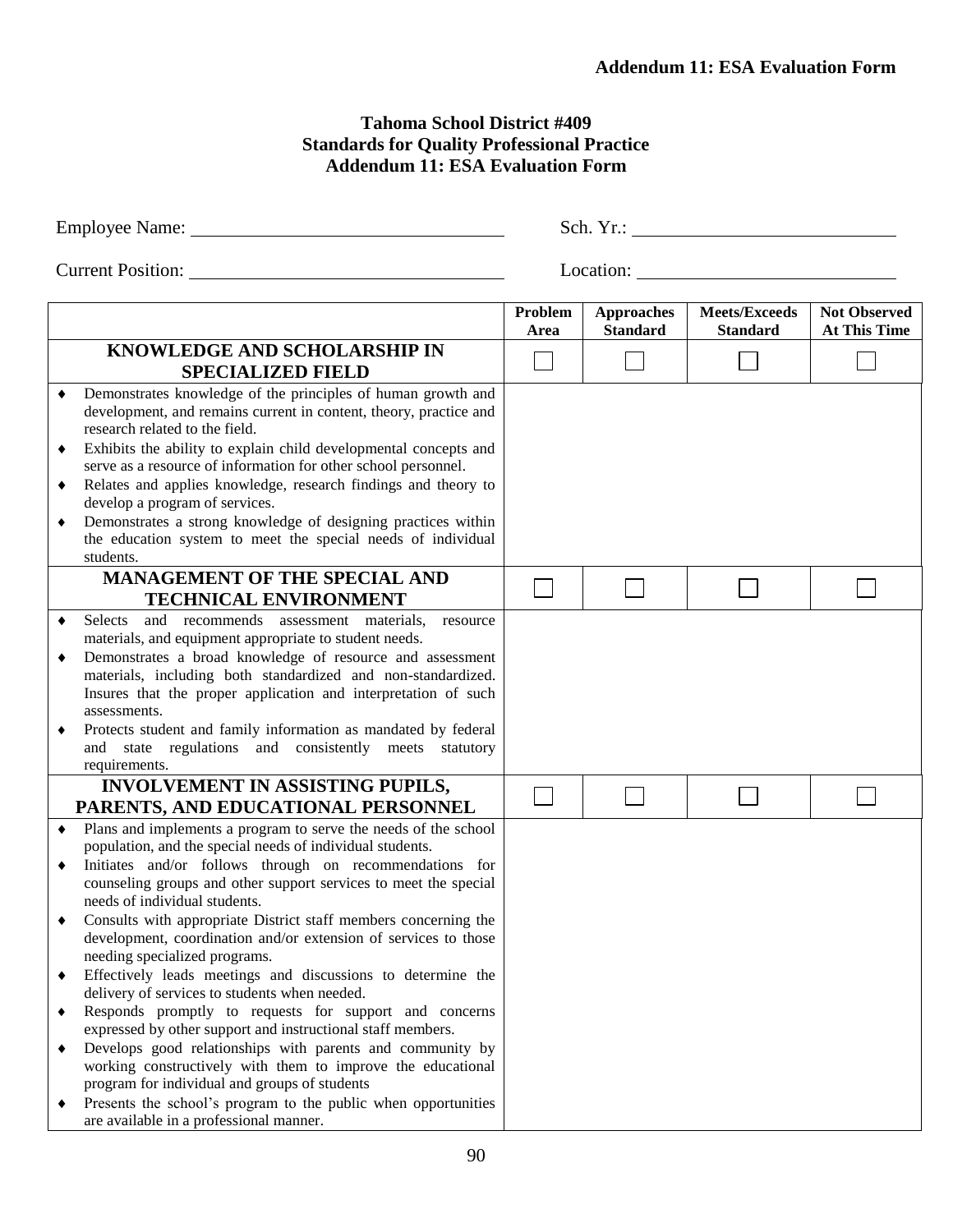#### **Addendum 11: ESA Evaluation Form Page 2**

|                            |                                                                                                                                                                                                                                                                                                                                                                                                                                                                                                                                                                                                                                                                                                                                                                                                                                                                                        | Problem<br>Area | <b>Approaches</b><br><b>Standard</b> | <b>Meets/Exceeds</b><br><b>Standard</b> | <b>Not Observed</b><br><b>At This Time</b> |  |
|----------------------------|----------------------------------------------------------------------------------------------------------------------------------------------------------------------------------------------------------------------------------------------------------------------------------------------------------------------------------------------------------------------------------------------------------------------------------------------------------------------------------------------------------------------------------------------------------------------------------------------------------------------------------------------------------------------------------------------------------------------------------------------------------------------------------------------------------------------------------------------------------------------------------------|-----------------|--------------------------------------|-----------------------------------------|--------------------------------------------|--|
|                            | <b>SPECIALIZED SKILLS</b>                                                                                                                                                                                                                                                                                                                                                                                                                                                                                                                                                                                                                                                                                                                                                                                                                                                              |                 |                                      |                                         |                                            |  |
|                            | Designs and conducts a structured guidance or other specific<br>instructional program addressing the identified academic,<br>personal/social, and career needs of students as applicable.                                                                                                                                                                                                                                                                                                                                                                                                                                                                                                                                                                                                                                                                                              |                 |                                      |                                         |                                            |  |
| ٠                          | Instructional goals and behavioral expectations are clear and<br>effective.                                                                                                                                                                                                                                                                                                                                                                                                                                                                                                                                                                                                                                                                                                                                                                                                            |                 |                                      |                                         |                                            |  |
| ٠                          | Provides guidance and inservice to other staff members as<br>appropriate to support District Outcomes and Indicators.                                                                                                                                                                                                                                                                                                                                                                                                                                                                                                                                                                                                                                                                                                                                                                  |                 |                                      |                                         |                                            |  |
| ٠                          | Accesses and mobilizes partnerships with other educational and<br>social agencies to support the needs of students and families as<br>needed.                                                                                                                                                                                                                                                                                                                                                                                                                                                                                                                                                                                                                                                                                                                                          |                 |                                      |                                         |                                            |  |
| ٠                          | Assists instructional staff and administrators to utilize specialized<br>information into the regular curricular program.                                                                                                                                                                                                                                                                                                                                                                                                                                                                                                                                                                                                                                                                                                                                                              |                 |                                      |                                         |                                            |  |
|                            | Administers assessment procedures or organizes and assists those<br>who will administer assessment procedures.                                                                                                                                                                                                                                                                                                                                                                                                                                                                                                                                                                                                                                                                                                                                                                         |                 |                                      |                                         |                                            |  |
|                            | <b>PROFESSIONALISM</b>                                                                                                                                                                                                                                                                                                                                                                                                                                                                                                                                                                                                                                                                                                                                                                                                                                                                 |                 |                                      |                                         |                                            |  |
| ٠<br>٠<br>٠<br>٠<br>٠<br>٠ | Responds to parent and staff questions and concerns in an<br>appropriate and timely manner.<br>Actively seeks opportunities for professional development to<br>enhance knowledge and skills related to the services provided.<br>Utilizes peer and supervisor feedback to refine and shape<br>practices.<br>Discusses problems, new ideas, gives & receives feedback<br>respecting and accepting various viewpoints.<br>Meets all contractual responsibilities in a professional manner<br>and demonstrates a strong commitment to the students served and<br>to the profession.<br>Implements an effective system for managing timelines and<br>paperwork associated with the profession.<br>Demonstrates an awareness of one's professional strengths and<br>limitations by efforts to improve or enhance competence through<br>a variety of professional development opportunities. |                 |                                      |                                         |                                            |  |
|                            | The signature below does not necessarily imply that the employee agrees with the preceding report, only that he or<br>she has seen and discussed it with the evaluator and has been provided a copy. Employee may attach a statement.                                                                                                                                                                                                                                                                                                                                                                                                                                                                                                                                                                                                                                                  |                 |                                      |                                         |                                            |  |
|                            | Employee Signature                                                                                                                                                                                                                                                                                                                                                                                                                                                                                                                                                                                                                                                                                                                                                                                                                                                                     |                 | Date                                 |                                         |                                            |  |
|                            | <b>Evaluator Signature</b>                                                                                                                                                                                                                                                                                                                                                                                                                                                                                                                                                                                                                                                                                                                                                                                                                                                             |                 | Date                                 |                                         |                                            |  |

| Employee Statement Attached? ■ Yes ■ No |  |
|-----------------------------------------|--|
|                                         |  |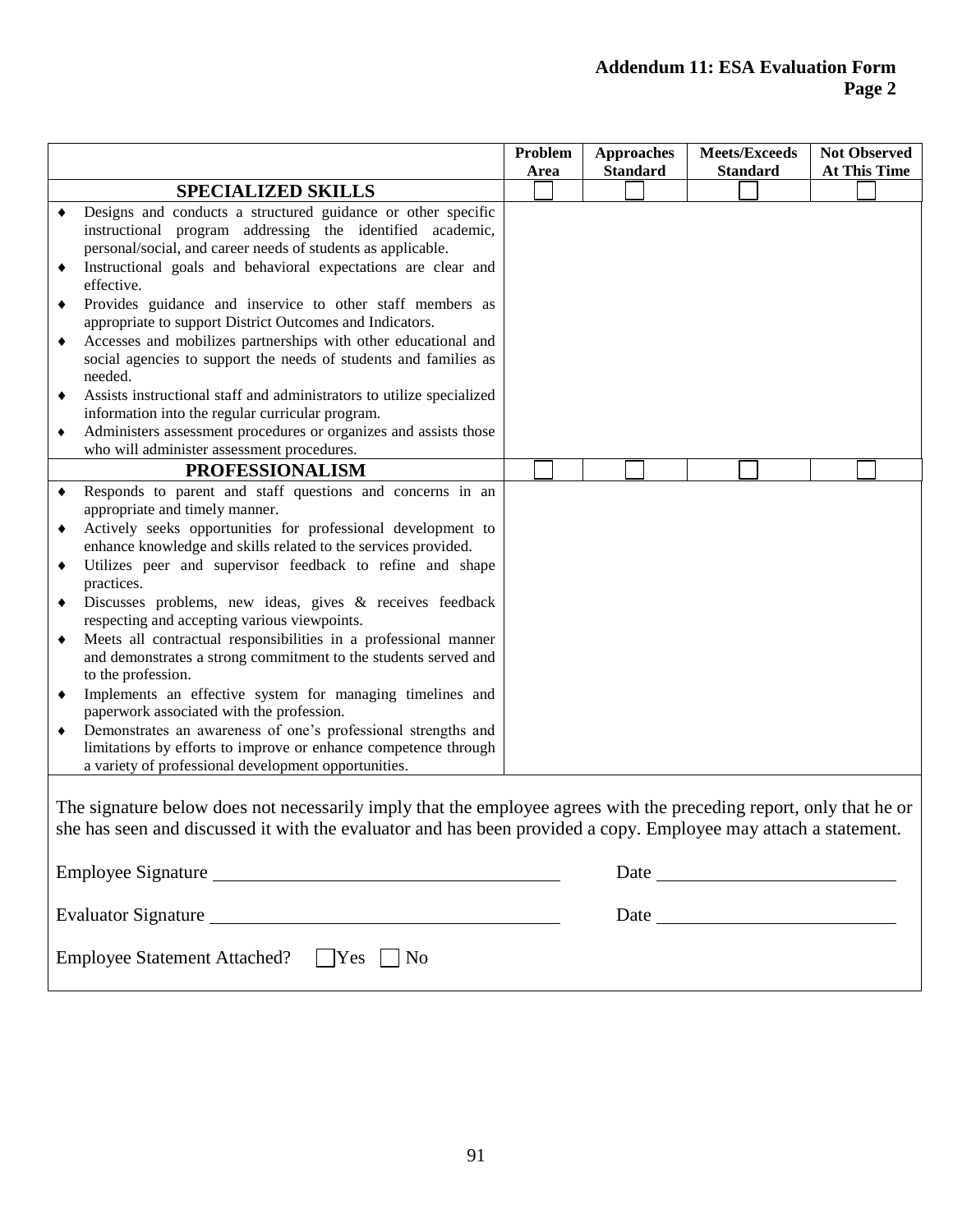# **Addendum 12: Verification of Completion of One Year of PDP Form**

# **Addendum 12: Verification of Completion of One Year of PDP Form**

### **VERIFICATION OF COMPLETION OF ONE YEAR OF PDP**

|                                                   | Location:                                                                                   |
|---------------------------------------------------|---------------------------------------------------------------------------------------------|
| has been completed.                               | This verifies that the staff member has completed one year on PDP and a year-end conference |
|                                                   |                                                                                             |
|                                                   |                                                                                             |
| To be completed and forwarded to Human Resources. |                                                                                             |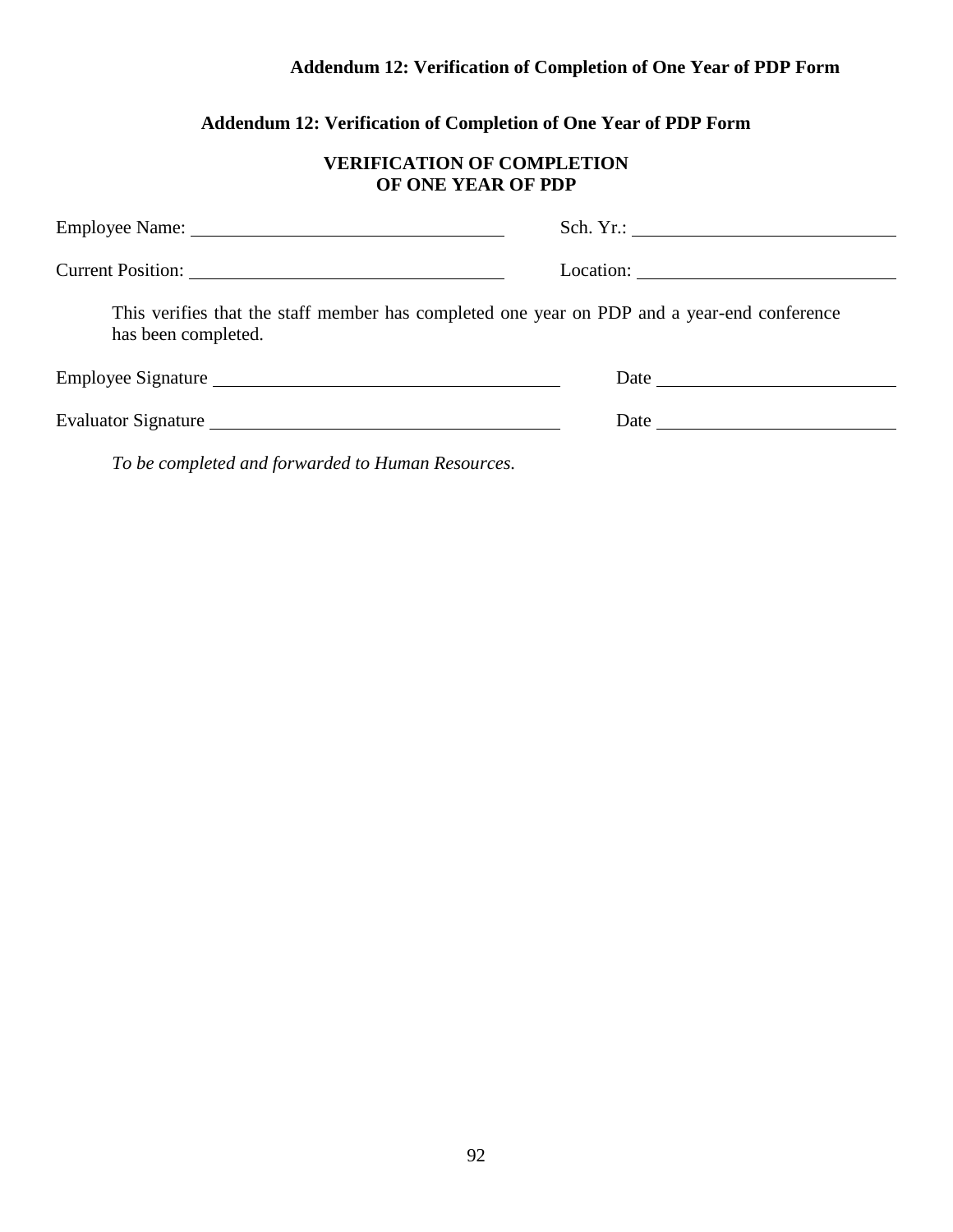#### **Addendum 13: Verification of Completion of One Year on Focused**

#### **Addendum 13: Verification of Completion of One Year on Focused**

# **Tahoma School District #409 FOCUSED EVALUATION FORM**

| <b>Employee Name:</b>    | Sch. Yr.: |
|--------------------------|-----------|
| <b>Current Position:</b> | Location: |

**Student Growth** While there is no student growth impact, a rating of 1 on any student growth rubric will trigger a student growth inquiry. An overall rating is assigned using the summative score from the most recent comprehensive evaluation. This score becomes the focused

**Overall Rating** summative evaluation score for any of the subsequent years following the comprehensive summative evaluation in which the classroom teacher is placed on a focused evaluation. Should a teacher provide evidence of exemplary practice on the chosen focused criterion, a level 4 (Distinguished) score may be awarded by the evaluator.

#### **Overall Rating**

| <b>Distinguished</b>  |  |
|-----------------------|--|
| Proficient            |  |
| <b>Basic</b>          |  |
| <b>Unsatisfactory</b> |  |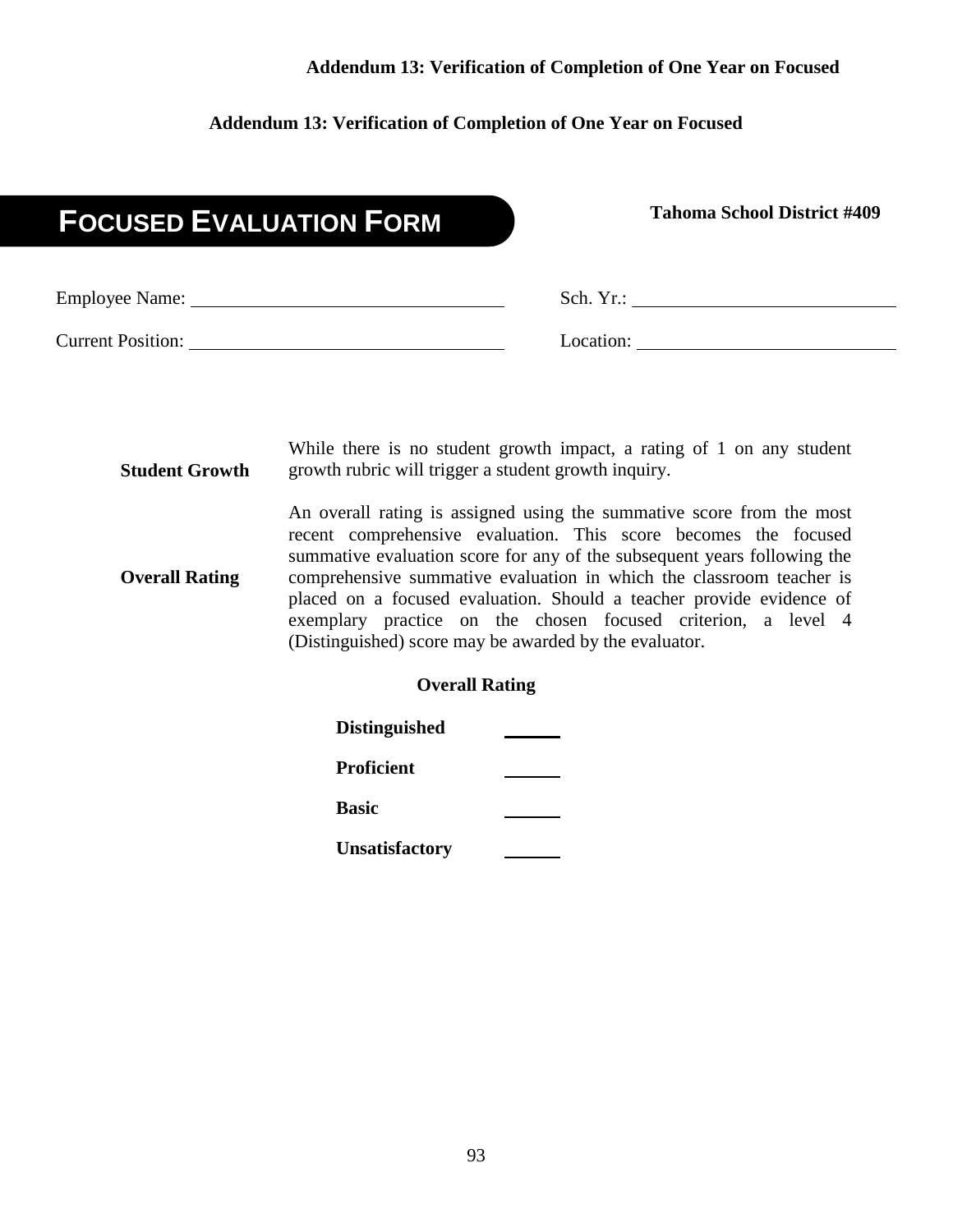|           | <b>Activity</b>                                                                                                                                                                                                                                                                                                                                                                                                                                                                                                                                                            | <b>Responsibility</b>    |
|-----------|----------------------------------------------------------------------------------------------------------------------------------------------------------------------------------------------------------------------------------------------------------------------------------------------------------------------------------------------------------------------------------------------------------------------------------------------------------------------------------------------------------------------------------------------------------------------------|--------------------------|
| A.        | Examine data to prioritize needs to include but not limited to:<br>Curriculum alignment with state and district standards;<br>1.<br>2.<br>Scope and sequence across grade levels; and<br>3.<br>Student achievement and growth                                                                                                                                                                                                                                                                                                                                              | T&L                      |
| <b>B.</b> | Meet with grade level / content area leads to review data and<br>outline process.                                                                                                                                                                                                                                                                                                                                                                                                                                                                                          | T&L                      |
| C.        | Seek staff input and identify lead teachers who will serve on<br>committee to review resources                                                                                                                                                                                                                                                                                                                                                                                                                                                                             | T&L and<br>Principals    |
| D.        | Review resources and develop a work plan to create the District<br>curriculum. Guidance on use of purchased and District developed<br>resources will be provided through pacing guides, implementation<br>frameworks, and unit overviews.                                                                                                                                                                                                                                                                                                                                  | T&L and Lead<br>Teachers |
| Ε.        | Resource adoption will follow district process as outlined in<br>District Policy and Procedure 2020.                                                                                                                                                                                                                                                                                                                                                                                                                                                                       | T&L                      |
| F.        | If units are being developed and published by T&L collaboratively<br>with Tahoma teachers the process will include:<br>Identification of outcomes and core skills for the unit;<br>1.<br>2.<br>Outline of the unit including lessons,<br>activities,<br>concepts/skills, district and/or state standards;<br>Assignment of lessons to be authored by lead teachers;<br>3.<br>Write lessons;<br>4.<br>5.<br>Submit lessons to T&L for review, editing, and feedback;<br>6.<br>Confirm revisions with lead writers; and<br>7.<br>Publish to T&L district curriculum platform | T&L and Lead<br>Teachers |
| G.        | Common assessments will be developed to monitor student<br>achievement and growth.                                                                                                                                                                                                                                                                                                                                                                                                                                                                                         | T&L and Lead<br>Teachers |
| H.        | Implementation of new curriculum will include a structure for<br>teachers to provide feedback. Review of teacher feedback and<br>student achievement and growth data will be used to inform<br>curriculum revisions.                                                                                                                                                                                                                                                                                                                                                       | T&L and Lead<br>Teachers |

# **Addendum 14: Curriculum Review and Documentation Process**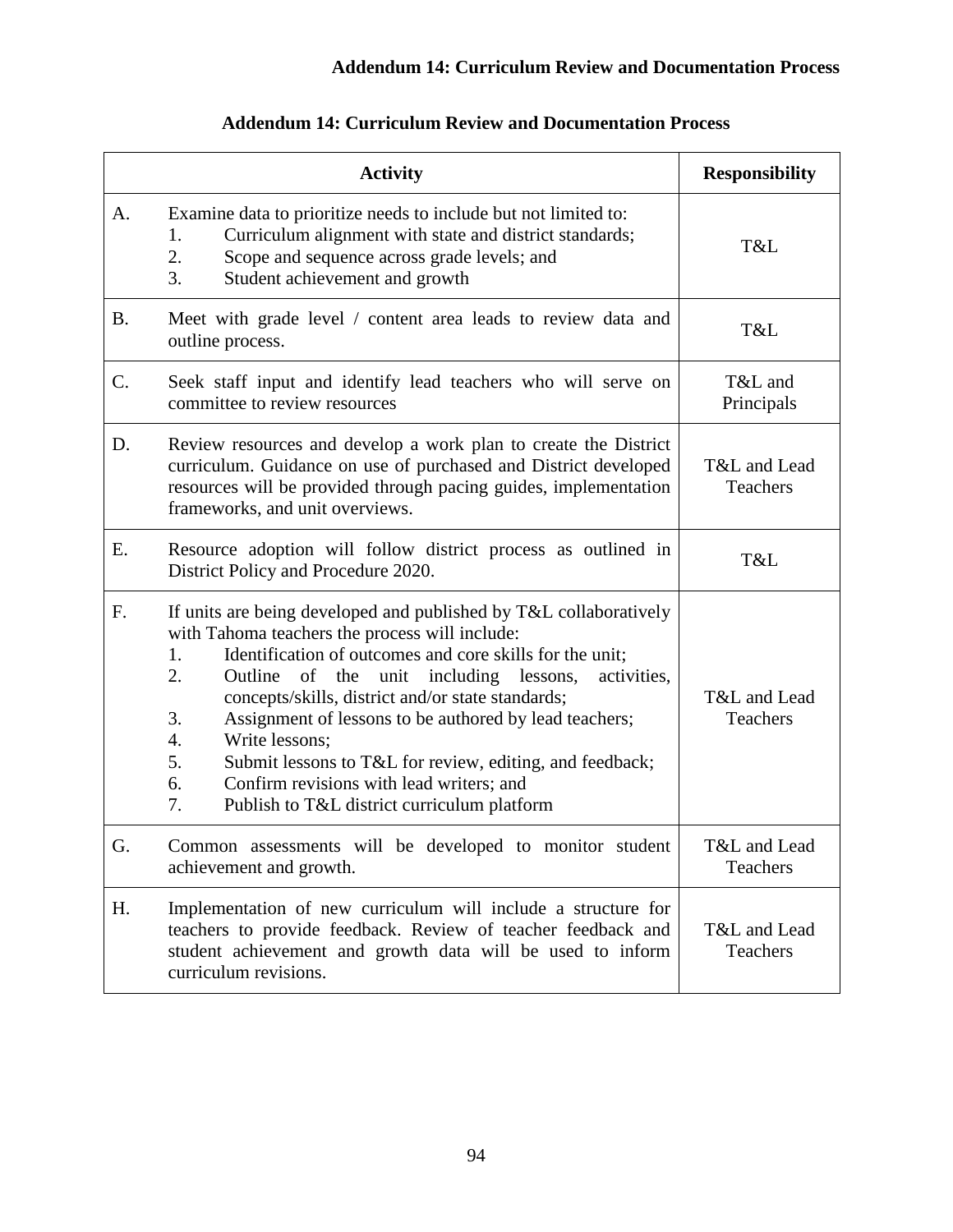### **Addendum 15: Decision Making Matrix**

| School: |  |
|---------|--|
|         |  |
|         |  |

Most: 1998 Most: 2008 Most: 2008 Most: 2008 Most: 2008 Most: 2008 Most: 2008 Most: 2008 Most: 2008 Most: 2008 Most: 2008 Most: 2008 Most: 2008 Most: 2008 Most: 2008 Most: 2008 Most: 2008 Most: 2008 Most: 2008 Most: 2008 Mo

Decisions pre-printed on this chart cannot be changed. The building shall determine who has input, recommending or decision making authority where the chart is blank. The building has the autonomy, within the scope of the building's contractual and legal authority, to add topics through a consensus process.

| <b>TOPIC</b>                                                                                         | <b>INPUT</b>              | <b>RECOMMENDATION</b>                          | <b>DECISION</b>     |
|------------------------------------------------------------------------------------------------------|---------------------------|------------------------------------------------|---------------------|
| 49 Hours - Scheduling                                                                                |                           |                                                |                     |
| 49 Hours – Planning of Content                                                                       |                           |                                                |                     |
| Budget - Building Budget (MSOC)                                                                      |                           |                                                |                     |
| Budget - Activities Money (Article II.E.1)                                                           |                           |                                                |                     |
| Budget - Leadership Money (Article II.E.2)                                                           |                           |                                                |                     |
| Building Daily Schedule*                                                                             | <b>All Affected Staff</b> |                                                |                     |
| Calendar - Open House, Parent Conferences, Finals,<br><b>Staff Meetings, Grades/Progress Reports</b> |                           |                                                |                     |
| Discipline Plan and Sanction Charts                                                                  |                           | <b>Ad Hoc Citizens Committee</b>               | <b>School Board</b> |
| Early Release Time for PD Schedule (Article II. B. 6)                                                |                           |                                                |                     |
| Grade Level Assignments (elementary)                                                                 |                           |                                                | Principal           |
| Hiring                                                                                               |                           | Principal                                      | <b>School Board</b> |
| Master Schedule (secondary)                                                                          |                           |                                                | Principal           |
| New Courses (secondary)                                                                              |                           |                                                | <b>School Board</b> |
| <b>Room Assignments</b>                                                                              |                           |                                                | Principal           |
| School Safety Plan                                                                                   |                           | <b>Building Safety Committee</b>               | Principal           |
| Site Plan                                                                                            |                           | <b>Instructional Leadership</b><br><b>Team</b> | <b>School Board</b> |
| <b>Staff Meetings - Planning of Content</b>                                                          |                           |                                                |                     |
| <b>Substitute Teachers - Coverage for Shortage</b>                                                   |                           |                                                | Principal           |

\* The overall model of the daily schedule will be set by the School Board. Schools may adjust at the building level within that model taking into consideration the needs of shared staff. See Article II.D.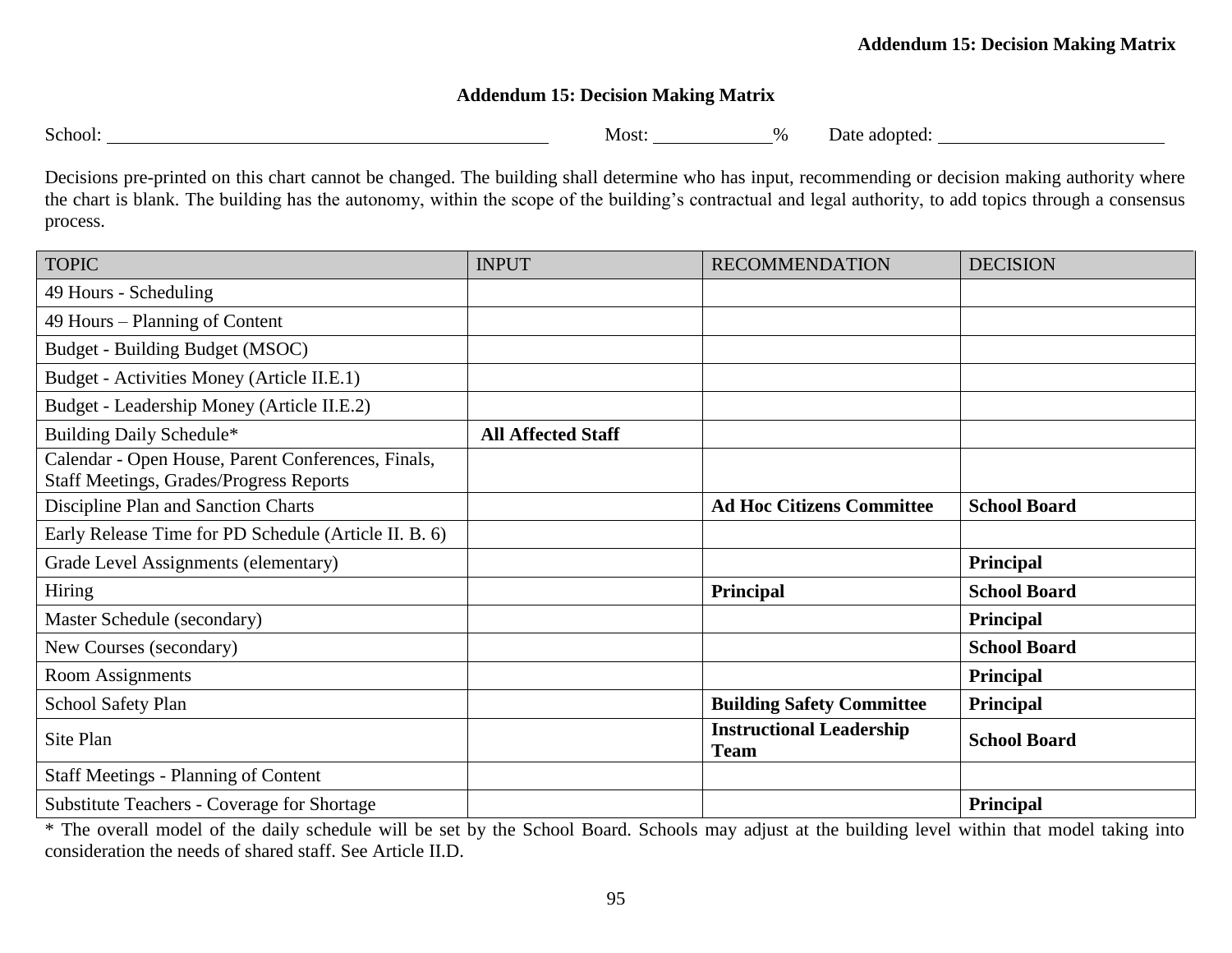#### **Addendum 16: Career & Technical Education Extended Days**

#### **Career & Technical Education Extended Days (High School).**

- A. Each CTE teacher will receive one (1) extended day for basic CTE functions including completing reports and managing frameworks.
- B. A member of each program area will receive one (1) extended day to attend advisory meetings and perform advisory duties. Program members may choose to divide this day.
- C. CTE staff members will receive extended days for maintaining equipment/programs. The number of days will range from zero to five (5) days. This number will be established with the CTE Director and will remain consistent from year to year until there is a change in program.
- D. Each CTE program must have a Career and Technical Student Organization (CTSO) or local level club in order to operate as an approved CTE course. The advisor(s) of each framework-identified club will be eligible to receive up to a total of ten (10) extended days per club. This pay is for leadership activities aligned with the curriculum outside of the contract day. Club leadership days may be divided among staff members within a program to reflect additional staff member's involvement in the leadership organization. Each fall, the CTE Director will meet with each program to establish their hourly need and how the hours will be completed.
- E. Teachers operating district-approved retail operations will receive zero (0) to five (5) extended days. These days will be determined and allocated based on the fall program meeting.
- F. The CTE Director may issue additional days for special projects which will include, but are not limited to the following, (paid on SR form).
	- 1. If students from the CTSO qualify for the national competition, the advisor will receive up to six (6) extended days.
	- 2. When new courses are approved the CTE Director will collaborate with teachers to ensure the initial frameworks are written.
	- 3. Ordering start-up equipment for a new program

#### **Career & Technical Education Extended Days (Middle School).**

A. There will be a "lead" CTE teacher to manage the frameworks for each course offered. This lead teacher will receive one (1) extended day for basic CTE functions including completing reports and managing frameworks.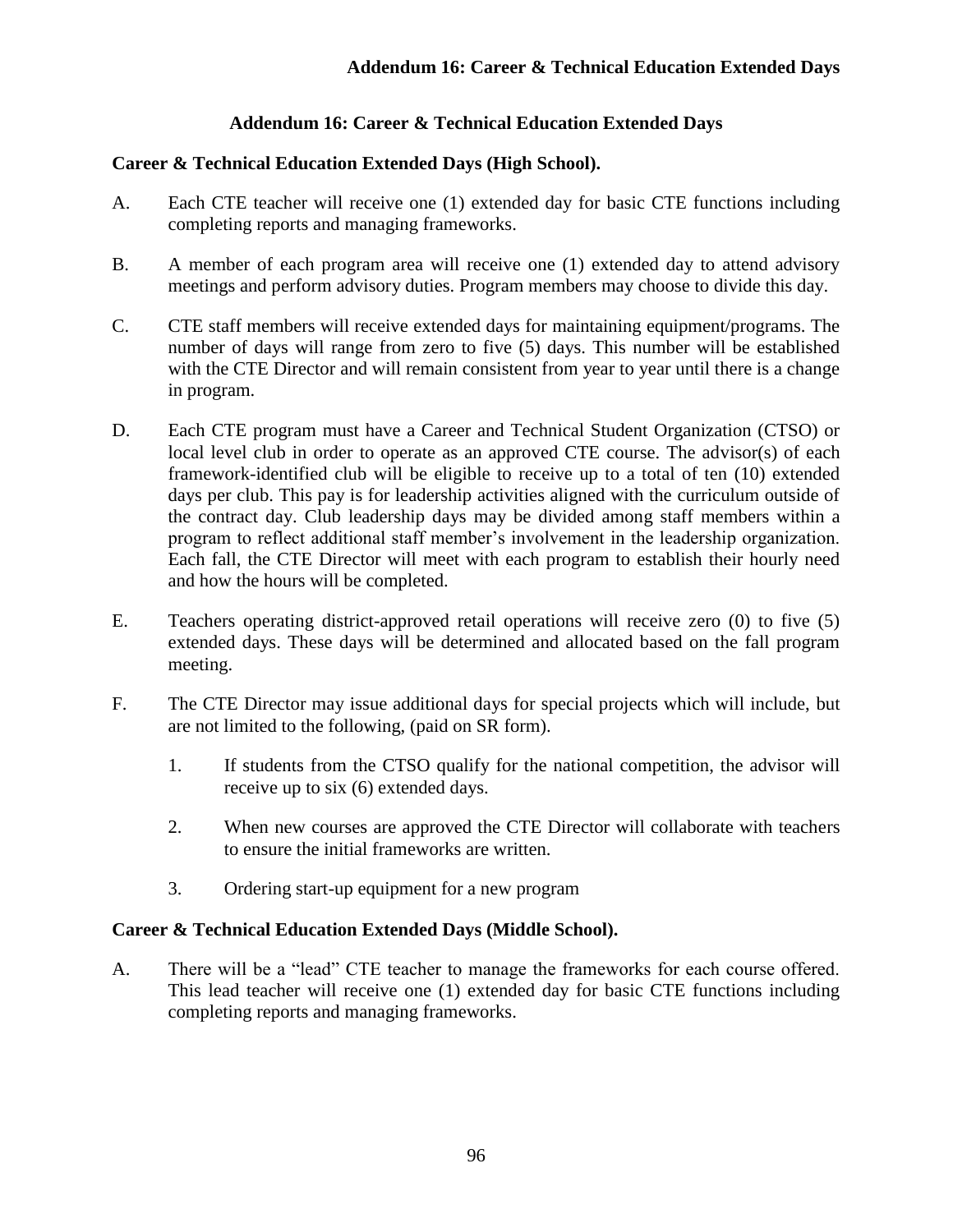- B. The Robotics Club will serve as the CTE Leadership Club requirement. The CTE teacher(s) will consult with the club advisor. Middle School Activity Stipends (Addendum 2) will compensate the advisor of this club since no extended days are provided for this responsibility.
- C. CTE staff members will receive extended days for maintaining equipment/programs. The number of days will range from zero (0) to five (5) days. This number will be established with the CTE Director and will remain consistent from year to year until there is a change in program.
	- 1. The bulk of the responsibility is ordering consumable materials. One half-day will be provided for each different class title taught. No extended days are provided for maintaining computers and printers.
- D. The CTE Director may issue additional days for special projects which will include, but are not limited to the following, (paid on SR form).
	- 1. If students from the CTSO qualify for the national competition, the advisor will receive up to six (6) extended days.
	- 2. When new courses are approved the CTE Director will collaborate with teachers to ensure the initial frameworks are written.
	- 3. Ordering start-up equipment for a new program